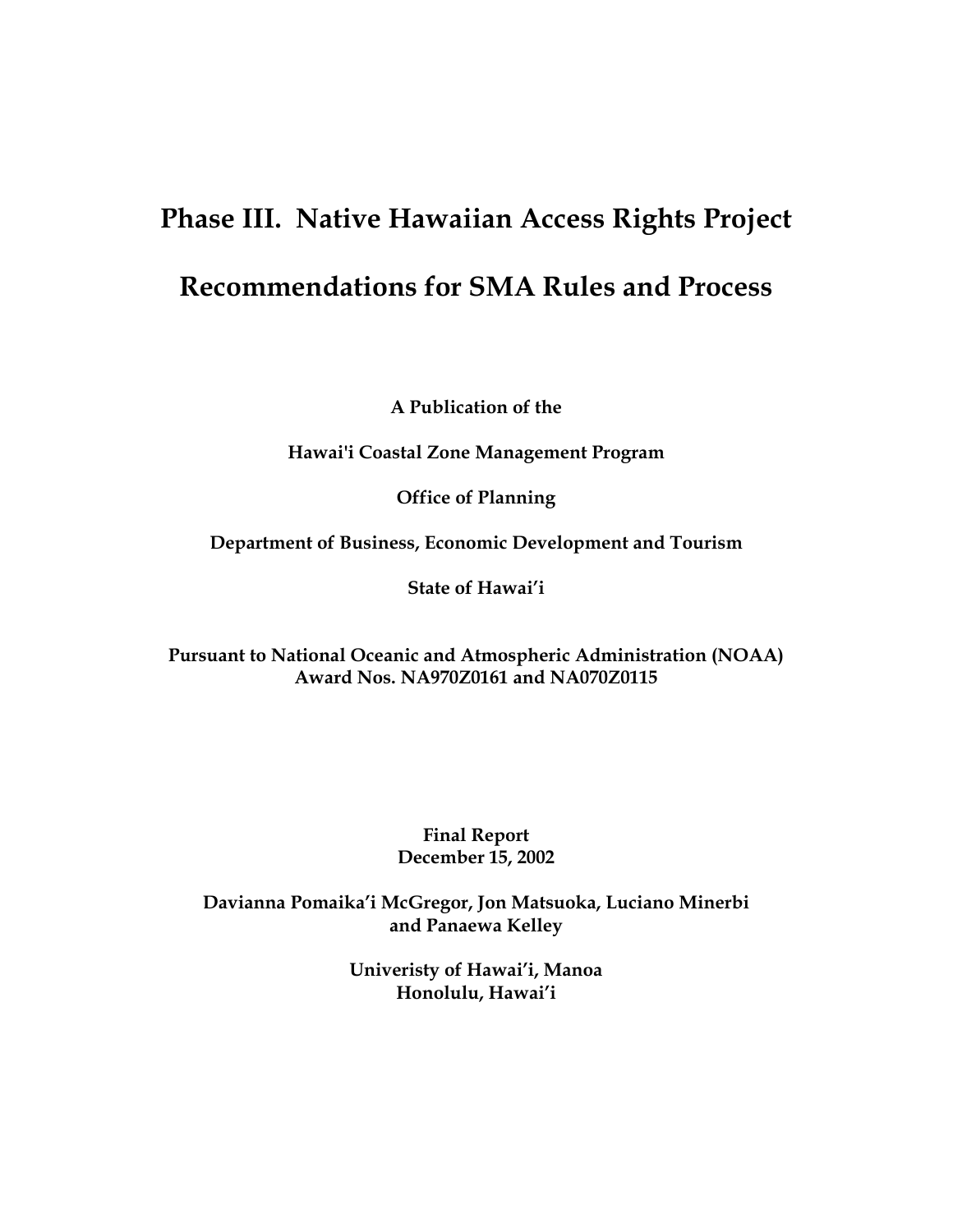## **Table of Contents**

| Introduction                                                                                                             | 3        |  |  |  |
|--------------------------------------------------------------------------------------------------------------------------|----------|--|--|--|
| <b>Input From Focus Groups</b>                                                                                           | 7        |  |  |  |
| Narrative Overview of Feedback From Focus Groups                                                                         | 8        |  |  |  |
| Recommendations                                                                                                          | 12       |  |  |  |
| Proposed Process to Assess Impacts Upon                                                                                  | 12       |  |  |  |
| Native Hawaiian Cultural Resources and Rights<br>Form to Identify Native Hawaiian Cultural Resources                     | 15       |  |  |  |
| Proposed Changes to Special Management Area Rules                                                                        |          |  |  |  |
| and Regulations                                                                                                          | 17       |  |  |  |
| Recommendations Relating to Resources, Workshops                                                                         |          |  |  |  |
| and Coordination Among Agencies                                                                                          | 21       |  |  |  |
| Appendix I. Hawai'i and Federal Laws and                                                                                 |          |  |  |  |
| Hawai'i State Supreme Court Rulings Related                                                                              |          |  |  |  |
| To Native Hawaiian Access Rights                                                                                         | 29       |  |  |  |
| <b>Appendix II. Revised Proposal</b>                                                                                     | 39       |  |  |  |
| Explanation of Changes Proposed to Special Management Area                                                               |          |  |  |  |
| <b>Rules and Regulations</b>                                                                                             | 40<br>41 |  |  |  |
| Explanation of Changes Proposed to SMA Application Process<br>Proposed Special Management Area Permit Process to Include |          |  |  |  |
| Native Hawaiian Review in Compliance with the                                                                            |          |  |  |  |
| State of Hawai'i Supreme Court PASH/Pilago Decision                                                                      | 42       |  |  |  |
| <b>Appendix III. Notes of Meetings With County Planners</b>                                                              | 47       |  |  |  |
| Meeting With City & County of Honolulu Planners                                                                          | 48       |  |  |  |
| Meeting With County of Hawai'i Planners                                                                                  | 50       |  |  |  |
| Meeting With County of Maui Planners                                                                                     | 53       |  |  |  |
| Concerns of City & County of Honolulu Planners<br>Meeting With Directors of County Planning Departments                  | 56<br>60 |  |  |  |
|                                                                                                                          |          |  |  |  |
| <b>Appendix IV. Focus Group Notes</b>                                                                                    | 61       |  |  |  |
| Questions, Concerns and Issues Raised by Focus Groups                                                                    | 62       |  |  |  |
| <b>Feedback On Definitions</b>                                                                                           | 70<br>73 |  |  |  |
| Feedback On Procedures/Objectives and Policies<br>Feedback On Process                                                    | 76       |  |  |  |
|                                                                                                                          |          |  |  |  |
| <b>Appendix V. Responses of County Planners to Recommendations</b>                                                       |          |  |  |  |
| in the Phase III Working Draft, September 15, 2002                                                                       | 93       |  |  |  |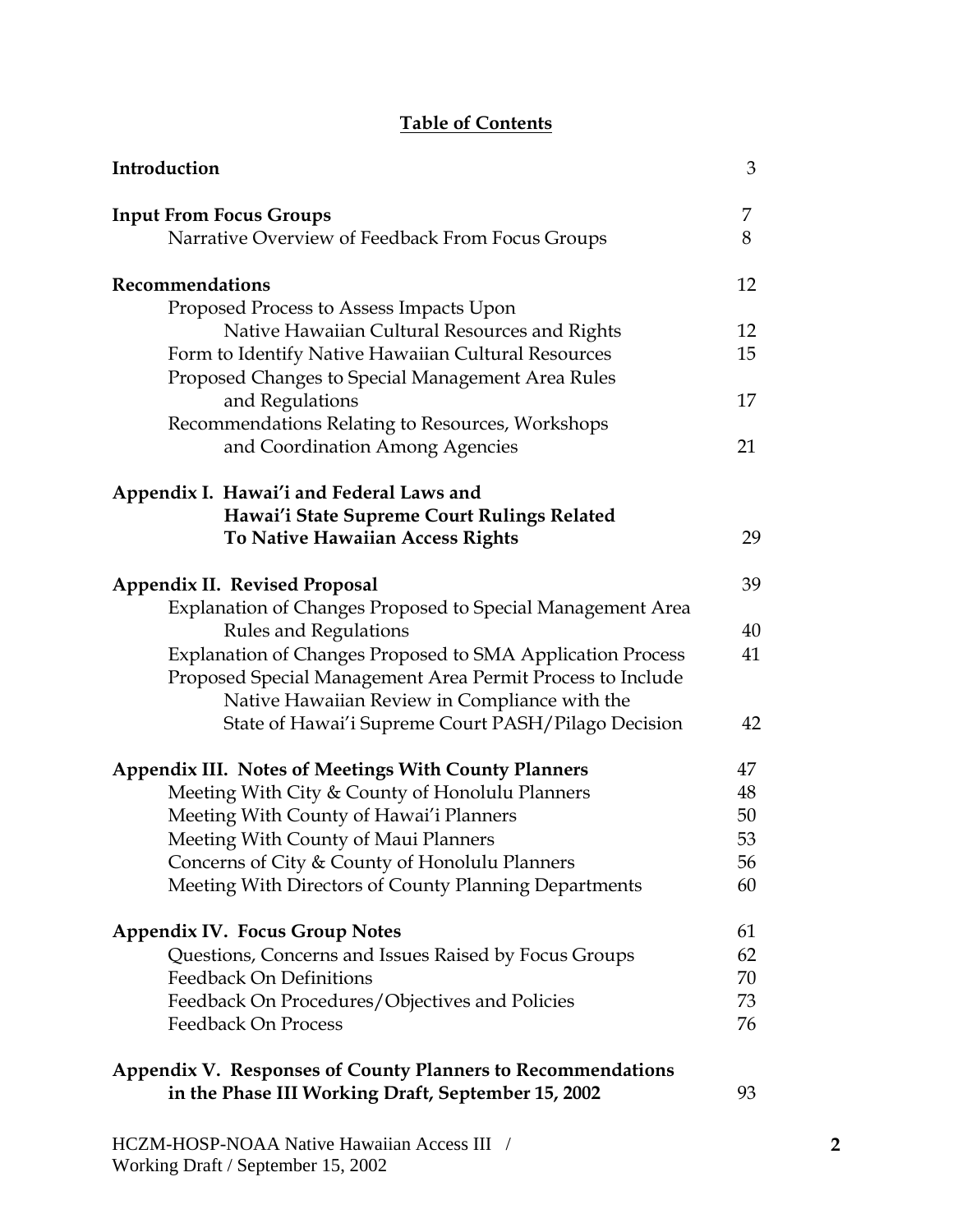**Appendix VI. Letter of Deputy Attorney General John W.K. Chang To David W. Blane, April 22, 2002** 113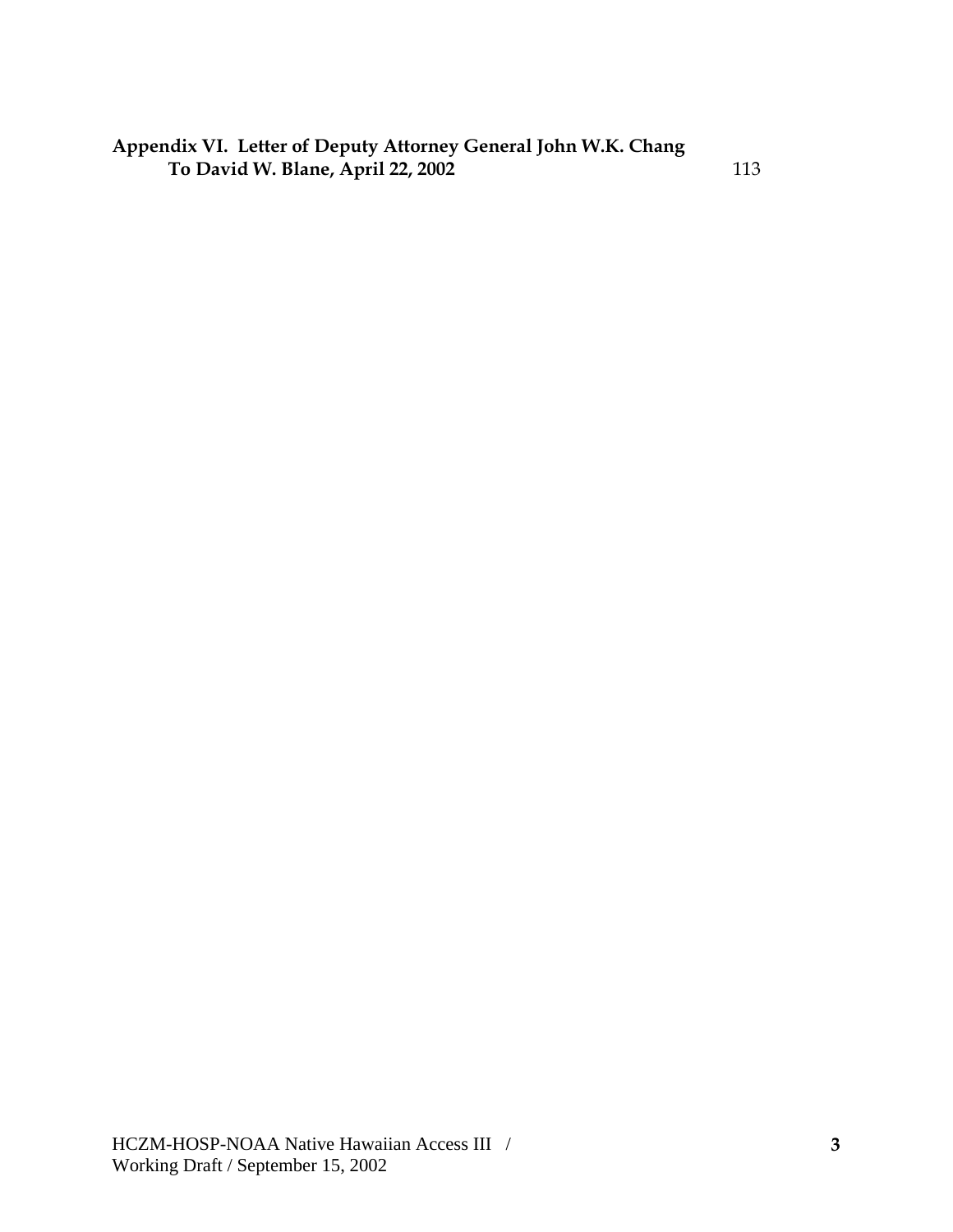## **Introduction**

This section briefly describes the goals and scope of work for each of the three phases of the Native Hawaiian Access Rights Project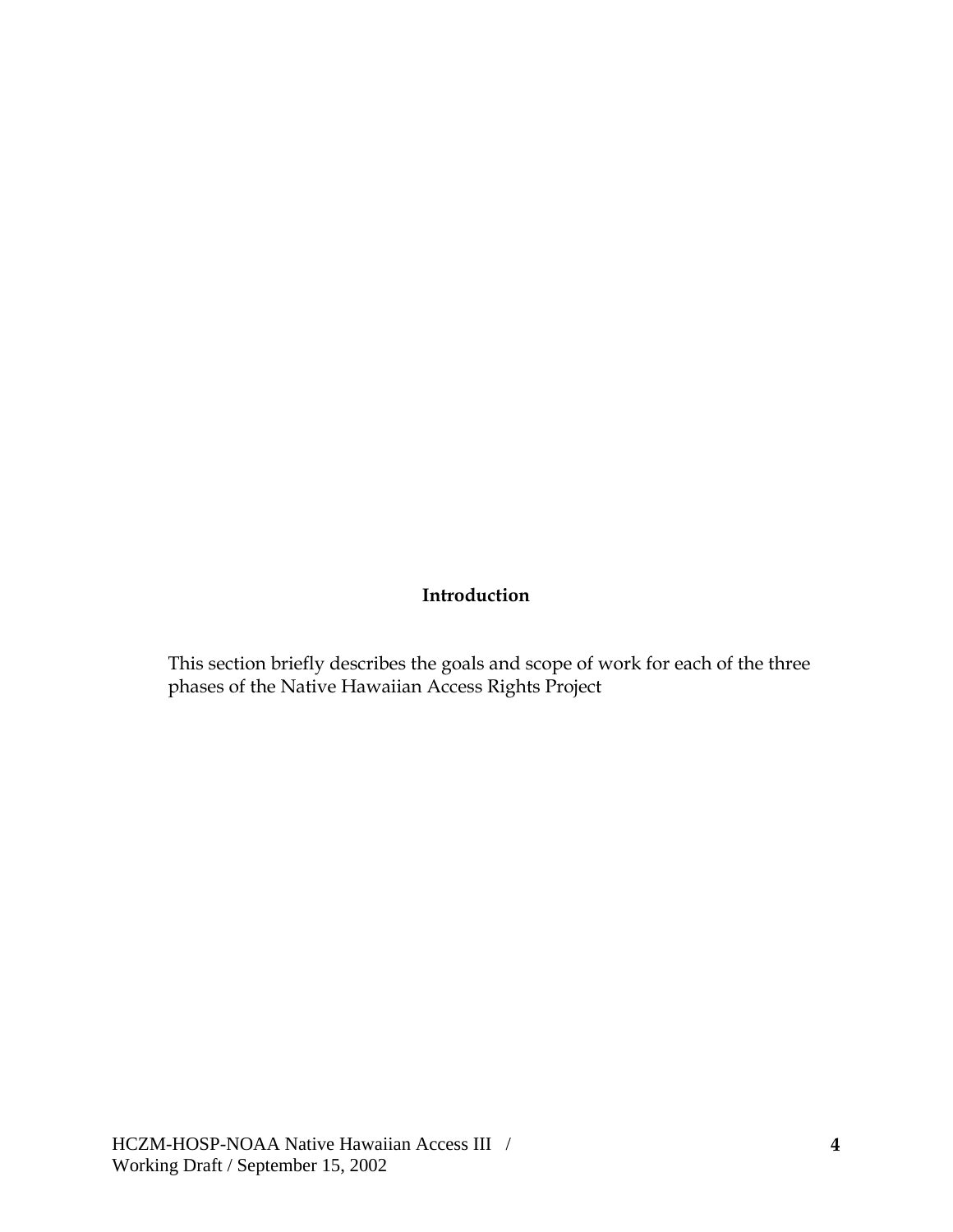#### **Introduction**

In August of 1995, the Supreme Court of Hawai`i issued a decision in Public Access Shoreline Hawai`i vs. County of Hawai`i County Planning Commission which concluded, in part:

The CZMA [Coastal Zone Management Act] requires the HPC [Hawai'i Planning Commission] to give the cultural interests asserted by PASH [Public Access Shoreline Hawai'i] 'full consideration.' In addition, both the CZMA and article XII, section 7 of the Hawai'i Constitution (read in conjunction with HRS § 1-1), obligate the HPC to 'preserve and protect' native Hawaiian rights to the extent feasible when issuing a SMA permit.

The Office of Planning of the Department of Business, Economic Development and Tourism received a three-year grant from the National Oceanic and Atmospheric Administration to develop a process for the Hawai'i Coastal Management Program to comply with the Supreme Court ruling in the PASH decision. They contracted with the University of Hawai'i – Manoa for the services of a research team of professors including Dr. Davianna Pomaika'i McGregor of the Ethnic Studies Department, Dr. Luciano Minerbi of the Department of Urban and Regional Planning, and Dr. Jon Matsuoka of the School of Social Work to implement the project.

#### **Phase I, 1998-1999**

In the first year of the project, the team developed an inventory of information and data available regarding cultural and natural resources utilized for traditional and customary practices and specific locations to which access has been commonly and traditionally sought.

#### **Phase II, 1999-2000**

In Phase II the research team worked with the planning department of Kaua'i County as a pilot project to test the effectiveness of the data, maps and information gathered in Phase I. The team also worked with Native Hawaiian cultural practitioners, landowners and developers to derive specific recommendations on how improve the Special Management Area permit process in order to comply with the Supreme Court ruling in the PASH decision. The resulting report, "Phase II. Native Hawaiian Access Rights Project, Kaua'i Pilot Project" provides a comprehensive analysis of changes that could be made to both Chapter 205A and the SMA rules of the county of Kaua'i for congruency and maximum consistency with the PASH decision.

#### **Phase III, 2001-2002**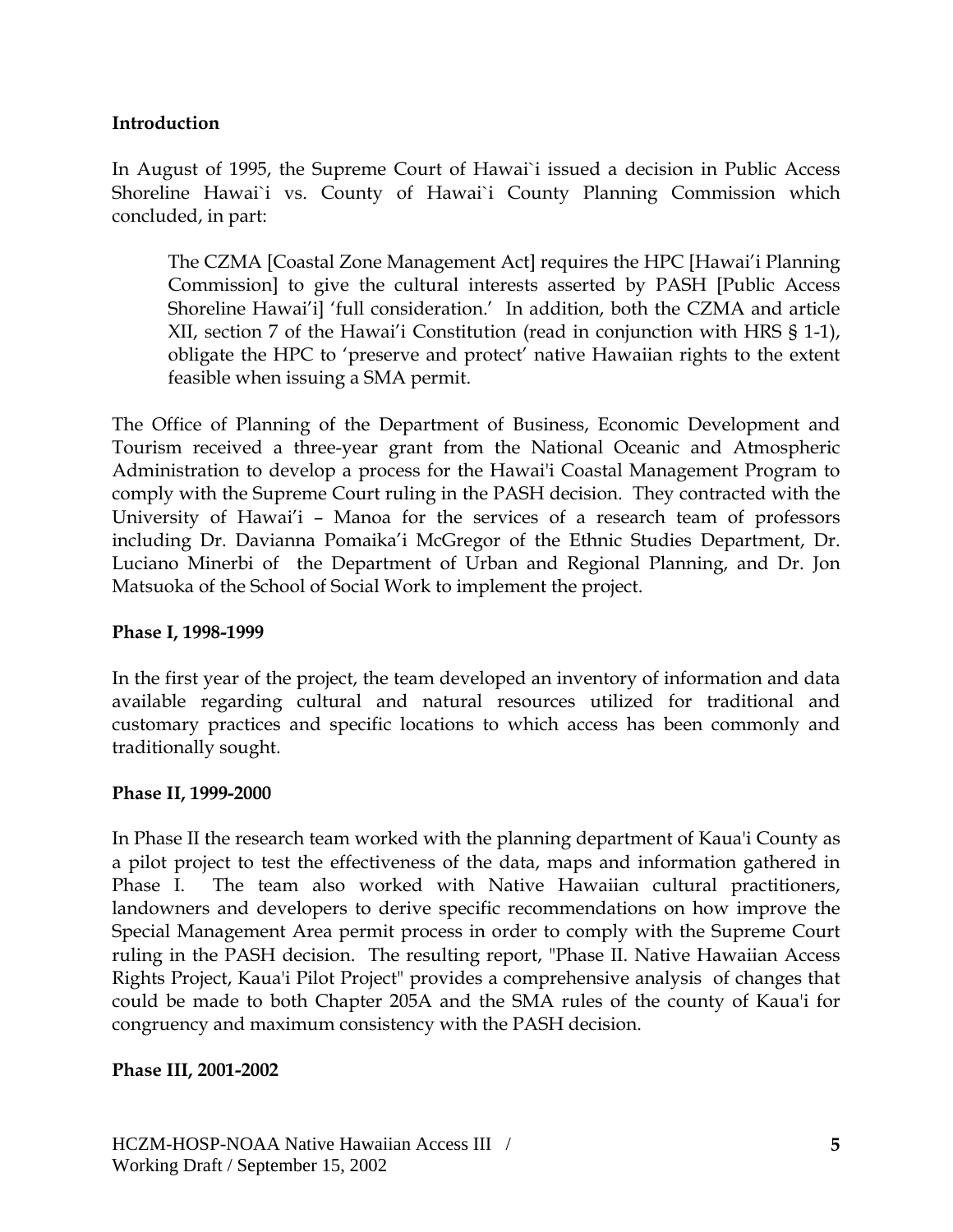The information gathered and the process developed in Phases 1 and 2 were reviewed with planners from the planning departments of the City and County of Honolulu, the County of Hawai'i, and the County of Maui. The Hilo planners questioned the need to amend Chapter 205A in order to amend the county SMA rules. They pointed out that the Supreme Court issued its ruling regarding Native Hawaiian Rights and the Coastal Zone Management Act based upon existing laws – HRS 205A, in combination with Article XII Section 7 of the Hawai'i State Constitution and HRS 1-1. The Hilo planners suggested that the team recommend changes to the SMA rules which could be made without amending Chapter 205A.

The Office of Planning discussed this approach with the Office of the State Attorney General and confirmed that changes can be made to the SMA rules to include consideration of traditional and customary Native Hawaiian rights without amending Chapter 205A. The letter of the Attorney General noted that section 205A-26(1)(A), HRS, requires that all developments in special management areas ensure, "Adequate access, by dedication or other means, to publicly owned or used beaches, recreation areas, and natural reserves is provided to the extent consistent with sound conservation principles." It further noted that section 205A-2(b)(2)(A) which establishes the objectives and policies of the coastal zone management program provides that the objectives should, "Protect, preserve, and where desirable, restore those natural and manmade historic and prehistoric resources in the coastal zone management area that are significant in Hawaiian and American history and culture." The letter also noted that there are no provisions in Chapter 205A which contradict the PASH decision. The Office of the Attorney General noted that adding language which specifically mentions the protected Hawaiian rights set forth in the PASH decision would be advisable so that all applicable mandates are written into the chapter. Finally, the letter reaffirmed that the Supreme Court decision in PASH, "pertains specifically to the counties and it is they who must consider Hawaiian rights when making decisions on the granting of shoreline management area permits." ( Letter of Deputy Attorney General, John W.K. Chang to David W. Blane, April 22, 2002.

The Office of the Attorney General also noted that the Land Use Commission (LUC) incorporated the PASH decision in their rules without amending the law governing the Land Use Commission. The LUC changed its rules to specifically address Hawaiian customary rights by requesting that the petitioner under §15-15-50 (c) (20) provide the following information: "A statement addressing Hawaiian customary and traditional rights under Article XII, section 7 of the Hawaii State Constitution."

Given this input, the team revised the recommendations in the Phase II Report related to the proposed amendments to Chapter 205A and the SMA rules. Proposed changes to Chapter 205A were deleted and proposed changes to the SMA rules were streamlined. The proposal to alter the application process to include a review by Native Hawaiian practitioners remained the same.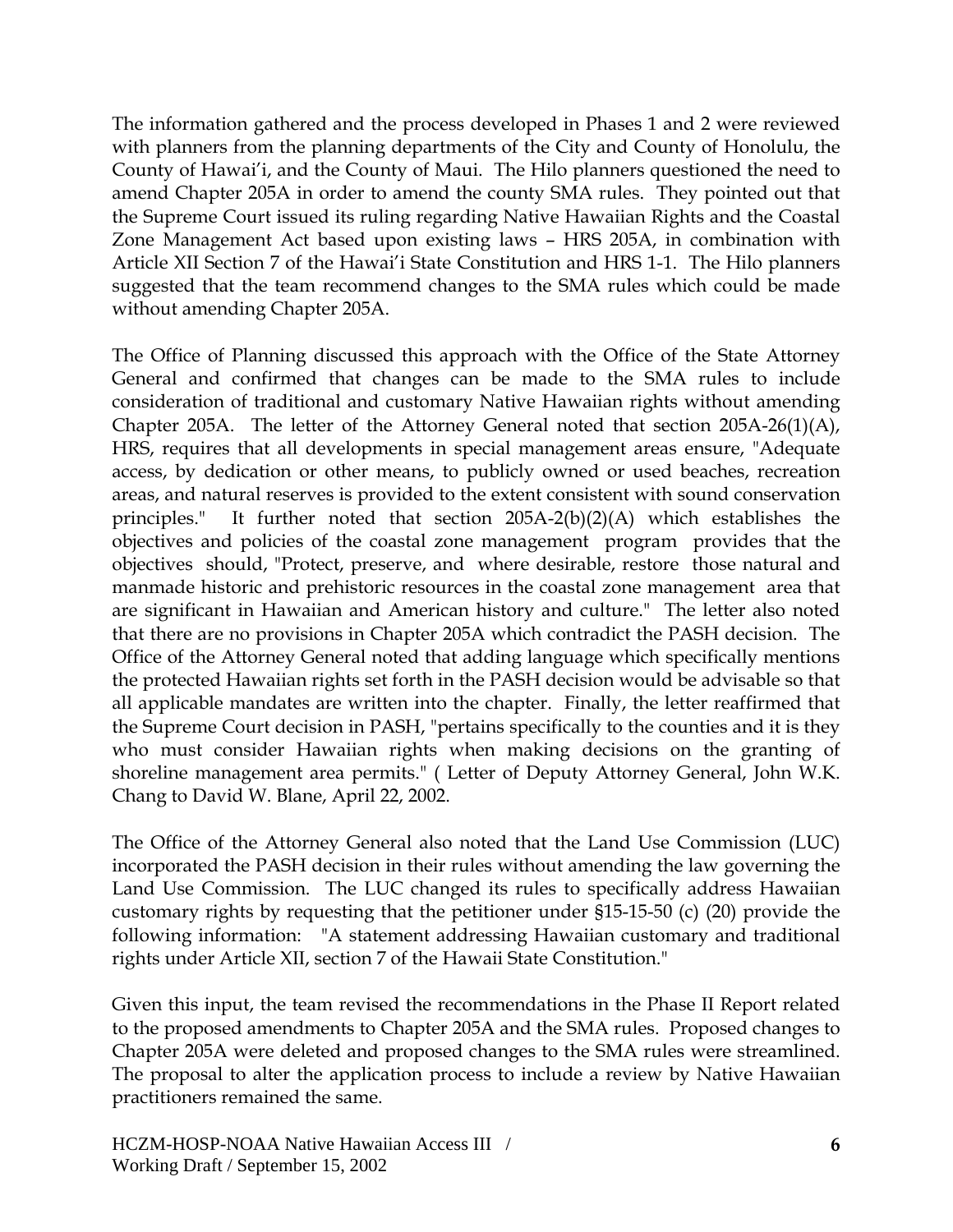This revised proposal was presented to focus group meetings on the islands of Lana'i, Moloka'i, O'ahu, Maui, and Hawai'i with representatives of Native Hawaiian cultural practitioners, landowner and developer stakeholders, planners, the PASH Study Group, the Office of Hawaiian Affairs, the Maui Cultural Commission, and the Moloka'i Planning Commission.

The ruling of the Hawai'i State Supreme Court in the Ka Pa'akai O Ka 'Aina v. Land use Commission, State of Hawai'i / 94 Haw. 31 (2000) case also influenced the development of the recommendations in this report. In its overview of the case the Hawai'i State Supreme Court emphasized the importance the permitting agency to make an independent assessment when reviewing an application:

"In making its administrative findings, appellee failed to ensure that legitimate customary and traditional practices of native Hawaiians were protected to the extend feasible. By failing to make such findings appellee abused its discretion in arbitrarily and capriciously delegating its authority to consider the effect of the proposed development on such rights to the party seeking the petition."

The court also articulated an analytical framework for agencies to follow in conducting an independent assessment of the impact of their actions on traditional and customary practices of Native Hawaiians:

"In order for the rights of native Hawaiians to be meaningfully preserved and protected, an appropriate analytical framework for enforcement is needed. Such an analytical framework must endeavor to accommodate the competing interests of protecting native Hawaiian culture and rights on the one hand, and economic development and security, on the other . . . In order to fuflill its duty to preserve and protect customary and traditional native Hawaiian rights to the extent feasible, the LUC, in its review of a petition for reclassification of district boundaries, must – at a minimum – make specific findings and conclusions as to the following: (1) the identity and scope of 'valued cultural, historical, or natural resources' [n27] in the petition area, including the extent to which traditional and customary native Hawaiian rights are exercised in the petition area; (2) the extent to which those resources – including traditional and customary native Hawaiian rights will be affected or impaired by the proposed action; and (3) the feasible action, if any, to be taken by the LUC to reasonably protect native Hawaiian rights if they are found to exist. [n28]

This Phase III report includes the revised proposal which was discussed with stakeholder focus groups on the various islands; a summary of the feedback received from the focus group gatherings; a final set of recommended changes to the SMA rules and process, and recommended action to implement these changes. The responses of planners with the counties of Kaua'i, Hilo, Maui and Honolulu to the recommendations are also included.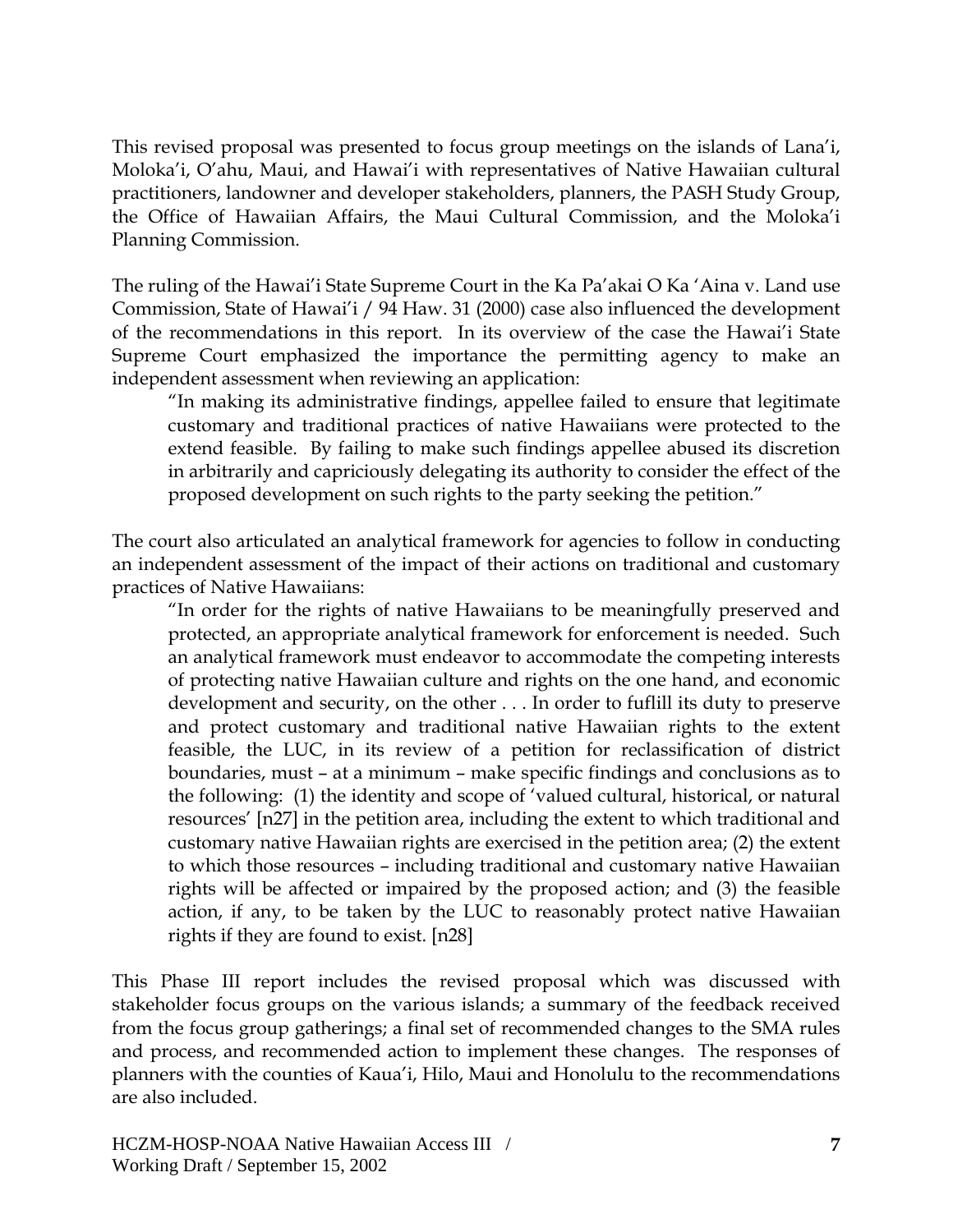#### **Input From Focus Groups**

The following section provides a narrative overview and outlines a summary of the input received from focus groups held on Moloka'i, Lana'i, O'ahu, and Hawai'i and discussions with the Moloka'i Planning Commission, the Maui Cultural Commission, the PASH Study Group and the Office of Hawaiian Affairs.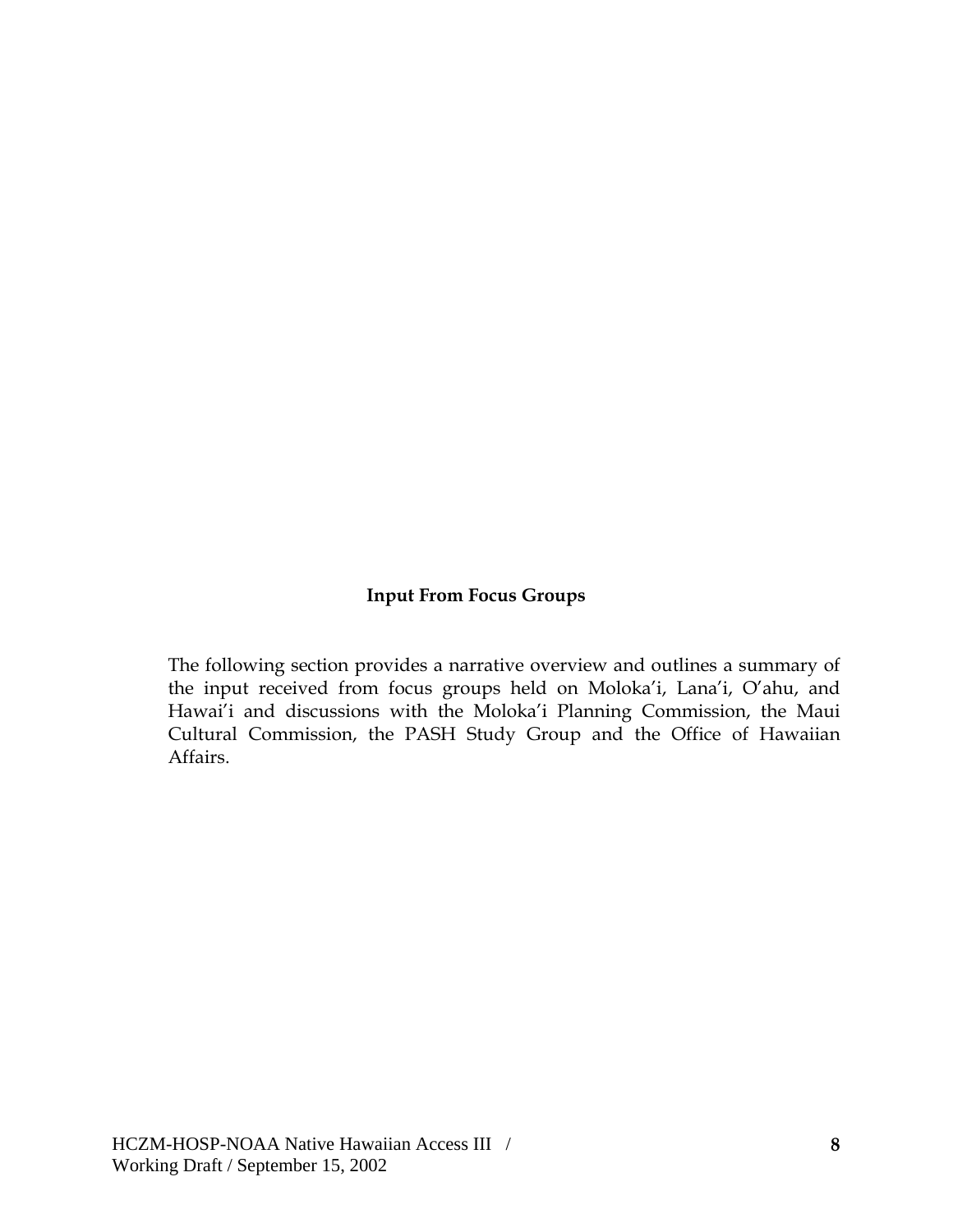#### **Narrative Overview of Feedback From Focus Groups**

#### **Moloka'i Focus Group**

The participants want a process that has teeth in it. They are interested in designating cultural use areas or zones to facilitate in the identification of areas that are sensitive to development. The group is interested in having the entire island of Moloka'i designated within the SMA. They also wanted to emphasize that the rights are rooted in fulfilling responsibilities and that it is not for commercial purposes. In the checklist they want to factor in access and trails to the cultural use areas.

#### **O'ahu Focus Group**

The group expressed concern that the rights avoid challenges on the basis of racial exclusiveness. They are also working on developing ahupua'a councils who would provide review of projects, and see that this process could serve as a transition toward establishing these councils or be a parallel development. They want to offer incentives to reviewers – perhaps through contributions to a community group rather than to the individuals. In the check list they wanted to add native stream life, an assessment of the conditions of the resources, and a way to identify potential positive as well as negative impacts.

#### **Lana'i Focus Group**

Generally supportive of the process. They will provide additional feedback. Commented on the issue of view planes, and the need to also protect cultural privacy.

#### **Kona Community Focus Group**

The group felt that the current proposal waters down what was proposed in the Kaua'i Pilot Project and support a strong process. They were concerned that the review panel is only advisory to the Planning Commission. They are in strong support of the proposal and made editing suggestions to strengthen the language of the process. They also added features to the check list unique to Hawai'i, such as sub-terranean streams that flow into the ocean, and ko'a in the ocean.

#### **Leeward Planning Council**

The group feels that the proposed process will not work. They feel that the PASH decision dealt narrowly with makai access for tenants which should result in narrow tenant-landowner agreements. They do not feel that PASH dealt with broader protection of cultural resources. Other laws deal with cultural resources and protection of those sites and resources. They questioned how the review panel would be set up, especially if it were to involve reviewers from outside of the project area. They felt that the process should not be required for minor permits.

#### **Hilo Community Focus Group**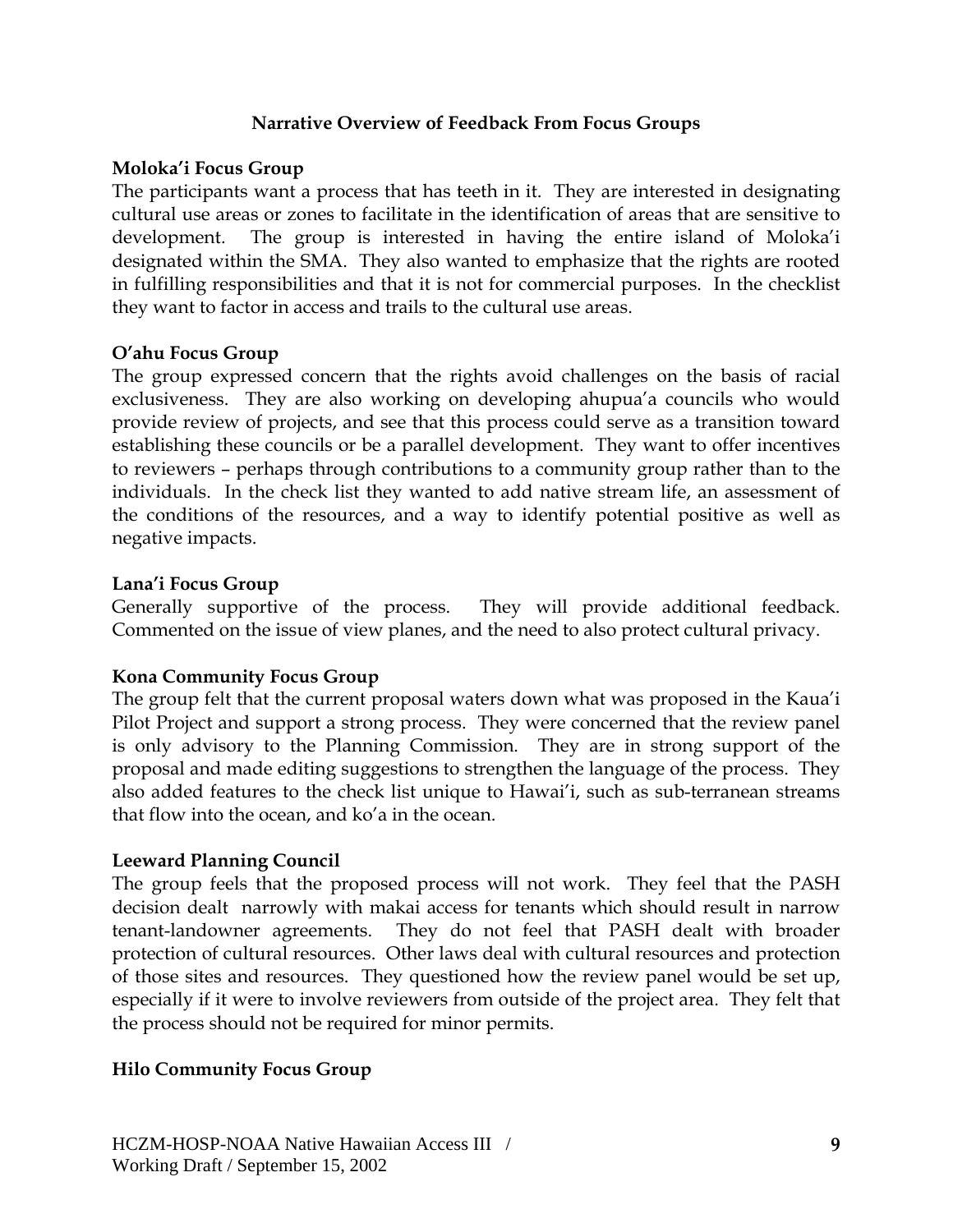Initially the some members of the group were suspicious of the process as a means to co-opt Native Hawaiians. Upon discussion, the majority felt that they do not have a voice now, so this process is a start and they do support it. They feel that the CZM is not enforcing the SMA regulations. They feel that there is a need to re-certify the special management area for the shoreline after the eruptions on the island. They feel that Native Hawaiians should be in the Planning Department, on the Planning Commission and on the Hawai'i County Council.

#### **Hilo Planner/Landowner Focus Group**

The group tended to extend the discussion from Native Hawaiian rights to the cultural practices of all ethnic groups by referring more to Act 50 than to the PASH Decision. They raised several questions on how the advisory group is to be selected and comprised. They are concerned that it would be made up of the same persons that the EIS consultants involve anyway. They would welcome an information system that would help consultants access information.

#### **Moloka'i Planning Commission**

Felt that the process would be cumbersome for minor permits. Concerned about duplication with Act 50. Concerned about keeping within the time frame for approval of permits. Saw the potential benefit of such a process to protect precious cultural resources.

#### **Maui Cultural Commission**

Raised concern about the process being cumbersome for minor permits. Asked about any overlap with Act 50. Concerned about how cultural practitioners will be identified.

#### **PASH Study Group**

Pointed out inconsistencies which need to be corrected, e.g. whether we use native Hawaiian (legally refers to beneficiaries of the Hawaiian Homelands Program) or Native Hawaiian (which is inclusive of all with Native Hawaiian ancestry). Also made suggestions for language to be more consistent with the PASH ruling, as regards protection of the reasonable exercise of rights, rather than just the protection of the rights, so as to factor in the interests of the property owner. Asked if this was a process of consultation or if authority was being delegated to the review panel. Concerned about the mediation process, should the planning commission weigh in other factors and make a contradictory decision. Concerned that the process not stack up against developers, especially since it is usually one of the last permits to secure for a development. They discussed the benefit of putting the process up front in the permitting procedure. They noted that the City and County of Honolulu process is different from the process used by the neighbor island counties and wanted to be assured that the recommendations would take the distinctions into account. They were concerned that the overall permitting process not be prolonged by this additional process.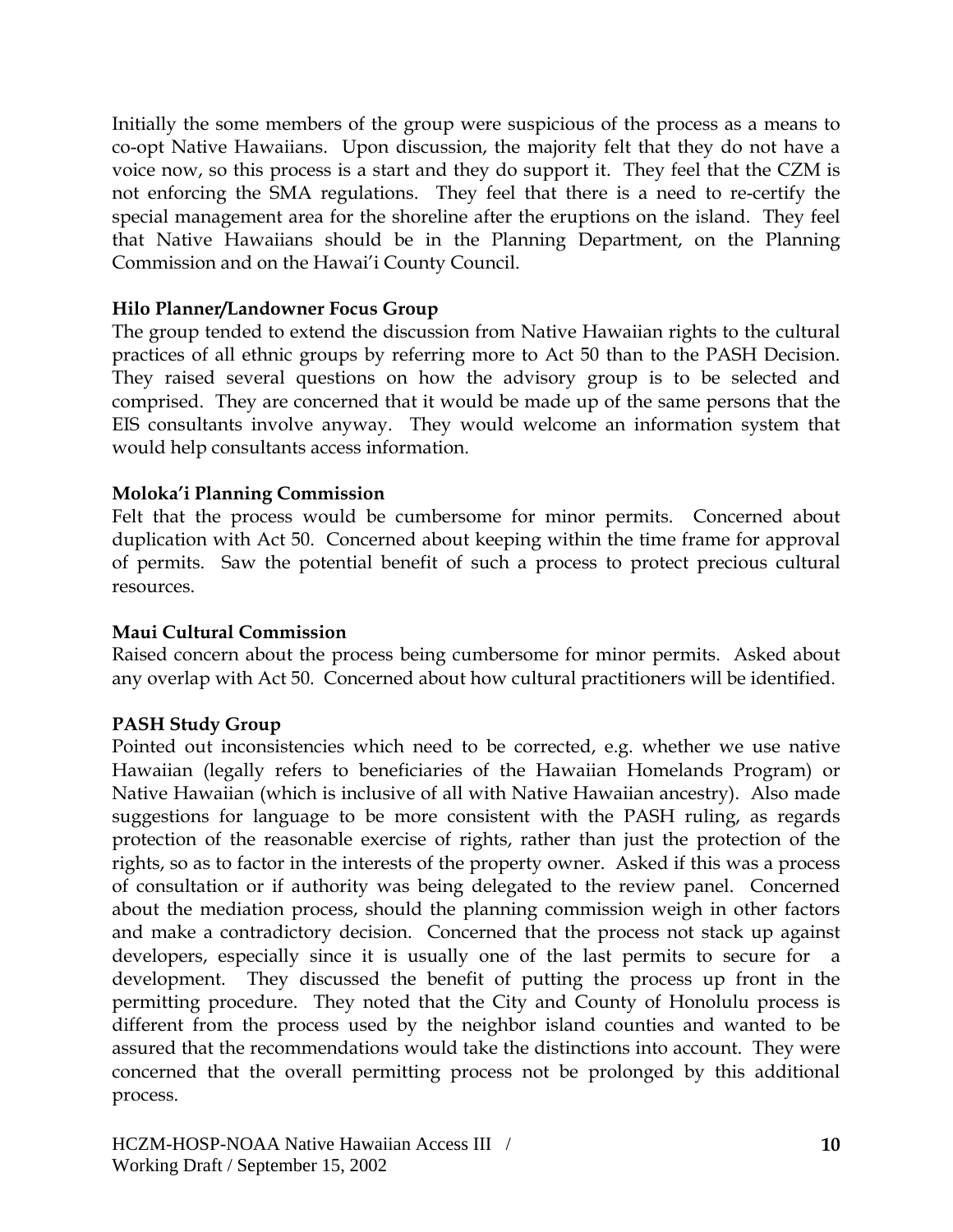#### **Office of Hawaiian Affairs**

The staff raised the issue of compensation for reviewers. The Hawaiian Rights staff stated that OHA could assist in holding meetings on each island to develop standards and requirements for practitioners and to review the checklist. OHA stated that it would support the process applying to both major and minor permits, and support amendments to the SMA rules to include the Native Hawaiian review of permits. They could envision legislation to support independent cultural reviews of permits. The Board took a position to continue to participate in the development of the process.

In a follow-up meeting with the Hawaiian Rights Division staff of the Office of Hawaiian Affairs they indicated that it would be inappropriate for OHA to develop and maintain the list of reviewers. It is the responsibility of the county agencies and to conduct guarantee the full consideration of Native Hawaiian rights. To maintain the list as part of the review process may restrict the ability of OHA to sue against inappropriate development. It also may place OHA in conflict with beneficiaries who had not been involved in the process and may have outstanding issues and concerns with an application. They felt that the process works best if the community maintains its independent voice from OHA. Sometimes OHA is required to enter into agreements separate from the community. OHA can provide communities with training on laws and rights. OHA can still refer applications that it is given to review to the appropriate cultural practitioners as part of its own internal review. Can employ multiple methods: Notify residents in proximity of the sites; post notice of applications in Ka Wai Ola; have applications for review at its island offices; have practitioners register voluntarily with OHA; OHA can send copies of SMA applications they receive to the list of volunteer reviewers to get their input for their comments. OHA may be able to work with the community to conduct cultural mapping and develop and maintain a confidential GIS mapping of cultural resources.

#### **Maui Planning Consultants Focus Group**

They are interested in a user-friendly process. Would be interested in having a screening out of the minor permits that would not need a full review, as there are a lot of minor permits on Maui, given the size of the SMA especially in Kihei. Soil type could serve as a screen, e.g. dunes should always get a full review. They would support a mapping of culturally sensitive areas and also a mapping of areas that are considered fully developed and which are NOT culturally sensitive and would not require the full review. They would like guidelines on appropriate mitigation measures considering pedestrian v. vehicular access and buffers around sites, etc. Reviews by the SHPD and the Maui Cultural Commission should only be as applicable, not always. The check list is helpful as guide to know what to look for on a property.

#### **Maui Community Focus Group**

Although we had only one participant, his input was insightful. For example, he suggested adding kupe'e and seasonal residence sites to the check list, important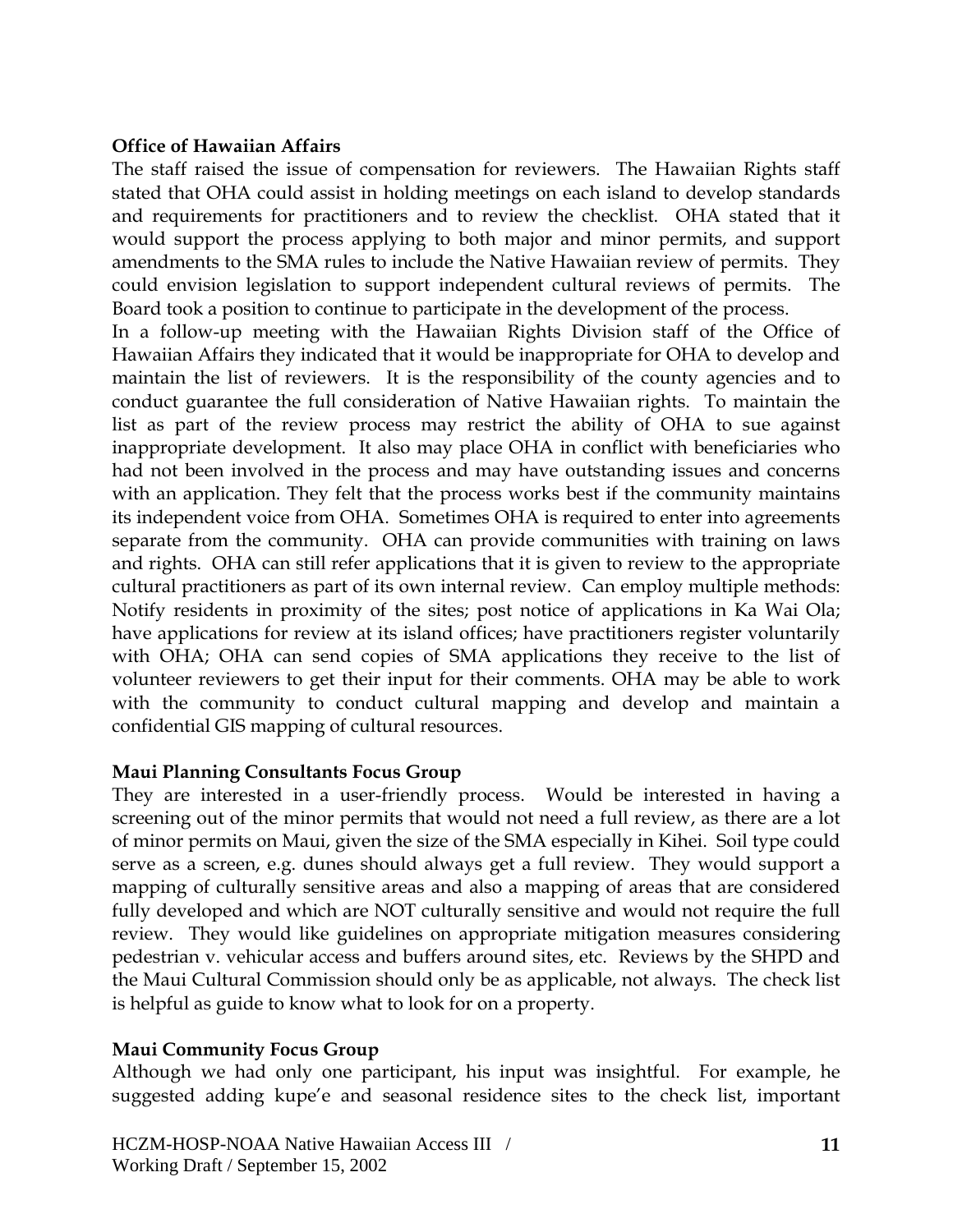resources formerly overlooked. Raised importance of how the kama'aina are selected and the need to recognize that sometimes the reviewers may have contradictory information or assessments. May also have pro-development kama'aina who might overlook some resources. Concerned that the reviewers not be used by the developers. Stressed importance of protecting the integrity of ancestral knowledge. Noted that the notification area should be broader where lot sizes are larger. Also the county should review the status of compliance with the shoreline management actions and designation every 5 years.

#### **Leeward O'ahu Community Focus Group**

The group was concerned that any shoreline management permit application review be screened for impacts to burials. Burials have been the cultural sites most heavily impacted by shoreline development on O'ahu. The group recommended that application reviews be submitted to the Burial Commission staff which has a confidential map of burial areas as an intermediate step for the screening applications. The group was concerned that federal standards protecting religious and cultural resources and practices apply in the SMA process. There were concerned that contemporary cultural practices be recognized and that the definitions and roles of Hawaiians and non-Hawaiians in the process be clarified. The group noted that cultural organizations and umbrella groups might be appropriate to involve in the review as many 'ohana on O'ahu may have lost connection with the resource of their area and also recommended community workshops on the laws protecting cultural resources. With regard to the check list, they noted the need to provide a narrative question to solicit what might not be on the list and the need to factor in inconspicuous markers of burials such as upright stones, planted coconut trees and lilly plants.

#### **Windward O'ahu Community Focus Group**

The group were concerned that the entire Punalu'u coastline and all of Kahana Valley which are in the SMA are very sensitive. Recent construction by the Board of Water Supply to install a larger pipeline have uncovered 'iwi and led to a layer of silt on the nearshore reefs. They suggested language to qualify what "feasible" means. Working within the framework of the City and County, they suggested that, for O'ahu, the review by Neighborhood Boards could involve a review by Native Hawaiian practitioners prior to the public hearing on an application. They added resources to the checklist appropriate to Kahana Valley such as taro terraces and aquatic streamlife. They suggested that Native Hawaiians develop a "card" with a statement of Native Hawaiian rights which could be utilized by practitioners and their descendants to assert their access rights with private property owners and enforcement personnel.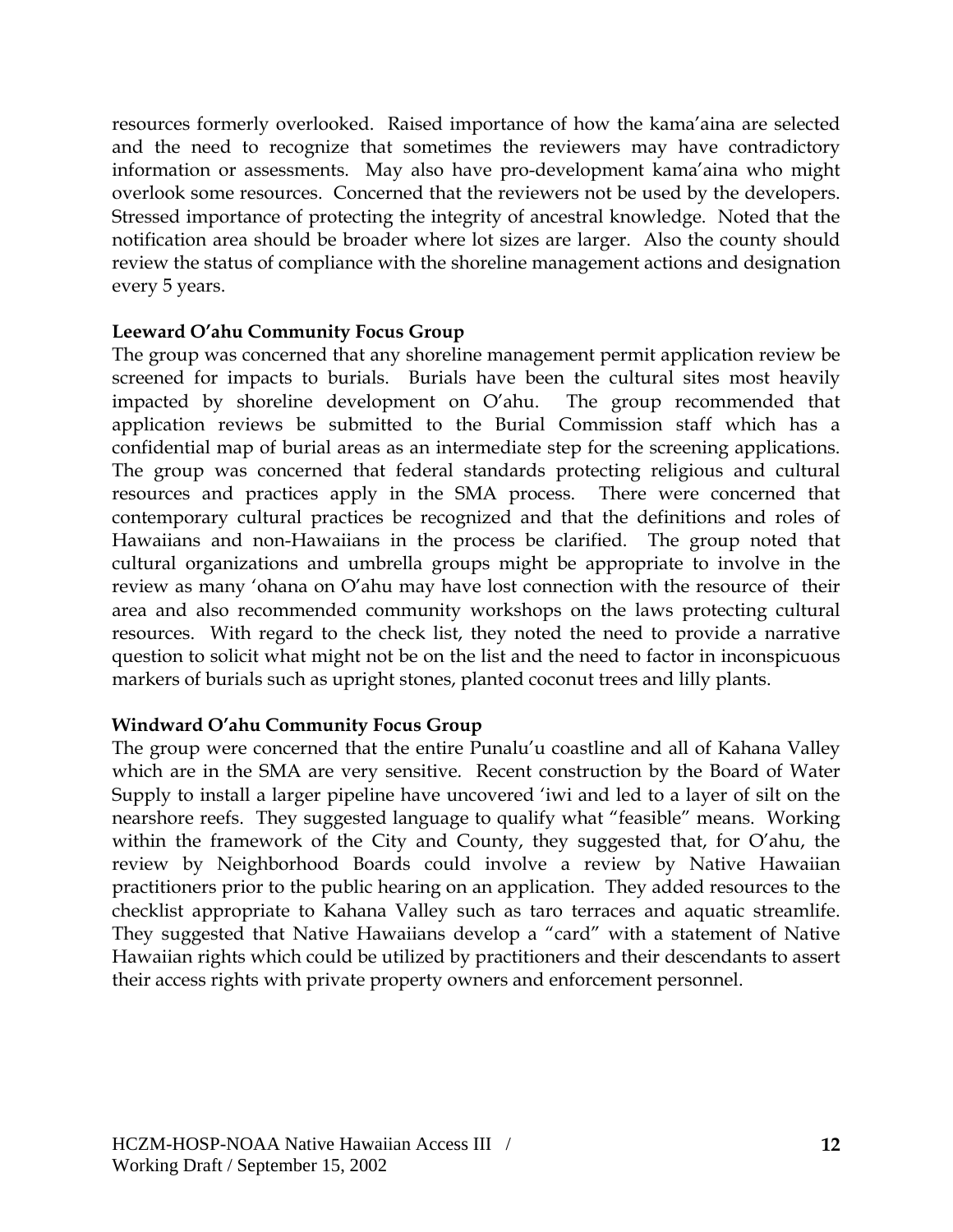#### **Proposed Process to Assess Impacts Upon Native Hawaiian Cultural Resources and Rights**

The following section presents a proposed process to give full consideration of Native Hawaiian rights. The original proposal developed for discussion with the focus groups was changed to incorporate the input from the focus group participants. The process was further refined with input received from county planners as to what they believed would be a workable process.

Rationale: The key elements of the process are: (1) the use of a check list to identify Native Hawaiian Cultural Resources in the coastal zone that could possibly be impacted by a proposed development (2) questions on the form related to the 3 points that the Hawai'i State Supreme Court said needs to be part of a cultural resources assessment; and (3) a review by neighbors, community organizations and knowledgeable practitioners of Native Hawaiian culture. The check list approach can assist applicants and planners in identifying resources that can be affected by development. The review by neighbors, community organizations, and cultural practitioners can assist the county planning staff in their independent assessment of the applications.

Response of County Planners: The county planners see the check list as a useful tool for applicants to identify resources and for planners to assess and evaluate permit applications relative to the three aspects of a cultural assessment outlined by the Hawai'i State Supreme Court.

The county planners felt that if such a process were to be included, it should be the applicants who conduct the assessment and seek a review from the neighbors, community organizations, and cultural practitioners.

They indicated a willingness to include the proposed "Form to Identify Native Hawaiian Cultural Resources in the Coastal Zone" as part of application form and/or instructions.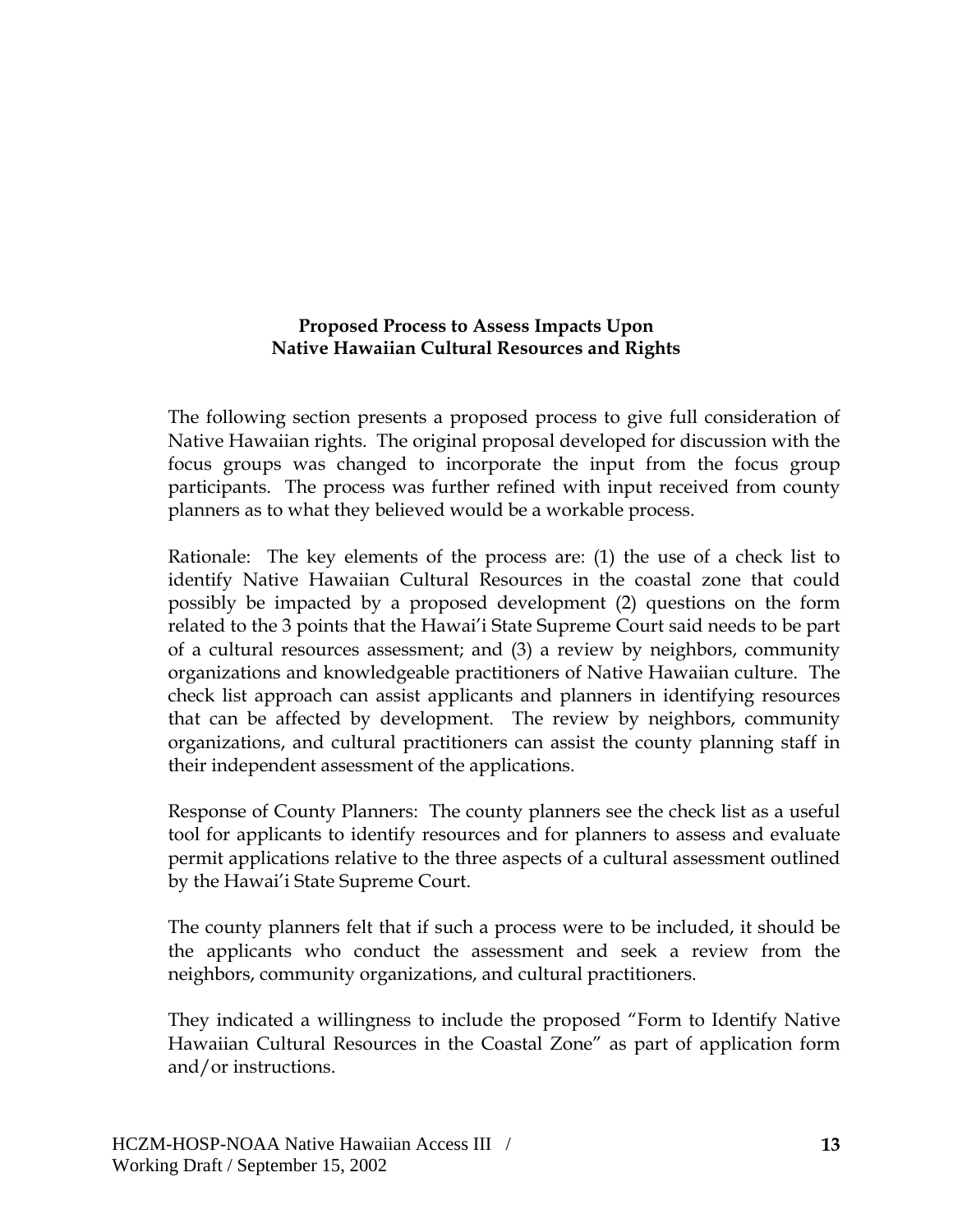The key issue is which entity is best suited to undertake the task of maintaining a list of possible reviewers.

Another major concern is how to determine and indicate which minor permits may not need to undergo such a process.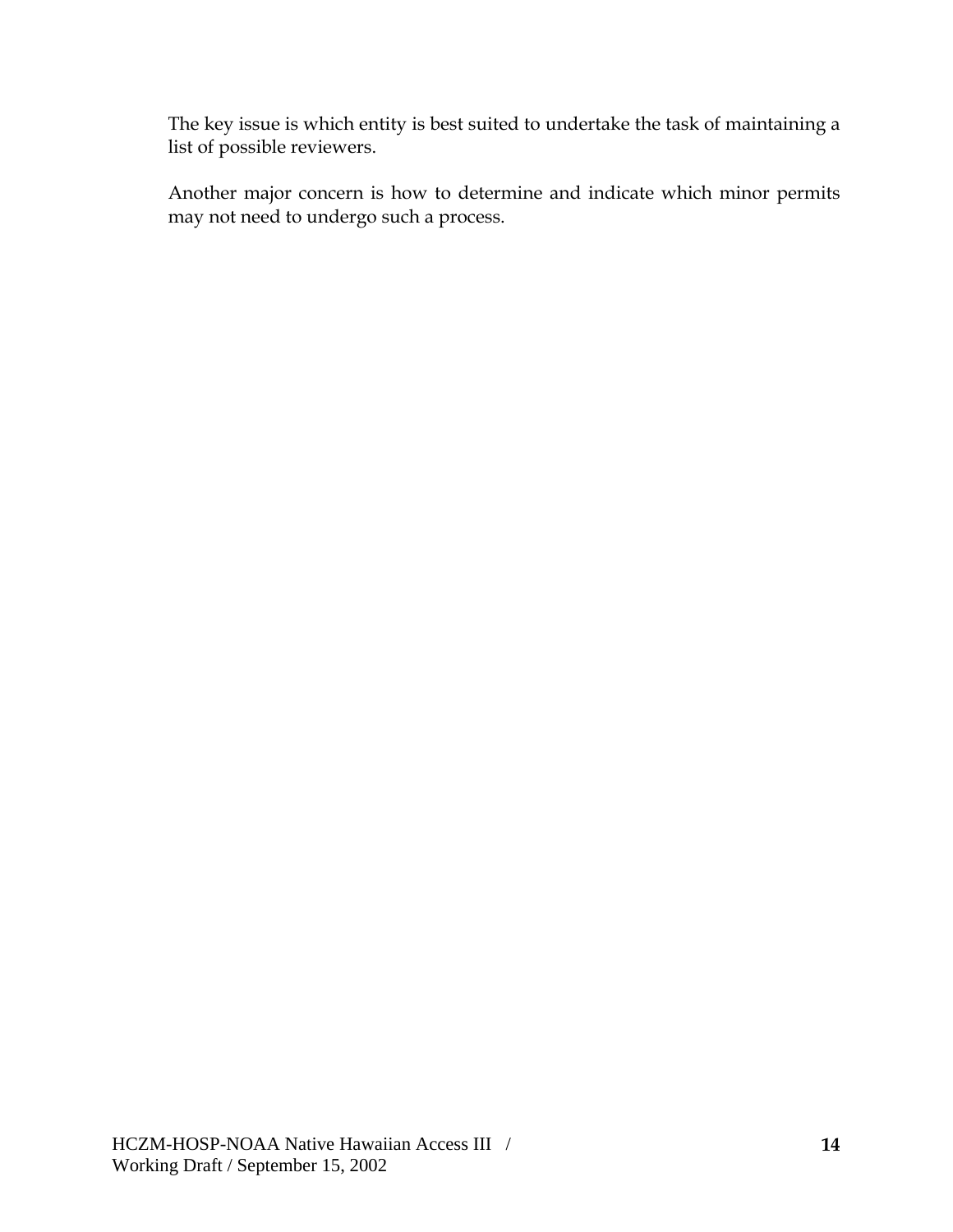#### **Proposed Process to Assess Impacts Upon Native Hawaiian Cultural Resources and Rights**

A. When a major SMA permit is required, the applicant should conduct a cultural impact assessment as outlined in the "Guidelines for Assessing Cultural Impacts" adopted by the Environmental Council, State of Hawai'i, 11-19-97. The "Form to Identify Native Hawaiian Cultural Resources in the Coastal Zone Area" can be utilized to conduct the Cultural Impact Assessment. The completed assessment should be reviewed by the State Historic Preservation Division (SHPD), the county or island historic or cultural commission where applicable, and by reviewers who are practitioners of Hawaiian culture (as defined below) who live in, have experience with, or have knowledge about the affected district.

B. For BOTH major and minor permits, the applicant shall provide information addressing the points outlined by the Hawai'i State Supreme Court in the Ka Pa'akai o Ka 'Aina ruling: (1) the identity and scope of 'valued cultural, historical, or natural resources' in the petition area, including the extent to which traditional and customary native Hawaiian rights are exercised in the petition area; (2) the extent to which those resources – including traditional and customary native Hawaiian rights will be affected or impaired by the proposed action; and (3) the feasible action, if any, to be taken to reasonably protect native Hawaiian rights if they are found to exist.]. The form below, "Form to Identify Native Hawaiian Cultural Resources in the Coastal Zone Area" is designed to assist in this assessment. It should included as part of the application process and instructions for an SMA permit.

C. The "Form to Identify Native Hawaiian Cultural Resources in the Coastal Zone Area" should be filled out by the applicant. It should also be sent out with the notice of an application for an SMA permit to neighboring property owners, and community organizations, and individual Native Hawaiian cultural practitioners who have indicated a willingness to review such forms in the affected district.

D. Any discrepancies between the applicant's assessment of Native Hawaiian cultural resources and those of the neighbors, community organizations, or cultural practitioners should be acknowledged, memorialized with the application and worked out into an agreement. Forms filled out by the applicant, the neighbors, community organizations and/or cultural practitioners, as well as agreements and outstanding issues should be included as part of the application.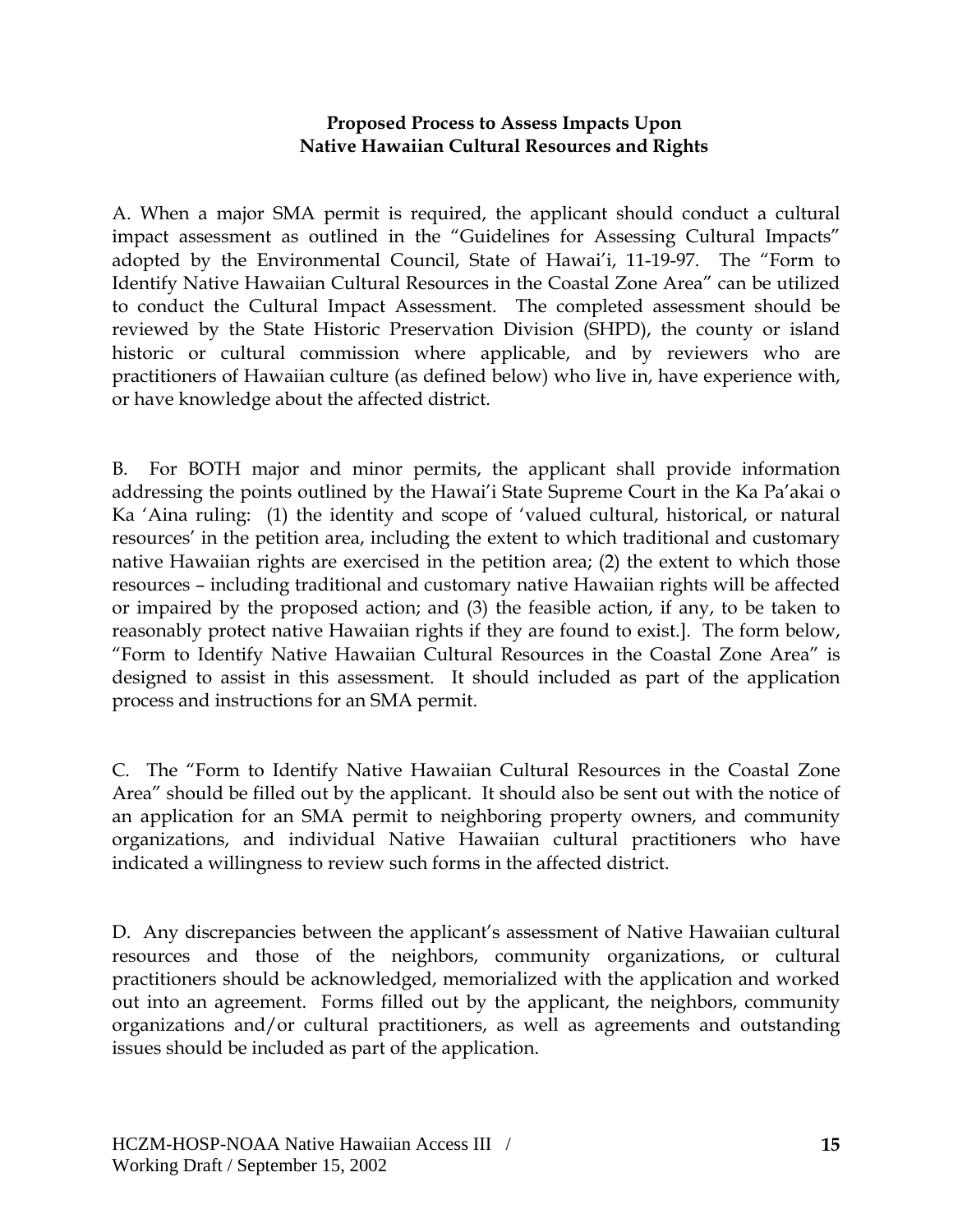E. Any agreed upon conditions for the permit will be memorialized, reported to the County/Island Planning department and Planning Commission, or in the case of Honolulu, with the City Council and filed with the Bureau of Conveyances with the property title.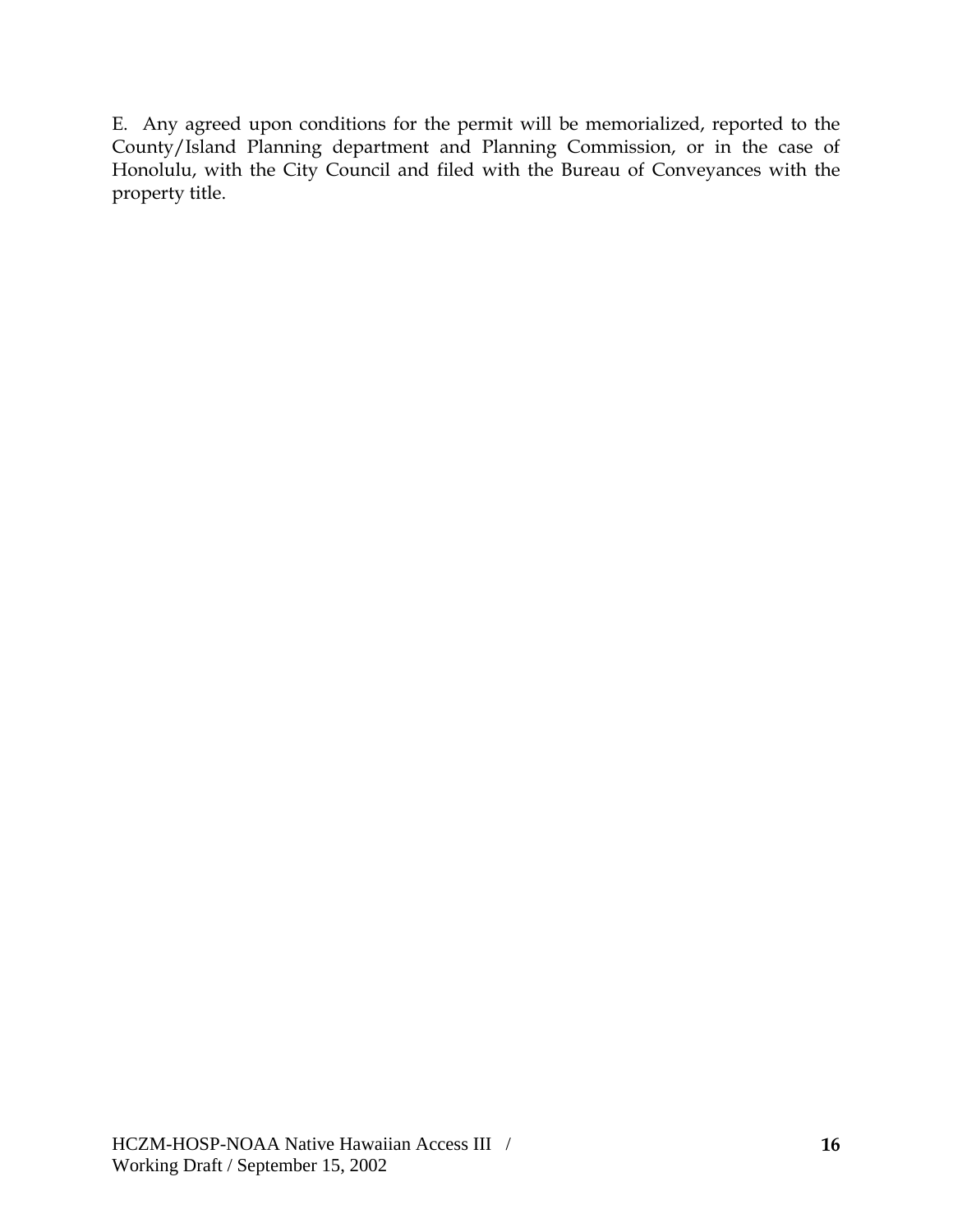F. A list of "Practitioners of Native Hawaiian Culture" who are willing to review the applications should be maintained. The options as to who can maintain the list of reviewers are as follows:

A. Individual County Planning Departments

B. State Planning Office – State CZM Program

C. State Historic Preservation Division - History office

D. Compensate Community Associations to assist with the review and maintain list, such as the Hawaiian Civic Clubs or local units of the Queen Lili'uokalani Children's Center

E. Office of Hawaiian Affairs - local offices

F. University of Hawai'i Hawaiian Studies programs on the island campuses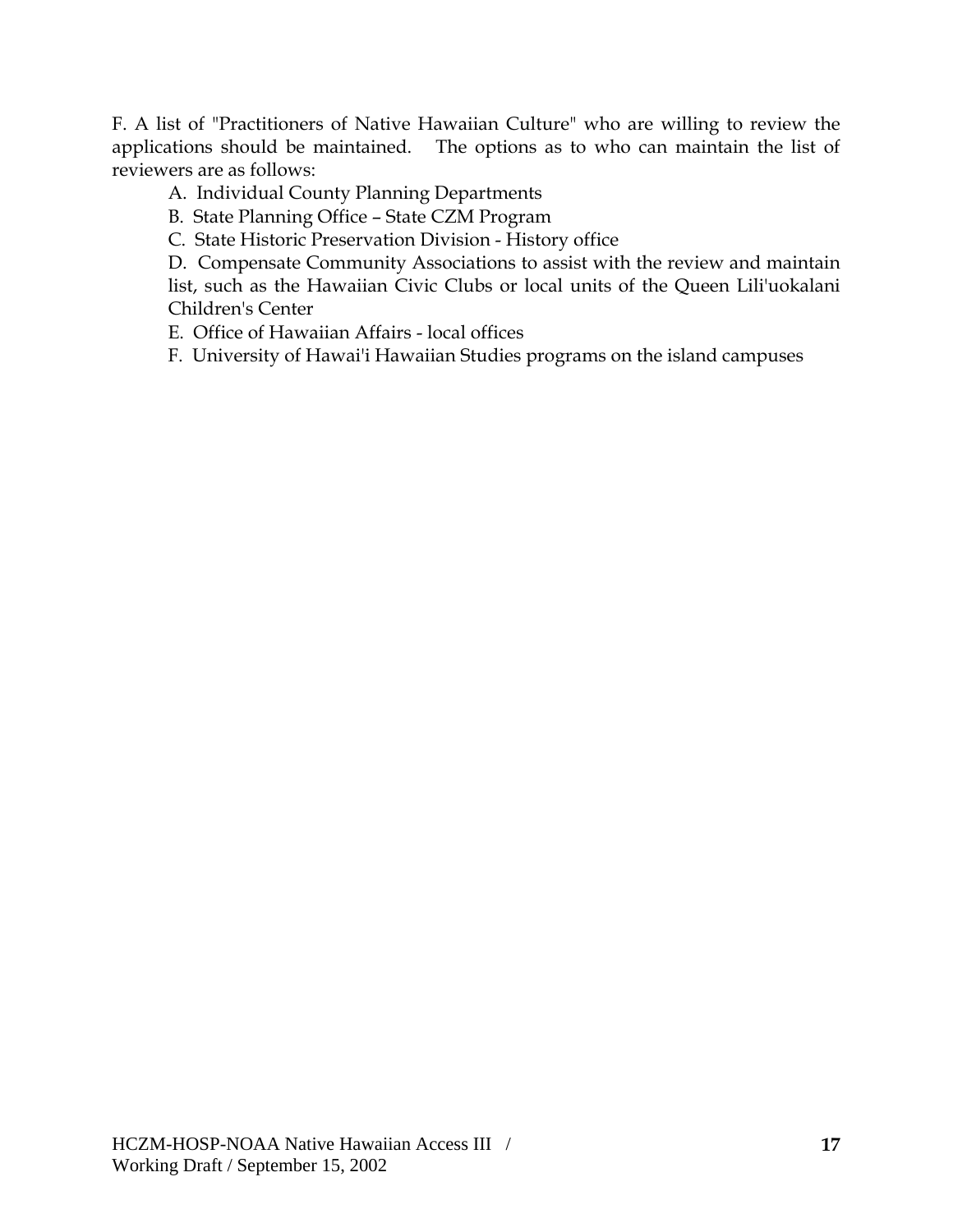|           | Form to Identify Native Hawaiian Cultural Resources in the Coastal Zone Area |
|-----------|------------------------------------------------------------------------------|
| Project:  |                                                                              |
| TMK $#$ : |                                                                              |
| Reviewer: |                                                                              |
| Date:     |                                                                              |

1. Please place a check next to any of the following resources known or suspected to be present:

|                            | streams                          |                                                                                                                                                                                                                                                                                                                                                                                                                                                                            | ponds                                   |
|----------------------------|----------------------------------|----------------------------------------------------------------------------------------------------------------------------------------------------------------------------------------------------------------------------------------------------------------------------------------------------------------------------------------------------------------------------------------------------------------------------------------------------------------------------|-----------------------------------------|
|                            | 'auwai (taro irrigation ditches) |                                                                                                                                                                                                                                                                                                                                                                                                                                                                            | lo'i kalo (taro pond fields)            |
|                            | springs                          |                                                                                                                                                                                                                                                                                                                                                                                                                                                                            | caves                                   |
|                            | trails                           |                                                                                                                                                                                                                                                                                                                                                                                                                                                                            | wahi pana (named places)                |
|                            | sacred places                    |                                                                                                                                                                                                                                                                                                                                                                                                                                                                            | dunes                                   |
|                            | landings                         |                                                                                                                                                                                                                                                                                                                                                                                                                                                                            | bridges                                 |
| $\overline{\phantom{a}}$   | surfing sites                    | $\frac{1}{2} \left( \frac{1}{2} \right) \left( \frac{1}{2} \right) \left( \frac{1}{2} \right) \left( \frac{1}{2} \right) \left( \frac{1}{2} \right) \left( \frac{1}{2} \right) \left( \frac{1}{2} \right) \left( \frac{1}{2} \right) \left( \frac{1}{2} \right) \left( \frac{1}{2} \right) \left( \frac{1}{2} \right) \left( \frac{1}{2} \right) \left( \frac{1}{2} \right) \left( \frac{1}{2} \right) \left( \frac{1}{2} \right) \left( \frac{1}{2} \right) \left( \frac$ | sandy beach                             |
| $\mathbb{R}^n$             | fishing area                     | $\overline{\phantom{a}}$                                                                                                                                                                                                                                                                                                                                                                                                                                                   | fishpond                                |
| $\mathcal{L}_{\text{max}}$ | fish trap                        | $\mathbb{R}^2$                                                                                                                                                                                                                                                                                                                                                                                                                                                             | fish house                              |
| $\sim$                     | hunting areas                    |                                                                                                                                                                                                                                                                                                                                                                                                                                                                            | kilo i'a (fish sighting spot)           |
|                            | muliwai (brackish pond)          | $\mathcal{L}(\mathcal{L})$                                                                                                                                                                                                                                                                                                                                                                                                                                                 | anchialine pond                         |
|                            | trails                           | $\mathcal{L}^{\mathcal{L}}$                                                                                                                                                                                                                                                                                                                                                                                                                                                | salt ponds                              |
|                            | wells                            |                                                                                                                                                                                                                                                                                                                                                                                                                                                                            | turtle nesting area                     |
| $\mathbb{R}^2$             | historic walls                   | $\overline{\phantom{a}}$                                                                                                                                                                                                                                                                                                                                                                                                                                                   | basalt veins for tools                  |
|                            | alae vein                        |                                                                                                                                                                                                                                                                                                                                                                                                                                                                            | salt pans                               |
| $\overline{\phantom{a}}$   | shrines                          | $\overline{\phantom{a}}$                                                                                                                                                                                                                                                                                                                                                                                                                                                   | salt gathering areas                    |
| $\overline{\phantom{a}}$   | ko'a (fishing shrines)           | $\overline{\phantom{a}}$                                                                                                                                                                                                                                                                                                                                                                                                                                                   | heiau (temples)                         |
| $\overline{\phantom{a}}$   | historic sites                   | $\mathcal{L}^{\mathcal{L}}$                                                                                                                                                                                                                                                                                                                                                                                                                                                | cultural use areas                      |
| $\overline{\phantom{a}}$   | ho'ailona (natural signs)        | $\overline{\phantom{a}}$                                                                                                                                                                                                                                                                                                                                                                                                                                                   | sighting place                          |
|                            | lele (cliff jumping spots)       |                                                                                                                                                                                                                                                                                                                                                                                                                                                                            | native plants                           |
| $\mathcal{L}(\mathcal{L})$ | pu'uhonua (places of refuge)     | $\mathbb{R}^n$                                                                                                                                                                                                                                                                                                                                                                                                                                                             | holua slides (slides for sleds)         |
| $\overline{\phantom{a}}$   | cultivation area                 |                                                                                                                                                                                                                                                                                                                                                                                                                                                                            | leina (jumping off point                |
| $\overline{\phantom{a}}$   | archaeological sites             |                                                                                                                                                                                                                                                                                                                                                                                                                                                                            | for souls to cross into the next world) |
| $\overline{\phantom{a}}$   | burials                          | $\mathcal{L}_{\mathcal{L}}$                                                                                                                                                                                                                                                                                                                                                                                                                                                | kupe'e                                  |
|                            | o'opu                            |                                                                                                                                                                                                                                                                                                                                                                                                                                                                            | hihiwai/wi                              |
|                            | aholehole                        |                                                                                                                                                                                                                                                                                                                                                                                                                                                                            | 'anae                                   |
|                            | steam bath areas                 |                                                                                                                                                                                                                                                                                                                                                                                                                                                                            | bathing pools                           |
|                            | limu gathering areas             | $\mathcal{L}^{\text{max}}$                                                                                                                                                                                                                                                                                                                                                                                                                                                 | lava tubes                              |
|                            | subterranean water course        |                                                                                                                                                                                                                                                                                                                                                                                                                                                                            | petroglyphs                             |
|                            | kapu kai/hi'u wai areas          | $\overline{\phantom{a}}$                                                                                                                                                                                                                                                                                                                                                                                                                                                   | paddling areas                          |
| $\sim$ 100 $\mu$           | artifacts                        | $\overline{\phantom{a}}$                                                                                                                                                                                                                                                                                                                                                                                                                                                   | view plane                              |
|                            | seasonal residential sites       |                                                                                                                                                                                                                                                                                                                                                                                                                                                                            | burial markers                          |
|                            | water caves                      |                                                                                                                                                                                                                                                                                                                                                                                                                                                                            | birthing stones                         |
|                            | _____ phallic stones             |                                                                                                                                                                                                                                                                                                                                                                                                                                                                            | Pohaku Kane                             |
|                            | coral reef                       |                                                                                                                                                                                                                                                                                                                                                                                                                                                                            | estuary                                 |
|                            |                                  |                                                                                                                                                                                                                                                                                                                                                                                                                                                                            |                                         |

HCZM-HOSP-NOAA Native Hawaiian Access III / Working Draft / September 15, 2002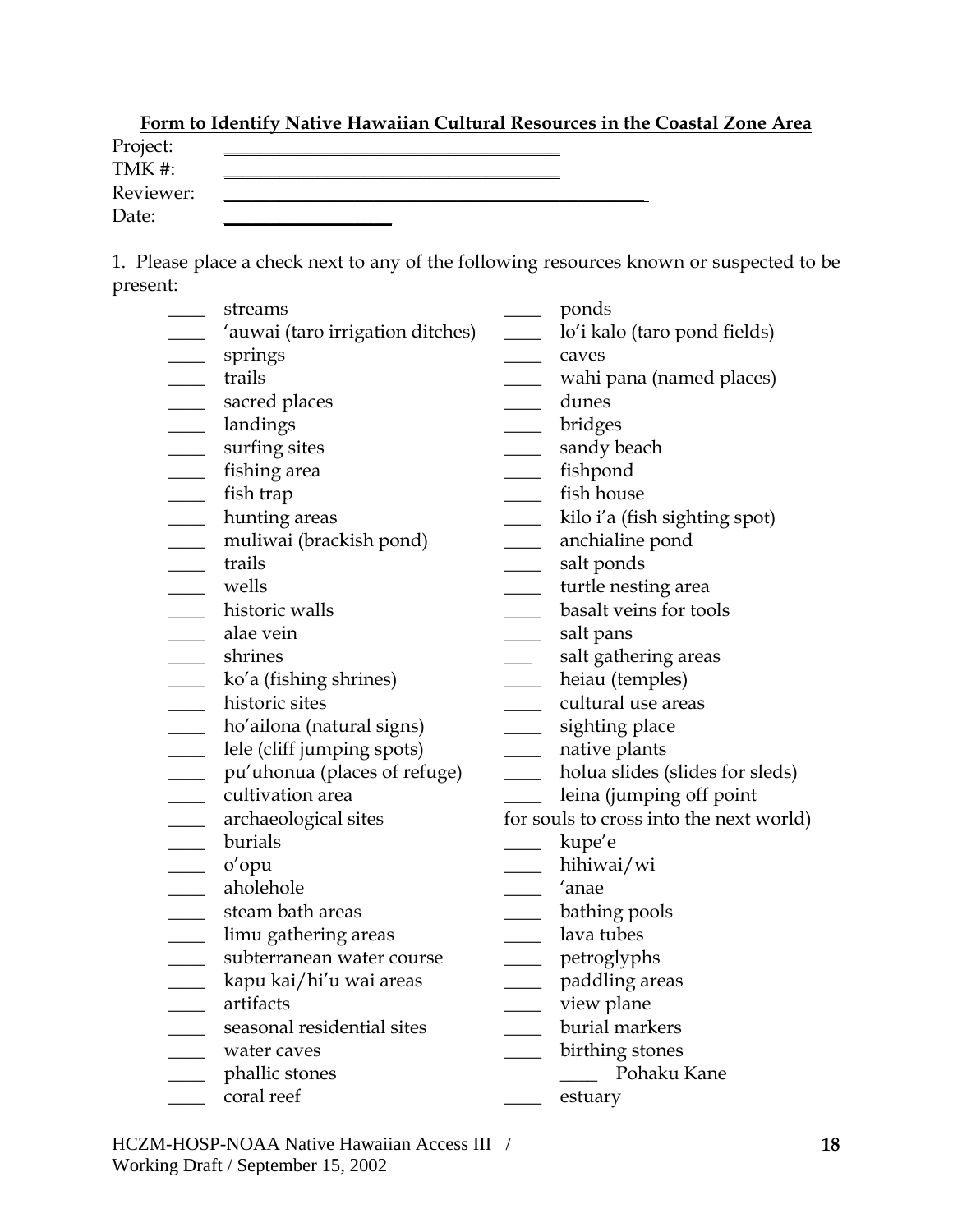| spawning grounds                    | nearshore marine resources |
|-------------------------------------|----------------------------|
| house sites                         | dams.                      |
| 'aumakua (ancestral deities) domain |                            |

\_\_\_\_ po kane routes (night marcher routes)

Please describe any additional cultural resources or practices known or suspected to be present within or near the project site.

2. How will the proposed project impact the historic resources in or near the project area?

3. How will the proposed project impact Hawaiian cultural resources, usage, and rights in or near the project area?

4. Are there additional traditional and customary Hawaiian practices for subsistence, cultural, medicinal, or religious purposes that take place in or near the project area?

\_\_\_\_\_\_\_\_\_\_\_\_\_\_\_ Yes \_\_\_\_\_\_\_\_\_\_\_\_\_\_\_ No If yes, please describe:

5. In your assessment, to what extent will valued cultural, historical and natural resources and the exercise of traditional and customary practices be affected or impaired by the proposed action?

6. What feasible action can the county planning department take to reasonably protect Native Hawaiian rights in the affected area?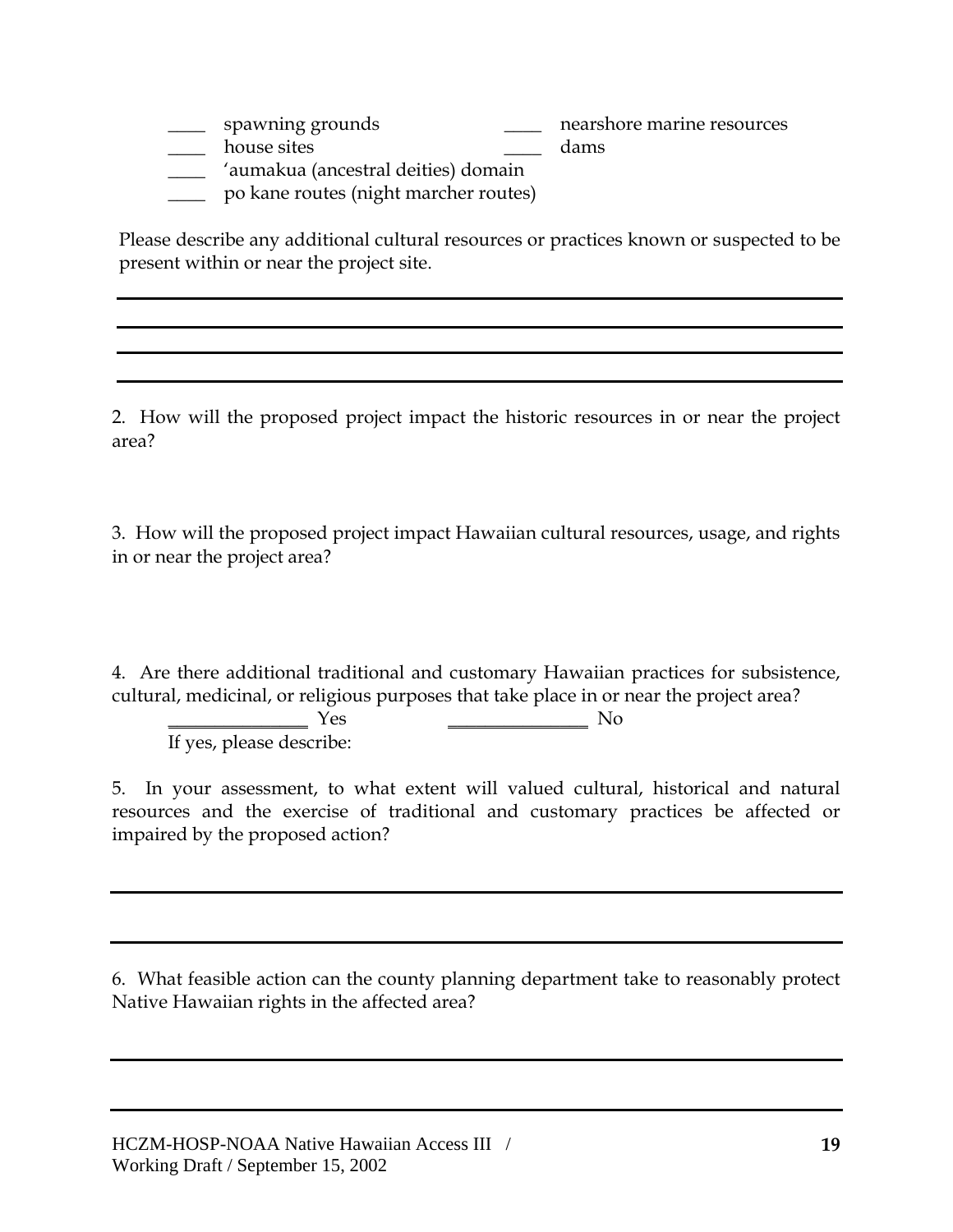HCZM-HOSP-NOAA Native Hawaiian Access III / Working Draft / September 15, 2002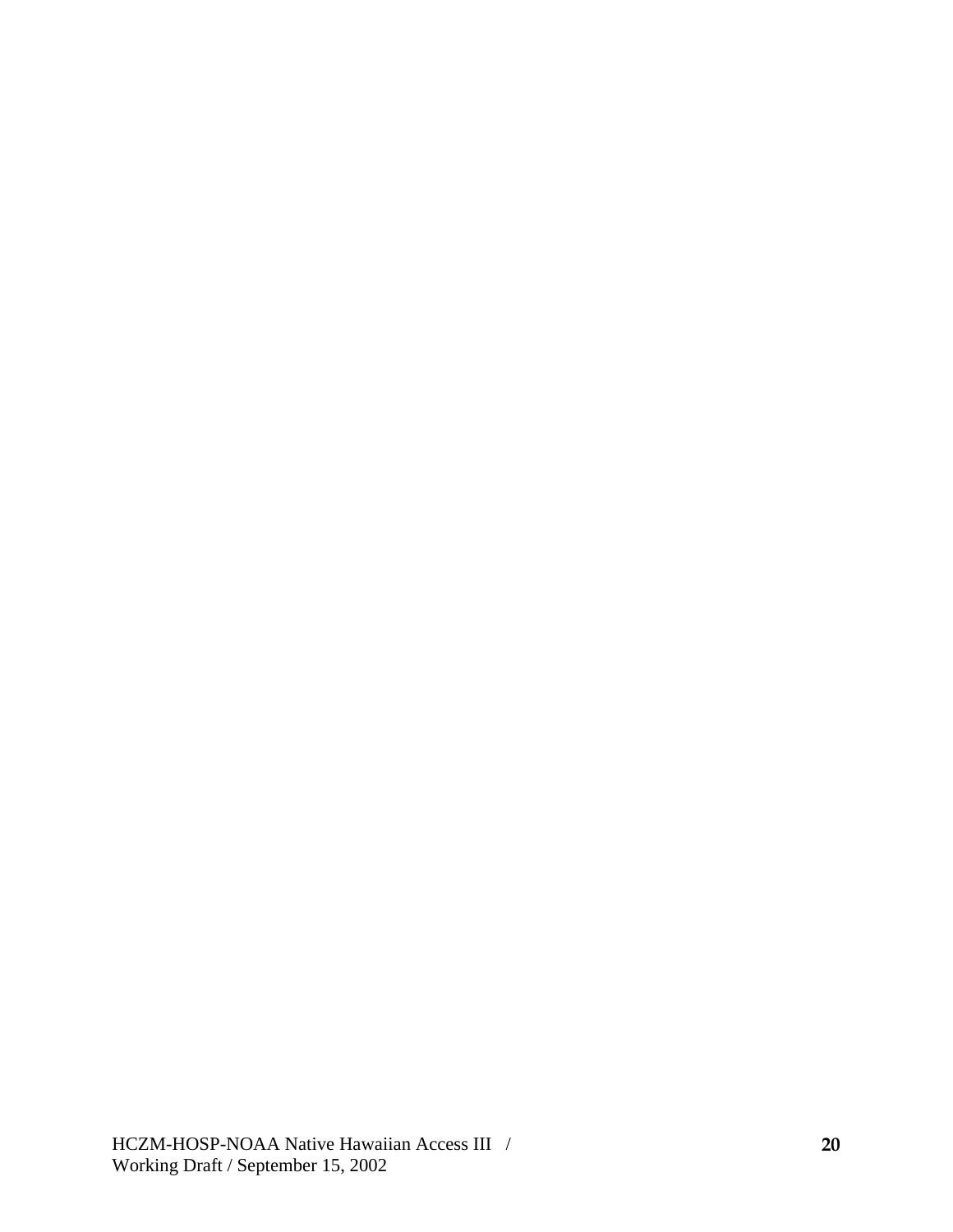## **Proposed Changes to Special Management Area Rules and Regulations**

The following changes to the Special Management Area Rules and Regulations are recommended to fulfill the mandate of the Hawai'i State Supreme Court in the PASH and Ka Pa'akai O Ka 'Aina rulings.

Rationale: According to these rulings, state and county agencies need to conduct an independent assessment of the extent to which Native Hawaiian cultural resources, and rights may be impacted by a proposed development for which a permit is required any feasible action that can be taken by the department to protect Native Hawaiian rights that are found to exist.

Responses of County Planners: Hilo County are making changes to their SMA Rules and Regulations that include the definitions for "cultural" and "Native Hawaiians Rights" that are proposed in the report. Kaua'i County has UH Law Professor John Van Dyke reviewing their rules and regulations and authorized the team to present the recommendations to Professor Van Dyke to consider. Honolulu City and County planners do see the need to make changes to the SMA Rules and Regulations but may be willing to include the definitions and excerpts of the Hawai'i State Supreme Court Rulings in the instructions provided to applicants. Maui County will consider the recommendations when they next conduct a review of their rules and regulation.

Planners would also like to see the Hawai'i State Supreme Court rulings implemented by all county and state agencies and not just in the SMA permit process.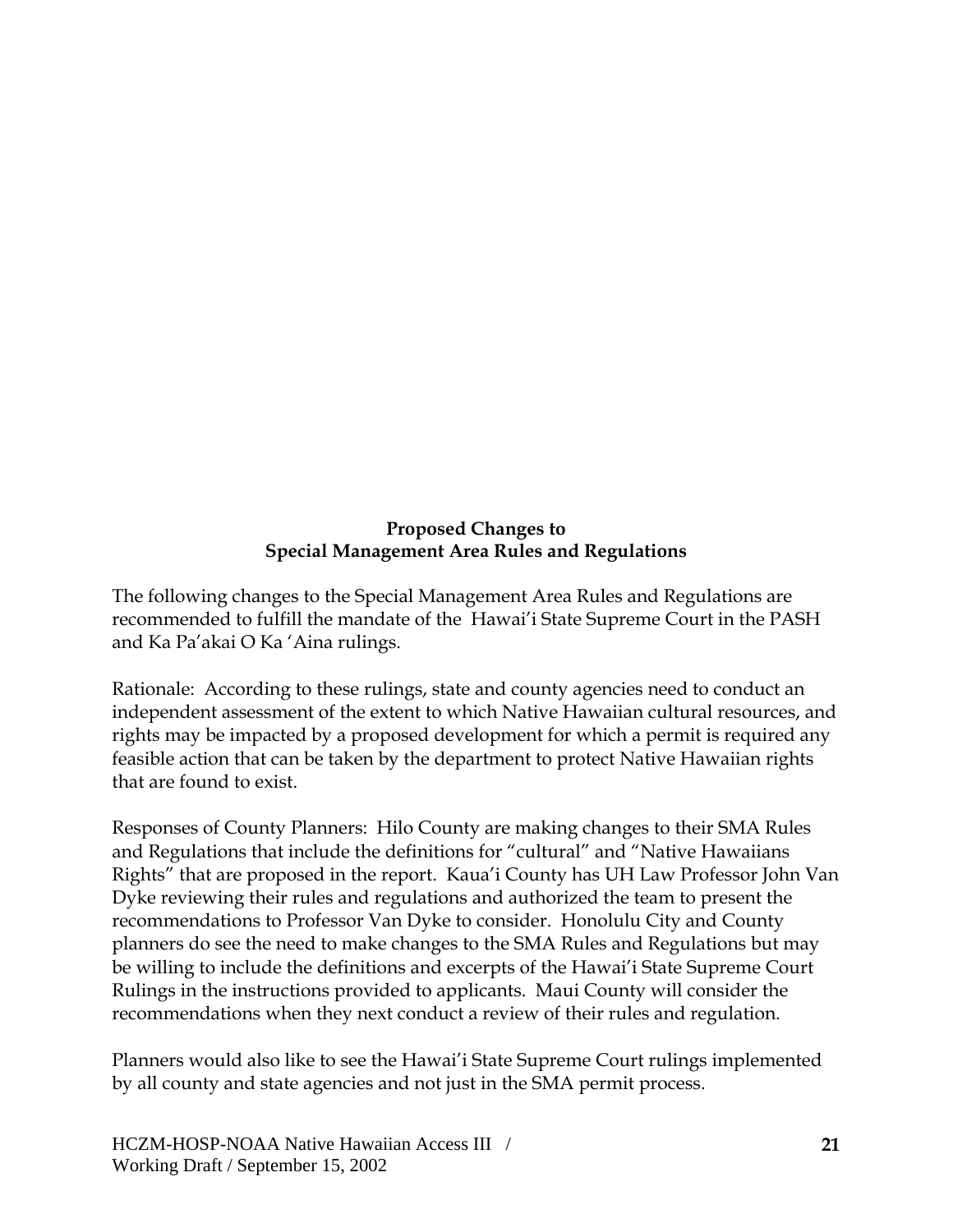#### **Definitions:**

**Recommend that the following definitions be added to the Special Management Area Rules and Regulations for each county:** 

#### **Definition #1**

**"Cultural" pertains to traditional and customary practices and usage of resources to fulfill responsibilities and rights possessed and exercised by ahupua'a tenants who are descendants of Native Hawaiians who inhabited the Hawaiian Islands prior to 1778.**

Rationale: This definition is based upon the language of the Hawai'i State Constitution, Article XII. Section 7 and of the PASH/Pilago Supreme Court decision. This language is suggested to have the SMA process give full consideration to Native Hawaiian usage and rights as mandated under the law.

The scope of work for this project was to recommend changes to the SMA rules and regulations to assist the counties in implementing the PASH decision of the Hawai'i State Supreme Court. In 2000, after the project started, the Hawai'i State Legislature passed Act 50 as an amendment to HRS 343-2 in order to include the effects of economic development on cultural practices. Should the counties want to include the concept of Act 50 in the definition of "cultural" for the purposes of the SMA rules and regulation, then we recommend the following definition:

**"Cultural" pertains to the traditional and customary practices of Hawai'i's communities, in general, and in particular to the traditional and customary practices and usage of resources to fulfill responsibilities and rights possessed and exercised by ahupua'a tenants who are descendants of Native Hawaiians who inhabited the Hawaiian Islands prior to 1778.**

#### **Definition #2**

#### **"Native Hawaiian Rights" means those rights defined in and protected under HRS 1-1, HRS 7-1, HRS 174C-101, Article XII, Section 7, of the Hawaii State Constitution, and in rulings of Hawai'i case law.**

Rationale: The PASH/Pilago Supreme Court decision defines Native Hawaiian rights as those provided for in the Hawai'i Revised Statutes HRS 1-1 and HRS 7-1 and the Hawai'i State Constitution. HRS 174C-101 (pertaining to water rights) and the rulings of the courts continue to further define these rights.

Federal laws, such as the American Indian Religious Freedom Act [42 U.S.C. 1996, P.L. No. 95-341, 1978], and the National Historic Preservation Act[16 U.S.C. 470; 80 Stat. 915; P.L. No. 89-665] and its Section 106 Review process, Native American Graves Protection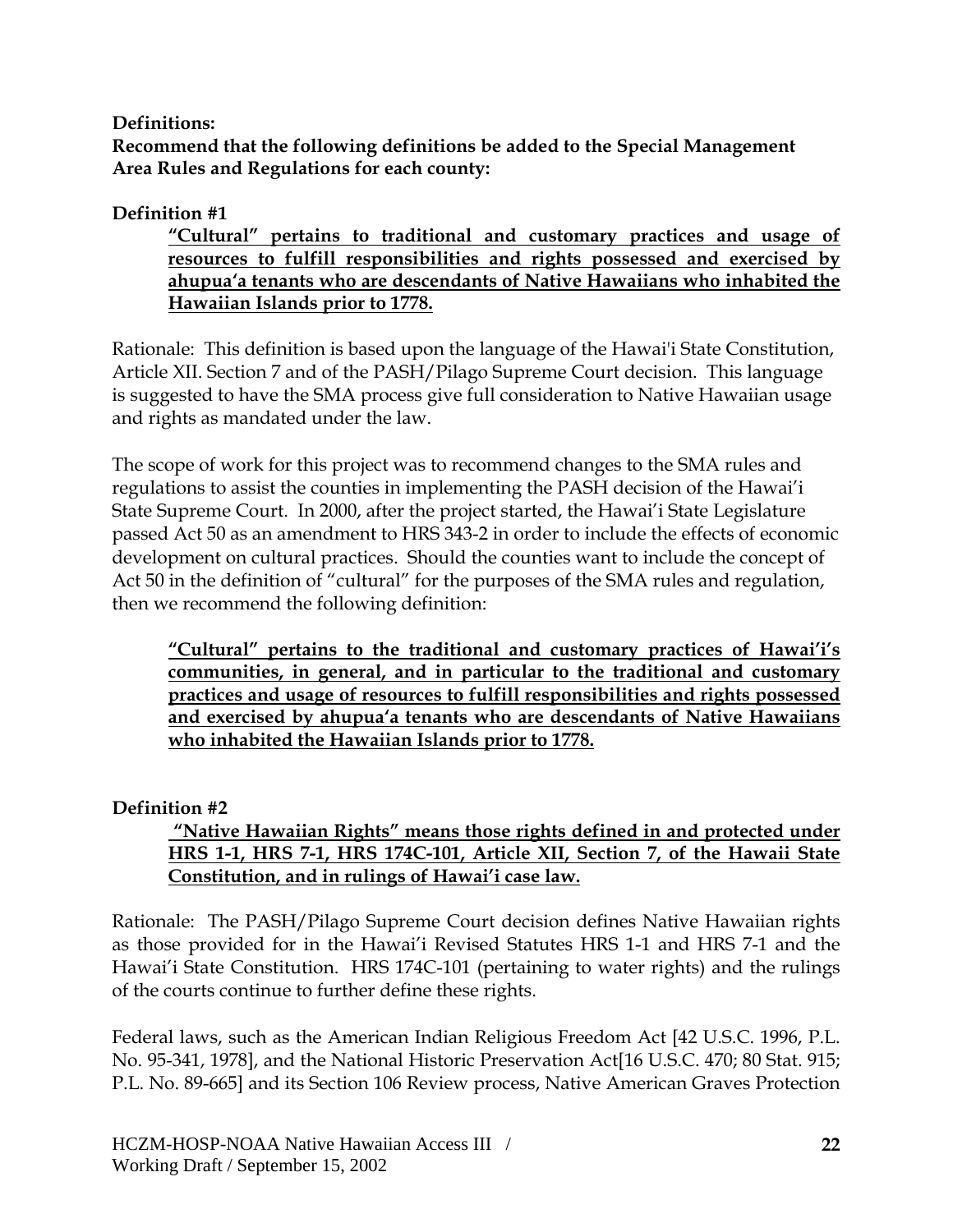and Repatriation Act [25 U.S. C. 3001-3013; P.L. 101-601 (1990)], also define and protect Native Hawaiian rights and should be factored into the review of federal projects.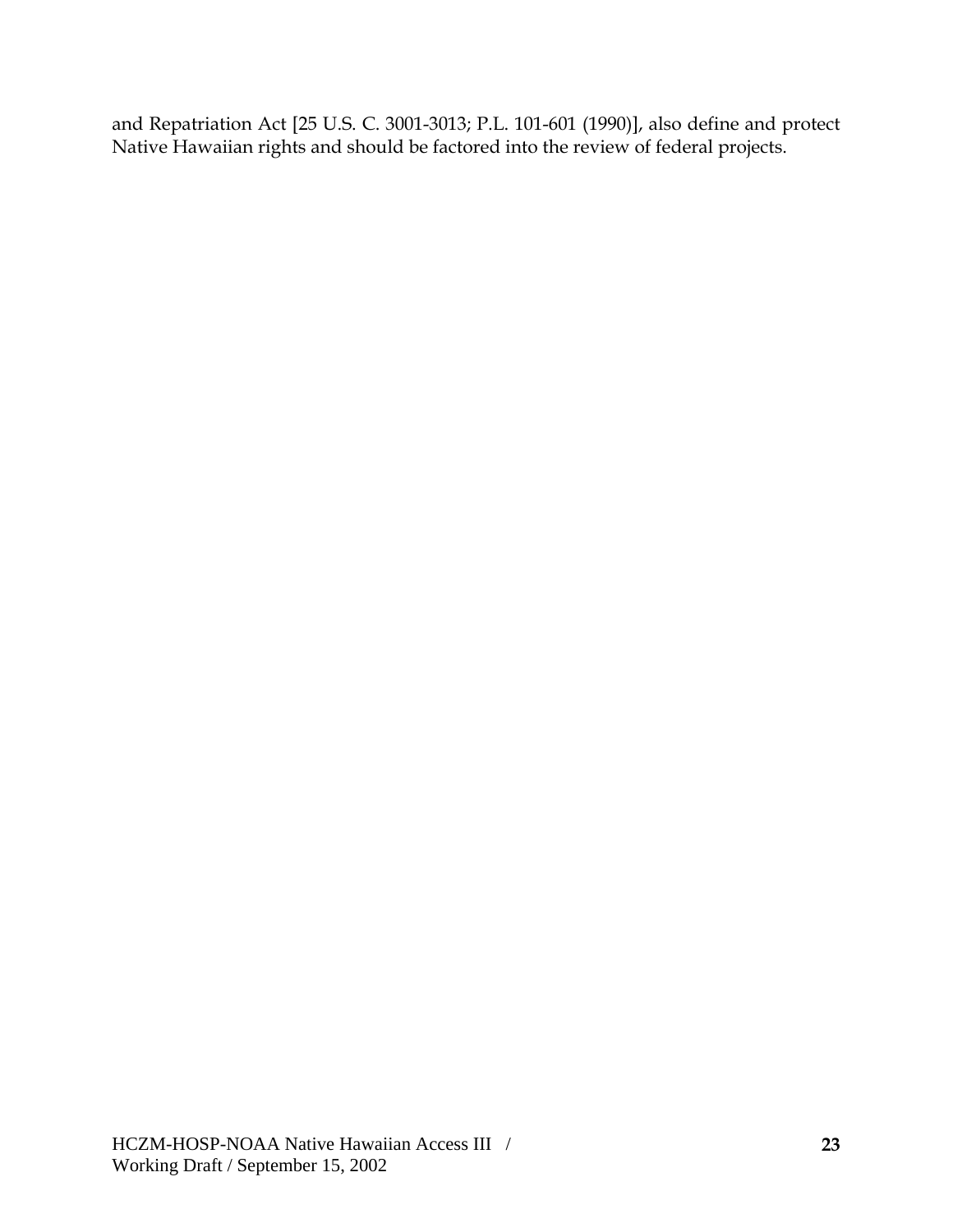#### **Definition #3**

**"Practitioners of Hawaiian Culture" means Native Hawaiians or kama'aiana (native born persons) who are acknowledged by the community to have knowledge and experience pertaining to traditional and customary practices and usage of resources to fulfill responsibilities and rights possessed and exercised by ahupua'a tenants who are descendants of Native Hawaiians who inhabited the Hawaiian Islands prior to 1778**

Rationale: This definition is proposed if reviewers who are Native Hawaiian Cultural Practitioners are to be asked to review the assessment of Native Hawaiian cultural resources provided by the applicant. The definition is inclusive of non-Hawaiians who are knowledgeable and have been trained in Native Hawaiian cultural practices.

#### **Procedures / Objectives and Policies:**

#### **(1) Insert "cultural" into the objectives, procedures and rules wherever environmental and historical is stated and referred to.**

Rationale: While the rulings of the Hawai'i State Supreme Court acknowledge that cultural resources are part of historical resources, it would provide a clearer guideline to the applicant if "cultural" was explicitly included in the SMA rules.

#### **(2) Recommend that the following be part of the policy section of the SMA rules:**

**The department or the commission shall preserve and protect the reasonable exercise of Native Hawaiian rights to the extent feasible when reviewing an application for a permit. [79 Hawaii 425 (1995), "cert. denied, 517 U.S. 1163 (1996)" and 94 Hawaii. 31 (2000)] [fn] the state does not have the"unfettered discretion to regulate the rights of ahupua'a tenants out of existence."**

Rationale: This is based upon the conclusion reached by the Supreme Court in the PASH/Pilago decision. The U.S. Supreme Court denied certiori review, thus affirming that PASH ruling. To qualify the term "feasible" it is recommended that footnote # from the decision be included as a notation.

#### **(3) Recommend that the following be part of the SMA assessment and determination procedure and SMA emergency permit procedure:**

**The County Planning Department and or Planning Commission provide a written independent assessment which shall include the following: (a) the identity and scope of 'valued cultural, historical, or natural resources' in the application area, including the extent to which traditional and customary native Hawaiian rights are exercised in that area; (b) the extent to which those resources – including traditional and customary native Hawaiian rights will be affected or impaired by the proposed action; and (c) the feasible action, if any,**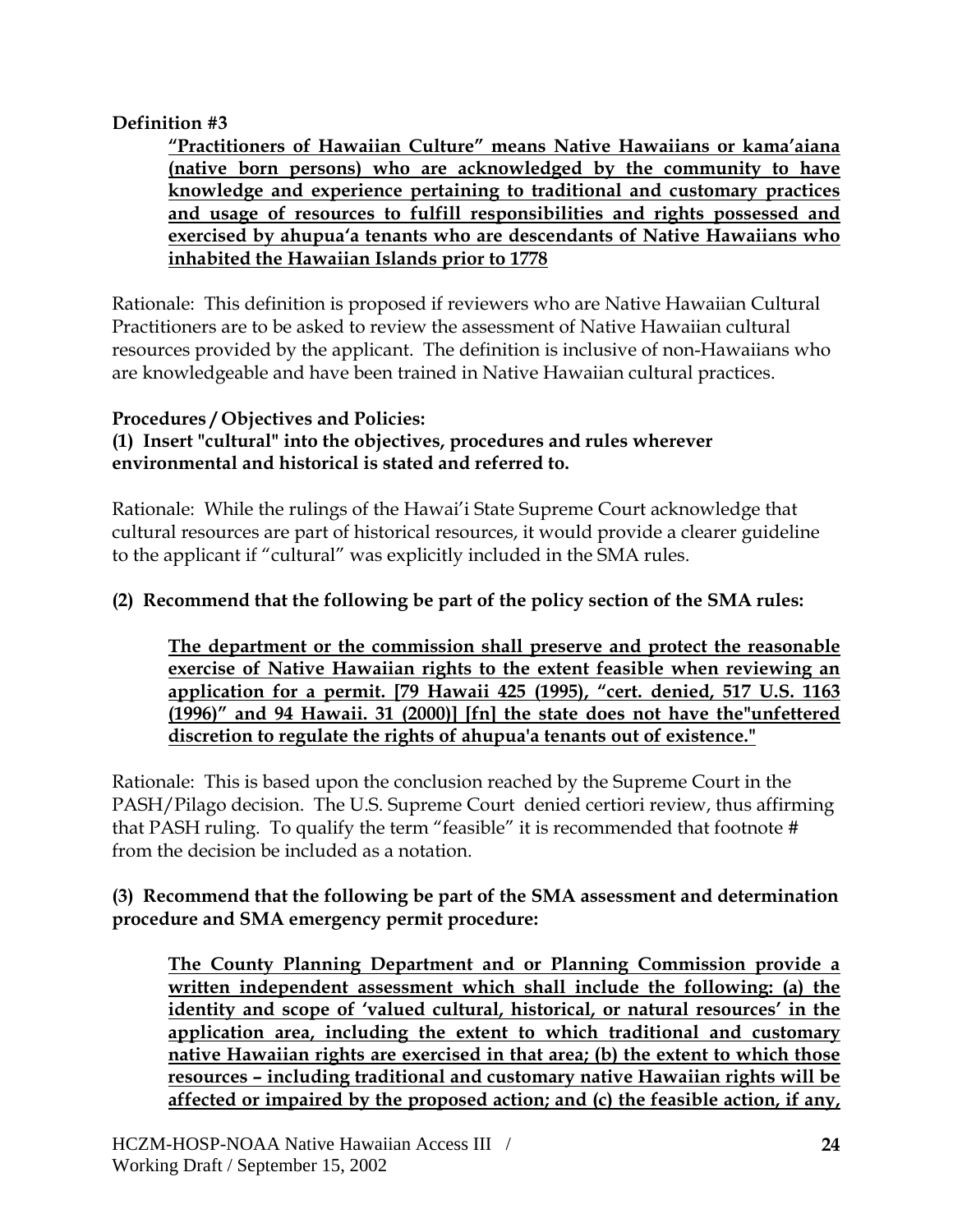#### **to be taken by the department to reasonably protect native Hawaiian rights if they are found to exist. [94 Hawaii. 31 (2000)]**

Rationale: This is suggested to assist the county planning commissions and departments to fulfill the obligation defined by the PASH/Pilago decision to 'preserve and protect' Native Hawaiian rights to the extent feasible when issuing a SMA permit and to conform to the analytical framework for independent assessments required by the Hawai'i State Supreme Court in its Ka Pa'akai O Ka 'Aina ruling.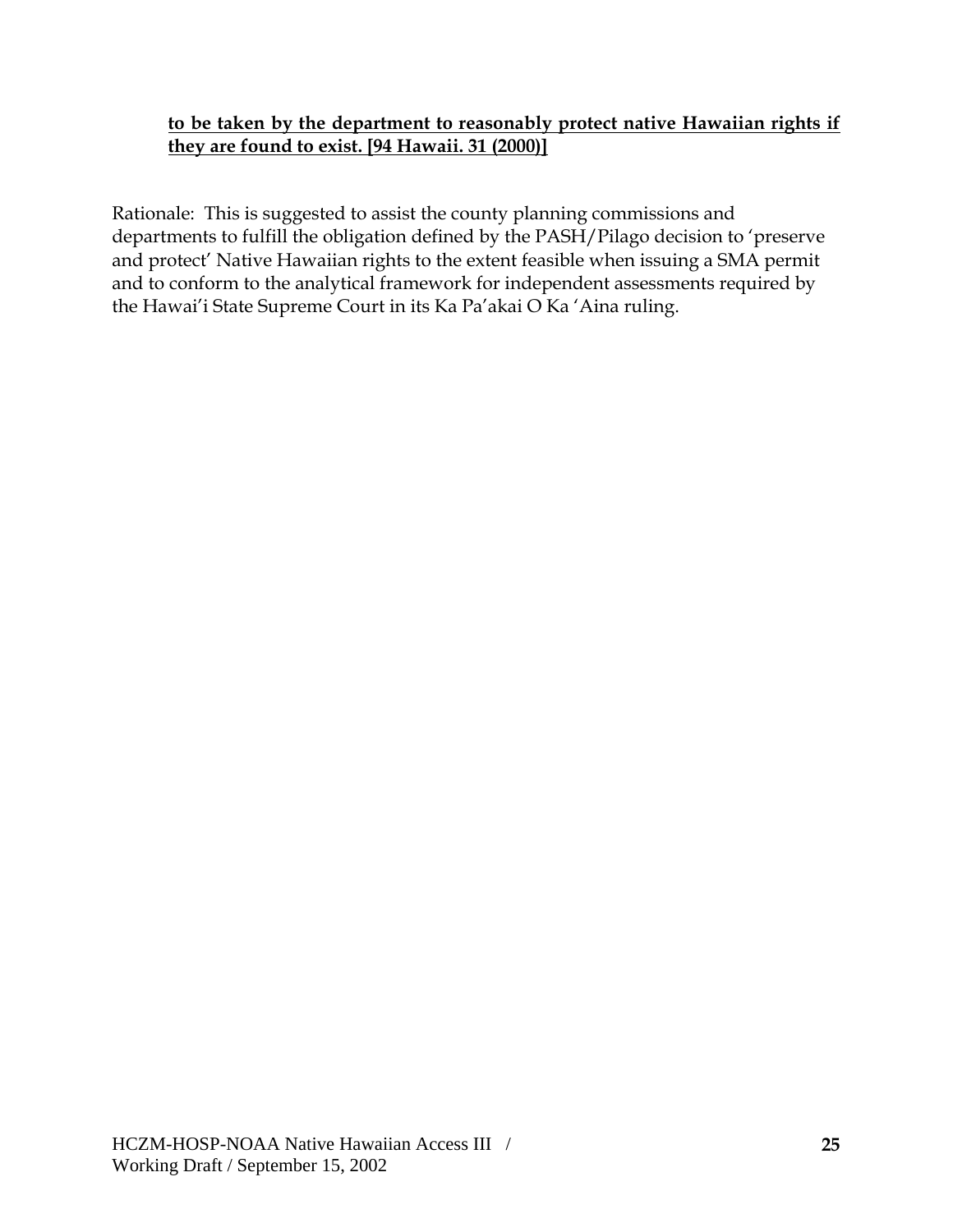#### **Recommendations Relating to Resources, Workshops and Coordination Among Agencies**

The following recommendations are made to assist the county planning staffs in their assessment and protection of Native Hawaiian Cultural Resources in the coastal zone. The rationale and the responses of the county planners are listed below with each recommendation.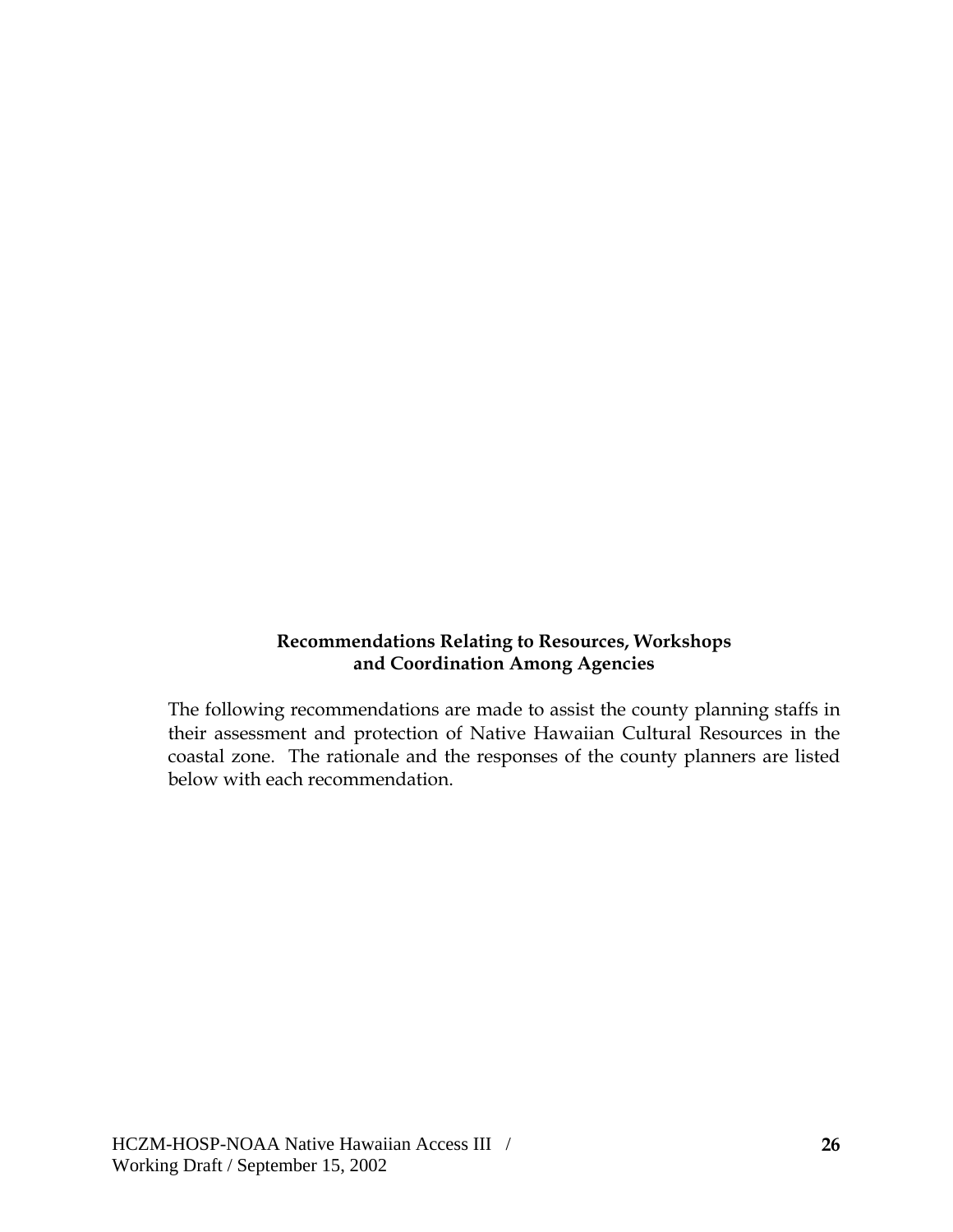#### **Resources, Data Collection, and Education**

#### **Recommendation #1**

State Survey Office Maps:

Scan and digitize maps in the State Survey Office for use in a GIS system compatible with topographic maps.

Rationale: The State Survey Maps are an excellent resource regarding recognized trails, government roads, and natural resources used for cultural, subsistence, and religious purposes.

Comments of County Planners: Access to digitized maps would be useful. Having maps for each island available to the county planning offices would be useful. Honolulu C&C utilizes the maps at the State Survey Office to clarify issues. It is a state responsibility. Copies of maps can be located in libraries accessible to the public. Security of the system is important if the public has access to the maps or to the computer system.

#### **Recommendation #2**

Web site:

Develop a web site for posting data collected for this project and for additional data collected in the implementation of the process as appropriate and feasible.

Rationale: The data collected thus far for this project would be valuable to county planners, agencies that review SMA applications such as OHA and the State Historic Preservation Office, as well as communities.

Comments of County Planners: Suggest to use existing web sites of the Office of State Planning or the DLNR or OHA so that the information can be systematically updated by the agency and kept relevant. Counties can add information to their web site as appropriate.

#### **Recommendation #3**

Plantation maps:

Acquire plantation maps. Develop a repository of the plantation maps. Eventually digitize information from these maps. Include information from plantation maps into a GIS system.

Rationale: The plantations are phasing out and valuable resources regarding natural resources, trails, and roads could be lost if these maps are not placed into a repository and processed as the State Survey Maps consistent with Recommendation #1.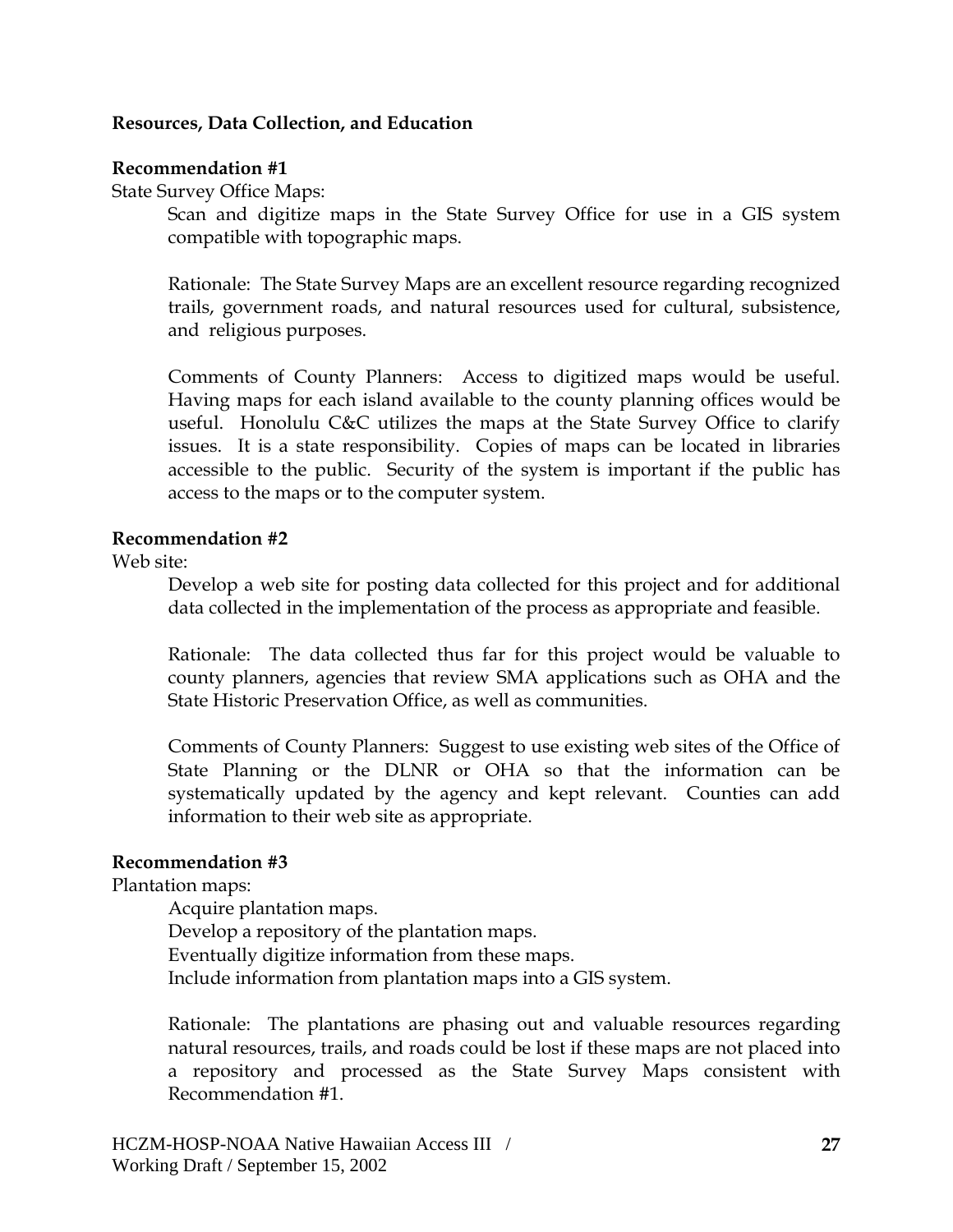Comments of County Planners: Suggest that the University of Hawai'I be encouraged to provide a respository for the maps and make the island maps available through the community college libraries. Kekaha maps have been turned over to the Historical Society. A & B maps were turned over to the Sugar Museum. Bailey House may also have some maps.

#### **Recommendation #4**

Statement of Responsibilities and Rights of Practitioners of Hawaiian Culture:

Develop a statement of access responsibilities and rights for Practitioners of Hawaiian Culture to carry.

Circulate this statement to DLNR DOCARE and their agents; county police officers; landowners; property managers; title guaranty companies; and community organizations.

Educate the community through the DOE and private schools around this statement of responsibilities and rights.

Rationale: Community practitioners feel that such statement would assist them in fulfilling their traditional and customary responsibilities related to subsistence, cultural, and religious purposes and in the exercise of their rights, without harassment. It can also assist them passing on these responsibilities and rights to their children and grandchildren.

Comments of County Planners: This should be the responsibility of Office of Hawaiian Affairs or Native Hawaiian Legal Corporation. This is issue is larger than the Coastal Zone Management Program, as such a statement would also apply to mountain areas and non-coastal resources and trails.

#### **Recommendation #5**

Education:

Educate the next generations about the responsibilities and rights of practitioners of Native Hawaiian culture

Rationale: Education of all of Hawai'i's children about the responsibility to protect the natural and cultural resources of Hawai'i is valuable. Respect of the rights of Native Hawaiians in fulfilling their traditional and customary responsibilities related to subsistence, cultural, and religious purposes can increase understanding and tolerance in a multicultural society.

Comments of County Planners: Responsibility of the Office of Hawaiian Affairs and the Dept. of Education. This goes beyond the Coastal Zone Management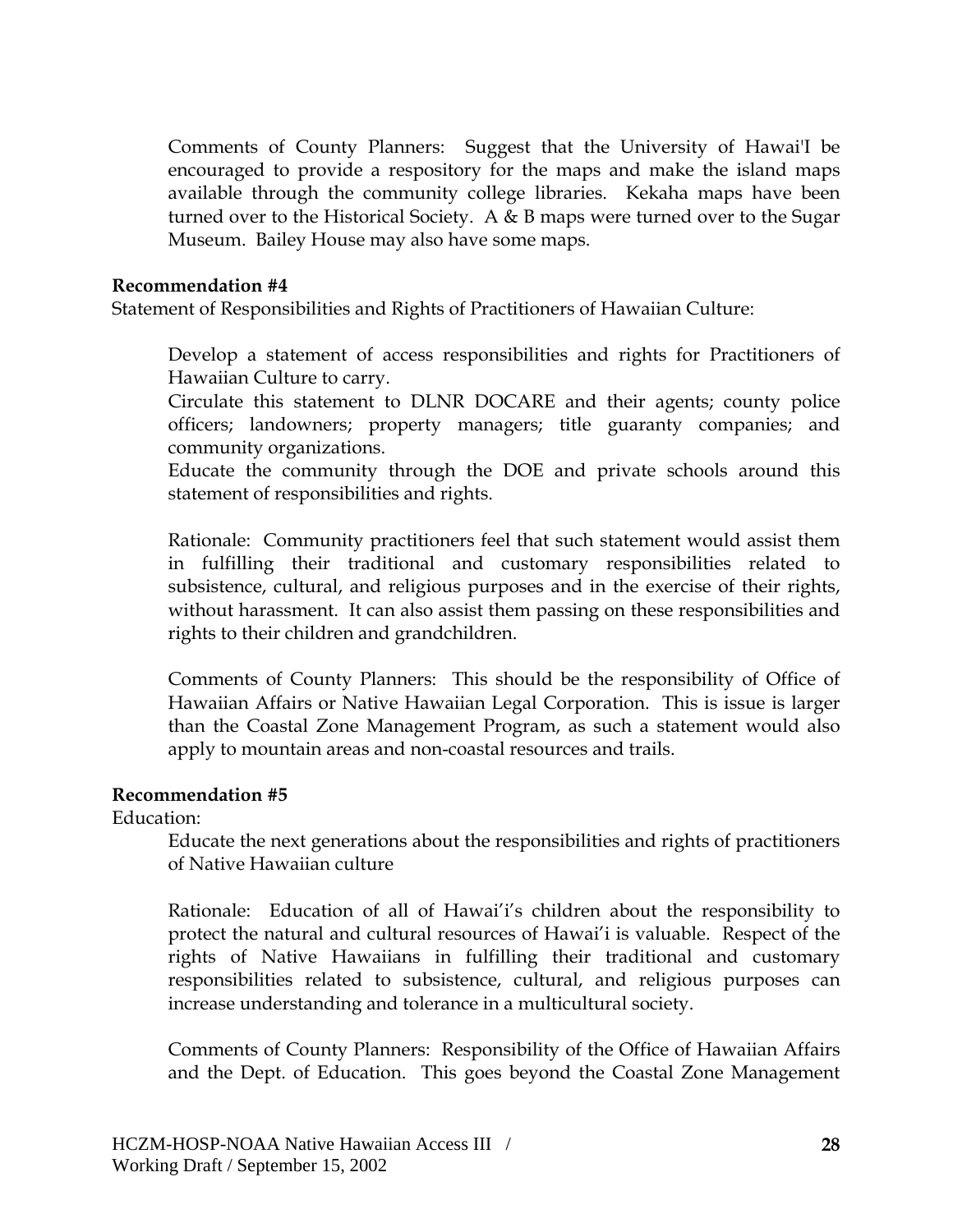Program and the Coastal Zone Management Program takes into account other sources - e.g. environmental.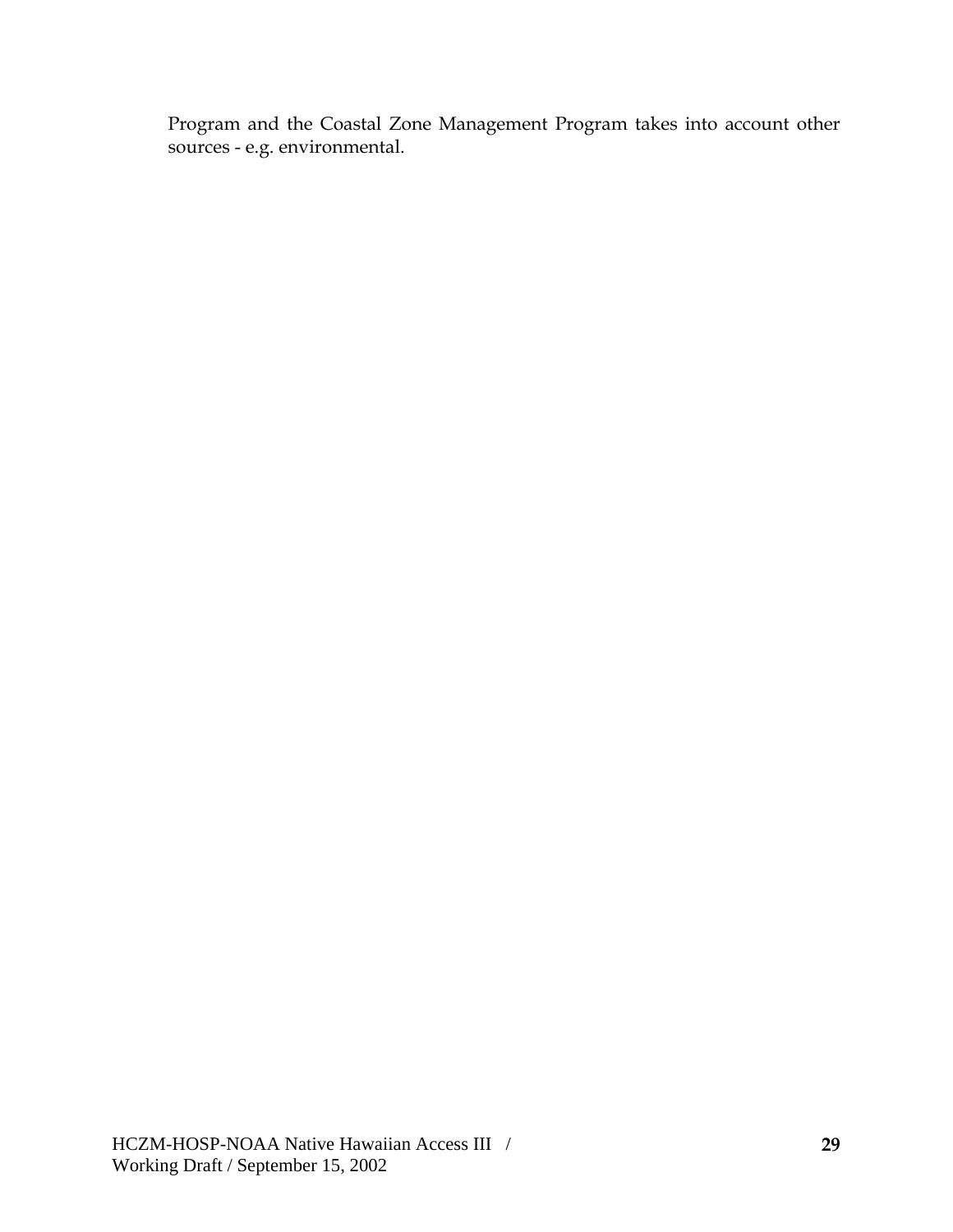#### **Creating New Resources:**

#### **Recommendation #6**

Mapping of Cultural Use Areas:

State and counties should develop mapping of cultural use areas as an overlay for use in initial screening of applications.

Communities should be encouraged to develop and maintain a map of their cultural use areas

Federal and private funds should be attracted to assist communities in the mapping of their cultural use areas

Rationale: County and private planners indicated that the mapping of cultural use areas would assist them in complying with Hawai'i laws, case law and Supreme Court Rulings related to Native Hawaiian Access Responsibilities and Rights, such as Act 50, PASH, and Ka Pa'akai O Ka 'Aina.

Comments of County Planners: Kaua'i planners noted that DLNR Sensitivity maps were developed and utilized in the 70's, but they were advised to discontinue use of the maps for permitting. The concern was that areas that were outside of the "sensitive" areas might still have important resources which should be assessed. Helpful, but once identified, fear that it will be hard to protect the resources. It's good to have the community identify the resources, but problem is that the community group has a difficult time to sustain the data beyond the institutional memory of particular members. Concern that the information be protected to protect the sites. The National Register Bulletin provides guidelines to identify a cultural resource area without having to reveal the nature of the site or the specific location. Note that OHA is conducting a pilot study of mapping cultural resources in a district on the island of Hawai'i. Counties need the information organized onto tax key maps.

#### **Improve Existing Process:**

#### **Recommendation #7**

Review for burials:

Have permit applications undergo review by Burial Council staff which maintains a map of the known areas where burials are located to screen for possible impacts upon burials. CZM office should meet with the State Historic Preservation Division to assure appropriate review by the Burial Council staff as part of the application review by the SHPD.

Rationale: As the Burial Councils on each island have continued to map burial sites and areas on each island, a review by the Burial Council staff of the SMA applications can assist in preventing impacts upon burials.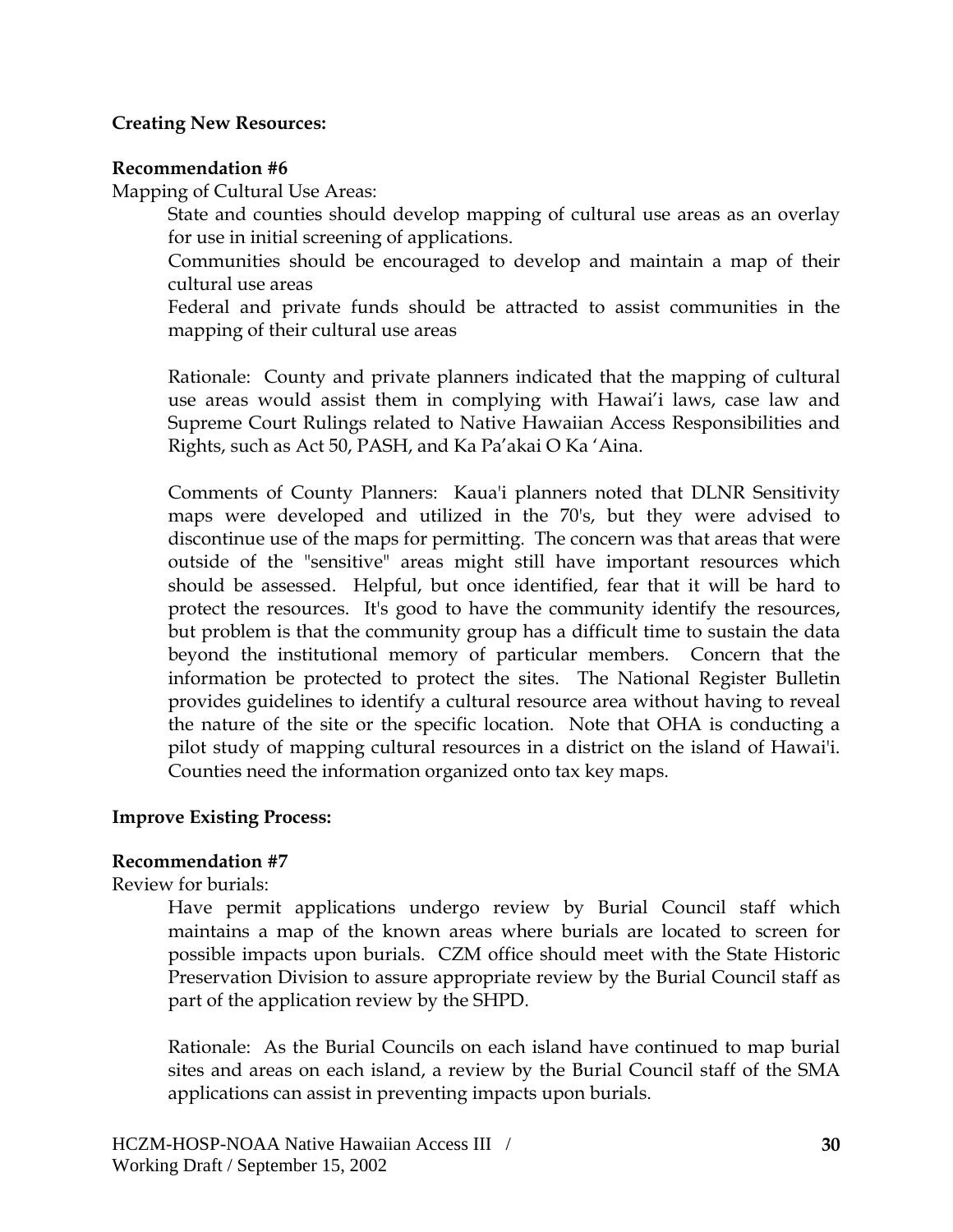Comments of County Planners: The State Historic Preservation Division should refer it to the Burial Council staff as part of its review. Under Honolulu C&C process, application notices are simultaneously sent out to many affected agencies, including, when relevant, the Burial Council staff. Need to keep the time lines in mind.

## **Draw Upon County Planners For Best Practices:**

#### **Recommendation #8**

The Coastal Zone Management Program should convene workshops for county planning staffs as well as for the county directors to develop screening guidelines for minor permits such as the following:

- 1. if property abuts ocean, shoreline or stream must undergo process
- 2. if property abuts an endangered species habitat must undergo process
- 3. if involves the location or servicing of recreational craft must undergo process

Additional Issues Might Include:

- 1. What percent of the ground cover will be displaced?
- 2. Will drainage or pipes be part of the project?
- 3. Will a sea wall be part of the project?
- 4. Will a grading permit be sought?
- 5. How will the project alter view planes? In which direction north, south, east, west?

Rationale: County planners indicate that most minor permits would not need to undergo the proposed process. However, a small percentage of minor permits should undergo such a review, such as in conditions that the County Planning Directors defined above. The consultants recommend that county planners be gathered to help further define a process for screening out minor permits that would NOT need to undergo the proposed process.

Comments of County Planners: It's a good idea to have more experienced planners share with less experienced planners to develop guidelines for use, however should not try to develop standardized criteria, as any screen can still overlook cultural resources that might be located in the application area. Moreover, if this is applied to minors, will there be a need for statutory authority or a rule? Need to allow planners to apply their own knowledge, experience, and evaluation. Should also be able to screen out some of the major permits where it is determined that cultural resources will not be affected. Staffs should meet separately from directors. Is endangered species a cultural or an environmental resource?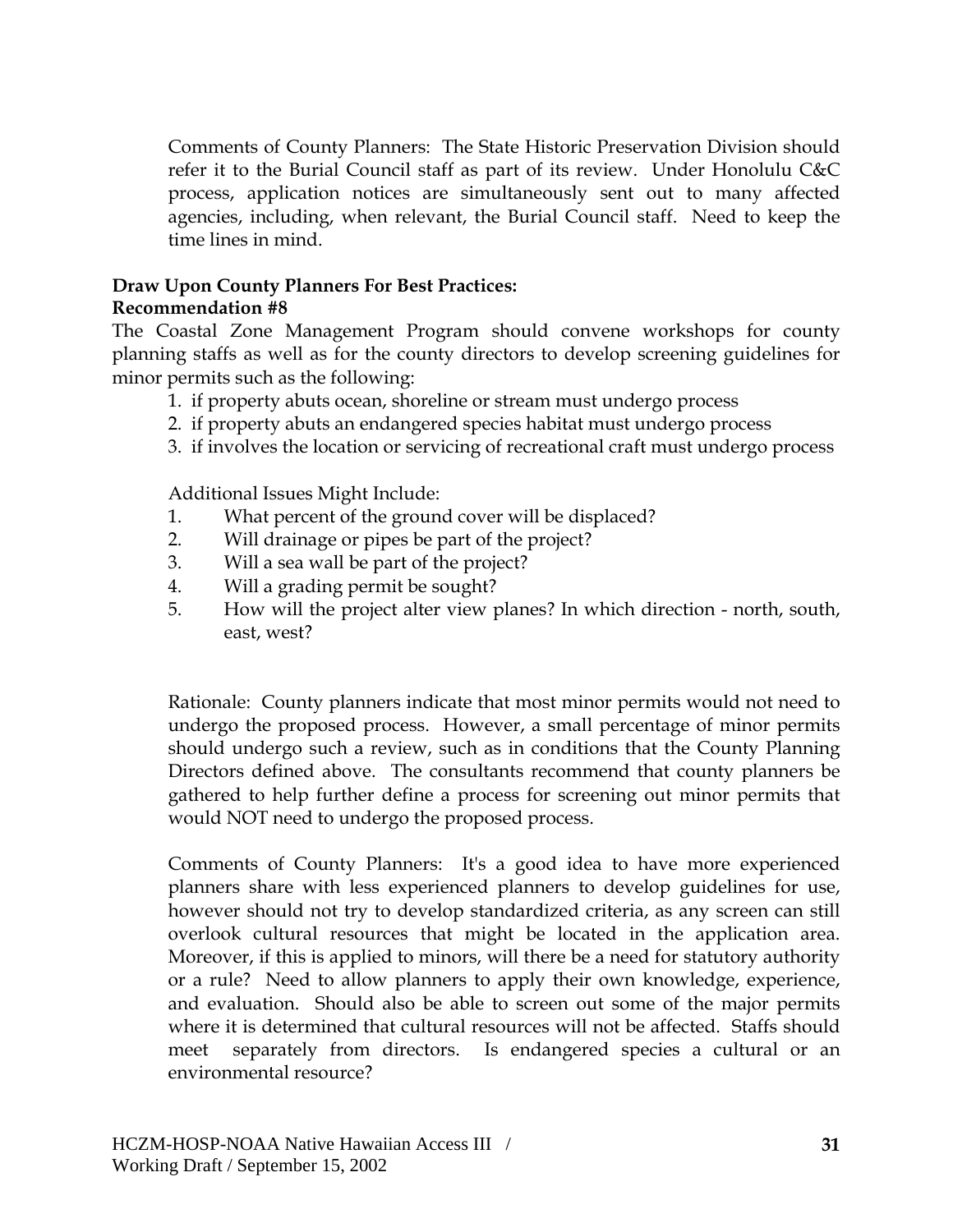#### **Recommendation #9**

The Coastal Zone Management Program should convene workshops of county planning staffs and also of planning directors to share best practices related to:

Defining cultural resources and impacts upon cultural resources.

Guidelines on appropriate mitigation measures:

- What is the appropriate access? Some/none/all?
- Are there any guidelines between pedestrian vs. vehicular access?
- Depends on area/what is available(parking, etc.)
- What are guidelines on buffers?
- Provide a list of successful mitigation measures
- What are incentives for mitigation?
- Develop models of different situations and how to handle it, when need a deeper level of analysis

Rationale: County planners have the most experience with the range of SMA permits that are submitted, potential impacts, and mitigation measures that have been successful. The planners should be gathered to share their best practices with regard to processing SMA applications in compliance with Hawai'i laws and court rulings protecting Native Hawaiian access rights.

Comments of County Planners: Staffs should meet together, separately from the directors. Should also discuss what is protection and how to protect cultural resources. Need thorough review by Na Ala Hele, Aquatic Resources, SHPD, Burial Council, Forestry, etc. to assist in assessment, so perhaps the staffs from these agencies can be part of some of the workshops. Maui staff is getting advice from Maui SHPD office to develop guidelines for assessing cultural resources. For mitigation, need to share actual examples of mitigation contexts and measures. Need to also share examples of "tight" conditions imposed upon permits to close off loopholes.

## **Implementation: Recommendation #10**

Periodic Workshops

Implement the proposed process and hold workshops to share experience and best practices.

Rationale: Original recommendation was to review the process to make changes after a 2 year experimental period. However, changing rules is a long and complicated process. Therefore, rather than review the process with a view to making changes it is recommended that periodic workshops be held for planning staffs to share experience and best practices as a means to make the process more workable.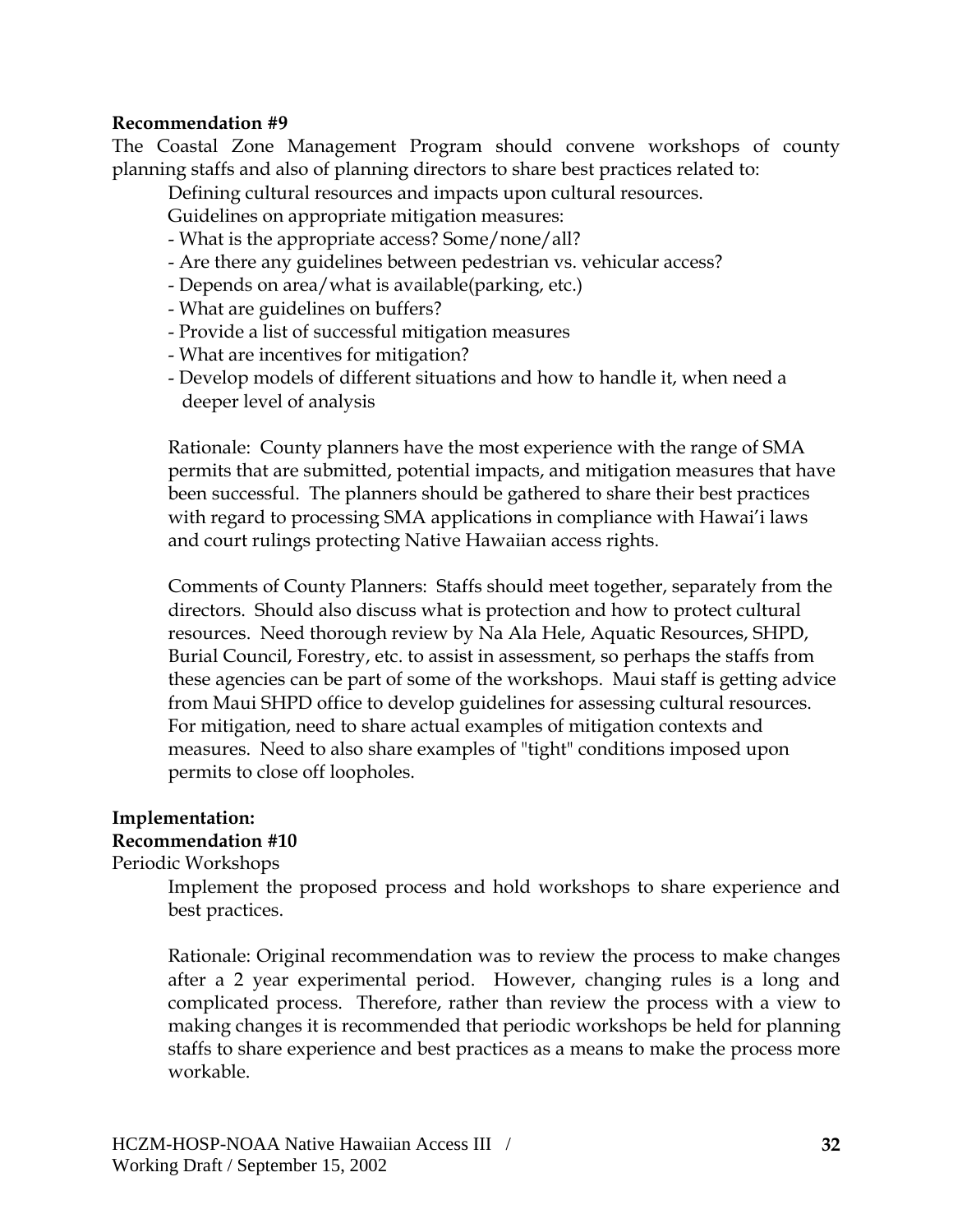Comments of County Planners: An experimental period is a good idea, but the counties don't change rules every 2 years. Once the process is implemented, hard to change it.

#### **Recommendation #11**

Other agencies:

Share process with all state and county agencies

Rationale: Hawai'i laws and court rulings apply to all state and county agencies. Sharing this process with other state and county agencies dealing with the issuance of land development permits can assist them. It can also ensure consistency in the implementation of the relevant laws and court rulings.

Comments of County Planners: Responsibility of the Coastal Zone Management Program to not only share the process with the other agencies, but to require agencies to critically review applications for SMA permits and encourage them to follow the Ka Pa'akai Supreme Court Ruling guidelines

#### **Recommendation #12**

List of "Practitioners of Native Hawaiian Culture"

Identify and maintain list of "Practitioners of Native Hawaiian Culture" who are willing to review the applications:

The options are as follows:

- A. Individual County Planning Departments
- B. State Planning Office State CZM Program
- C. State Historic Preservation Division History office

D. Compensate Community Associations to assist with the review and maintain list, such as the Hawaiian Civic Clubs or local units of the Queen Lili'uokalani Children's Center

- E. Office of Hawaiian Affairs local offices
- F. University of Hawai'i Hawaiian Studies programs on the island campuses

Rationale: It is recommended that the applicants have "Practitioners of Native Hawaiian Culture" fill out a cultural resources check list as part of their application. The applicants would need guidance on how to get the form to such reviewers and the above are possible agencies who can assist.

Comments of County Planners: If applicants are required to do it, need clear guidelines. Especially for minor permits, it should be done simply, without necessarily hiring a professional. Can the average person go through the process without hiring people? Can it be simple enough that the common person can do it without great expense? Verification that the check lists submitted by the applicant and the reviewers are accurate should be done by either the County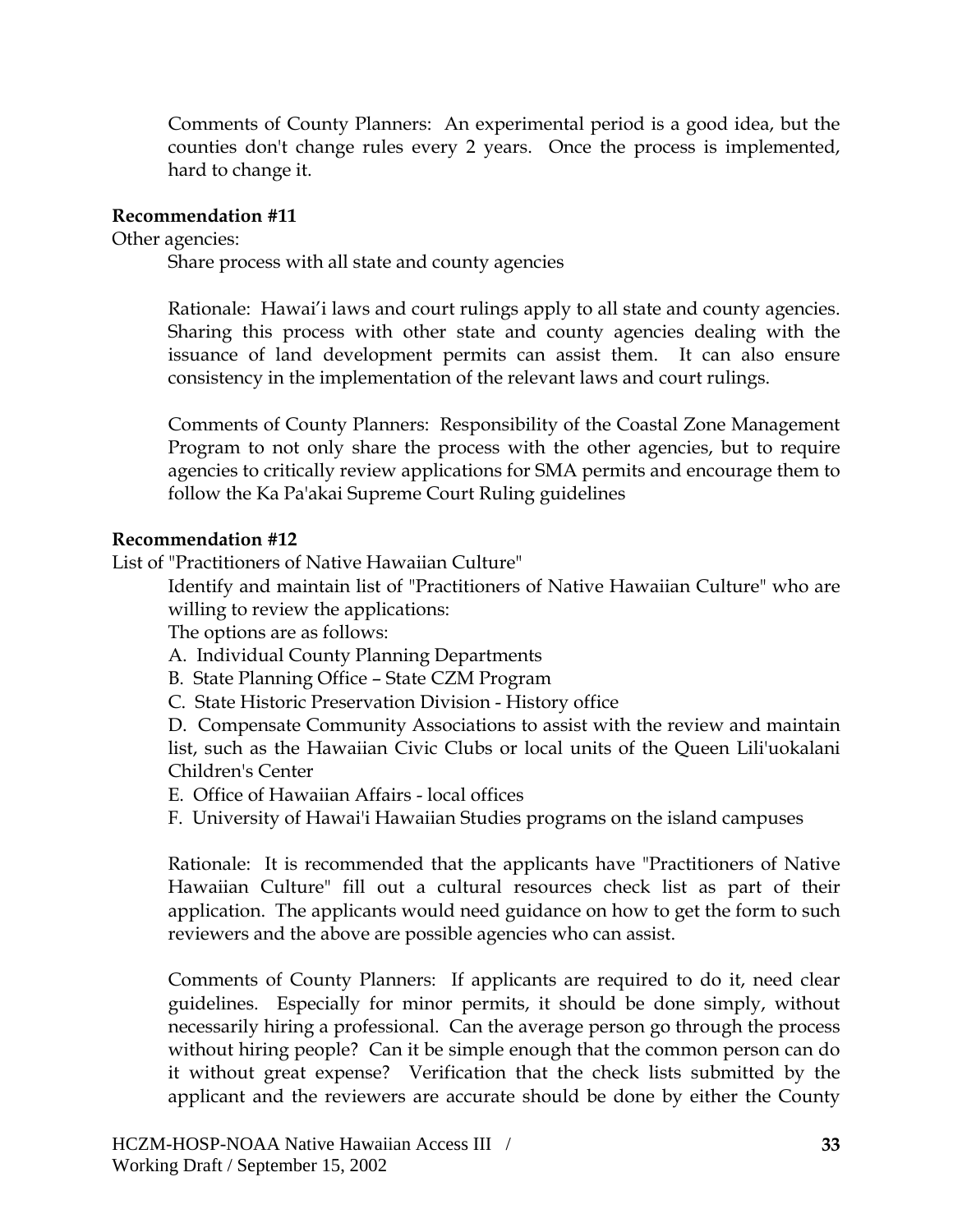staff or the State Historic Preservation Division. It could be part of the State Historic Preservation Division review. On the other hand, homerule is important and if the state provided resources to hire an additional staff member with cultural expertise, the review can be done by the county.

#### **Recommendation #13**

Notice:

Send the reviewer form out with notice of application to neighboring residents and landowners

Send notice of SMA application and reviewer forms to the local offices of the Office of Hawaiian Affairs

Rationale: These recommendations are made to tailor the proposed process into the existing process.

Comments of County Planners: The applicant is required to send out the notice. They can be asked to include the check list in the notice that they mail out.

#### **Recommendation #14**

Coastal Zone Management should meet with agencies that review applications for SMA permits to discuss importance of conducting a thorough and systematic assessment of cultural resources by their staffs. CZM application review protocol should be developed with State Historic Preservation Division, Aquatic Resources Division, Water Commission regarding streams, Burials Council Staff and Office of Hawaiian Affairs.

Rationale: The County Planning staffs rely upon state agencies with specialized expertise and data bases to review the applications for SMA permits. The reviews seem to be conducted unevenly, county to county. A protocol for agencies to assess impacts upon cultural resources would facilitate a thorough review of applications in a timely manner.

Comments of the County Planners: This suggestion arises from the discussion with Maui County Planners about the need for other agencies to share their expertise with the county staffs about the coastal zone cultural resources.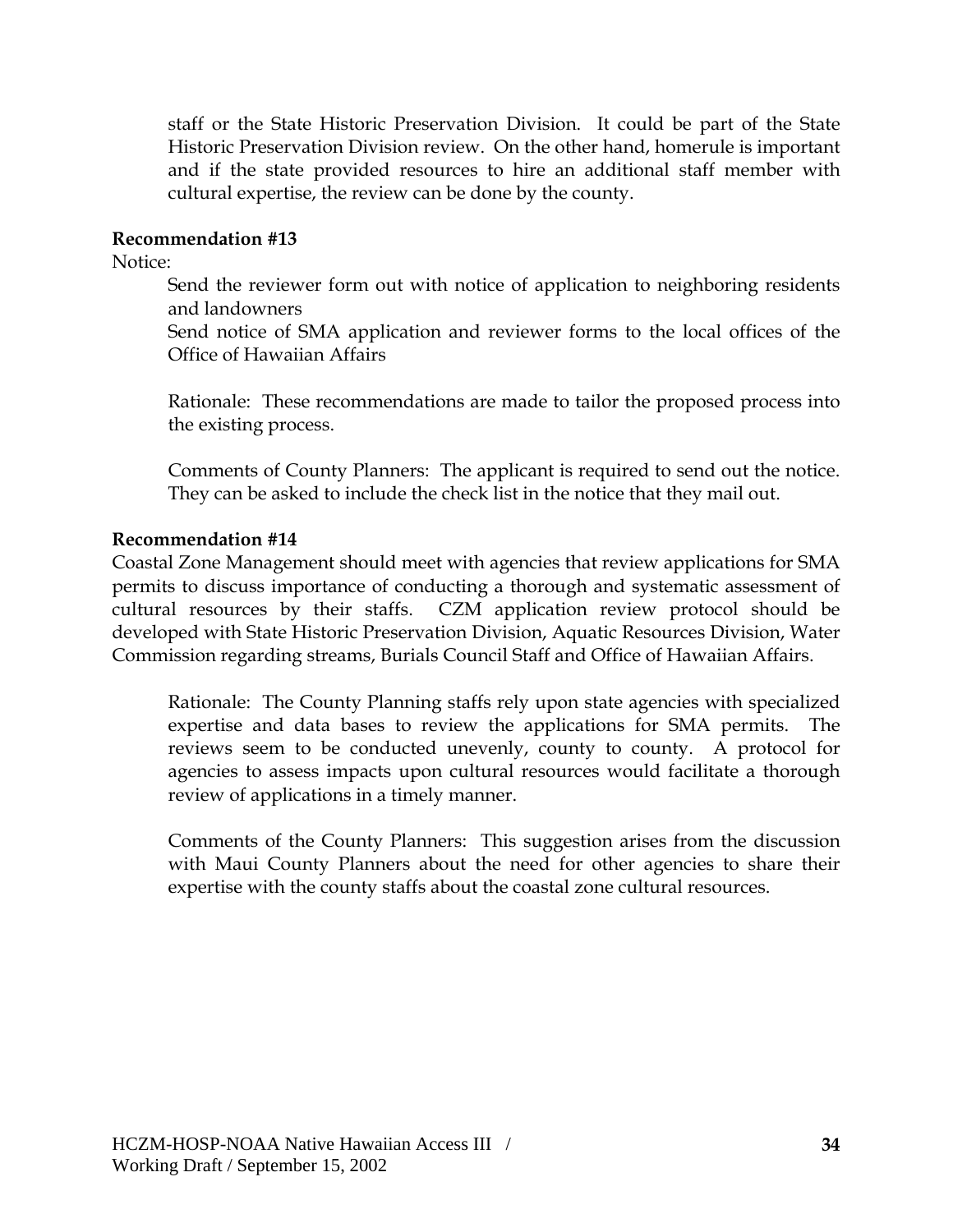#### **Appendix I. Hawai'i and Federal Laws and Hawai'i State Supreme Court Rulings Related to Native Hawaiian Access Rights**

The following are excerpts of Hawai'i laws, a listing of federal laws and excerpts of Hawai'i State Supreme Court Rulings related to Native Hawaiian rights.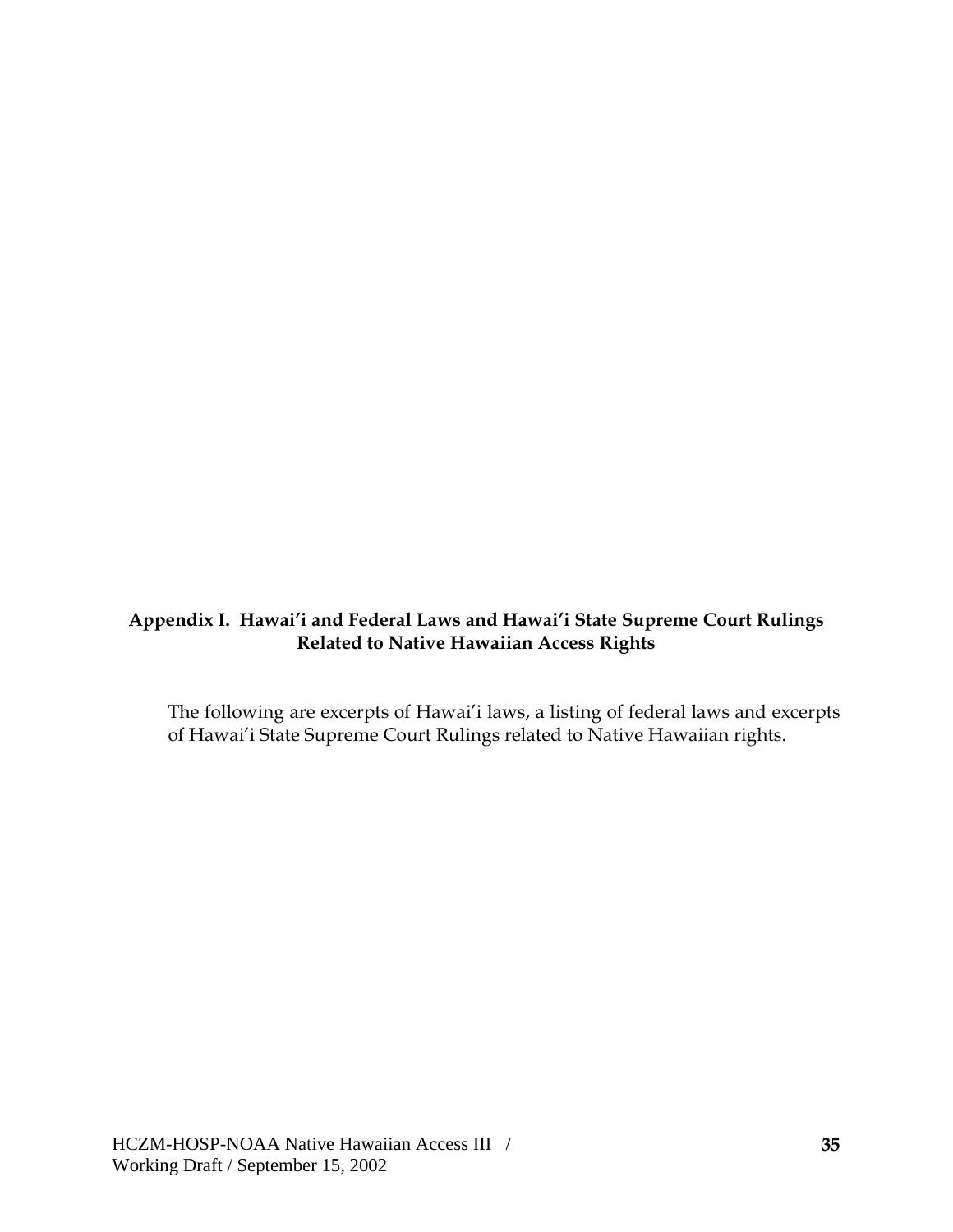#### **1846**

## **Principles Adopted by the Board of Commissioners to Quet Land Titles in Their Adjudication of Claims Presented To Them**

Aka, ina loaa i ke konohiki mua kona 'aina ma ke 'ano alodio, ma ke ku'ai, a ma ka ha'awi wale ao ke Ali'i, ua mau no ke kuleana o na hoa'aina, a me na lopa, no ka mea, a'ole nele kekahi mea e a'e no ka ho'olilo ana o ka Mo'i i kona iho. Nolaila, o ke konohiki i ku'ai me ka Ali'i a loaa kona 'aina ma ke 'ano alodio, ua hiki 'ole iaia ke pa'i i ka po'e malalo ona, e like me ka hiki 'ole i ke Ali'i i keia manawa ke pa'i i ke konohiki.

But even when such lord shall have received an allodial title from the King by purchase or otherwise, the rights of the tenants and sub-tenants must still remain unaffected, for no purchase, even from the sovereign himself, can vitiate the rights of third parties. The lord, therefore, who purchase the allodium, can no more seize upon the rights of the tenants and dispossess them.

#### **1848**

#### **Mahele Awards**

Certain Mahele awards and royal patents may have a statement reserving the rights of the tenants

koe wale no na kuleana o na kanaka e noho ana ma ua mau 'aina la

reserving only the right of the poeple who live on the aforementioned lands.

#### **1850**

## **Section 7 of the Kuleana Act**

When the landlords have taken allodial titles to their lands, the people on each of their lands shall not be deprived of the right to take firewood, house timber, aho cord, thatch, or ti leaf, from the land on which they live, for their own private use, shoudl they need them but they shall not have ar ight to take such articles to sell for profit. They shall also inform the landlord or his agend, and proceed with his consent. The people shall also have a right to drinking water, and running water, and the right of way.

## **The Privy Council Record states:**

The king was concerned that a "little bit of land even with allodial title, if they [the people] be cut off from all other privileges would be of very little value."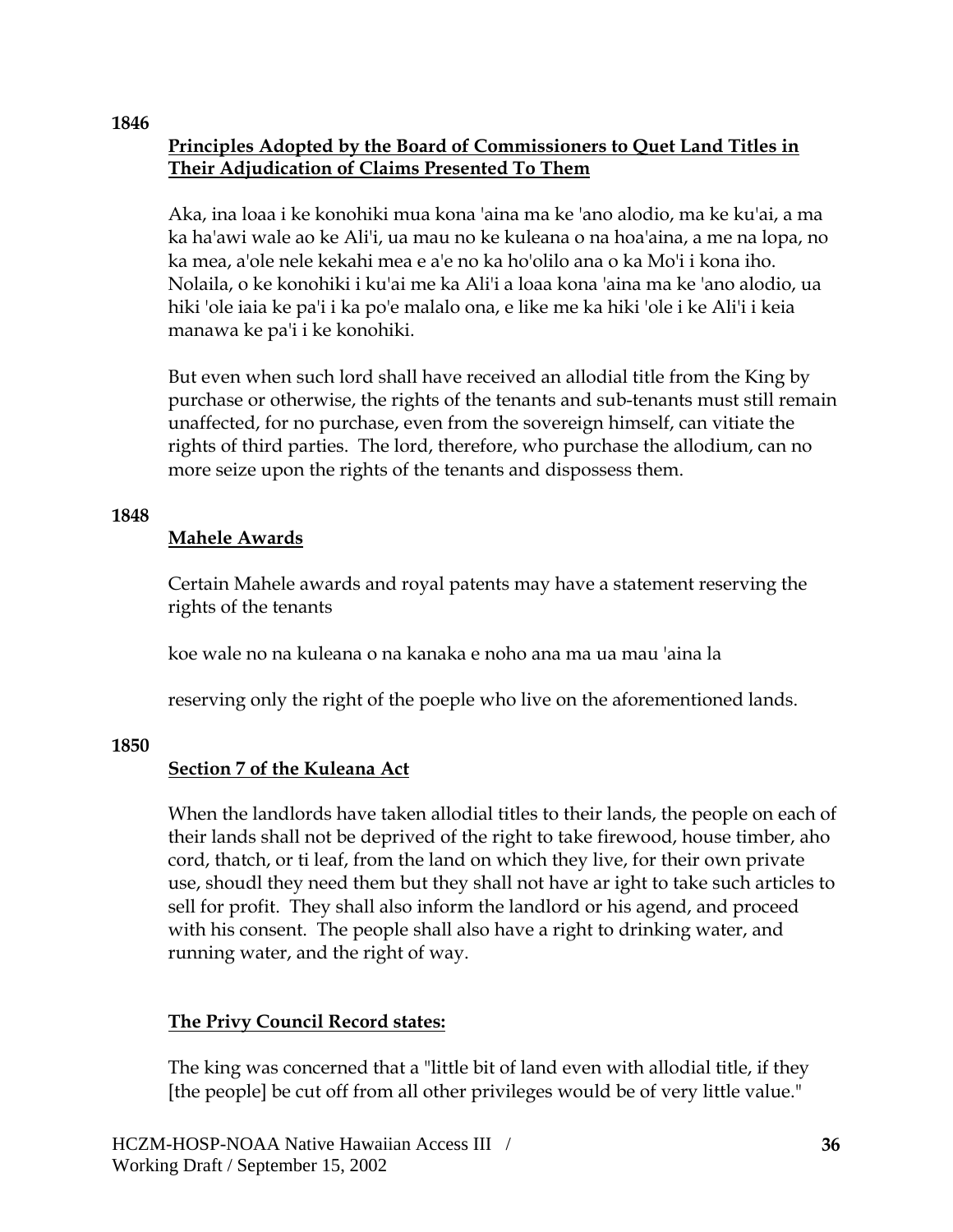[The] proposition of he King, which he inserted as the seventh clause of the law, as a rule for the claims of common people to go to the mountains, and the seas attached to their own particular lands exclusively, is agreed . . .

#### **1851 Section 7 of the Kuleana Act Was Amended and is now HRS 7-1**

The requirement for tenants to obtain the permission of the landlords is deleted. Since 1851, the law has read as it now does in HRS 7-1

Where the landlords have obtained, or may hereafter obtain, allodial titles to their lands, the people on each of their land shall not be deprived of the right to take firewood, house-timber, aho cord, thatch, ki leaf, from the land on which they live, for their own private use, but they shall not have a right to take such articles to sell for profit. The people shall also have a right to drinking water, and running water, and the right of way. The springs of water, running water, and roads shall be fre to all, on all lands granted in fee simple; provided that this shall not be applicable to wells and watercourses, which individuals have made for their own use.

#### **1892**

#### **Section 1-1 Common Law & Hawaiian Usage**

The common law of England, as ascertained by English and American decisions, is declared to be the common law of the State of Hawai'i in all cases, except as otherwise expressly provided by the Constitution or laws of the United States, or by the laws of the State, or fixed by Hawaiian judicial precedent, or established by Hawaiian usage; provided that no person shall be subject to criminal proceedings except as provided by the written laws of the United States or of the State.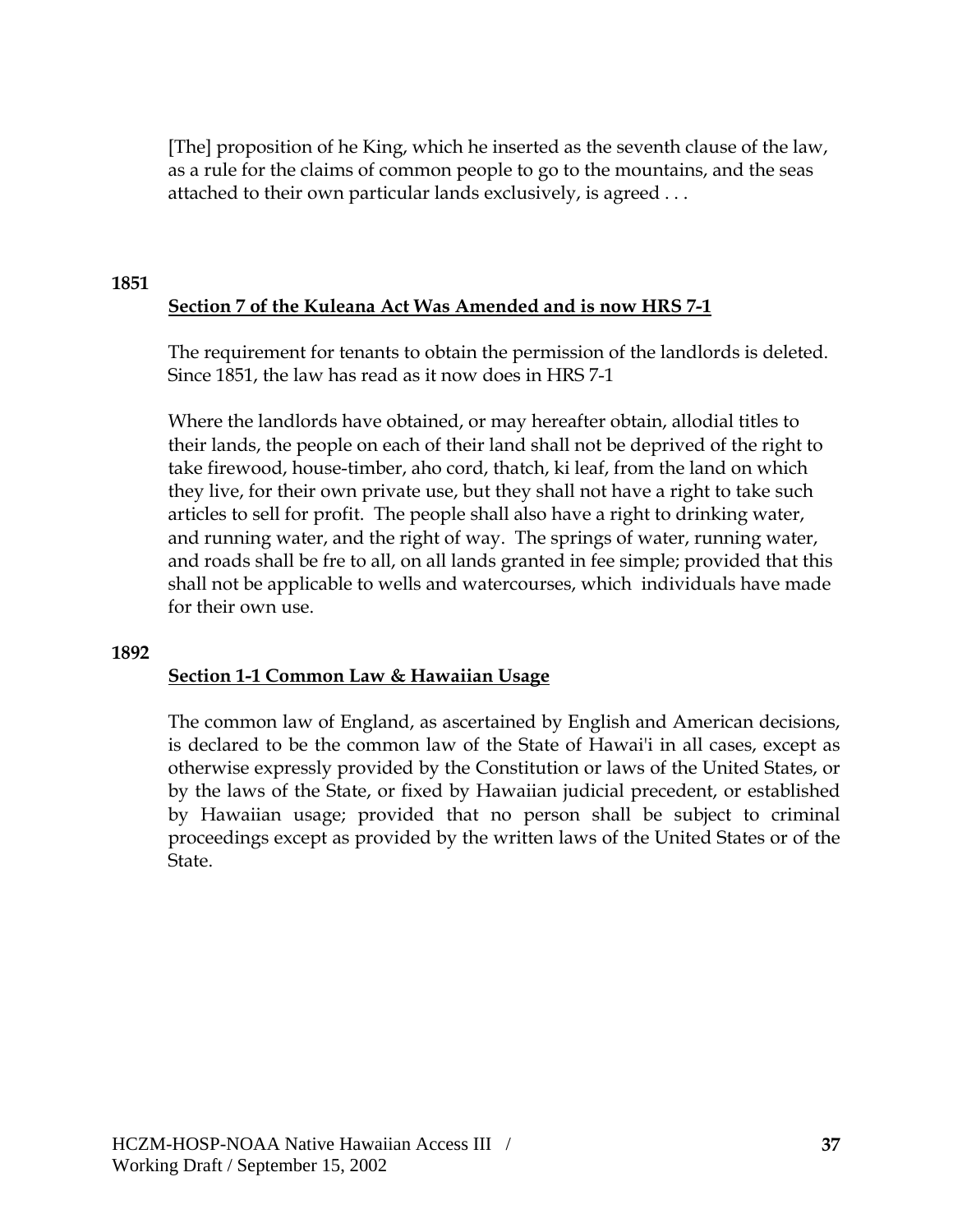# **Article XII. Section 7 of the Hawai'i State Constitution**

The State reaffirms and shall protect all rights, customarily and traditionally exercised for subsistence, cultural and religious purposes and possessed by ahupua'a tenants who are descendants of native Hawaiians who inhabited the Hawaiian Islands prior to 1778, subject to the right of the State to regulate such rights.

**1987** 

# **Section 174C-101 Native Hawaiian Water Rights.**

(c)Traditional and customary rights of ahupua`a tenants who are descendants of native Hawaiians who inhabited the Hawaiian Islands prior to 1778 shall not be abridged or denied by this chapter. Such traditional and customary rights shall include, but not be limited to, the cultivation or propagation of taro on one's own kuleana and the gathering of hihiwai, opae, `o`opu, limu, thatch, ti leaf, aho cord, and medicinal plants for subsistence, cultural, and religious purposes.

(d)The appurtenant water rights of kuleana and taro lands, along with those traditional and customary rights assured in this section, shall not be diminished or extinguished by a failure to apply for or to receive a permit under this chapter.

## **Federal Laws Relating to Native Hawaiian Rights**

**(1) National Historic Preservation Act of 1966, as amended [16 U.S. C. 470; 80 Stat. 915; Pub. L. No. 89-665 (1966), and amendments thereto].** Regulations: Protection of Historic Properties (Advisory Council on Historic Preservation) 36 CFR Part 800, as amended. Pertinent addition in the 1992 amendments include: Section 304 (a) - (b) on witholding from disclosure and Section 101 (d) (6) (A) - (C) on traditional cultural properties of religious significances; and on State consultation with Native Hawaiian groups during the Section 106 Review process.

**(2) National Historic Preservation Act of 1966, as amended [16 U.S.C. 470; 80 Stat. 915; P.L. No. 89-665 (1966), and amendments thereto].** Regulations: Protection of Historic Properties (Advisory Council on Historic Preservation) 36 CFR Part 800, as amended. Pertinent addition in the 1992 amendments include: Section 304(a) – (b) on withholding from disclosure and Section 101 (d)(6)(A)  $-(C)$  on traditional cultural properties of religious significance; and on State consultation with Native Hawaiian groups during the Section 106 Review process.

**(3) Native American Graves Protection and Repatriation Act of 1990 [25 U.S.C. 3001 - 3013; Pub. L. 101 - 601 (1990)].** NAGPRA Regulations; Proposed Rule (F.R. May 28, 1993), 43 C.F.R. 10. To provide direction on how Native American remains and burial

**1978**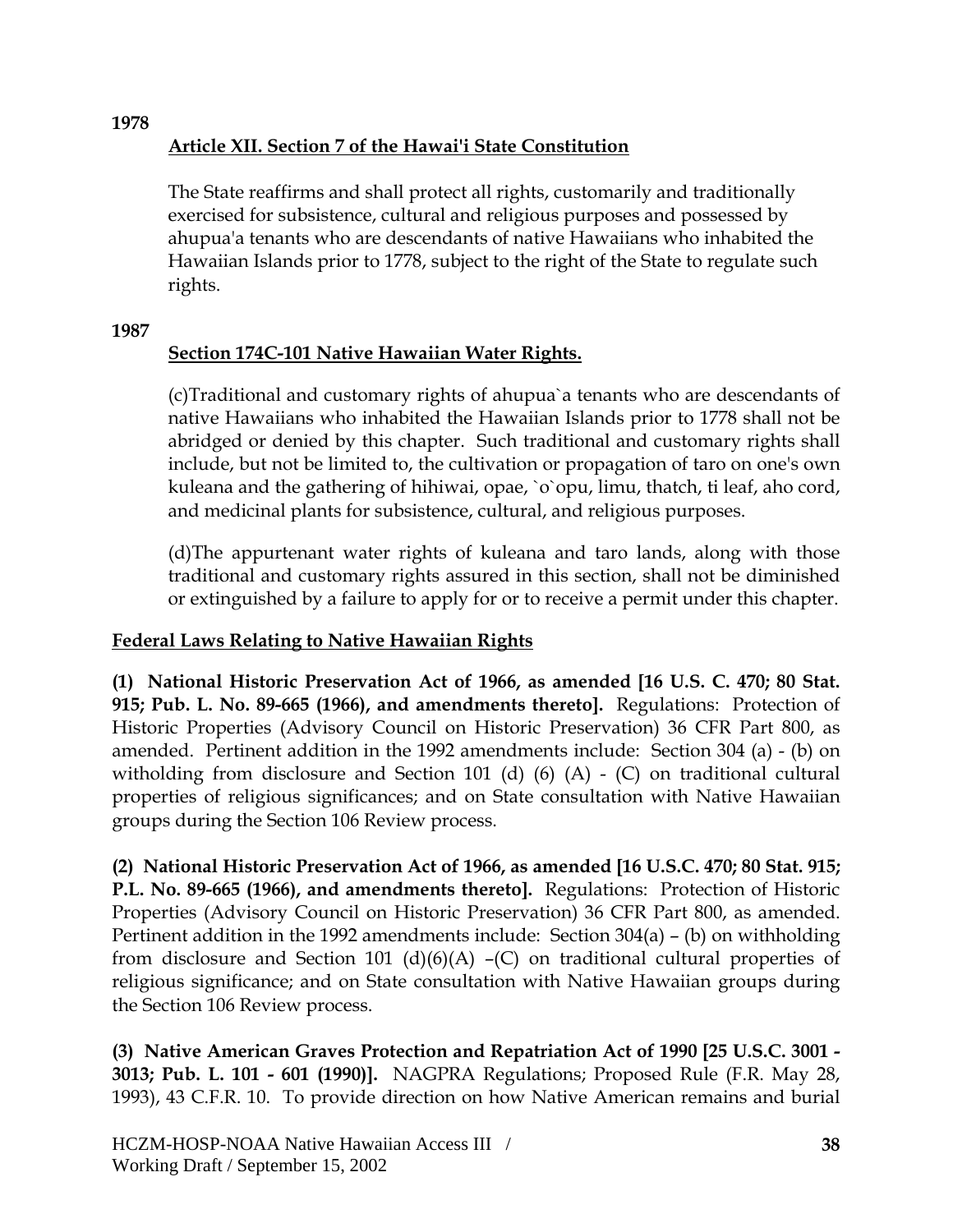artifacts are to be treated. The statute deals with museum collections receiving federal funds and with ongoing archaeological investigations. NAGPRA encourages in situ preservation of archaeological sites that include burials and requires federal agencies to consult with affiliated, or potentially affiliated, Native Americans concerning the treatment and disposition of cultural remains. Native Hawaiian organizations and Native Hawaiian Home Lands are specifically cited.

**(4) H.R. 1995, Pub. L. No. 75-680, S 3, 52 Stat. 784, 784-85 (1938)**. In 1938, the U.S. Congress passed the Kalapana Extension Act (52 Stat. 781 et seq.), which set an important precedent by including a provision to lease lands within the park extension to Native Hawaiians and to permit fishing in the area "only by native Hawaiian residents of said area or of adjacent villages and by visitors under their guidance." [i](#page-127-0) Through this law, the special traditional subsistence lifestyle of the Hawaiians in Kalapana was acknowledged by the U.S Congress and measures were passed to protect it. This law provides further evidence that the U.S. Congress extended its policy for Native American Indians to Native Hawaiians while Hawai'i was a Territory of the United States.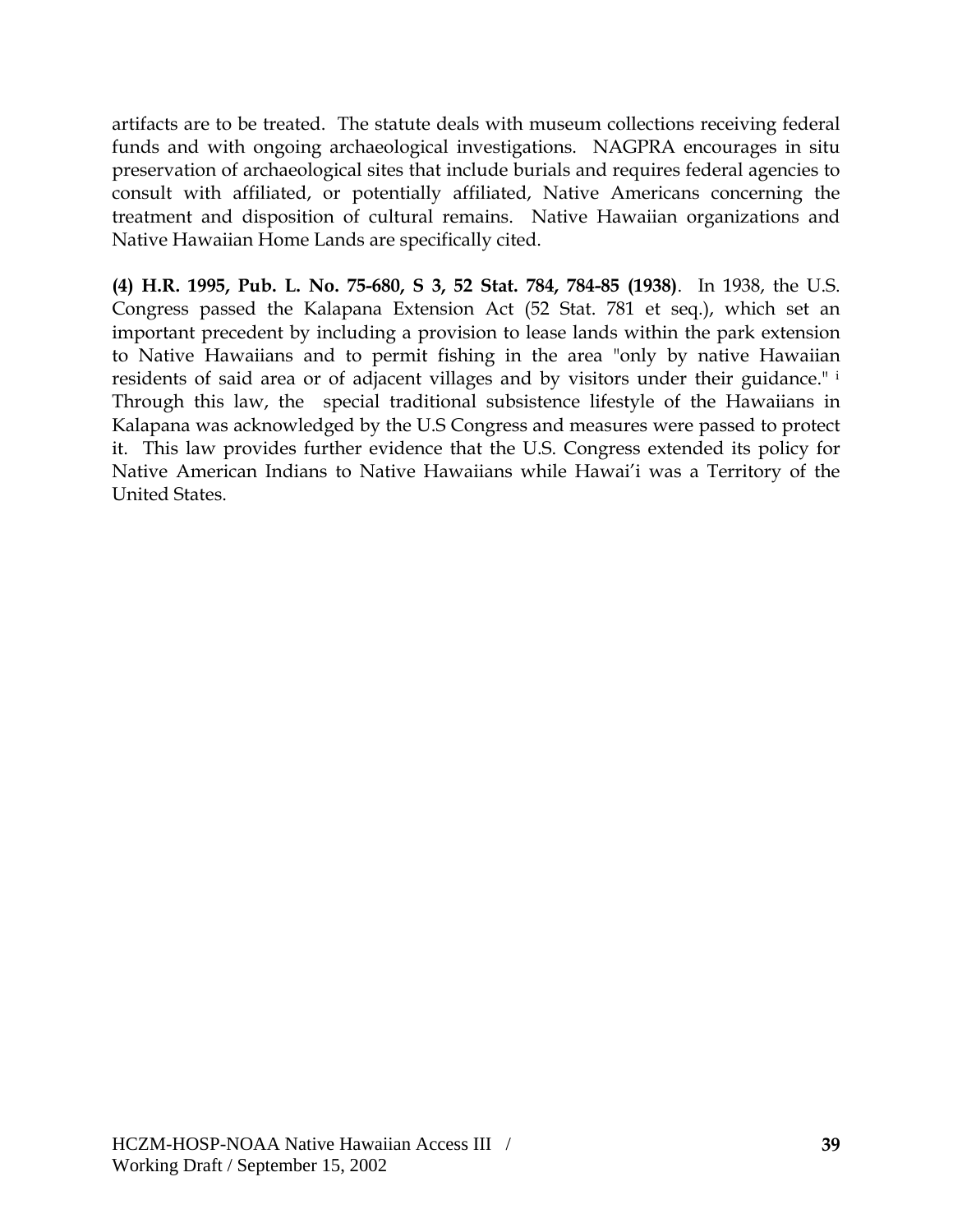#### **Hawai'i State Supreme Court Rulings**

#### **Kalipi v. Hawaiian Trust Co. , Ltd., 66 Haw. 1 (1982)**

The Hawai'i State Supreme Court first dealt with the subject of Native Hawaiian gathering rights in Kalipi v. Hawaiian Trust Co. In that case, the Supreme Court held that such gathering rights are derived from three sources - Chapters 7-1 and 1-1 of the Hawai'i Revised Statutes (1985) and Article XII. Section 7, of the state constitution. In Kalipi, the court held that lawful residents of an ahupua'a may, for the purposes of practicing Native Hawaiian customs and traditions, enter undeveloped lands within the ahupua'a to gather the five items enumerated in HRS 7-1. The court also held that it is obligated "to preserve and enforce such traditional rights" under Article XII. Section 7. The Kalipi court further stated that HRS 1-1 ensures the continuation of other Native Hawaiian customs and traditions not specifically enumerated in HRS 7 - 1 that may have been practiced in certain ahupua'a "for so long as no actual harm is done thereby." It noted, "The retention of a Hawaiian tradition should in each case be determined by balancing the respective interests and harm once it is established that the application of the custom has continued in a particular area."

Summary: In the Kalipi case the court ruled - (1) Hoa'aina could gather only in the ahupua'a in which they lived. (2) Hoa'aina could only gather the 5 items listed in HRS 7-1 - ki leaf, aho chord, thatch, firewood, house timber. (3) Hoa'aina could only gather on undeveloped lands. (4) The interests of the property owner and the hoa'aina had to be balanced. (5) The hoa'aina had to be reasonable in time, place and manner of access.

#### **Pele Defense Fund v. Paty 79 Haw. at 442 (1992)**

The Supreme Court again ruled on Native Hawaiian gathering rights in the case of Pele Defense Fund v. Paty.. In this case, the court further expanded the rights established in Kalipi. In Pele, the court explained that, although in Kalipi it had recognized the gathering rights of Native Hawaiians under HRS 7 - 1, Kalipi allowed only the residents of an ahupua'a to exercise those rights on undeveloped lands within the ahupua'a. Based on the record of the 1978 constitutional convention which promulgated Article XII. Section 7, the court held in Pele that the provision should not be narrowly construed. Accordingly, in Pele the court held that "Native Hawaiian rights protected by Article XII. Section 7, may extend beyond the ahupua'a in which a Native Hawaiian resides where such rights have been customarily and traditionally exercised in this manner<sup>"</sup>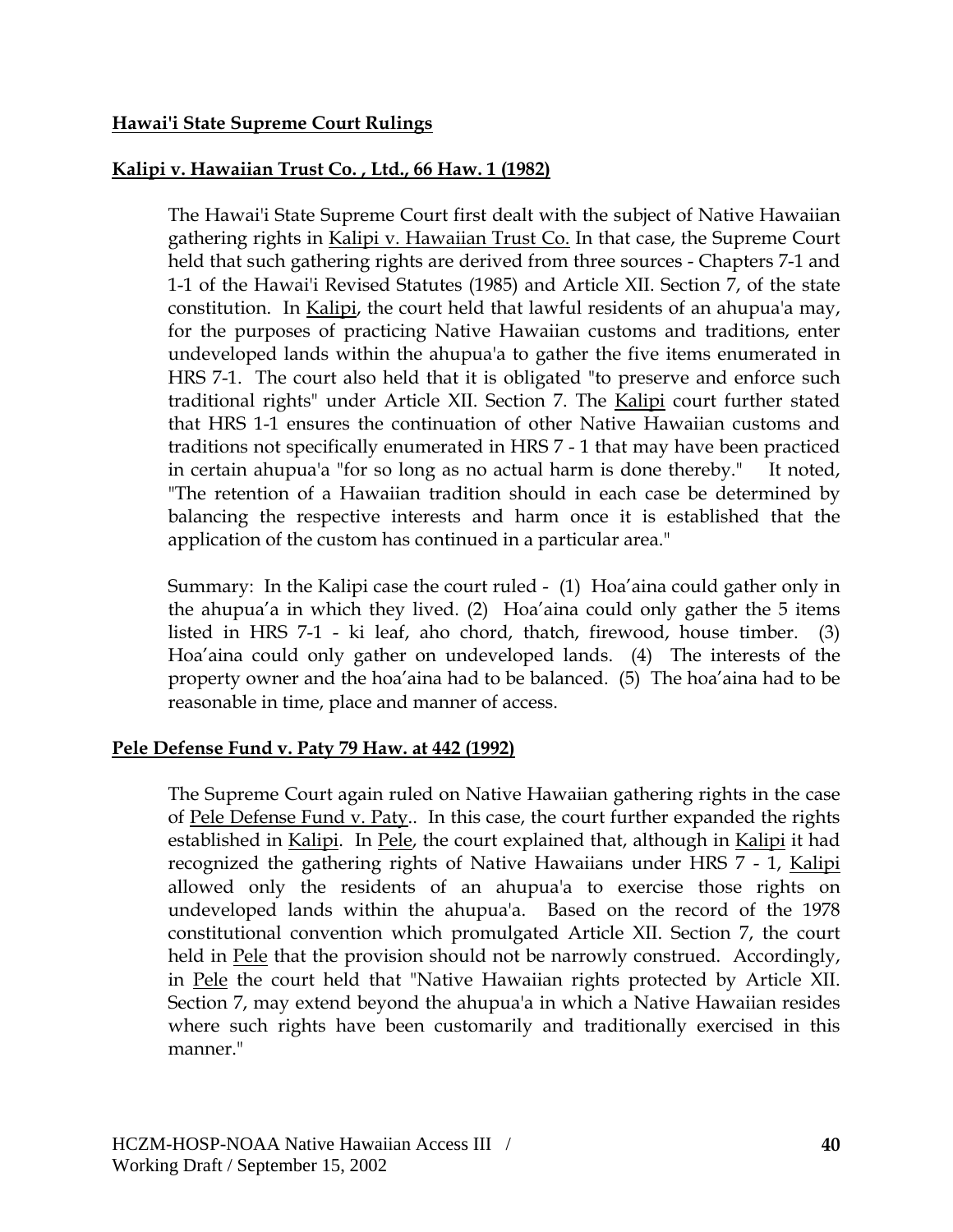Summary: In the Pele case the court ruled - (1) Hoa'aina could gather beyond the ahupua'a in which they live where such rights have been customarily and traditionally exercised in this manner. (2) Hoa'aina could gather what is needed for traditional and customary Hawaiian subsistence, cultural, and religious purposes. (3) Hoa'aina could only gather on undeveloped lands (4) The interests of the property owner and the hoa'aina had to be balanced. (5) The hoa'aina had to be reasonable in time, place and manner of access.

## **Public Access Shoreline Hawai'i v. Hawai'i County Planning Commission 79 Haw. at 442 (1995)**

On August 31, 1995, the Hawai'i State Supreme Court expanded upon its two earlier rulings in a sixty-one page opinion in Public Access Shoreline Hawai'i and Angel Pilago v. Hawai'i County Planning Commission and Nansay Hawaii, Inc. (Kohanaiki case). In this ruling, the court placed an obligation upon county and state agencies to "protect customary and traditional rights to the extent feasible under the Hawai'i Constitution and relevant statutes." In part it concluded:

"The CZMA [Coastal Zone Management Act] requires the HPC [Hawai'i Planning Commission] to give the cultural interests asserted by PASH [Public Access Shoreline Hawai'i] 'full consideration.' In addition, both the CZMA and article XII, section 7 of the Hawai'i Constitution (read in conjunction with HRS § 1-1), obligate the HPC to 'preserve and protect' native Hawaiian rights to the extent feasible when issuing a SMA permit."

In addition, the court clarified that no blood quantum is required of those who assert their valid customary and traditional rights but it expressly reserved or left open the question of the extent to which non-Hawaiian members of an 'ohana may claim the same rights.

Regarding the exercise of customary rights on developed and undeveloped lands, an issue addressed in the Kalipi case, the court stated:

"we choose not to scrutinize the various gradations in property use that fall between the terms 'undeveloped' and 'fully developed.' Nevertheless we refuse the temptation to place undue emphasis on non-Hawaiian principles of land ownership in the context of evaluating deliberations on development permit applications. Such an approach would reflect an unjustifiable lack of respect for gathering activities as an acceptable cultural usage in pre-modern Hawai'i."

Moreover, the court ruled that access is only guaranteed in connection with undeveloped lands, and preservation of those lands is not required, however, the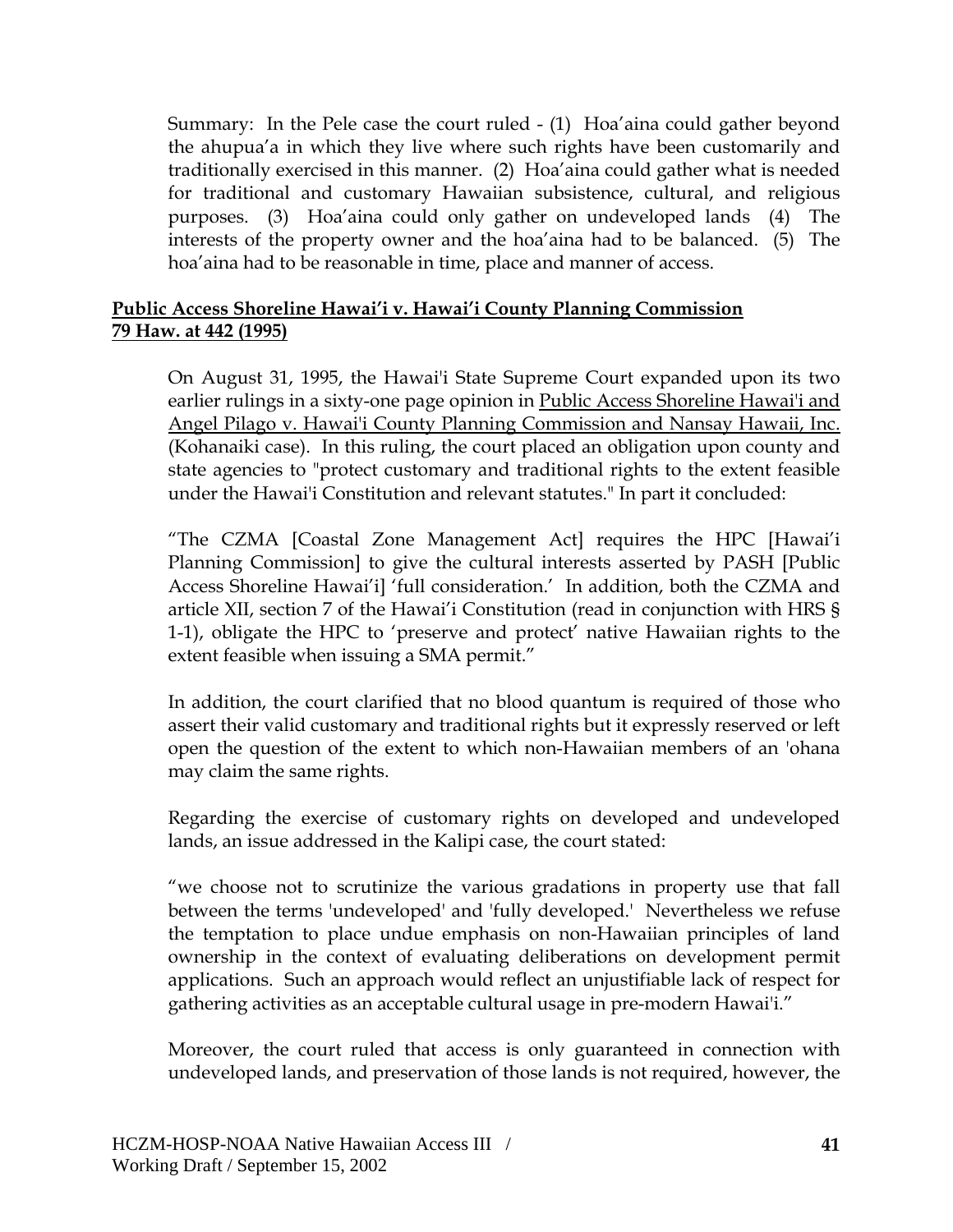state does not have the "unfettered discretion to regulate the rights of ahupua'a tenants out of existence."

One of the issues that has arisen in the exercise of traditional and customary gathering rights in a particular area is whether practitioners must prove that those rights have been continuously practiced. On this issue the court ruled that, "the right of each ahupua'a tenant to exercise traditional and customary practices remains intact, notwithstanding arguable abandonment of a particular site, although this right is potentially subject to regulation in the public interest."

Summary: In the PASH case the court ruled - (1) Hoa'aina could gather anywhere that such rights have been customarily and traditionally exercised in this manner. (2) Hoa'aina could gather what is needed for traditional and customary Hawaiiansubsistence, cultural, and religious purposes. (3) Hoa'aina could gather on less than fully developed lands (4) the government could deny permits to develop land if it would develop hoa'aina rights out of existence. (5) The interests of the property owner and the hoa'aina had to be balanced. (6) The hoa'aina had to be reasonable in time, place and manner of access.

## **STATE OF HAWAI`I, Plaintiff-Appellee, vs. ALAPAI HANAPI, Defendant-Appellant (1998) NO. 19746 (1998)**

In order for a defendant to establish that his or her conduct is constitutionally protected as a native Hawaiian right, he or she must show, at minimum, the following three factors. First, he or she must qualify as a "native Hawaiian" within the guidelines set out in PASH. PASH acknowledged that the terms "native," "Hawaiian," or "native Hawaiian" are not defined in our statutes, or suggested in legislative history. PASH, 79 Hawai`i at 449, 903 P.2d at 1270. PASH further declined to endorse a fifty percent blood quantum requirement as urged by the plaintiffs. Id. At 448, 903 P.2d at 1269. Instead, PASH stated that "those persons who are 'descendants of native Hawaiians who inhabited the islands prior to 1778,' and who assert otherwise valid customary and traditional Hawaiian rights are entitled to [constitutional] protection regardless of their blood quantum." Id. at 449, 903 P.2d at 1270 (quoting Haw. Const. art. XII, § 7) (emphasis added)).(8)

Second, once a defendant qualifies as a native Hawaiian, he or she must then establish that his or her claimed right is constitutionally protected as a customary or traditional native Hawaiian practice. Some customary and traditional native Hawaiian rights are codified either in art. XII, section 7 of the Hawai`i Constitution or in HRS §§ 1-1 and 7-1 (1993).(9) The fact that the claimed right is not specifically enumerated in the Constitution or statutes, does not preclude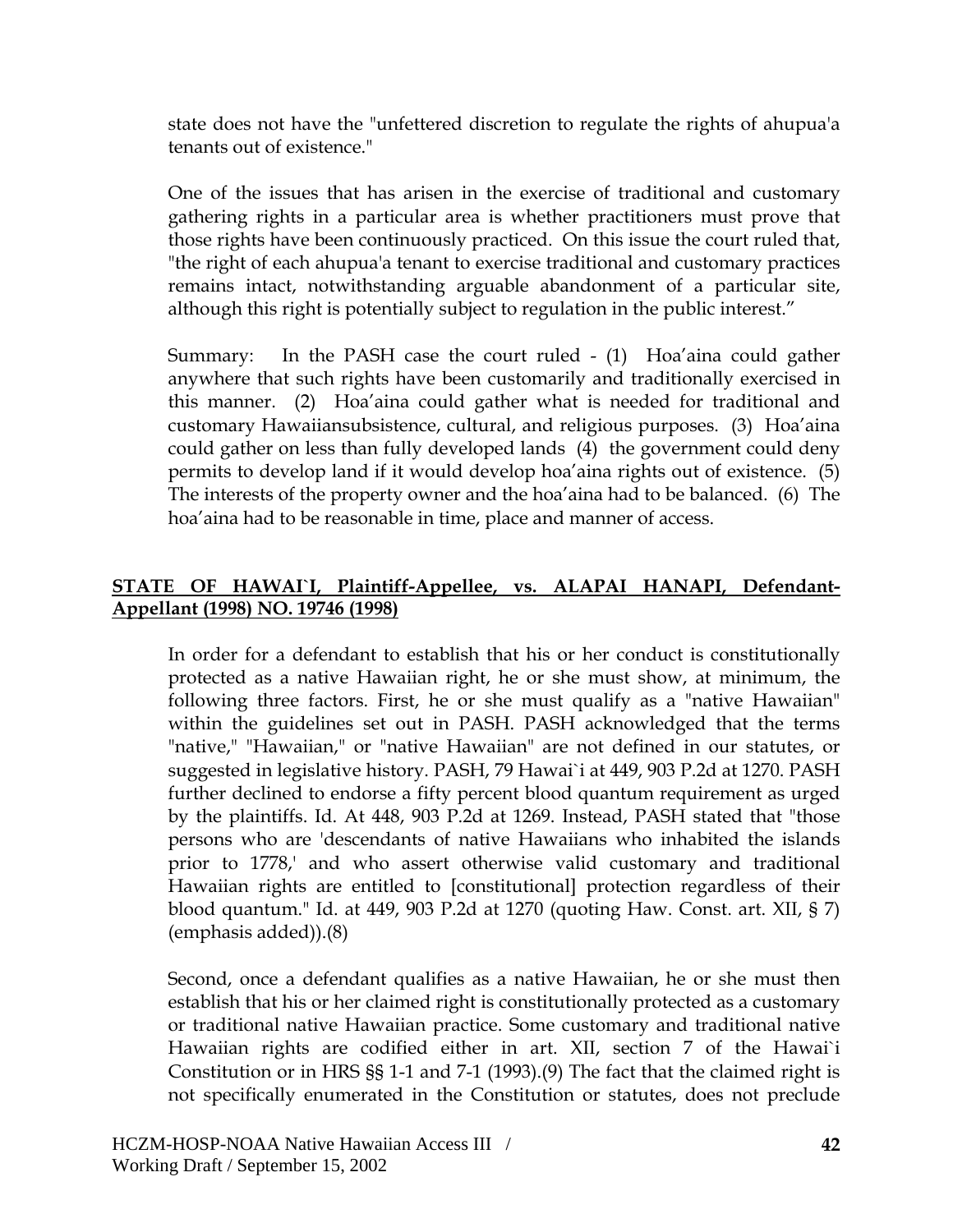further inquiry concerning other traditional and customary practices that have existed. Id. at 438, 903 P.2d at 1259.

Finally, a defendant claiming his or her conduct is constitutionally protected must also prove that the exercise of the right occurred on undeveloped or "less than fully developed property." Id. at 450, 903 P.2d at 1271. In PASH, we reaffirmed the Kalipi court's nonstatutory "undeveloped land" requirement. Id. We noted that "the Kalipi court justified the imposition of . . . [such a requirement] by suggesting that the exercise of traditional gathering rights on fully developed property 'would conflict with our understanding of the traditional Hawaiian way of life in which cooperation and non-interference with the well-being of other residents were integral parts of the culture.'" Id. (quoting Kalipi 66 Haw. at 9, 656 P.2d at 750 (emphasis in original)). We also acknowledged that "[d]epending on the circumstances of each case, once land has reached the point of 'full development' it may be inconsistent to allow or enforce the practice of traditional Hawaiian gathering rights on such property." Id. (emphasis added). Our intention in PASH was to examine the degree of development of the property, including its current uses, to determine whether the exercise of constitutionally protected native Hawaiian rights on the site would be inconsistent with modern reality. To clarify PASH, we hold that if property is deemed "fully developed," i.e., lands zoned and used for residential purposes with existing dwellings, improvements, and infrastructure,(10) it is always "inconsistent" to permit the practice of traditional and customary native Hawaiian rights on such property. In accordance with PASH, however, we reserve the question as to the status of native Hawaiian rights on property that is "less than fully developed." Id. at 450, 903 P.2d at 1271.

Testimony by experts. If scientific, technical, or other specialized knowledge will assist the trier of fact to understand the evidence or to determine a fact in issue, a witness qualified as an expert by knowledge, skill, experience, training, or education may testify thereto in the form of an opinion or otherwise. In determining the issue of assistance to the trier of fact, the court may consider the trustworthiness and validity of the scientific technique or mode of analysis employed by the proffered expert.

In this jurisdiction, we have also accepted kama`aina witness testimony as proof of ancient Hawaiian tradition, custom, and usage. See Palama v. Sheehan, 50 Haw. 298, 440 P.2d 95 (1968) (holding that testimony from kama`aina witnesses were sufficient to find the existence of an ancient Hawaiian right of way); Application of Ashford, 50 Haw 314, 316, 440 P.2d 76, 78, reh'g denied, 50 Haw 452, 440 P.2d 76 (1968) (recognizing that Hawai`i "allow[s] reputation evidence by kama`aina witnesses in land disputes"); In re Boundaries of Pulehunui, 4 Haw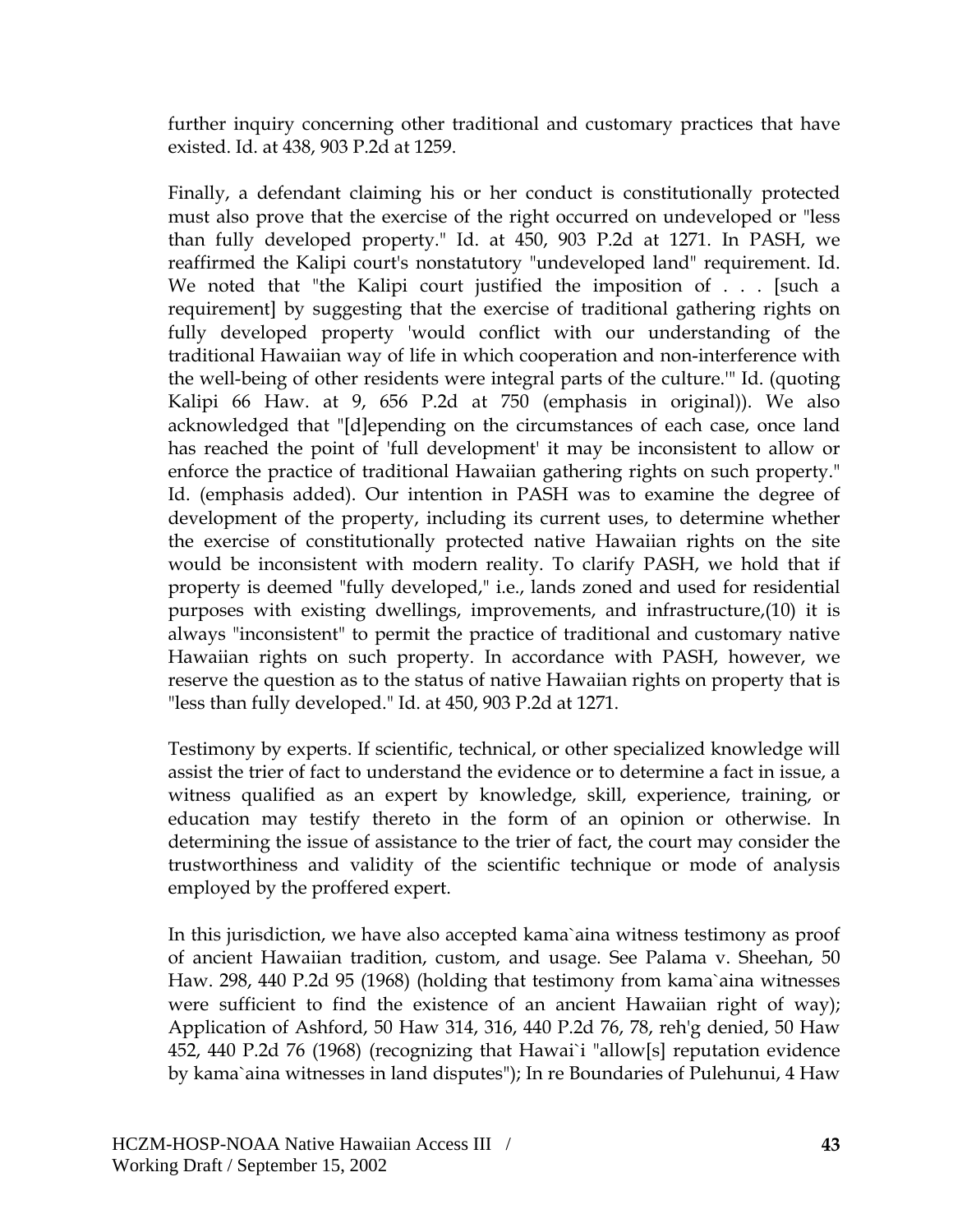239 (1879) (permitting kama`aina witnesses to testify about the location of ancient Hawaiian land boundaries).

## **Ka Pa'akai O Ka 'Aina v. Land use Commission, State of Hawai'i / 94 Haw. 31 (2000)**

In its overview of the case the Hawai'i State Supreme Court stated:

"In making its administrative findings, appellee failed to ensure that legitimate customary and traditional practices of native Hawaiians were protected to the extend feasible. By failing to make such findings appellee abused its discretion in arbitrarily and capriciously delegating its authority to consider the effect of the proposed development on such rights to the party seeking the petition."

The court also articulated an analytical framework for agencies to follow in an independent assessment of the impact of their actions on traditional and customary practices of Native Hawaiians:

"In order for the rights of native Hawaiians to be meaningfully preserved and protected, an appropriate analytical framework for enforcement is needed. Such an analytical framework must endeavor to accommodate the competing interests of protecting native Hawaiian culture and rights on the one hand, and economic development and security, on the other . . . In order to fuflill its duty to preserve and protect customary and traditional native Hawaiian rights to the extent feasible, the LUC, in its review of a petition for reclassification of district boundaries, must – at a minimum – make specific findings and conclusions as to the following: (1) the identity and scope of 'valued cultural, historical, or natural resources' n27 in the petition area, including the extent to which traditional and customary native Hawaiian rights are exercised in the petition area; (2) the extent to which those resources – including traditional and customary native Hawaiian rights will be affected or impaired by the proposed action; and (3) the feasible action, if any, to be taken by the LUC to reasonably protect native Hawaiian rights if they are found to exist. n28

Summary: (1) The State and its agencies are obligated to protect the reasonable exercise of customarily and traditionally exercised rights of Hawaiians to the extent feasible. (2) The agencies are obligated to make an assessment of impacts upon traditional and customary practices of Native Hawaiians that is independent of the applicant (3) The independent assessment must include the following: (a) the identity and scope of 'valued cultural, historical, or natural resources' in the petition area, including the extent to which traditional and customary native Hawaiian rights are exercised in the affected area; (b) the extent to which those resources – including traditional and customary native Hawaiian rights will be affected or impaired by the proposed action; and (c) the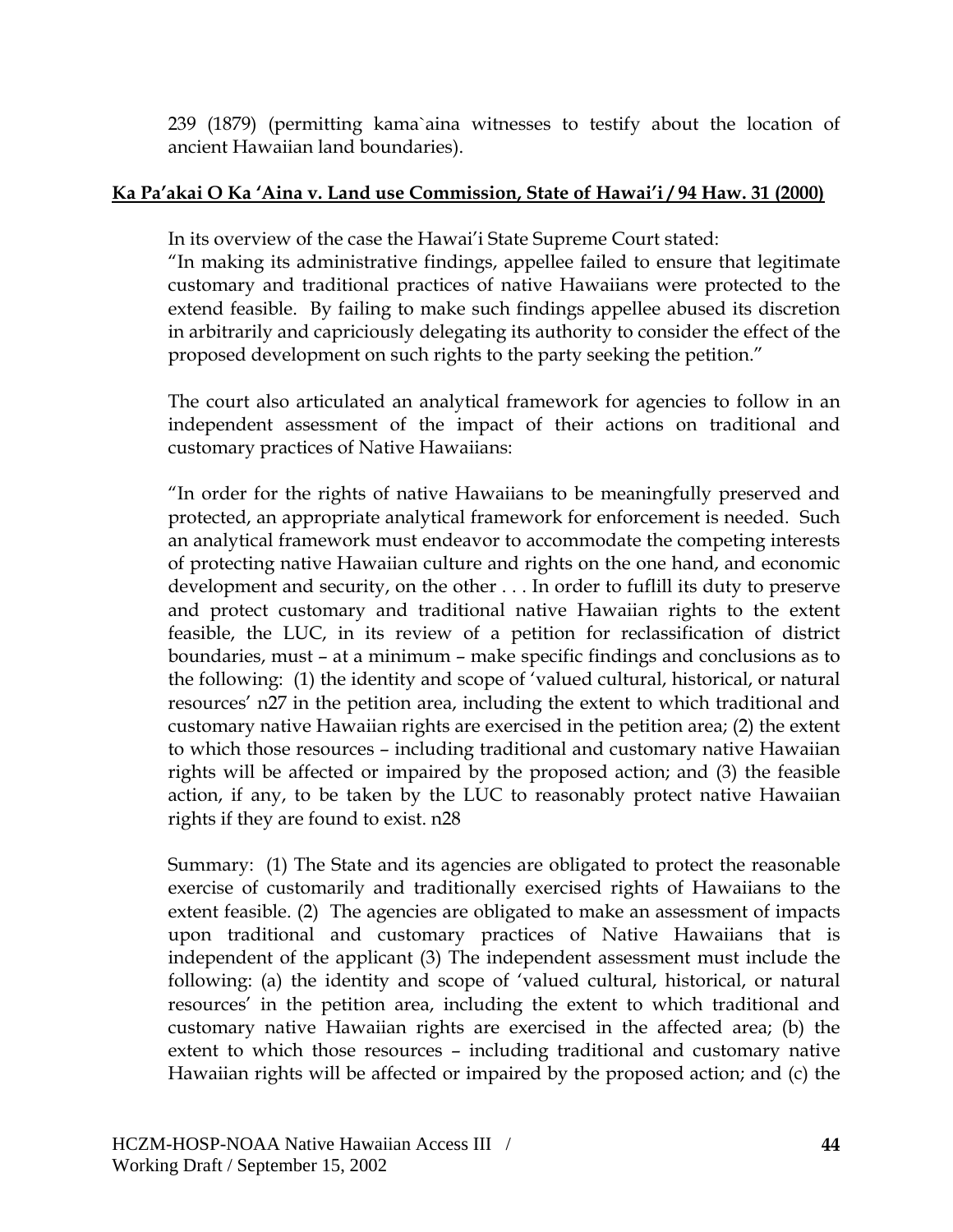feasible action, if any, to be taken by the agency to reasonably protect native Hawaiian rights if they are found to exist.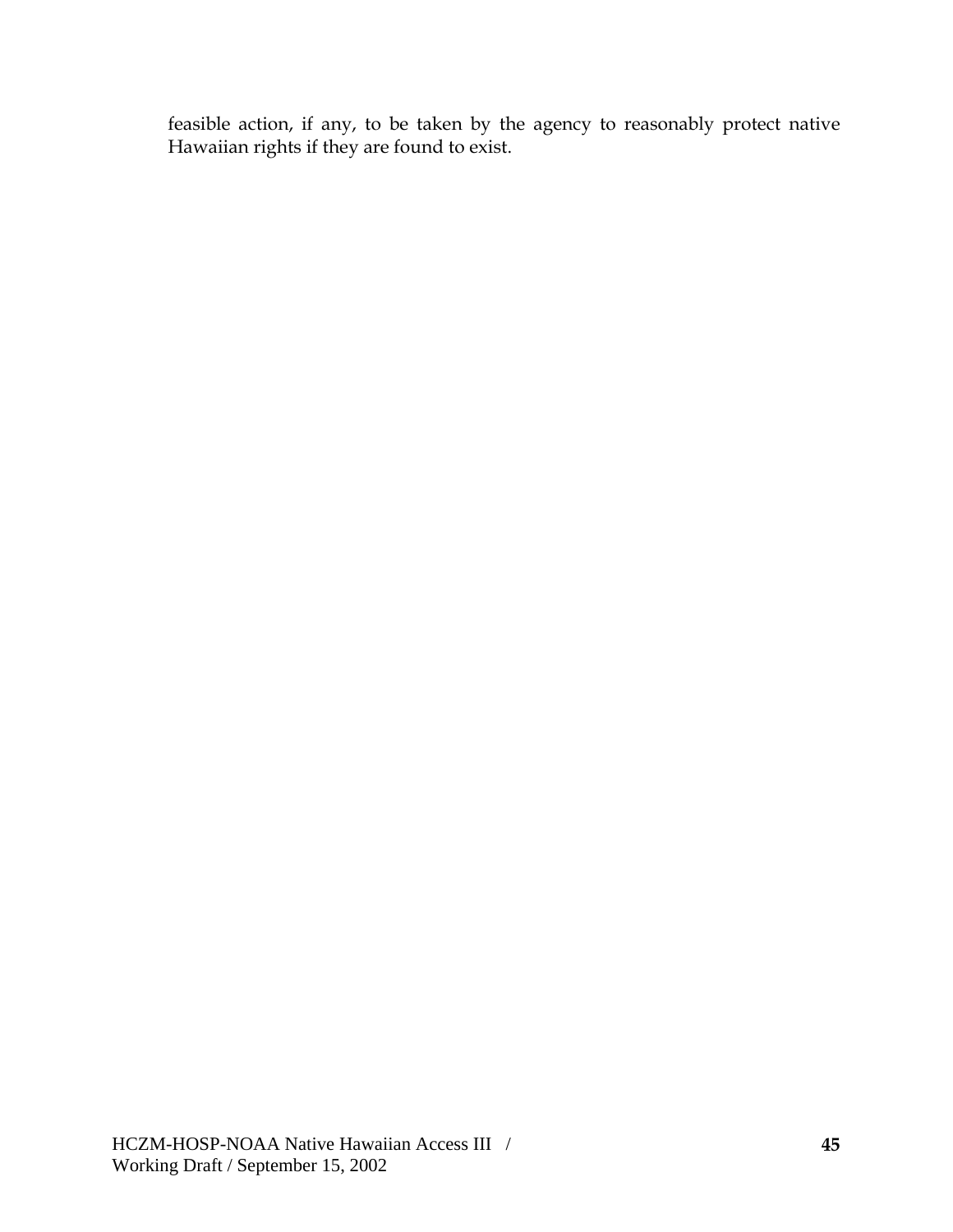## **Appendix II. Revised Proposal**

The following section presents the packet of proposals which were distributed to the participants in the stakeholder focus groups for discussion and input. The proposal had been revised given feedback received from the county planners.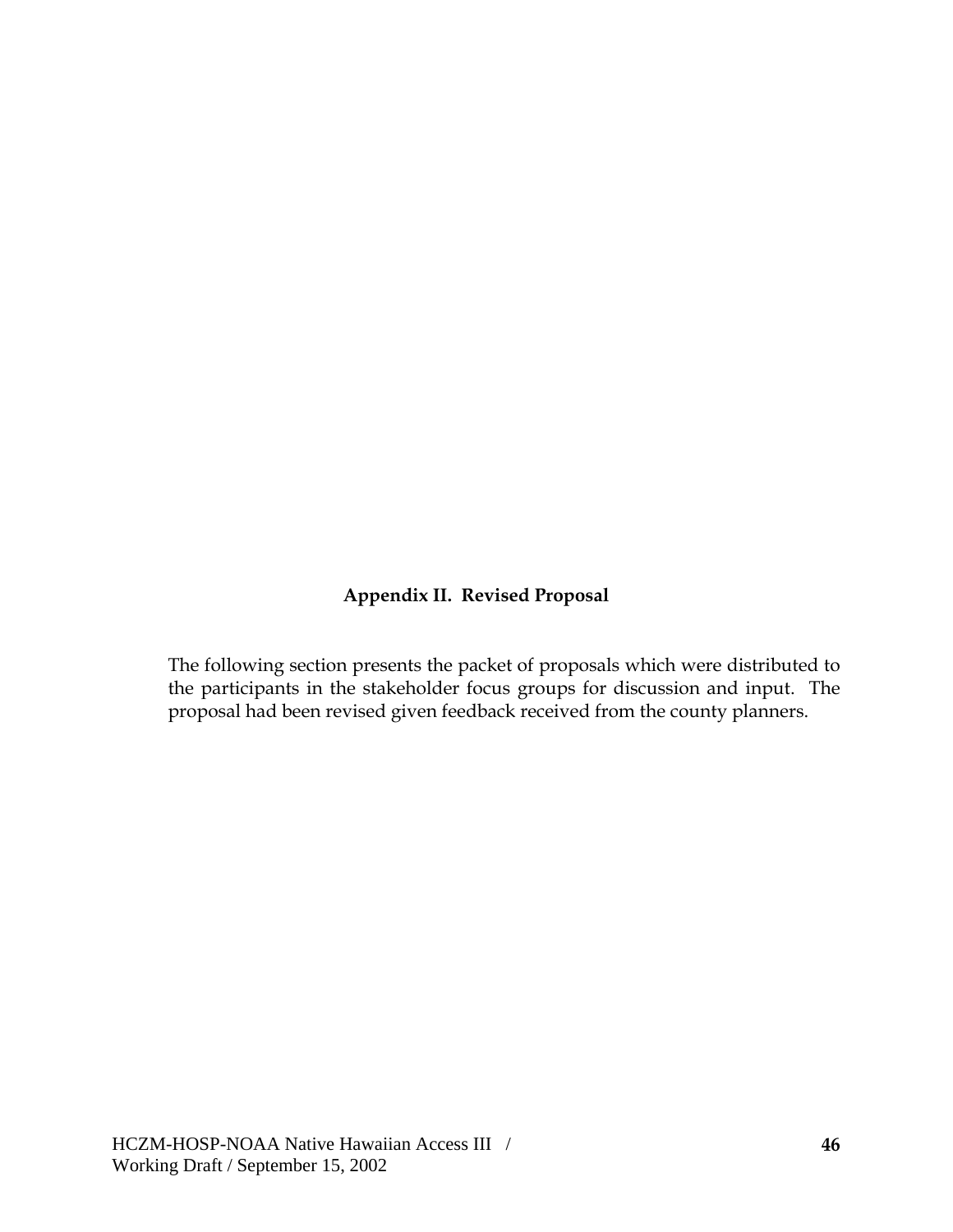## **Explanation of Changes Proposed to Special Management Area Rules and Regulations**

## **Definitions:**

"Cultural" pertains to traditional and customary usage and rights of ahupua'a tenants who are descendants of native Hawaiians who inhabited the Hawaiian Islands prior to 1778.

This definition is based upon the language of the Hawai'i State Constitution, Article XII. Section 7 and of the PASH/Pilago Supreme Court decision. This language is suggested to have the SMA process give full consideration to Native Hawaiian usage and rights as mandated under the law.

"Native Hawaiian Rights" means means those rights defined in HRS 1-1, HRS 7-1, Article XII, Section 7 of the Hawaii State Constitution, and in rulings of the Hawaii State Supreme Court.

The PASH/Pilago Supreme Court decision defines Native Hawaiian rights as those provided for in the Hawai'i Revised Statutes and the Hawai'i State Constitution. The rulings of the Hawai'i State Supreme Court have further defined these rights.

## **Procedures / Objectives and Policies:**

The department or the commission shall preserve and protect native Hawaiian rights to the extent feasible when issuing a permit. [PASH v County of Hawaii County Planning Commission, Civ. No. 90-239K.]

This is based upon the conclusion reached by the Supreme Court in the PASH/Pilago decision.

#### **Assessment and determination procedures and Special management area emergency permit procedures:**

A written statement evaluating possible impacts and mitigation to Hawaiian cultural resources, responsibilities, usage and rights.

This is suggested to assist the county planning commissions and departments to fulfill the obligation defined by the PASH/Pilago decision to 'preserve and protect' Native Hawaiian rights to the extent feasible when issuing a SMA permit.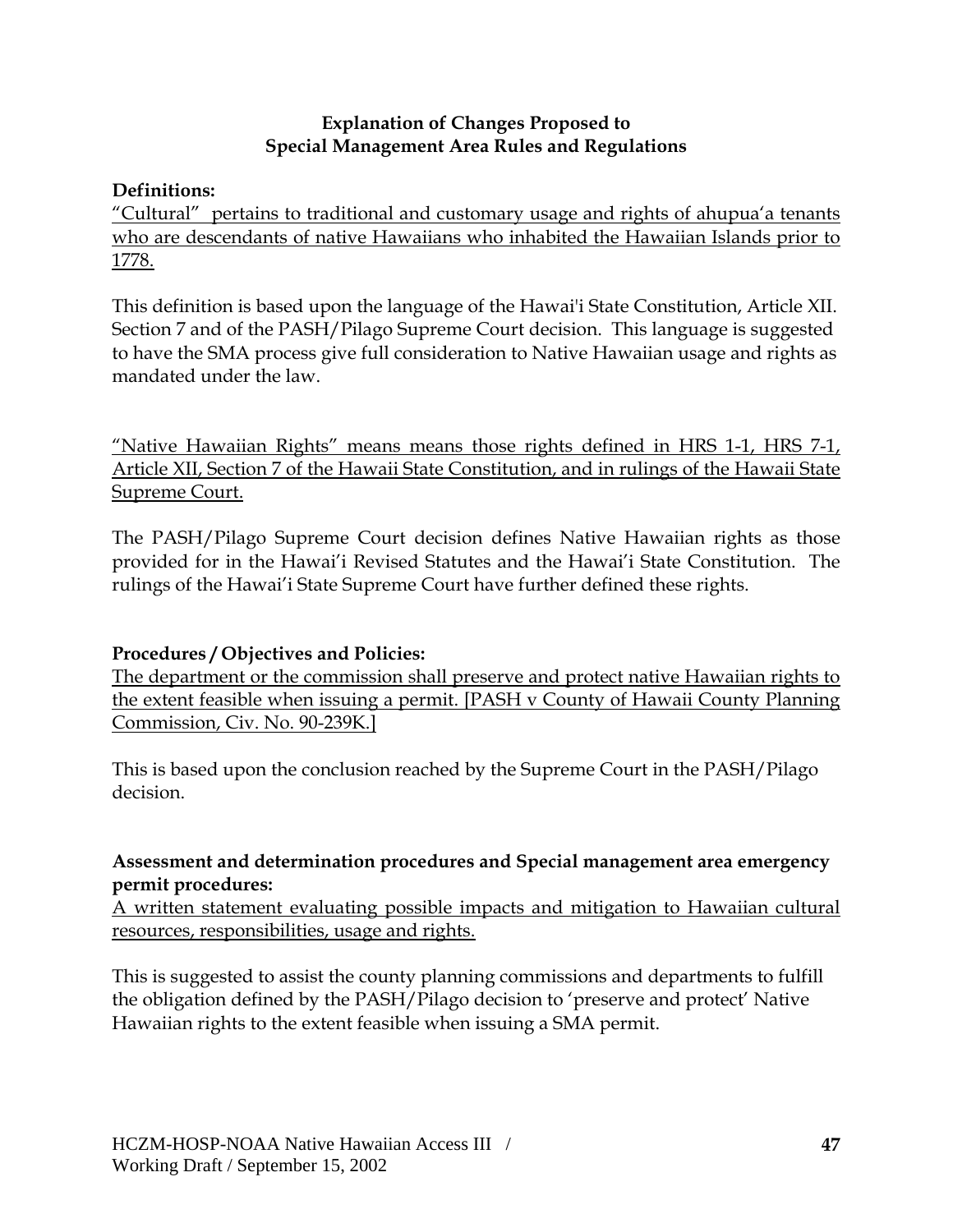## **Explanation of Changes Proposed to SMA Application Process**

In the Kaua'i Pilot Project, there was widespread support from both the community and landowner/developer stakeholders for the involvement of long-time Hawaiian families and cultural practitioners in the information gathering and decision-making process.

An island-wide advisory council, similar to the island burials councils, was desired by many. However, informants, especially members of the Kaua'i Island Burial Council spoke to the logistical problems involved in sustaining an island-wide advisory council such as finding common monthly meeting times, getting a quorum to make decisions, making timely decisions, and the cost of staffing such a council.

In addition, concerns were raised about finding the right balance of "representativeness" among the various stakeholders and the districts of the island. It was noted that the interest, knowledge and diligence of members regarding particular issues varied according to whether or not it affected their home district. Members on the West end of the island would not be as knowledgeable about resources on the East end and vice versa.

Therefore, the recommended process attempts to generate community participation on a consistent basis by engaging those who are experienced and directly impacted--while avoiding the burden of sustaining an ongoing council.

The proposed process would involve volunteer Native Hawaiian cultural practitioners in the review of applications. This is similar to how, for example, the University of Hawai'i Environmental Center develops reviews of Environmental Impact Statements. They circulate the Statement to interested and concerned faculty to critique and then they develop the statement for the UH Environmental Center from the combined comments of the faculty. In the proposed process, the input of the volunteer panel of Native Hawaiian cultural practitioners would affect the assessment of each application.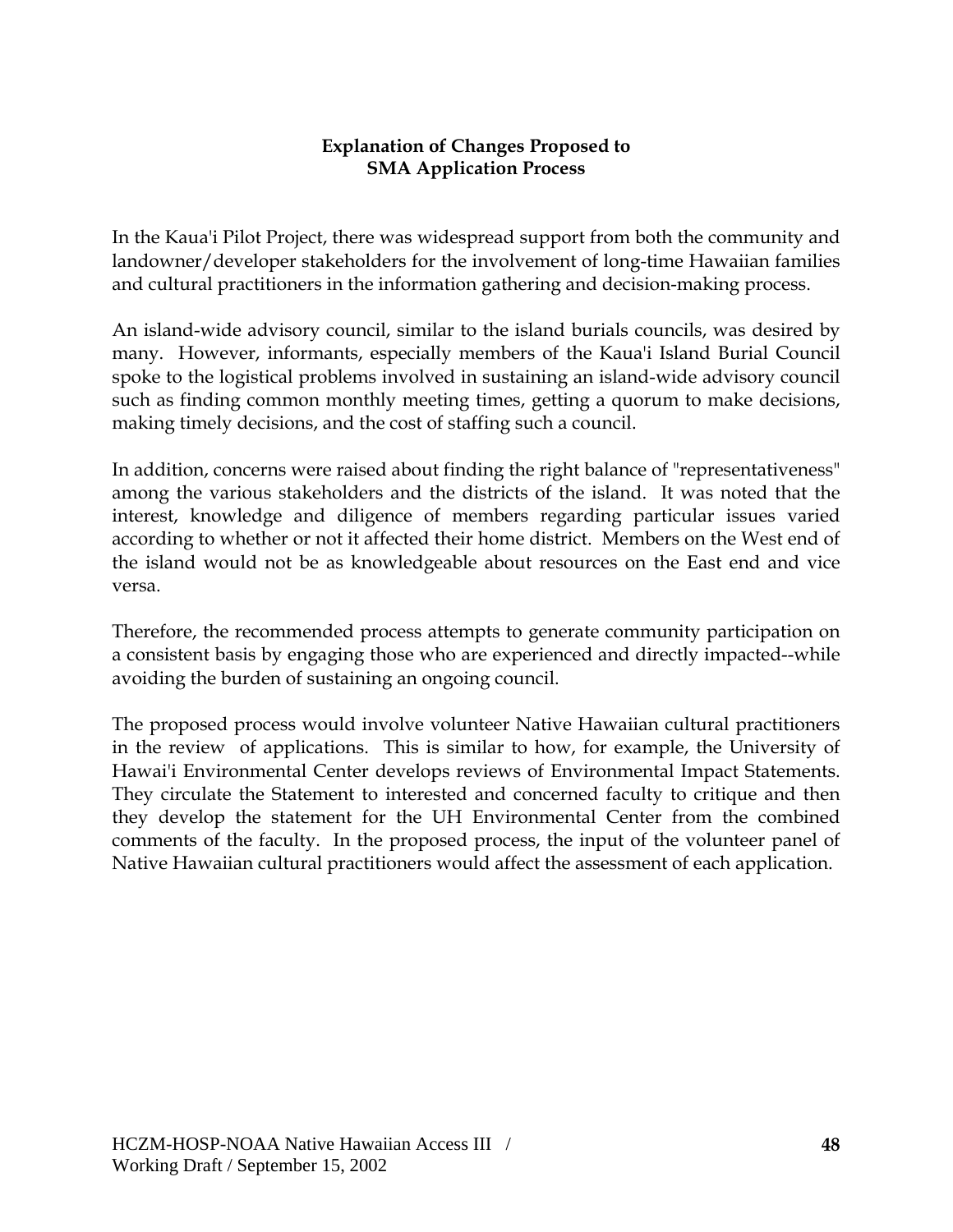## **Proposed Special Management Area Permit Process to Include Native Hawaiian Review in Compliance with the State of Hawai'i Supreme Court PASH/Pilago Decision**

A. When a major SMA permit is required, the applicant should conduct a cultural impact assessment as outlined in the "Guidelines for Assessing Cultural Impacts" adopted by the Environmental Council, State of Hawai'i, 11-19-97. The completed assessment should be reviewed by the State Historic Preservation Division (SHPD), the county or island historic or cultural commission where applicable, and a review panel of Hawaiian cultural practitioners from the affected district as described below in the section on "Proposed Special Management Area Permit Process."

B. Include the following question with a check list in applications for both major and minor permits:

Are there \_\_\_\_\_\_\_\_\_ within or near the project site? (check those which are

| present)                    |                                             |                                 |                                         |
|-----------------------------|---------------------------------------------|---------------------------------|-----------------------------------------|
|                             | streams                                     |                                 | ponds                                   |
|                             | ____ 'auwai (taro irrigation ditches),      |                                 | lo'i kalo (taro pond fields)            |
|                             | springs                                     |                                 | caves                                   |
| $\mathbb{R}^n$              | trails                                      |                                 | wahi pana (named places)                |
| $\mathcal{L}_{\text{max}}$  | sacred places                               | $\frac{1}{2}$                   | dunes                                   |
|                             | landings                                    | $\frac{1}{2}$                   | bridges,                                |
|                             | surfing sites                               | $\frac{1}{2}$ and $\frac{1}{2}$ | sandy beach                             |
|                             | fishing area                                | $\frac{1}{2}$                   | fishpond                                |
| $\overline{\phantom{a}}$    | fish trap                                   | $\mathcal{L}_{\text{max}}$      | fish house                              |
| $\mathbb{R}^2$              | hunting areas                               |                                 | _____ kilo i'a (fish sighting spot)     |
|                             | muliwai (brackish pond)                     | $\mathcal{L}_{\text{max}}$      | anchialine pond                         |
|                             | trails,                                     | $\overline{\phantom{a}}$        | salt ponds,                             |
|                             | wells                                       |                                 | ______ turtle nesting area              |
| $\frac{1}{2}$               | historic walls                              |                                 | basalt veins for tools                  |
|                             | alae vein                                   |                                 | salt pans                               |
| $\overline{\phantom{a}}$    | po kane routes (night marcher routes), ____ |                                 | shrines,                                |
| $\frac{1}{2}$               | ko'a (fishing shrines),                     |                                 | ____ heiau (temples),                   |
| $\frac{1}{2}$               | historic sites,                             |                                 | cultural use areas,                     |
|                             | ho'ailona (natural signs)                   |                                 | _____ sighting place,                   |
| $\mathcal{L}^{\mathcal{L}}$ | lele (cliff jumping spots),                 | $\frac{1}{2}$                   | native plants,                          |
|                             | pu'uhonua (places of refuge),               | $\frac{1}{2}$                   | holua slides (slides for sleds)         |
|                             | 'aumakua (ancestral deities)                |                                 | leina (jumping off point                |
|                             | cultivation area                            |                                 | domain for souls to cross into the next |
|                             |                                             | world),                         |                                         |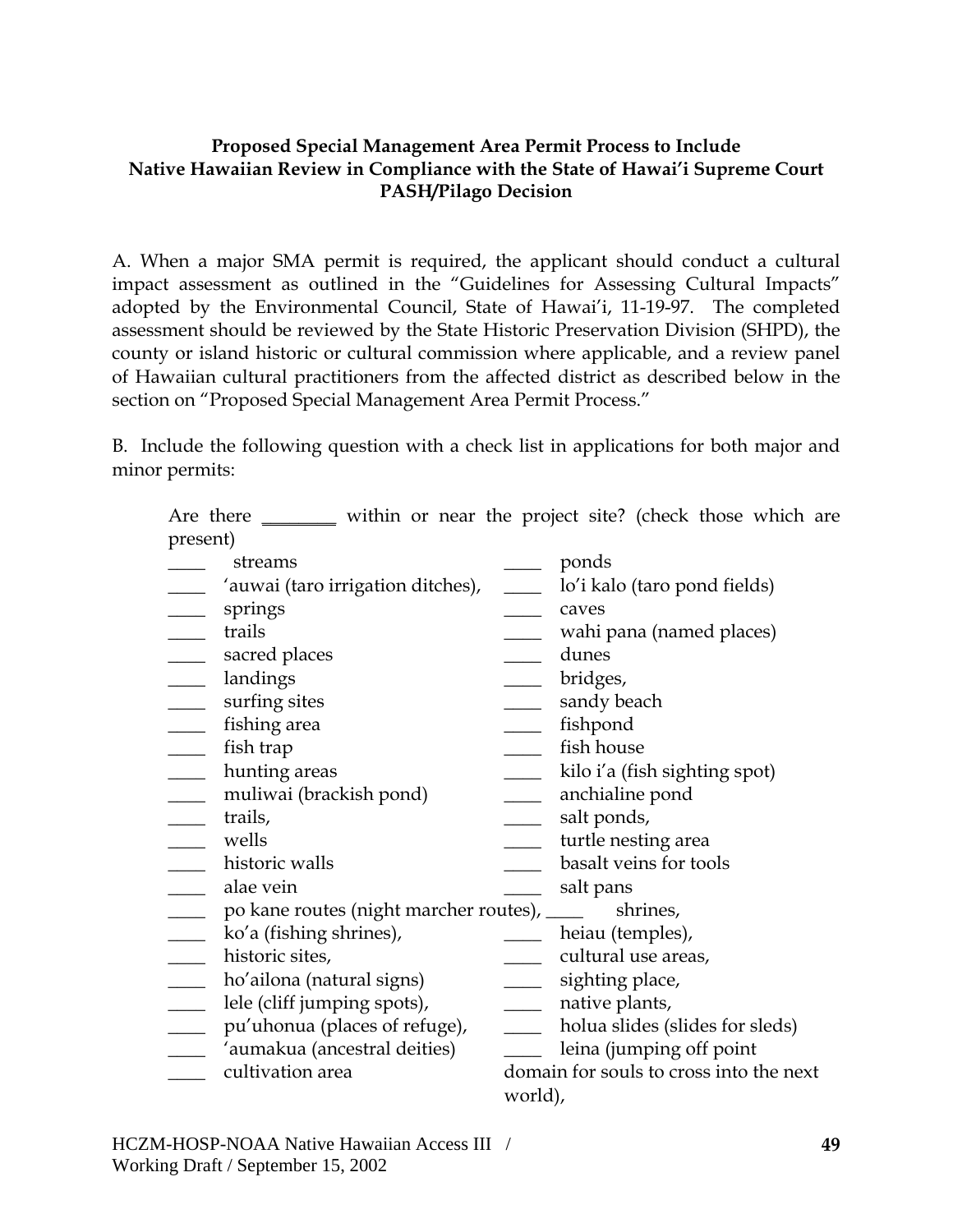C. Include the following questions in the County/island SMA application form for both major and minor permits:

- 1. What percent of the ground cover will be displaced?
- 2. Will drainage or pipes be part of the project?
- 3. Will a sea wall be part of the project?
- 4. Will a grading permit be sought?
- 5. How will the project alter view planes? In which direction north, south, east, west?

D. Application and Review Process for Minor SMA permits (projects which will cost less than \$125,000.00):

1. Application is filed with the County Planning Office.

2. County Planning staff posts notice of filing in an island newspaper; and if readily available at no cost on a web site and on the community access TV station bulletin board.

3. A list of reviewers will be maintained for each district. A panel of at least 3 and no more than 5 of the reviewers from the district where the project is located will be mailed the application and a form to evaluate the application for thoroughness and accuracy. Evaluation forms should be returned to the Planning Department within 10 calendar days. Reviewers will be Hawaiian cultural practitioners identified through a community-based selection process. "Hawaiian Cultural Practitioner" means a kama'aina or native born person who is acknowledged by the community to have close ancestral ties and/or traditional knowledge passed on to them through training, education, and experience of Hawaiian natural and cultural resources, usage and rights;

4. The staff will compile the comments and present them to the applicant. If the applicant and/or the applicant's consultant disagree with the recommendations of the reviewers, a meeting of the reviewers with the applicant and/or the applicant's consultant(s) will be convened by the planning department staff to resolve outstanding issues and claims.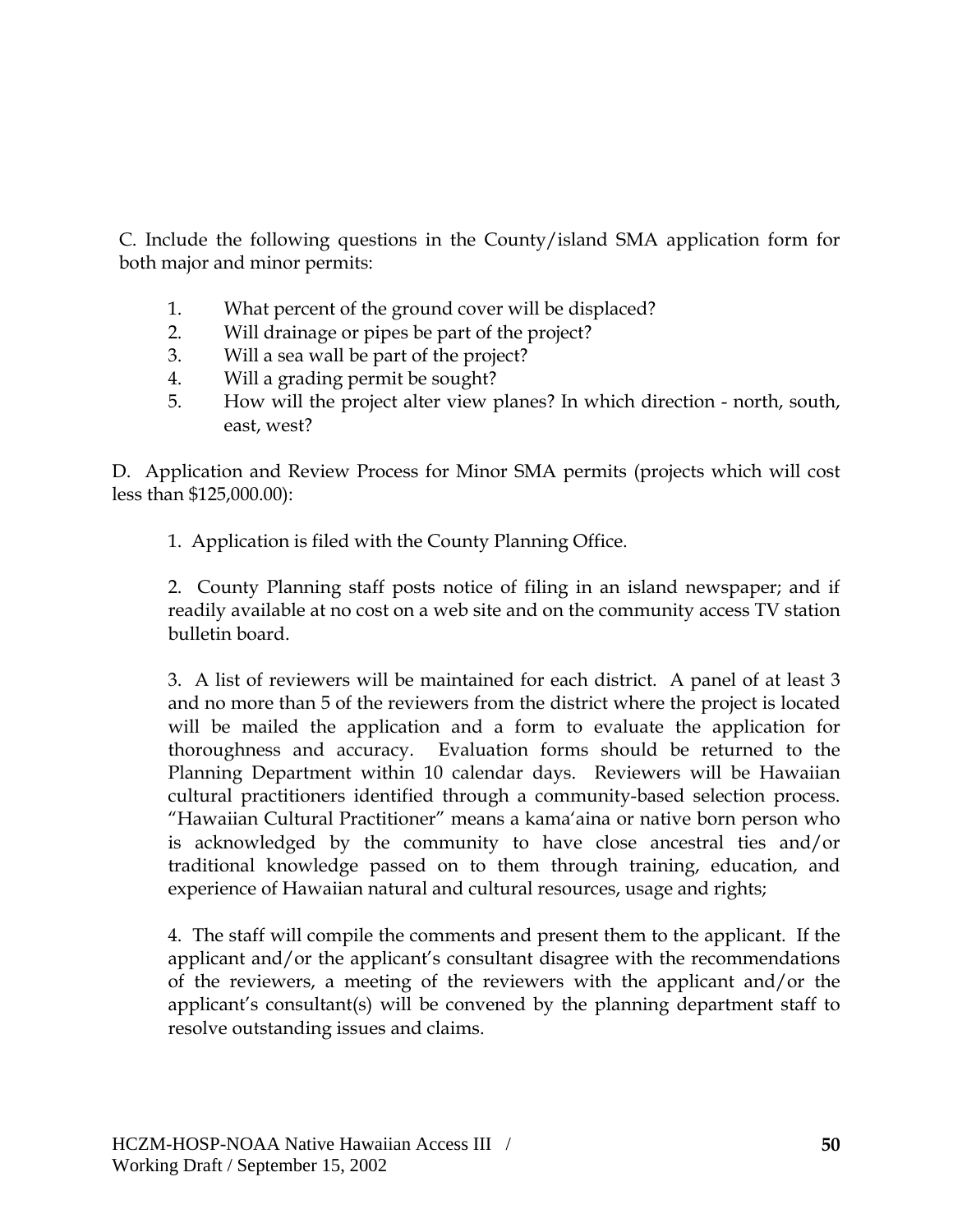5. For issues that remain unresolved, the planning department staff may convene a meeting of the panel of reviewers with the applicant and/or the applicant's consultant(s) to resolve the conflict through a mediation process.

6. Any agreed upon conditions for the permit will be memorialized, reported to the County/Island Planning Commission and filed with the Bureau of Conveyances with the property title.

7. Any outstanding issues will be reported to County/Island Planning Commission for consideration in the deliberation on the SMA application.

8. At this point, the established SMA permit process is followed.

E. Recognition of Hawaiian cultural practitioners to serve on review panels

Hawaiian cultural practitioners will be recognized and asked to serve on review panels by the County/island Planning Department which will maintain a list of resource practitioners who can be called upon as part of the review process of the Planning Commission to review applications for SMA permits. The recommendations developed with the input of the Hawaiian cultural practitioners will be forwarded to the KHPRC to be submitted to the County/Island Planning Commission.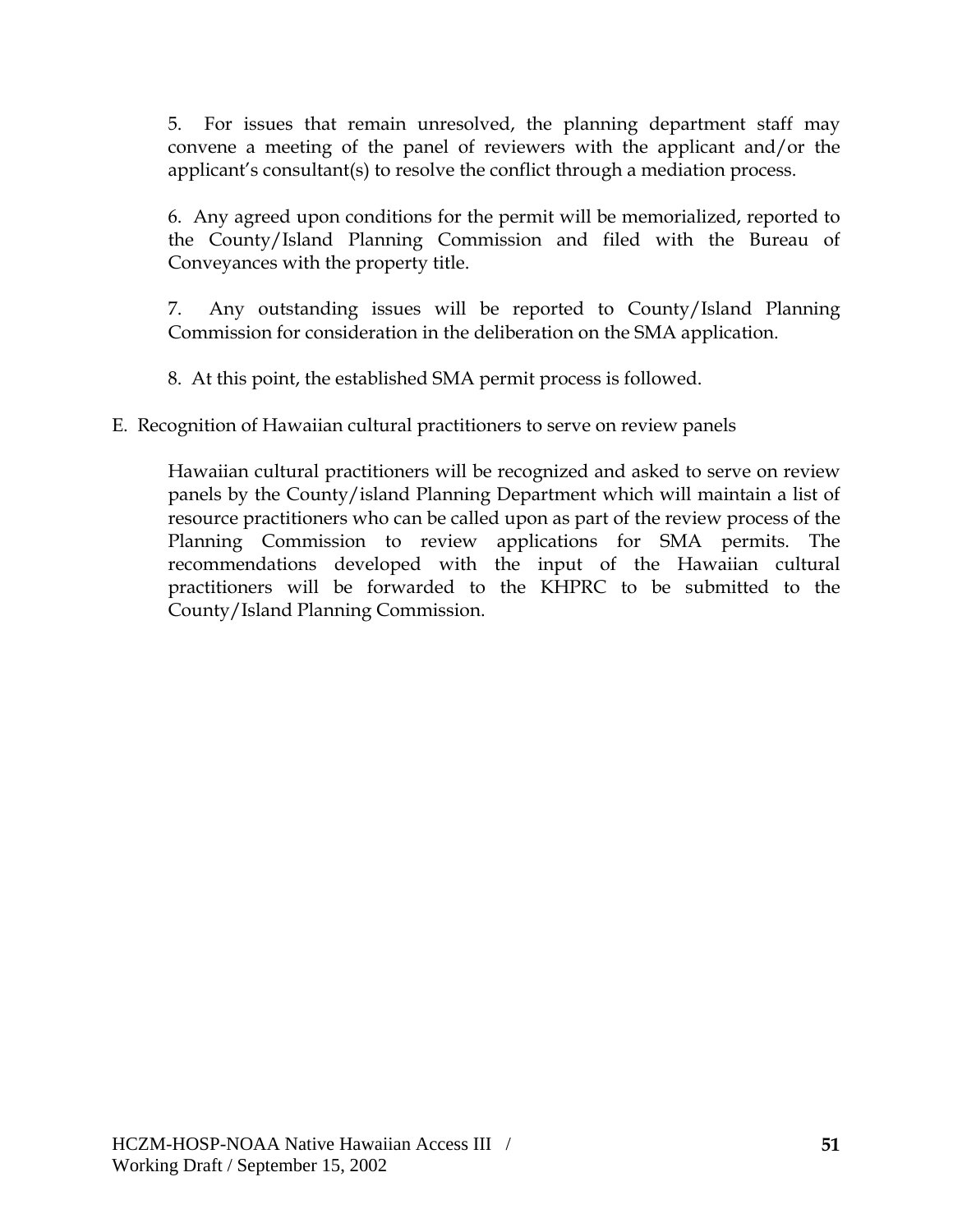Proposed Reviewer Evaluation Form Project Title and Number: Date Mailed: Date Due Back To Planning Department (within 10 calendar days of projected receipt): Reviewer:\_\_\_\_\_\_\_\_\_\_\_\_\_\_\_\_\_\_\_\_\_\_\_\_\_\_\_\_\_\_\_\_\_\_\_\_\_\_\_\_\_\_\_\_\_ Date: \_\_\_\_\_\_\_\_\_\_\_\_\_\_\_\_\_\_

1. Has the applicant accurately identified the Hawaiian cultural resources in or near the project area?

\_\_\_\_\_\_\_\_\_\_\_\_\_\_\_ Yes \_\_\_\_\_\_\_\_\_\_\_\_\_\_\_ No

If no, please check the cultural resources not identified:

|                            | streams                                |                            | ponds                            |
|----------------------------|----------------------------------------|----------------------------|----------------------------------|
|                            | 'auwai (taro irrigation ditches),      |                            | lo'i kalo (taro pond fields)     |
|                            | springs                                |                            | caves                            |
|                            | trails                                 |                            | wahi pana (named places)         |
|                            | sacred places                          |                            | dunes                            |
| $\mathcal{L}(\mathcal{L})$ | landings                               | $\sim 10^{-1}$             | bridges,                         |
|                            | surfing sites                          |                            | sandy beach                      |
| $\mathbb{R}^n$             | fishing area                           | $\mathcal{L}(\mathcal{L})$ | fishpond                         |
| $\overline{\phantom{a}}$   | fish trap                              |                            | fish house                       |
| $\mathcal{L}_{\text{max}}$ | hunting areas                          | $\mathcal{L}_{\text{max}}$ | kilo i'a (fish sighting spot)    |
| $\mathcal{L}^{\text{max}}$ | muliwai (brackish pond)                | $\mathcal{L}^{\text{max}}$ | anchialine pond                  |
| $\overline{\phantom{a}}$   | trails,                                |                            | salt ponds,                      |
| $\overline{\phantom{a}}$   | wells                                  |                            | turtle nesting area              |
|                            | historic walls                         |                            | salt pans                        |
| $\overline{\phantom{a}}$   | shrines,                               |                            |                                  |
| $\mathcal{L}^{\text{max}}$ | ko'a (fishing shrines),                | $\mathcal{L}(\mathcal{L})$ | heiau (temples),                 |
| $\overline{\phantom{a}}$   | historic sites,                        | $\mathcal{L}^{\text{max}}$ | cultural use areas,              |
| $\mathcal{L}_{\text{max}}$ | ho'ailona (natural signs)              | $\mathcal{L}_{\text{max}}$ | sighting place,                  |
| $\overline{\phantom{a}}$   | lele (cliff jumping spots),            | $\overline{\phantom{a}}$   | native plants,                   |
| $\overline{\phantom{a}}$   | pu'uhonua (places of refuge),          | $\mathbb{R}$               | holua slides (slides for sleds)  |
|                            | 'aumakua (ancestral deities)           |                            | leina (jumping off point         |
|                            | domain                                 |                            | for souls to cross into the next |
|                            | cultivation area                       |                            | world),                          |
|                            | po kane routes (night marcher routes), |                            | other?                           |

2. How will the proposed project impact Hawaiian cultural resources, usage, and rights in or near the project area?

HCZM-HOSP-NOAA Native Hawaiian Access III / Working Draft / September 15, 2002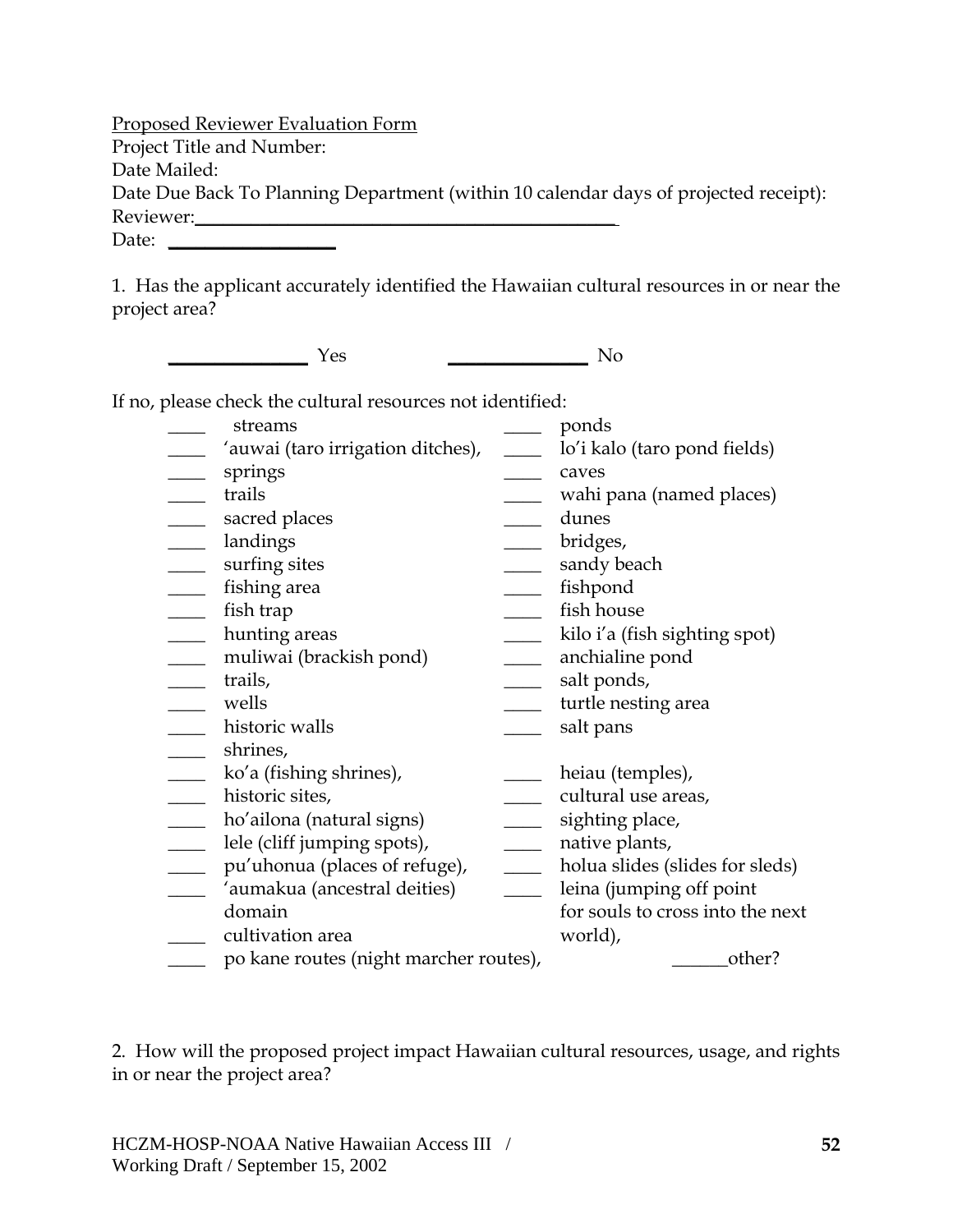HCZM-HOSP-NOAA Native Hawaiian Access III / Working Draft / September 15, 2002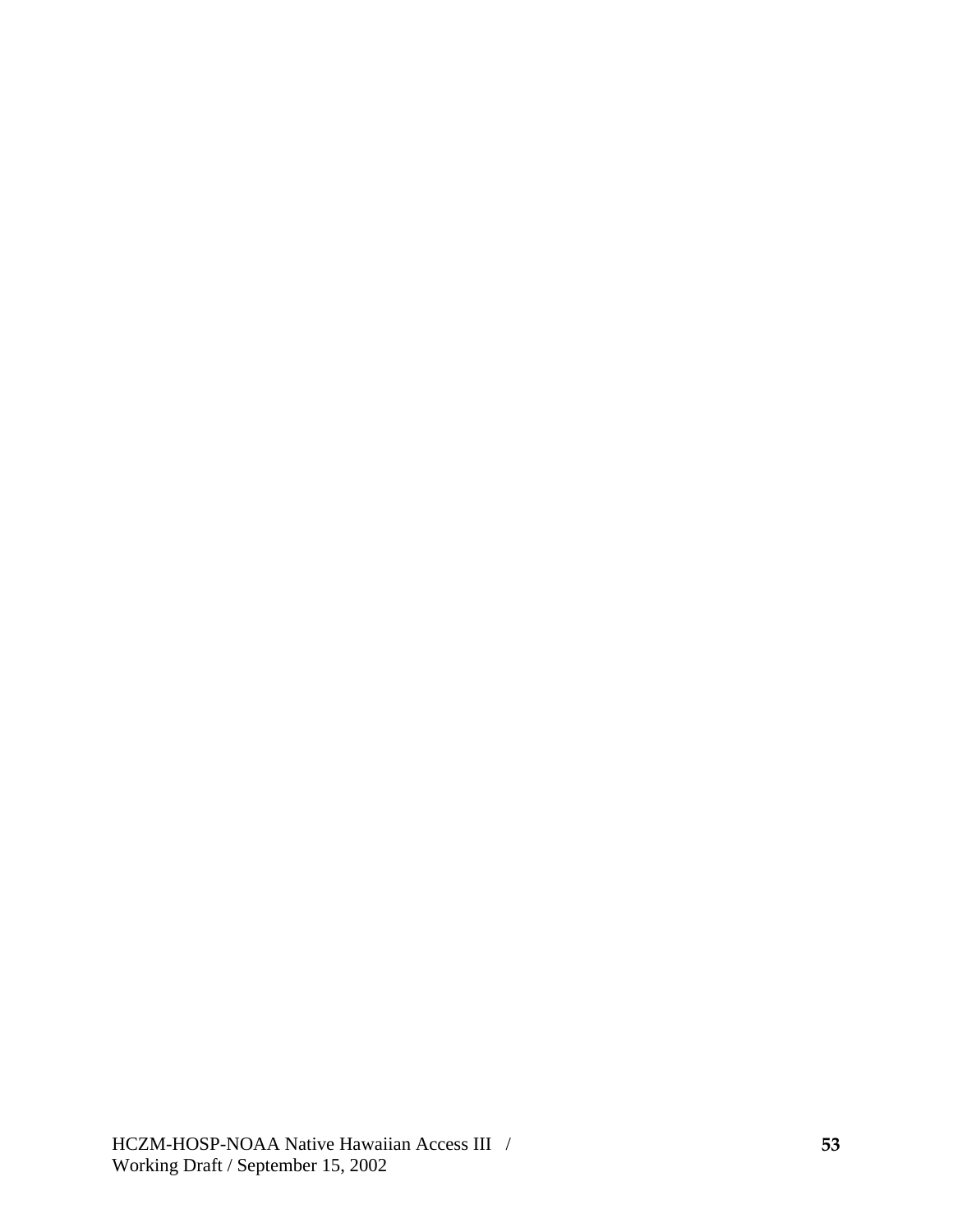3. Has the applicant accurately identified the historic resources in or near the project area?

| burials        |
|----------------|
| historic sites |
|                |
| Nο             |
|                |

If no, please describe the historic resources not identified:

4. How will the proposed project impact the historic resources in or near the project area?

5. Are there additional traditional and customary Hawaiian practices for subsistence, cultural, medicinal, or religious purposes that take place in or near the project area?

\_\_\_\_\_\_\_\_\_\_\_\_\_\_\_ Yes \_\_\_\_\_\_\_\_\_\_\_\_\_\_\_ No If yes, please describe:

6. What is your recommendation for this project:

\_\_\_\_\_\_\_\_\_\_\_\_\_\_\_ Approve \_\_\_\_\_\_\_\_\_\_\_\_\_\_\_ Disapprove Approve with following conditions:

7. If you recommend disapproval, what measures would have to be taken, if any, for you to recommend approval?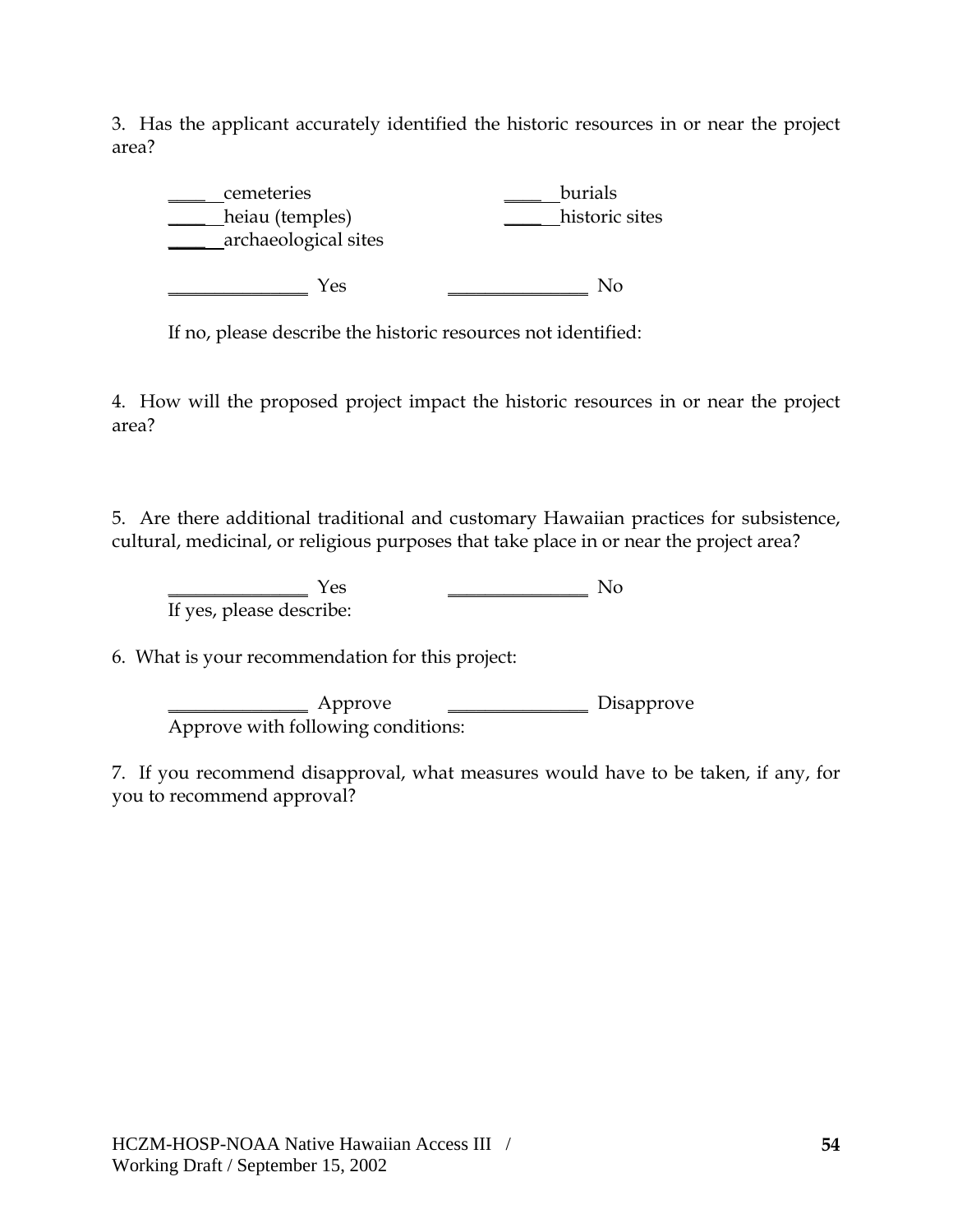## **Appendix III. Notes of Meetings With County Planners**

Appendix I includes notes from discussions held with the planning department staffs for the City and County of Honolulu, the County of Hawai'i and the County of Maui.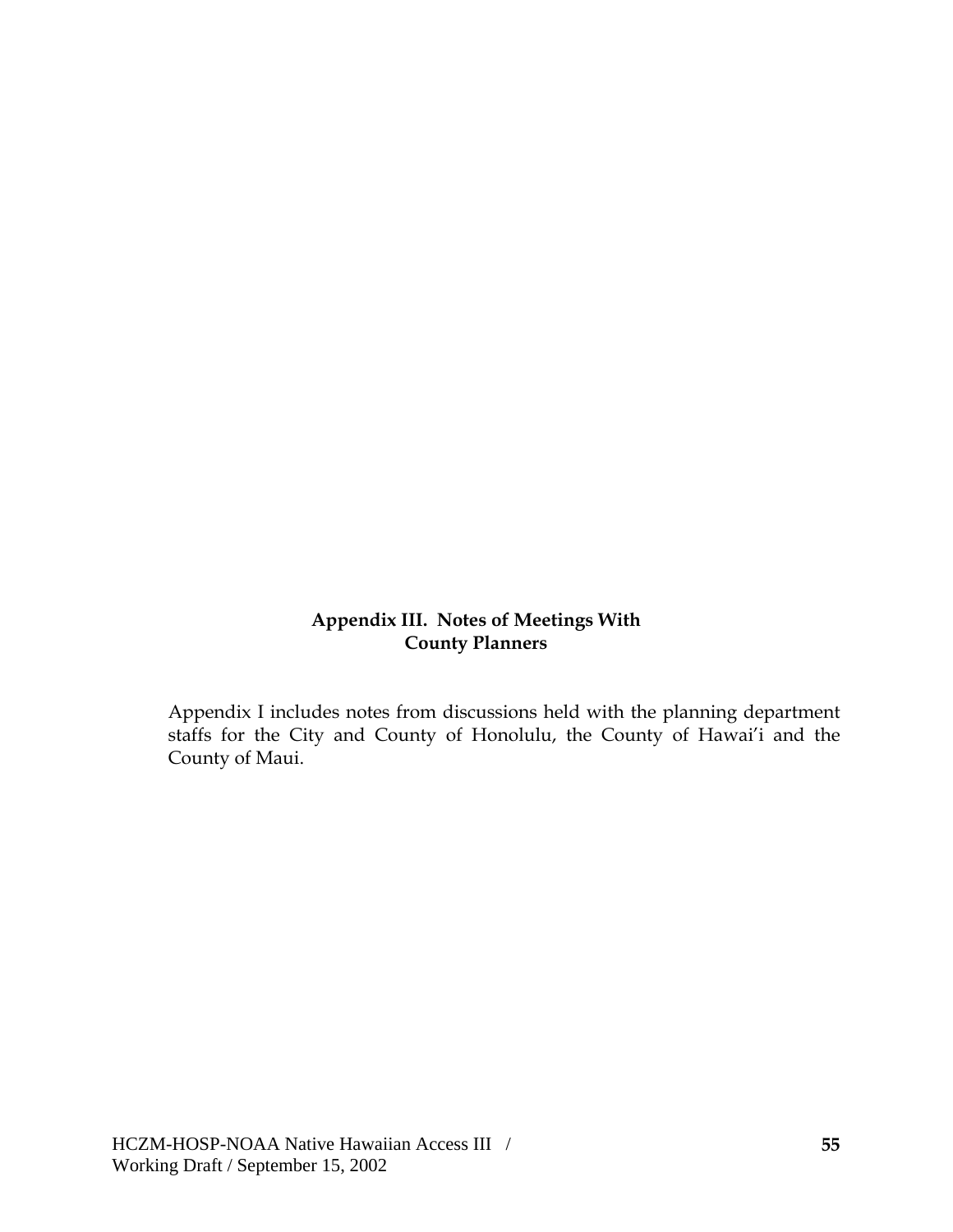#### **Notes Of Meeting With City and County of Honolulu Land Use Approvals Branch, Department of Planning and Permitting December 13, 2001 / Municipal Building**

Present: Eileen Mark, Ardis Shaw-Kim, Steve Tagawa, Christine Meller, Davianna McGregor, Luciano Minerbi

## Follow Up:

1. The planning staff will review the changes we suggested, including the suggested process.

2. The planning staff will send us the most recent amendments to the SMA rules so that we can review these for any changes

3. Ardis Shaw-Kim will be the contact person

4. The planning staff will provide names of stakeholders

Discussion:

1. At present, the staff refers the applications to Office of Hawaiian Affairs and SHPD and relies upon the OEQC process to give consideration to Native Hawaiian access rights. A tool is needed to give consideration to cultural characteristics.

2. OEQC publishes notice of minor permits

3. Major permits require an EA and a mandatory public hearing at the City Council when it reviews the application to approve or disapprove it. Public notice of proposed major action to neighbors within a 300' radius is required. There is also an "all list" which includes islandwide groups such as Sierra Club and Life of the Land. The neighborhood board in the affected area is informed and notice of the public hearing is advertised in the neighborhood Midweek. Public input is received and noted in the public hearing before the City Council. As decisions are made directly by the County Council, the planning commission is only advisory and there is NO contested case process. For minor permits, there is an abbreviated review and they do not have a disclosure.

4. Questions about suggested process:

a. Who will retain the list of practitioners who are willing to review the applications

b. Checklist is good, the problem is validation of the information by the staff

- c. Easier if develop a process for the major, with discretion for the minor permit
- d. accumulate information for staff to use for reviews of the application

e. In the form, need to leave a space for comments, not just check off resources or provide yes/no answers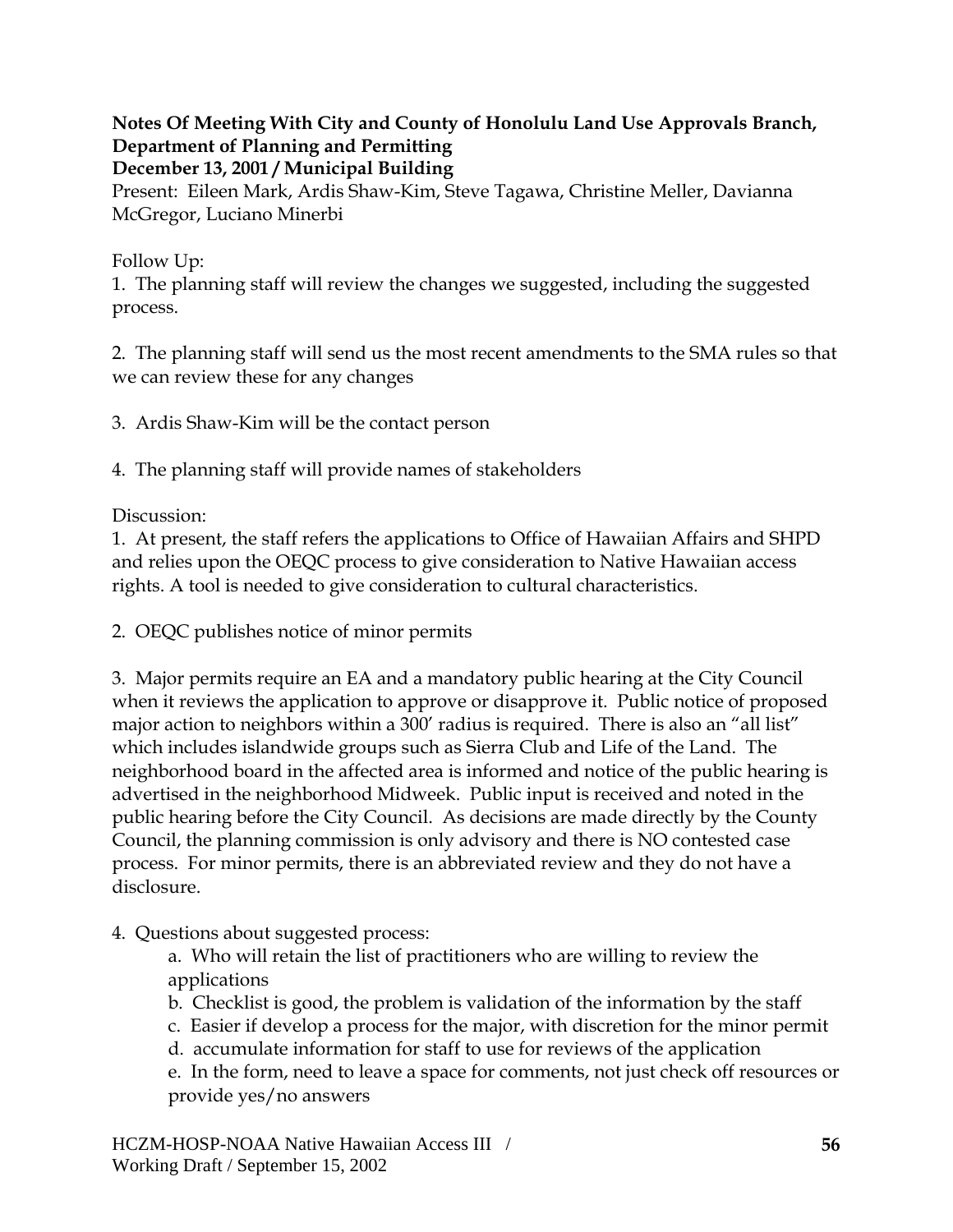- f. Need to include how identified impacts can be mitigated.
- g. The whole process needs to be completed in 90 days

5. To the instruction sheet, suggest that applicants address cultural characteristics. State law for the EIS requires that the cultural characteristics be addressed

6. How many permits are processed annually?

100 major permits ??? minor permits a pool of 18 planning staff is available to review the applications Mr. Fujiki is the director. The staff also reviews zoning variances, land use amendments,

#### 7. Stakeholders:

Landowners

The Kamehameha Schools, Land Use Research Foundation, land managers of major landowners such as Campbell Estate

**Consultants** Group 70, Belt Collins, Gentry, Schuler,

**Utilities** Verizon, HEI, Chevron, BHP

Office of Hawaiian Affairs

DHHL staff

Burial Council

Office of Council Services: Warren Senda, Nelson Armitage, Fujiki- Land Use Division

Warren Sende Nelson Armitage

Damon Estate – 527-5349

8. Other experiences that the C&C have had with Native Hawaiian access issues are limited: Ka'iwi, Hanauma, Kawailoa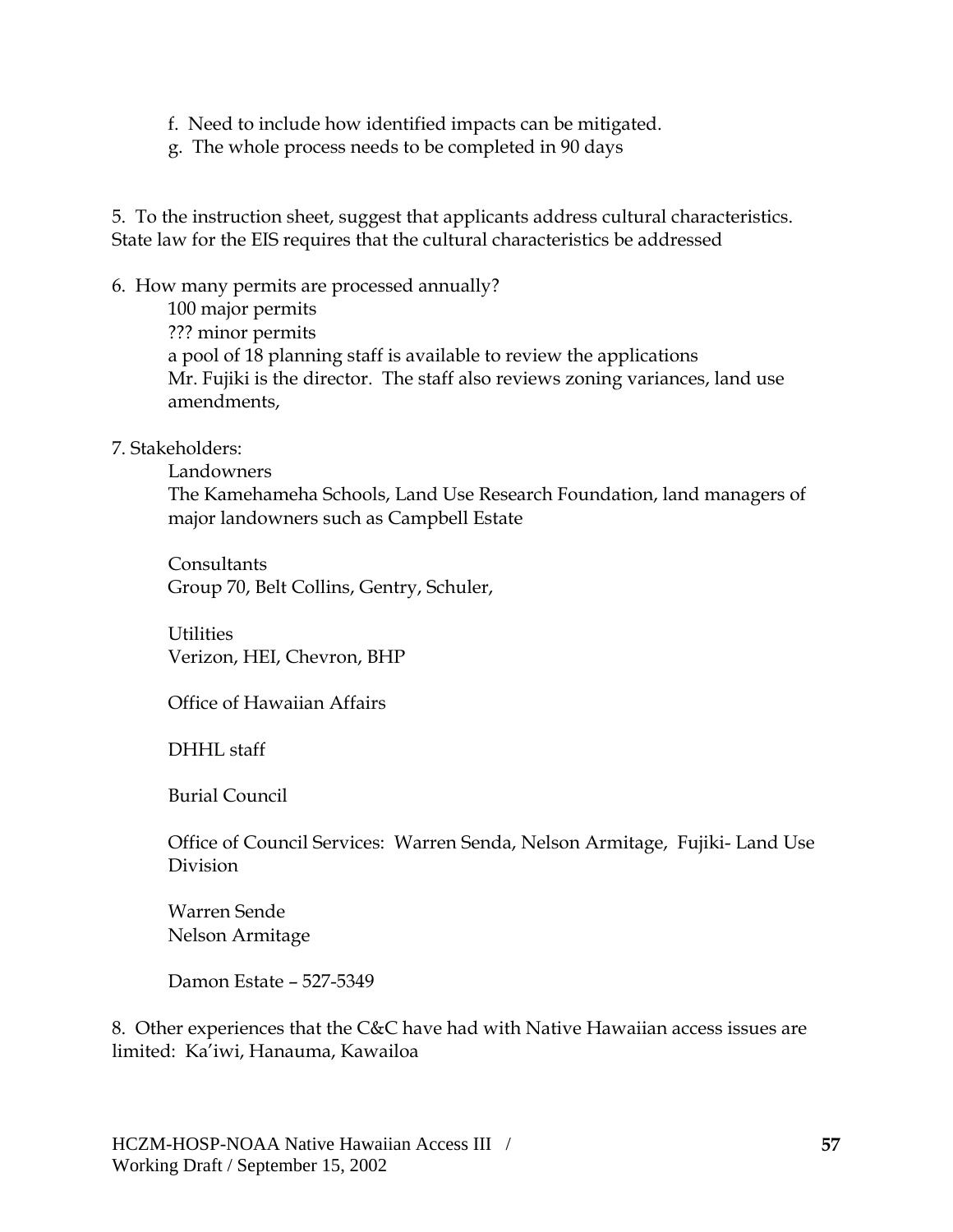## **Meeting With Hilo Planning Staff / December 20, 2001**

Present: Roy Takemoto, Norman Hayashi, Phyllis Fujimoto Luciano Minerbi, Davianna McGregor, Christine Meller

1. Explanation of Project and purpose

#### Points:

1. Will Chapter 205A be amended ?

Recommendations for amendments will be made if there is agreement.

Would have to amend the statute first.

Meller: not necessarily look at legislation changes. Project is meant to address the PASH decision. The statute, as interpreted under PASH already provides for access, so changes to the statute may not be necessary. Legislation is the most difficult to accomplish.

Can't make changes to SMA rules unless the law is changed, but can make adjustments in policy to conform with the Court Decision

Note: Should flag those recommended SMA amendments which can be made without changing the statute and those which will require a change in the statute.

2. What has Hawai'i County done to implement PASH? Directive from the Director for all SMA majors to include PASH rights in the conditions

3. Hawai'i County has 3 levels: State statute,

SMA rules,

policy guidelines – documented through staff memos

4. Concern about \$\$ to get the legislation passed – if there is buy-in from the 4 counties.

- 5. Application Process:
- 1. fees for participation?
- 2. term?
- 3. for majors within 90 days, concern about the turn around period
- 4. Who would do selection? State Historic Preservation Division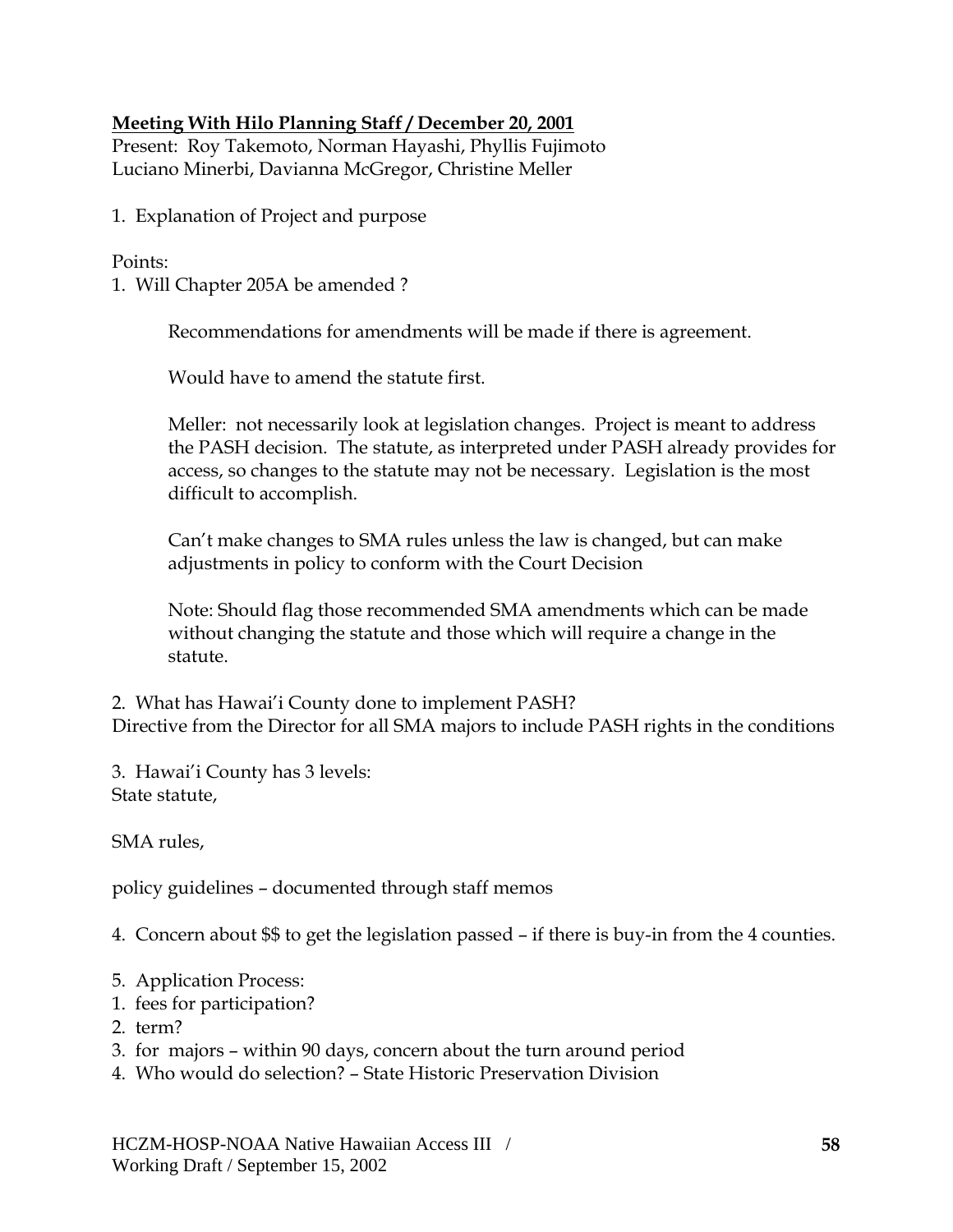Majors – 90 days / OHA and State Historic Preservation Division Historic Hawai'i Foundation Process – 10 a year one assigned staff

Minors – 21 days – look in files regarding access Process – 15 a year one assigned staff

6. Scan the maps and can hot link to the GIS

7. County is in the process of mapping shoreline trails and roads – grant from OP to implement Chapter 46 – shoreline access statutory - Chapter 34 of the County Code – shoreline and mountain access and developing rules

8. Public access will be identified by the county – traditional and by permit

9. Have a preliminary map – not public information because it includes public, private and kupuna trails.

10. Know the access to be public.

11. County representative attends the Na Ala Hele Council meetings – this facilitates the reciprocal relationship

12. Introduced some changes in Rule 9 – also have to look at Rule 8 and the permit application – hard copy and PDF Files

13. Who to talk with:

Kepa Malley, Rosendahl, Ross Cordy, Michelle Wong Wilson (Noenoe)

Shalon – Duane Kanuha; Leeward Planning Conference Group – John Reyes (Kona Landowners); Bishop Estate – Bob Lindsay [Jeff Melrose]; Parker Ranch – Mel Hewitt, Riley Smith, Kohala Coast Resort Assn.- Sharon Sakai

Kona:

Mikahala Roy, Hannah Springer, Angel Pilago, Pai 'Ohana, Mahealani Pai

Mololi'i Pa'apono – Gilbert Kahele

Ka'u: Pele Hanoa,

Hilo: Patick Kawailehua, Edith Kanakaole Foundation

Kohala: local – preservation of the view plane, trails issue

HCZM-HOSP-NOAA Native Hawaiian Access III / Working Draft / September 15, 2002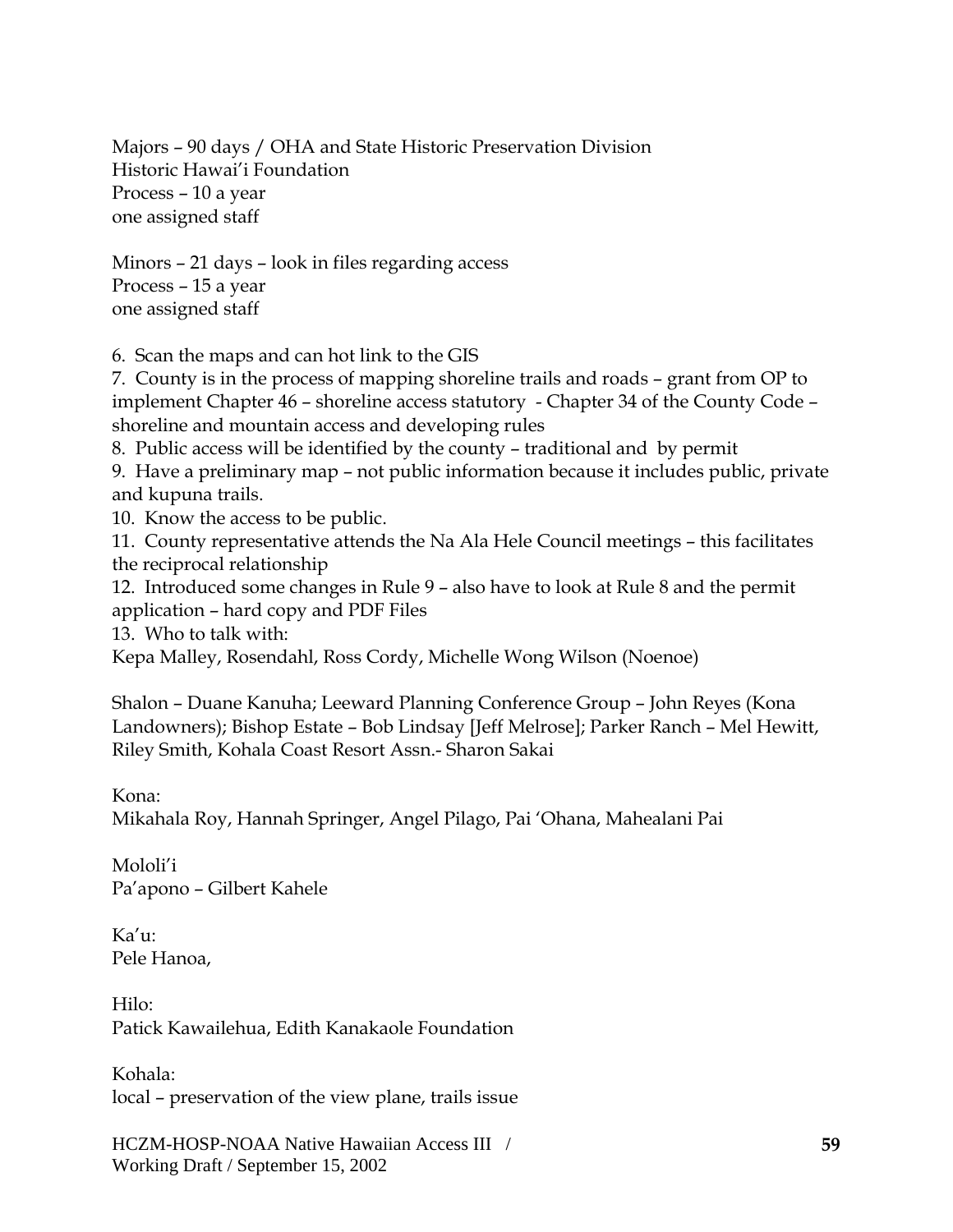Puna: Waimea:

Kona Office: Debbie Chang , Darin Arai,

14. Products developing with the county – 2 different approaches – revise the statute? or PASH affirms that the statute conforms with the Constitution – and it's the implementation that is needed

Guidelines would be more useful – steps and resources to use

What would be required to add to the process?

Go through the list and how relate to the data sources –

How much more would it cost? How detailed does the application has to be?

Cultural Impact Assessment - \$30,000 archaeologists – sub it out

15. Note:

make information more readily available to all parties meet the needs of all the parties in the process identify issues early and try to deal with them identify problems early – that would ultimately be resolved through litigation rather than the planning process

Follow-Up

- 1. provide CD for maps
- 2. Point of Contact Norman Hayashi
- 3. Provide Literature
- 4. Work on Process
- 5. mid-January meet with Maui Planning Department, Moloka'i, Lana'i
- 6. February and March focus groups/interviews, including PASH study group Citizen Advisory Group (Sue Sakai)
- 7. April meet with planners again

8. Received hard copy of the Most up-to-date SMA rules and Roy will also email us a PDF copy

10. Roy can schedule us to give a presentation and get feedback to the APA group of public and private planners in Hilo who are scheduling periodic session.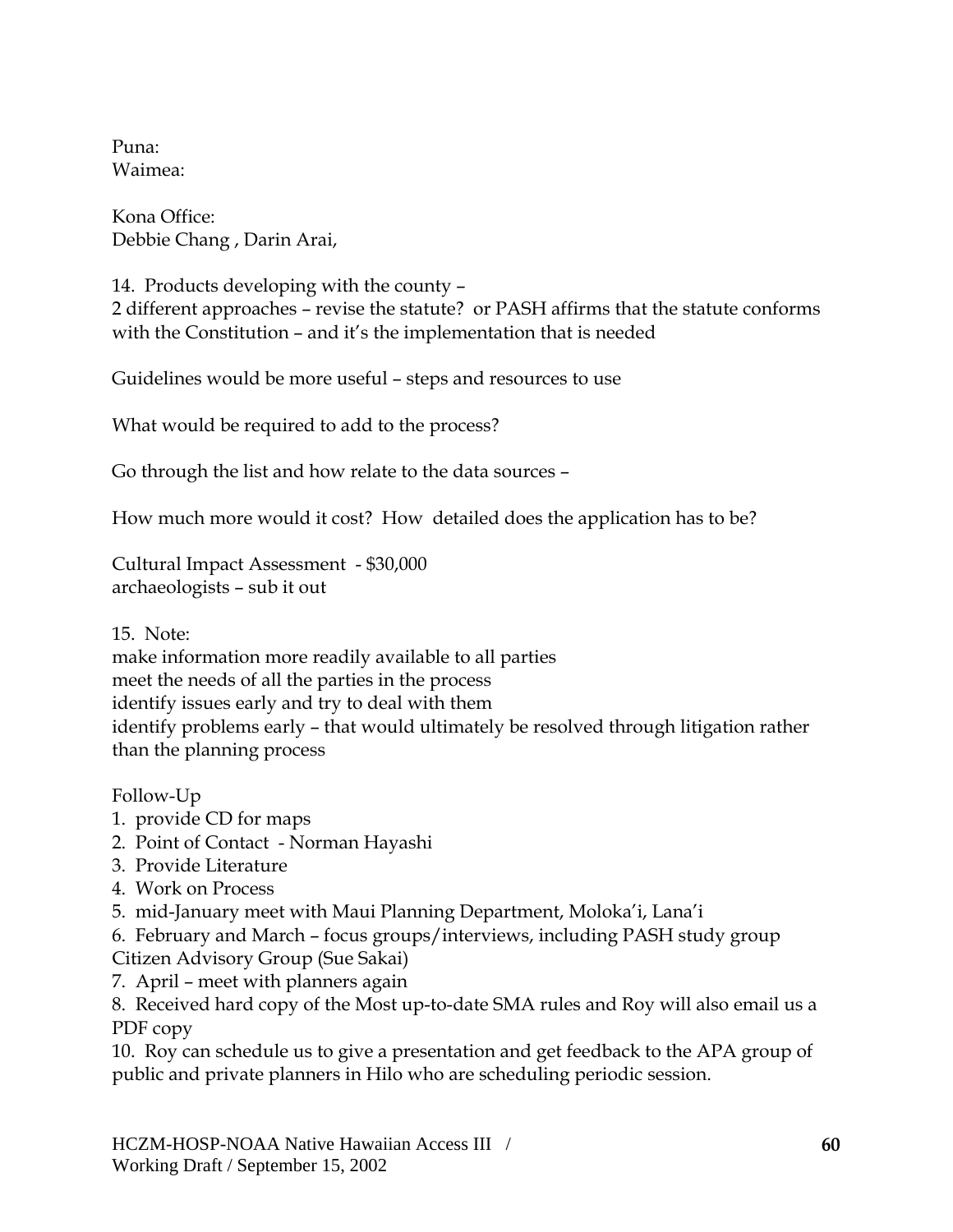#### **Meeting With Kona District Planner**

May 22, 2002 Luciano Minerbi and Panaewa Kelley

The reviewer's form should not ask the reviewer to recommend pro or against approval of the project because the project may meet the Native Hawaiian cultural concerns and fail other SMA requirements such as environmental impacts, sewage or sanitation criteria. Concern about the turn around time and time limitation that planners have to issue a determination.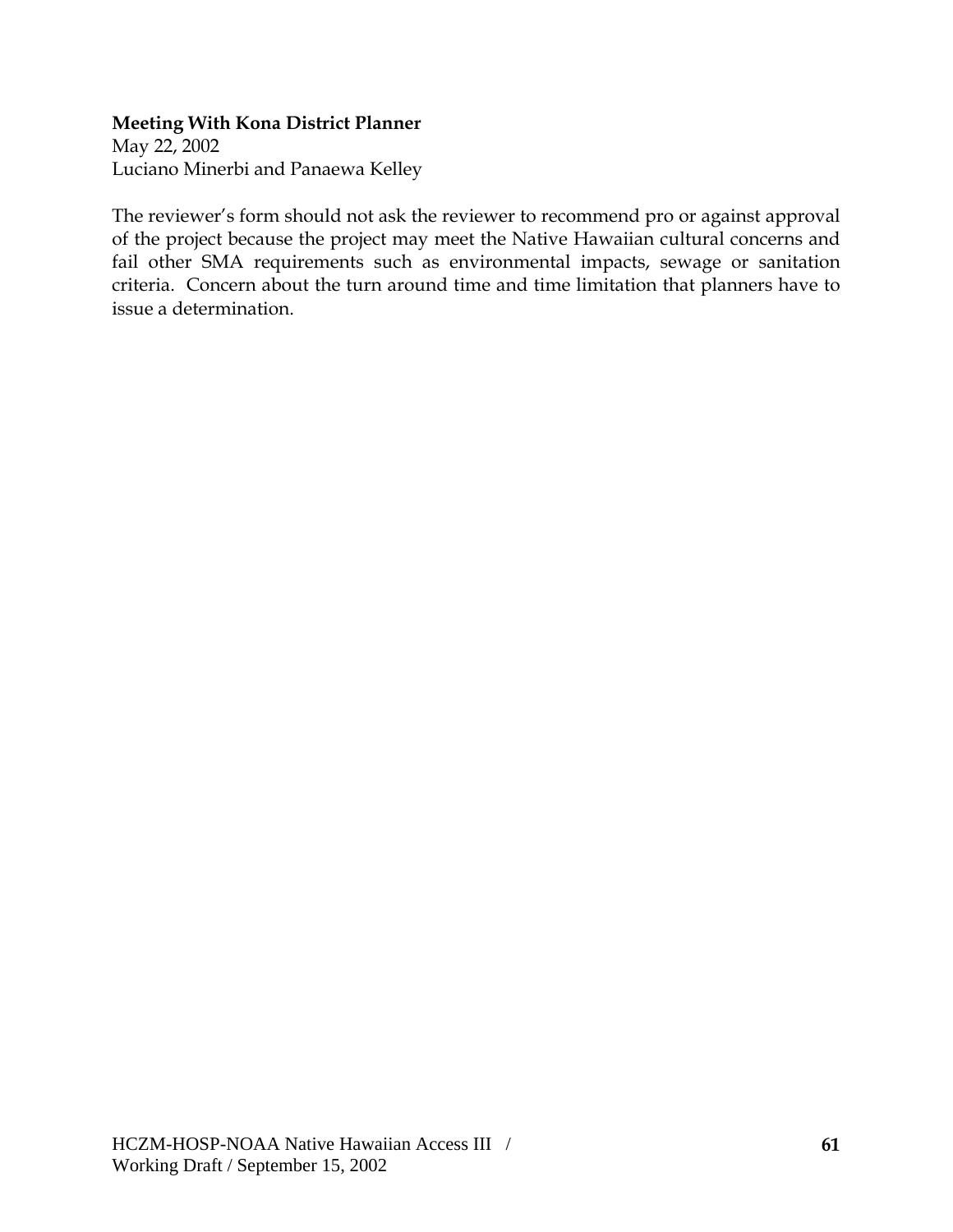## **Meeting with Maui Planners / February 7, 2002**

Ann Cua, Colleen Suyama, Julie Higa, Wil Spence, Robin Laudermilk, Daren Suzuki, Joe Alueta

Davianna McGregor, Luciano Minerbi, Jon Matsuoka

1. Feel language in 205A is broad enough to make changes to the SMA

2. Ka'upulehu ruling is the latest development in defining Native Hawaiian access rights

3. Sections from 205A quoted in the PASH ruling provide enough room for SMA changes, under 205A.

4. access requirements adopted by Kaua'i and Honolulu, apply only in subdivisions. Maui and Hawai'i only recently incorporated it. Would require an ordinance change.

5. Lana'i and Moloka'i more brief

6. definition of development – 205A

7. as provided in 205A – except / in addition

8. On Maui, a major permit doesn't trigger an EIS.

What triggers an EIS on Maui?

Kaupulehu required to do a resource management plan.

Problem of having the information available to the planners.

Monies to develop a resource base – give counties the ability to develop it.

If can access the data through the internet, would assist.

Way to get information out without destroying the resource?

Data base would require a code to access it.

Sensitive areas – hot spots – Get a list.

Map sensitive areas would assist in determining whether a review is needed.

Data will be shared with the counties.

HCZM-HOSP-NOAA Native Hawaiian Access III / Working Draft / September 15, 2002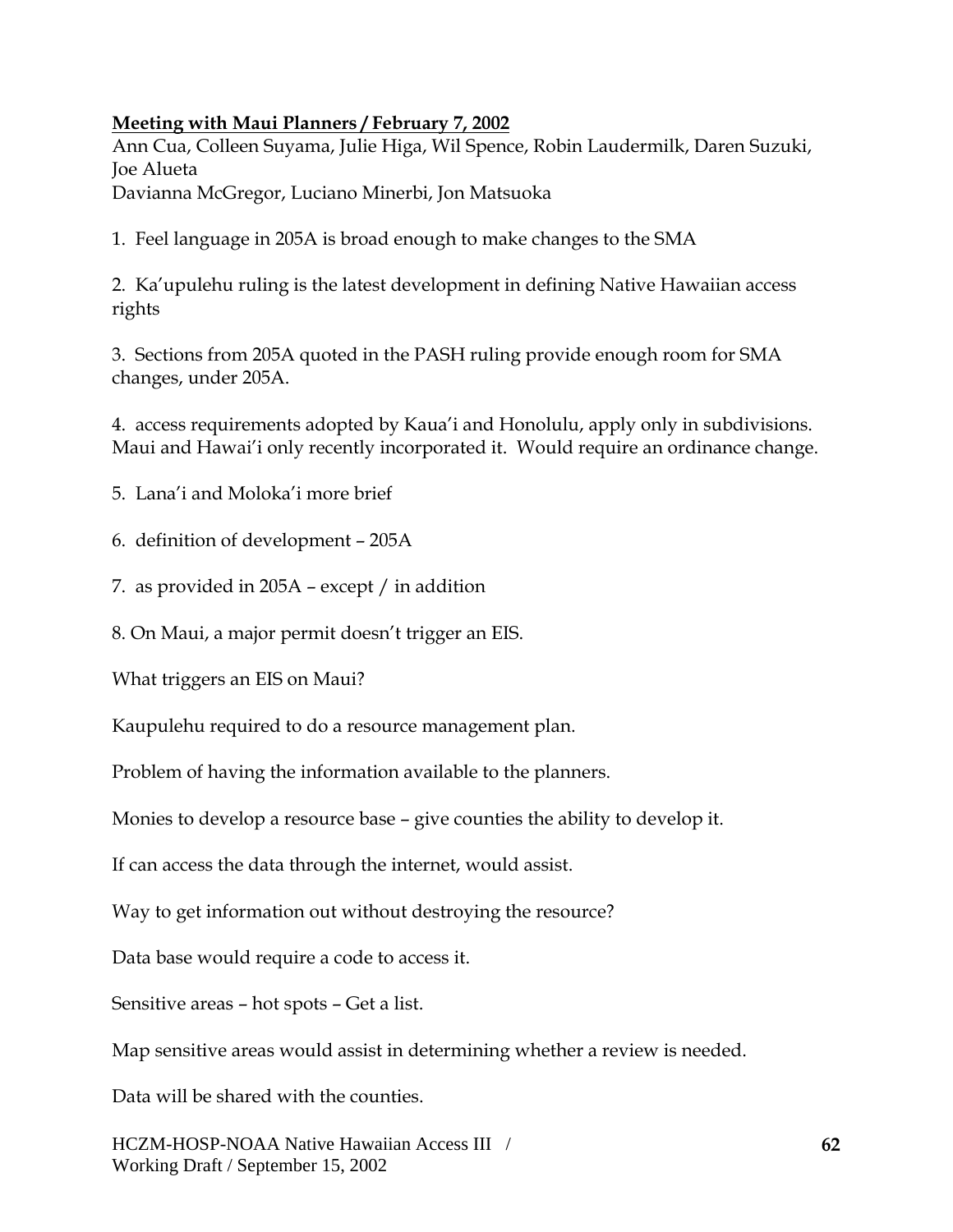MECO data – send them the HECO study /

Is it data that

Know generally a sensitive area – so send it for review / What will trigger it?

- State maps are also valuable
- Access issue state survey office, archives, bureau of conveyances.
- digitize the state survey maps to preserve

Access to the information is important

C. Brewer maps and deeds would be good to acquire / AmFac for a tax break.

Maui Historical Society and Bailey House –

.Importance of maintaining a list of community consultants. More refining, by ahupua'a

How to identify community resource persons?

volunteers – willing to review.

setting up community panel. why go to individuals than

informal / community liaison / contact with the community /

reviewer / list of reviewers –

OR ask the applicant to talk with people in the community.

Have a lot of coastal residential areas and dealing with 'ohana dwellings

Tools can be helpful – to check .

Planners can check

Planning Commission is final decision maker for the CZM

Maui and Lana'i – do administratively

#### Maui

HCZM-HOSP-NOAA Native Hawaiian Access III / Working Draft / September 15, 2002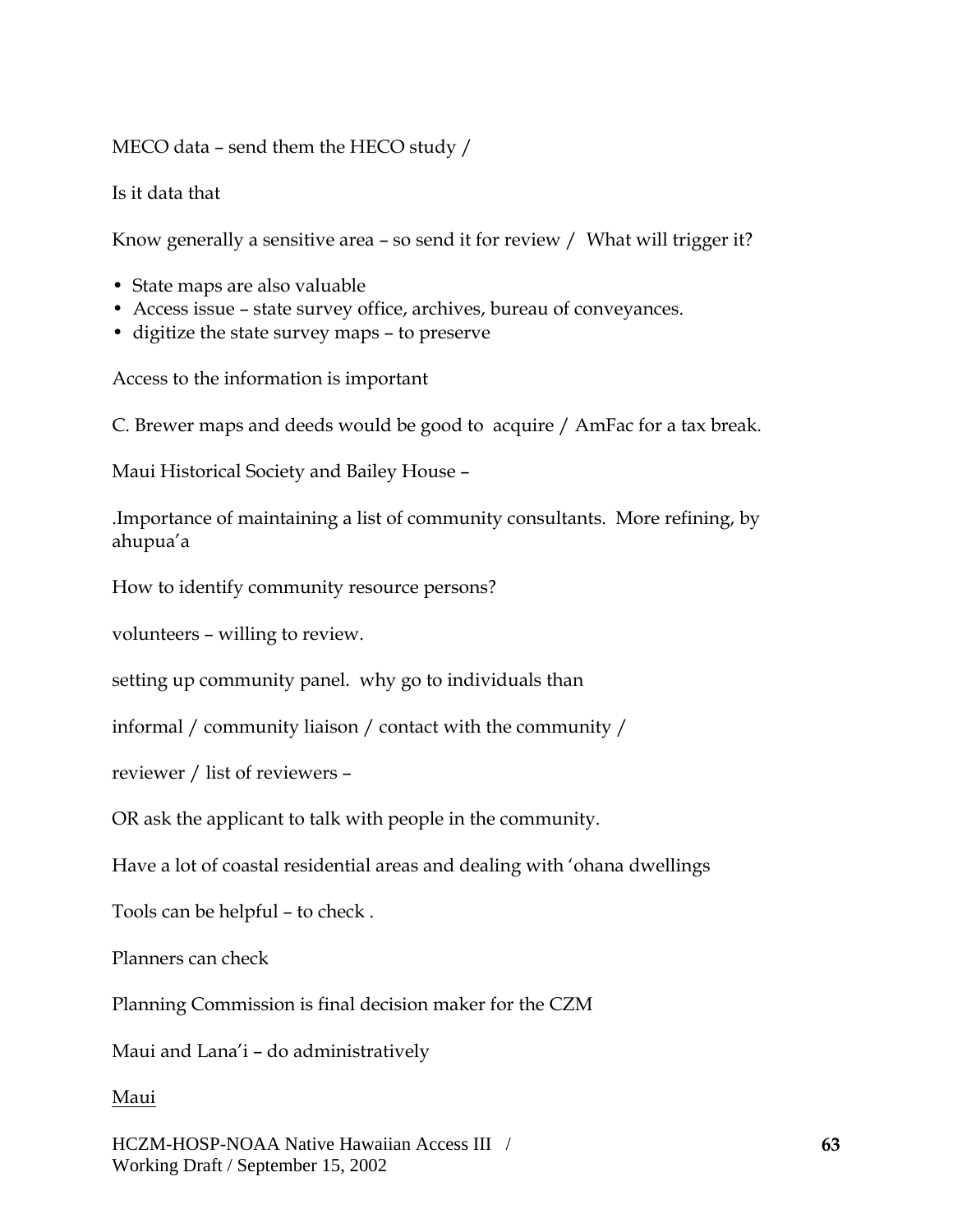1. do an assessment – can apply to an assessment process

SMA – hundreds – minors – 120 were down to 95 before Act 169..

80 in (in the report)

- 2. assessments for SMA development or exempt? Because Act 169
- 3. Staff 8 but only SMA's everything
- 4. \$50 / scale fees / go into the general account
- 5. State and federal review input sent to Honolulu OHA, DOT, DLNR

Stakeholders:

#### Maui:

A& B, Maui Land and Pine, Moloka'i Ranch, Smith Development, Dowling Company, Peter Martin (AmFAc), Am Fac

Cultural Resources Commission  $-1$ <sup>st</sup> Thursday of the month

Burial Council

Isaac Hall, Na Kupuna O Maui, Hui Ala Nui O Makena,

Chris Hart, Munekiyo and Hiraga,

Homestead Assns.

Charlie Maxwell, Uluwehi Guerrero, Hokulani Holt Padilla, Kealii Reischel, Akoni, Kalani Keeaumoku Kapu, Richard Hoopii, Mendez, Nobriga, Boogie Luuwai, Changs, Rice, John Kaimikaua, Roy Figueroa (Makena Resort),

Moloka'i:

Lana'i: Sol Kaho'ohalahala, Uncle Kaopuiki,

Point of Contact – Robin Loudermilk

205A language is broad enough. When open it, not know what else will be ransacked.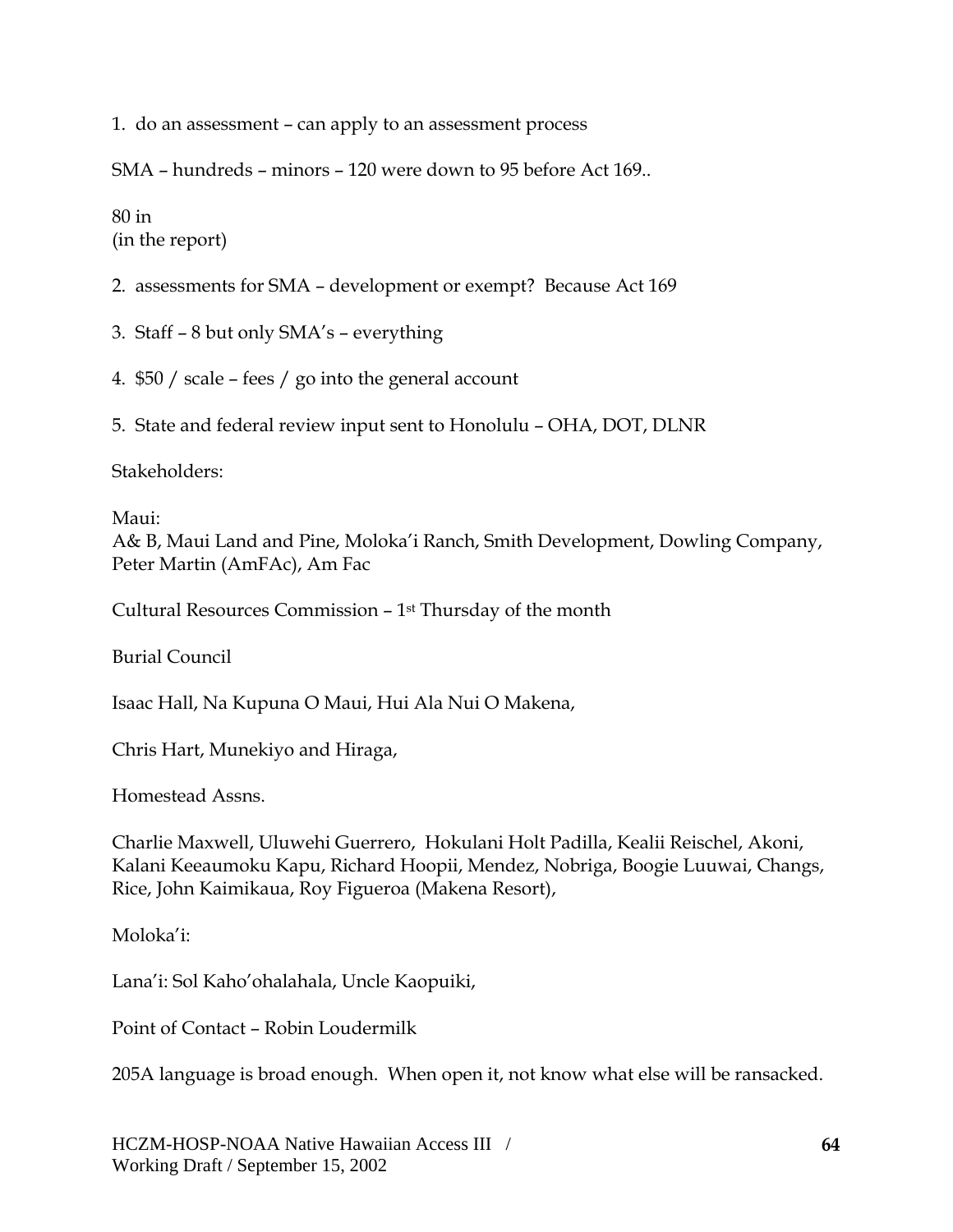John Chang is AG reviewing the decision.

Compliance –

PASH Study Group /

Get Directors to agree?? quarterly meetings.

Most require SHPD . If no effect, need to do survey??? If they make determination, after family came out.

We send to the Planning Department – Royce Maps from HECO; state survey maps data base; list of resources

306 – work for the CZM

309- initiatives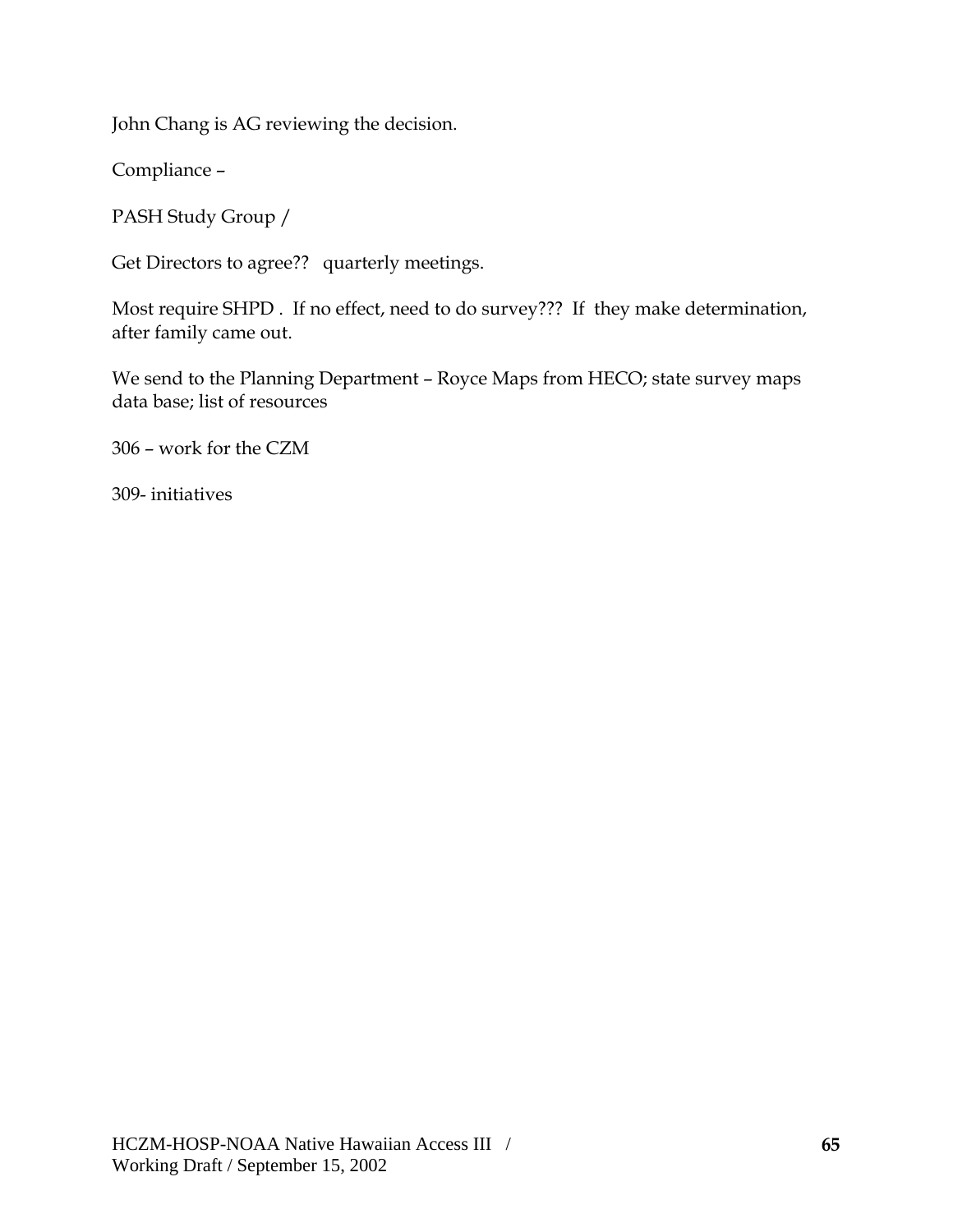#### **Concerns of City and County of Honolulu Planners Tuesday, July 2, 2002 / State Office of Planning**

Ardis Shaw, Eileen Mark with Davianna McGregor and Panaewa Kelley and Christine Meller, Chris Chung, Marylou Kobayashi

Office of Planning clarified:

Final Product will be recommendations, suggestions, and guidelines. It won't be mandatory. Want a draft report by September 15. The draft report will be for all of the counties. The process for each county is unique, so it would have to be tailored to the needs of each of the counties once the report is accepted by the Office of Planning. Want to acknowledge the City and County concerns. Decision by counties needs to reflect the full consideration of Native Hawaiian rights.

Shaw and Mark pointed out:

City and County processes the permits differently than the other counties.

Taken by surprise when saw the rules which contained suggested changes.

Is PASH sufficiently addressed with the City and County process?

Preliminary conclusion – not sure that there is a need to make changes for the City: (1) majors require disclosure, Chapter 343 process, OEQC posting, C&C only county that uses 343 process. 343 – indicates need to do cultural impact.

(2) Recent amendments to ordinances – require FONZ for formal acceptance.

(3) Also conduct mandatory public hearing in the community where it occurs.

(4)Once it goes to council, they have their own public meetings.

(5) City and County Gives full notice:

Neighborhood board, press, neighboring properties, regional newspapers, public hearing, Office of Hawaiian Affairs.

(6) City and County has a broader and deeper process than other counties.

(7) Preference – streamline. Not add another process. Have the existing process beefed out. Can send it to knowledgeable persons. Not create another review process. Have many to be concerned with – applicants. Must respond within the statutory time limit. City has public requirements built in. Not sure what incorporating definition does to make things better. Is it necessary to formally define Native Hawaiian in the SMA ordinance. Doesn't make the resource issue better addressed. What is it that needs work?

Noted that problems with court cases may still come up.

County of Hawai'i doesn't use the Chapter 343 process.

Maui County handles it differently – it is done in-house, not formally published in OEQC. First time hear about potential loss of access is when Planning Commission has its public hearing.

C & C asked if OP will need to change the law to affect the county's procedures? . OP distributed the letter by the Attorney General clarifying that Chapter 205A won't need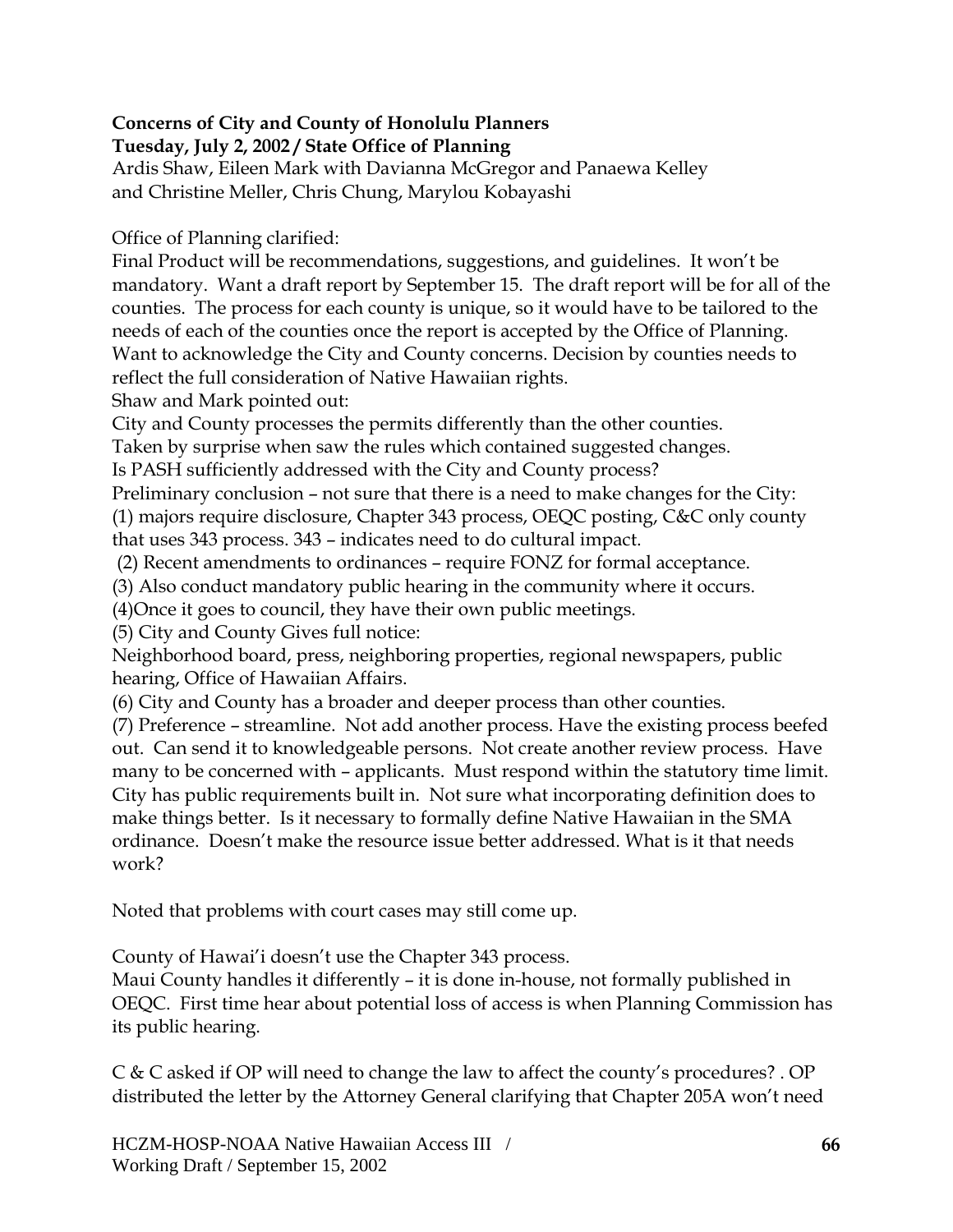to be amended for the counties to change the SMA rules. Pressure was from legislature for office of Planning to take more steps and do a study on PASH guidelines. Change in EIS in 2000 look more into cultural rights

PASH decision made, knowing that there was an EIS process. The EIS process is for major permits. Some minor permits may not be getting the same review. Majors require some kind of environmental review / Minors can be deemed to be a major.

C&C Comments on Process: State Historic Preservation Office designated – areas for burials. Compile map information will be useful Regarding Hawaiian cultural practitioners, sometimes they are hired to prepare the environmental assessment, want to avoid a conflict if they also review it Possibly using checklist for EIS would be helpful. Concerned about changes to minor permits.

Follow-Up For O'ahu Meetings

If distribute the rules with changes ad. Add "for draft purposes only" on top of the page. Focus should be process, not the changes to the laws. Instead of distributing a draft with proposed changes noted, use the current rules with the packets. Send notice of meeting to Ardis and eileen. Give us a better understanding of the proposed amendments– tied to an outdated SMA rules. City and County provided Davianna with current rules to distribute at the meetings.

Letter Stating Concerns of City and County of Honolulu / August 12, 2002 / Randall Fujiki, AIA, Director of Planning and Permitting

1. Remain unconvinced that the proposed changes are necessary or appropriate:

A. current SMA process provides public notice and considers impacts on Native Hawaiian rights.

B. There appears to be no contradiction between Chapter 25, ROH and what we understand to be the PASH ruling.

C. AG's Letter states that counties must consider Hawaiian rights when making decisions. We concur, but understand that PASH applies more broadly. PASH would apply to the State's SMP processing. As the PASH decision relates to native land rights, legislation related to ensuring native rights might more properly be placed in state statutes related to native or land rights.

## 2. Checklist:

lists "alae vein", "fishing area", "trails" and "historic site" twice

## 3. SMP's

HCZM-HOSP-NOAA Native Hawaiian Access III / Working Draft / September 15, 2002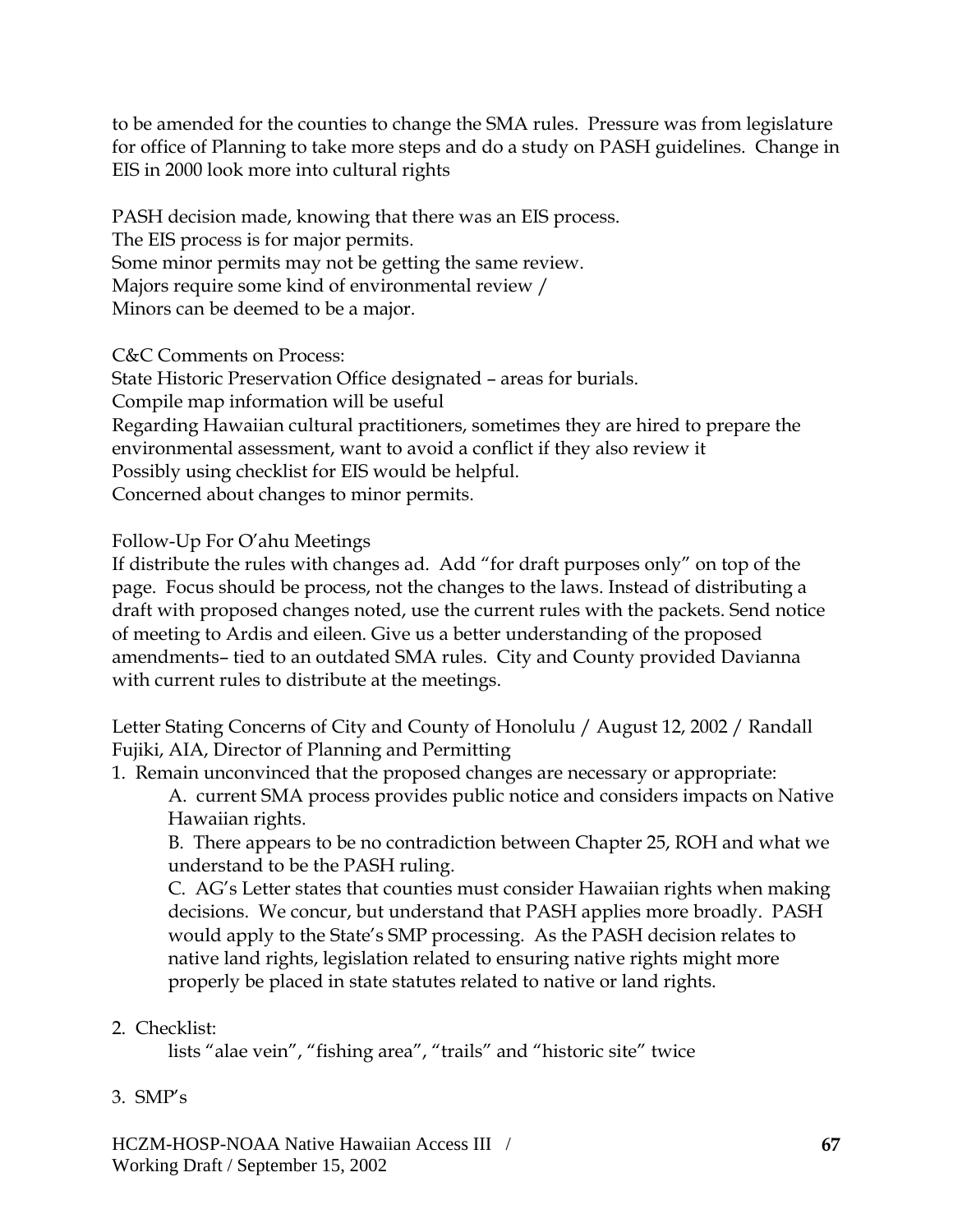A. Minor SMPs should not be subjected to additional review processes because these permits for the most part are issued for projectsthat are often small and relatively insignificant and are normally located on properties that are welldeveloped. The possibility for impacting Native Hawaiian rights, while remote, is generally evident from the application material and existing property information.

B. When concerns related to native rights arise in processing a minor SMP, additional information is sought from outside sources, such as the State Historic Preservation Division. We are not convinced that the recommended processes, particularly process "D" which requires publication of a notice in the newspaper, review by an expert panel and resolution of conflicts is warranted for minor permits. Act 169 of 2001 requires publication of Minor Special Management Area Use Permits in the Environmental Notice. This type of notice would be somewhat duplicated in process "D".

#### 4. Process "D"

Process "D" provides for public notice, application evaluation by Hawaiian cultural practitioners, includes a process for dispute resolution, requires conditions be filed with the Bureau of Conveyances with outstanding issues to be reported to the City Council. This process would precede SMA permit processing.

Generally, we find this process duplicates many of our existing practices. The requirement to record conditions at the Bureau of Conveyances should be left as an option, as conditions can be memorialized in city records where they are more easily modified.

Major SMPs currently undergo public notice and reviewunder the assessment and public hearing procedures established in our Ordinance and Rules.

Notices of Major SMPs are currently published in the Environmental Notice during the assessment process. The Environmental Notices is available on the OEQC web site. Notices of the departmental public hearings are published in the daily paper and are sent to our community mailing list and property owners within 300 feet of the project. Once the application is forwarded to the City Council and placed on the agenda of the appropriate committee and the Council of the Whole, public notice is again provided.

Review and comments on project Draft EAs are solicited from agencies, including the Office of Hawaiian Affairs and the SHPD and community groups such as Neighborhood Boards and Community Associations. Applicants are required to respond in writing with comments and responses attached to the Final EA.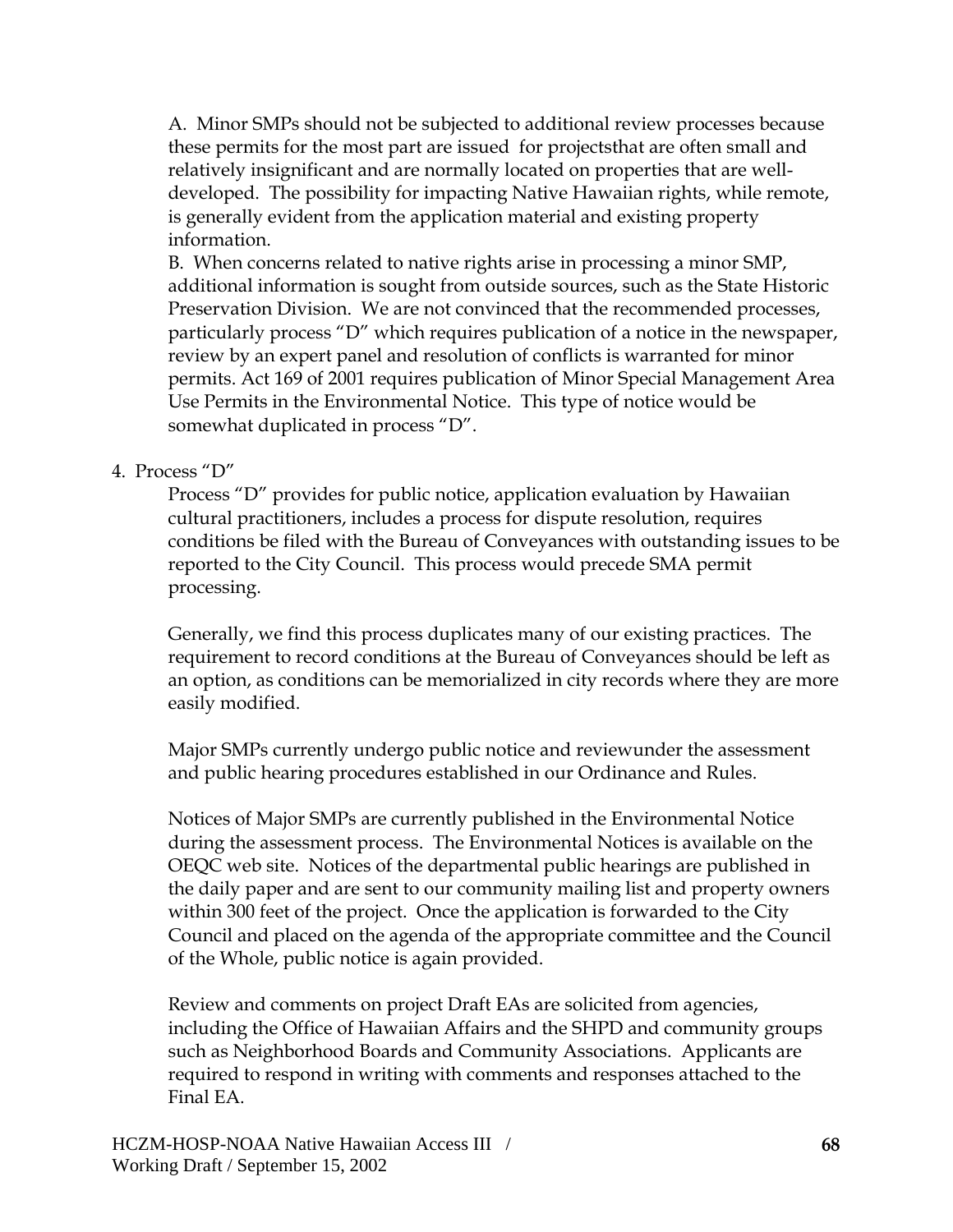The notice and review steps recommended in process D have merit. As noted above, these processes are already incorporated into our SMA process for Major Permits.

As you are aware, notice of minor SMP are published in the Environmental Notice. When processing minor permits, planners review the project information, including application material, and city resources to evaluate the project. In the truly rare case where cultural practices are potentially impacted, staff addresses these concerns during the permit process.

Differing opinions regarding all issues are evident in the public record. Staff will formulate recommendations to the City Council regarding needed conditions it's consideration. Ultimately, the City Council "resolves outstanding issues and claims". Accordingly, the activities identified in steps 4 and 5 of "Process D" are accomplished in this way.

5. List of Reviewers/Recognition of Hawaiian Cultural Practitioners

The concept of identifying "Hawaiian cultural practitioners" has merit, since our office does not currently have the expertise to evaluate claims related to access for cultural practices.

We feel that soliciting review and comments by these experts during the review phase of our permit process could help identify and verify information related to native access rights.

We wish to point out that conflicts of interest could occur in the event that the individual preparing the cultural assessment is the same or related to an individual evaluating the assessment.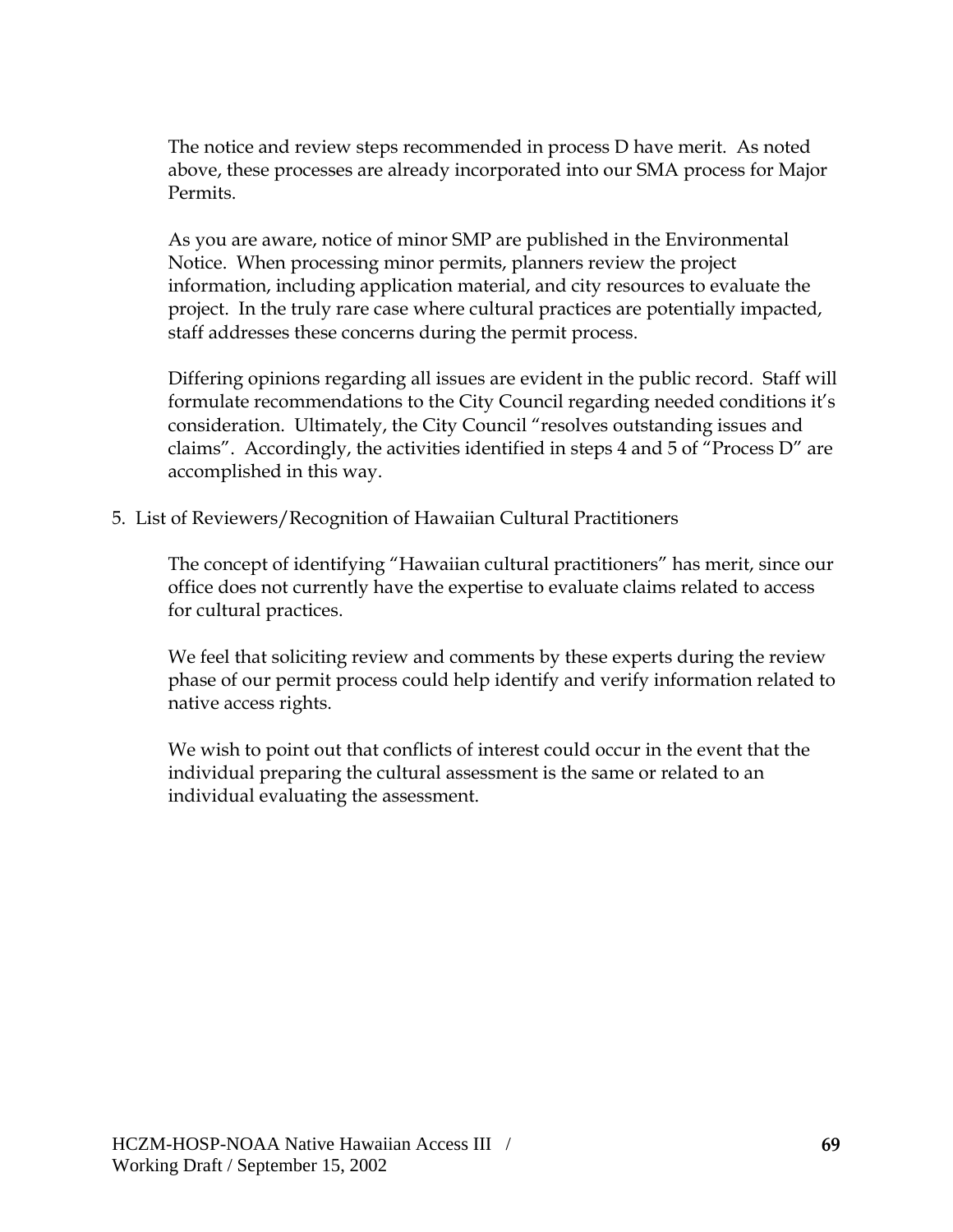## **Meeting with County Planning Directors / July 8, 2002**

State Office of Planning: 12:30pm

Norman Hayashi, Phyllis Fujimoto, Dee Crowell, Randall Fujiki, Eileen Mark, Linden Joesting (AG), Chris Yuen, John Min, Ardis Shaw-Kim, Chris Chung, Marylou Kobayashi

Given Presentation by Dawn Chang, should include the relevant laws, and the PASH, Ewa Marina, Hanapi, and Ka'upulehu cases in the appendix of the report. Note that the Ewa Marina Case posed 3 questions that need to be asked to assess if there are Native Hawaiian rights issues:

(1) Identify and scope of natural and cultural resources and extent to which native custom and practice is exercised

- (2) Extent resources and reasonable exercise will be impaired
- (3) Feasible action to reasonable protect Native Hawaiian rights

Note that the Hanapi case said that the exercise of Native Rights can be a defense to criminal trespass, also that the burden of proof is with the practitioner and that if the property is zoned residential and has dwellings and infrastructure it is always inconsistent for the gathering rights to be exercised.

Note that Ka'upulehu reaffimed that it is the duty of the agency to assess and preserve the reasonable exerciseof native rights and that the responsibility cannot be delegated to the developer. The agency must do the anlaysis **before** a permit is issued

Suggest that there be an Intermediate Step:

We need to factor in an initial screening or step that will review the minor permits, so that NOT all of the permits need to be referred on to undergo this process. Dee Crowell says we need to eliminate about 95% of the minor permits.

Cultural Overlay maps for each county as a screen would be useful as part of an intermediate step

Chris Yuen noted that if there are shoreline or streams or cultural sites or known archaeological features and trails then the full process needs to be conducted. These might be triggers to build into the intermediate step.

It would be useful to digitize the State Survey Office Maps for the cultural overlay map

Dawn noted that the 3 questions from the 'Ewa Marina Case need to be incorporated into the process for the counties to exercise due diligence.

Want the map data to be in more useable/updated software. It should be more broadly available, perhaps on a web site. Perhaps work on it with SHPD.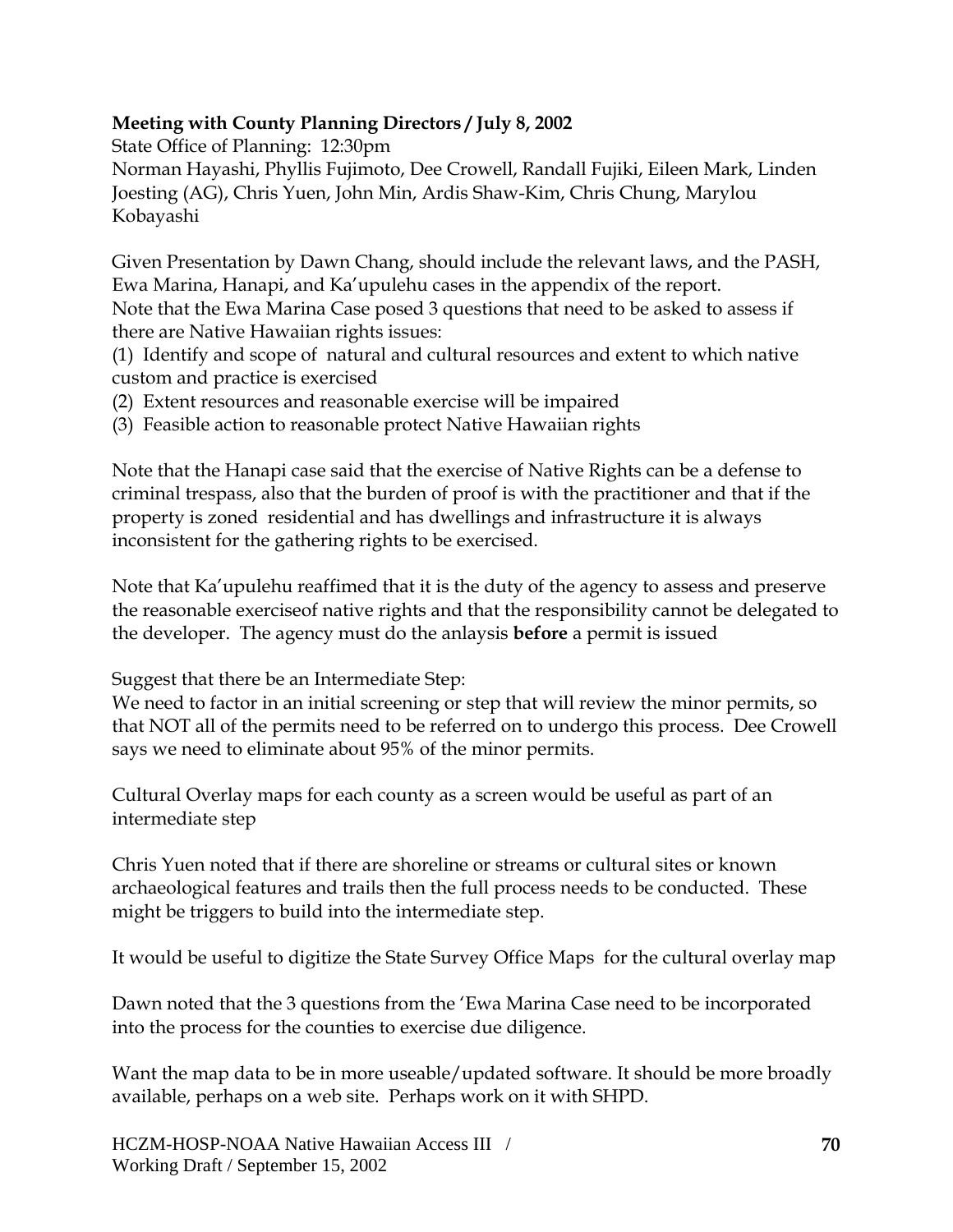HCZM-HOSP-NOAA Native Hawaiian Access III / Working Draft / September 15, 2002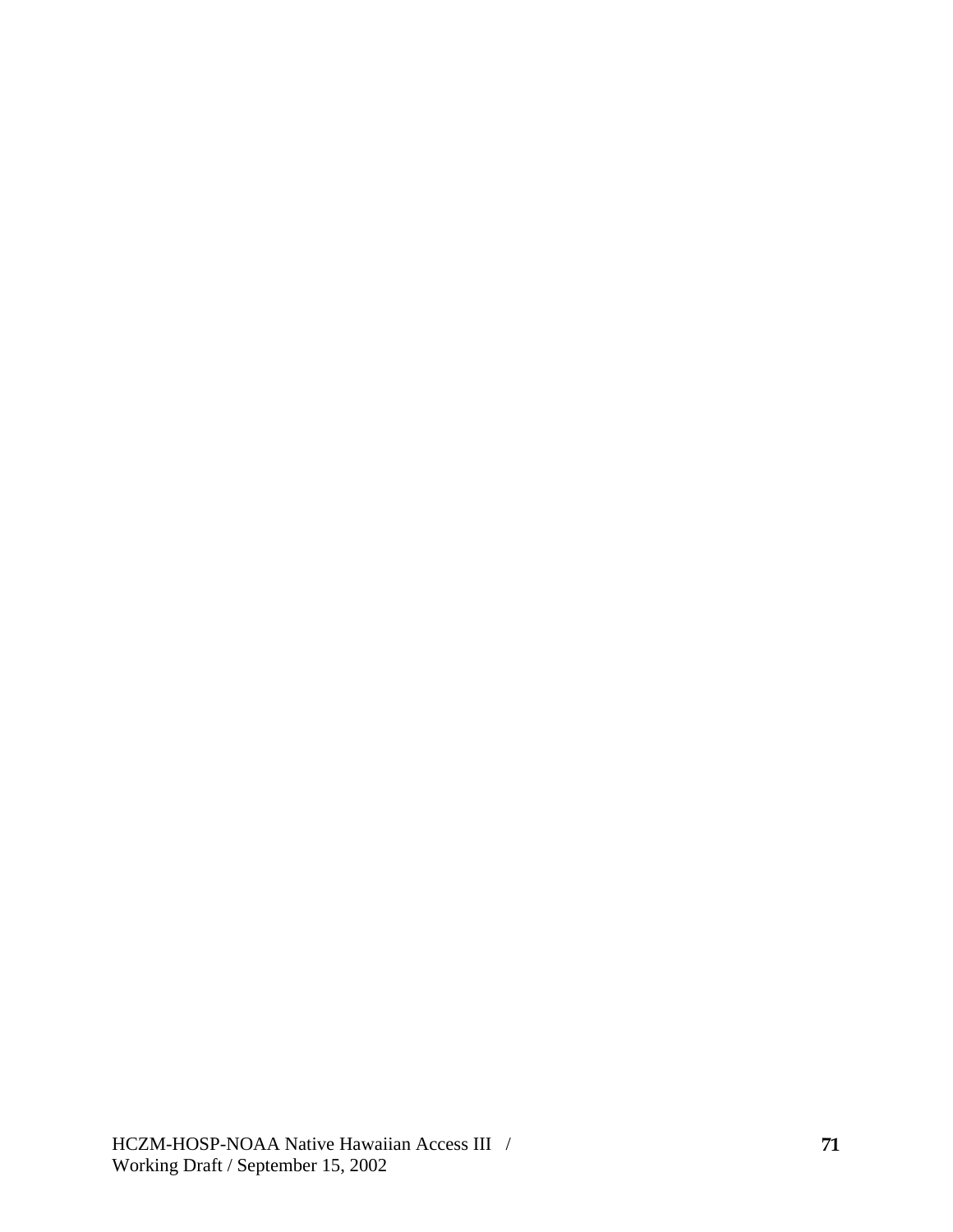## **Appendix IV. Focus Group Notes**

This section includes the input received from focus groups held on Moloka'i, O'ahu, Hawai'i, and Maui and discussions with the Moloka'i Planning Commission, the Maui Cultural Commission, the PASH Study Group and the Office of Hawaiian Affairs. The input has been organized into categories of Concerns, and in sequential order of response to the proposal which was circulated.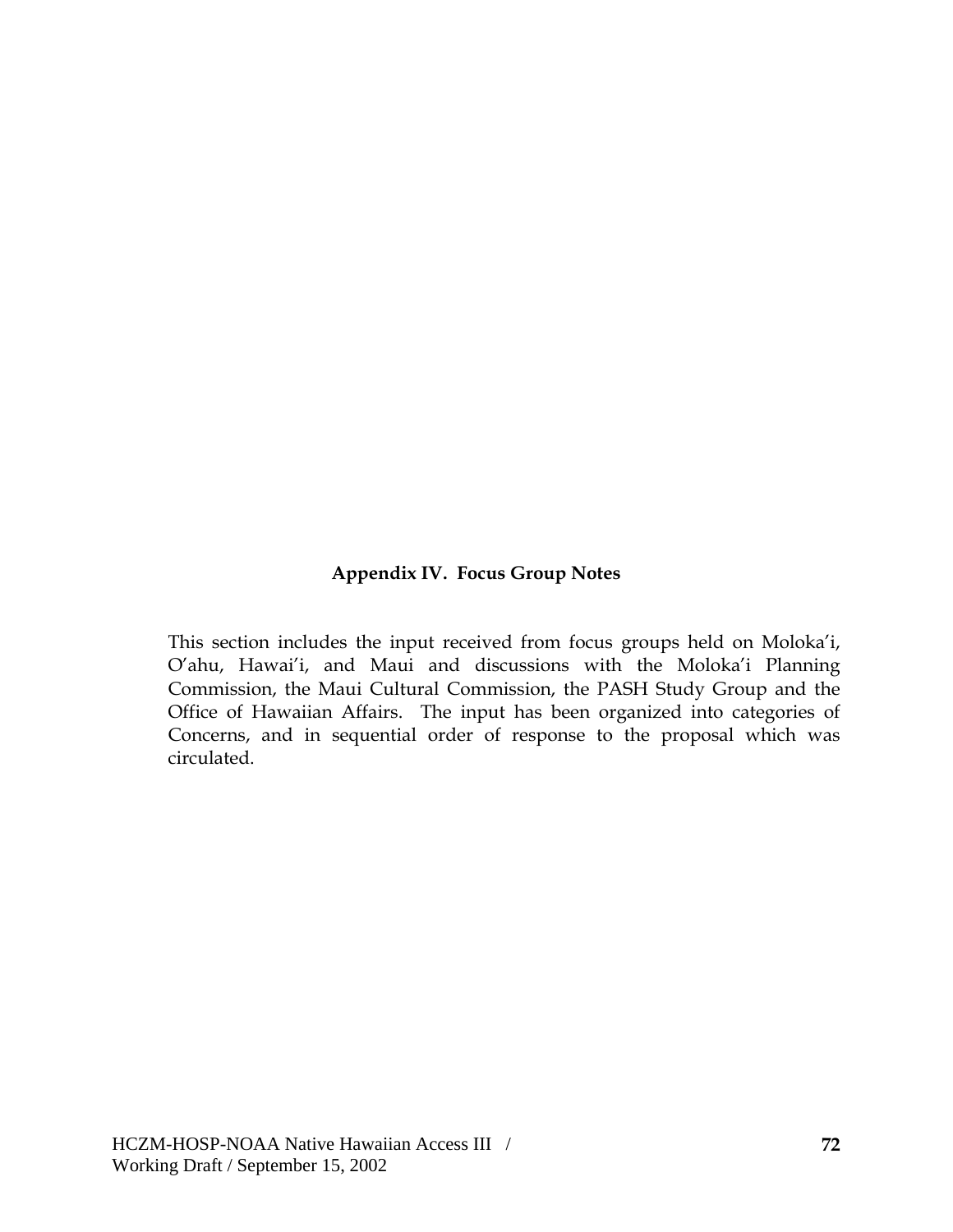## **Questions, Concerns and Issues Raised by Focus Groups**

## **Put Teeth Into the Process:**

This process may be good but it needs teeth. Will this process have teeth?

Don't want to go through a whole process again so that we can be shut down again.

More of an impact needed with this project so that it is not all for nothing.

If developer comes in, should keep in mind that this is Hawai'i, not New Jersey and there is a need to respect the ancestors of the land

There is no enforcement when it comes to the federal level.

# **Methodology:**

Where did pilot project take place? [met with folks all over the island, to come up with these proposals]

Who are the people we have consulted with?

Did Kaua'i put these conditions into work yet? Not yet, waiting for everyone else

Review should be based on not only cost.

What was the form based on? In Phase II?

The maps are organized in what way?

Get a list of the standard references that the planner has to look at and from there, move on.

What happens if something in the final draft report is rejected, but is very significant?

Is it possible to send out to the community along with the accepted draft, the rejected items of the draft.

If there are going to be community meetings with this process, it should be held in the country, not downtown. ex. neighborhood boards

# **Chapter 205A**

Why would it be so hard to change 205-A if it is relevant?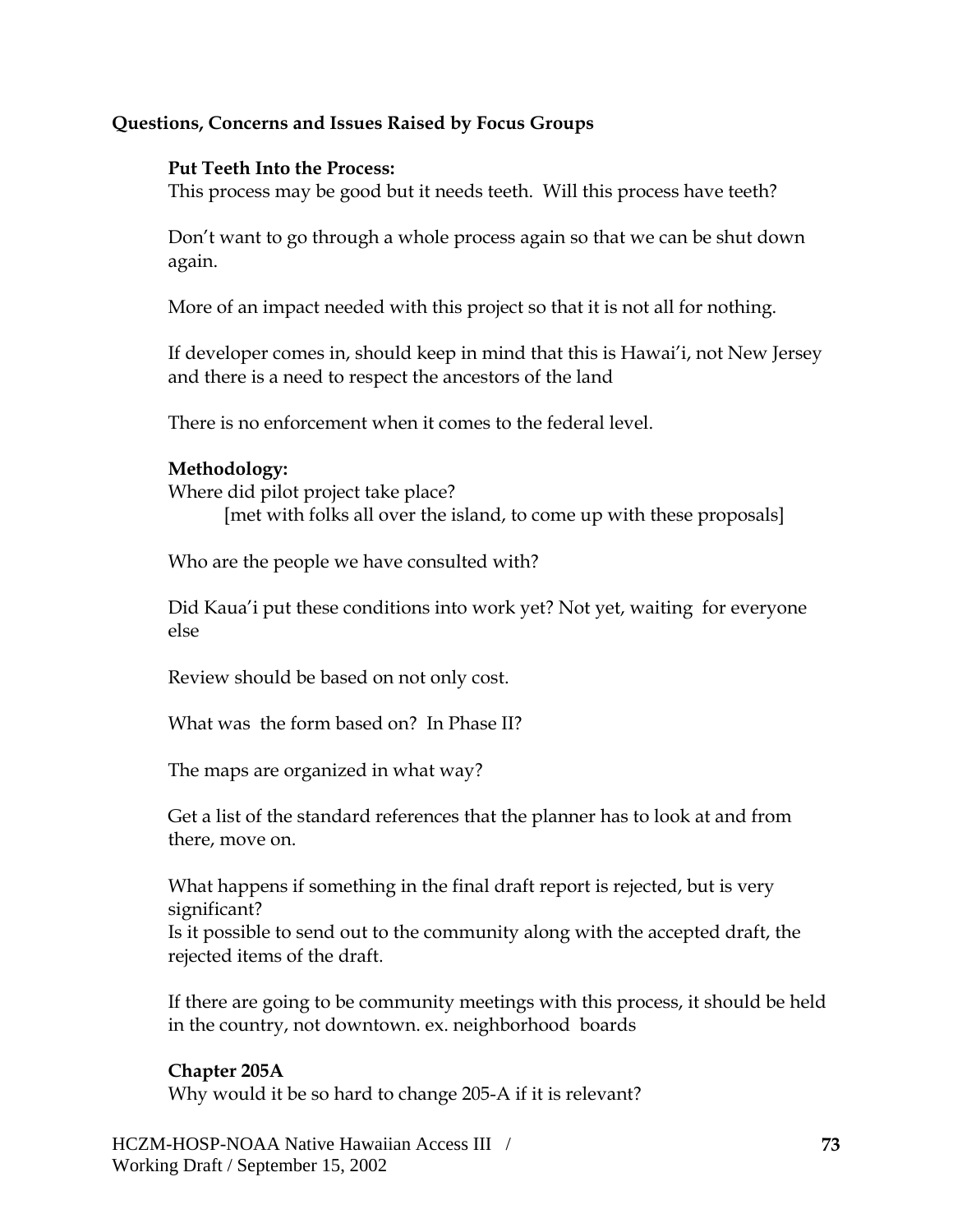If we change 205, maybe we will have more stabilization.

AG clarified that Chapter 205A does not have to be amended in order to incorporate the PASH ruling into the SMA rules.

#### **Planning Commission / Department:**

Where is the Planning Commission on this project?

Is this something the planning commission has to do or likes to do?

Who is the chief person on CZM?

Planning commission should always have a seat for culture commissioner

Is there a cultural Native Hawaiian that is knowledgeable enough in the county office yet?

There should be a representative from every district on the Planning Commission.

The mayor should make it mandatory to have Hawaiians on the Planning Commission.

The problem with the county, when they appoint commissioners, they always put developers on the council instead of Hawaiians and practitioners who live in that ahupua'a.

#### **Major vs Minor Permits and the Process:**

Major permits should require a cultural impact assessment

Money shouldn't be the basis on how we decide who does the SMA permit everybody should be involved(minor or major)

Make a list of actions that do require this process

\$125,000-Where is it included in the cost? What is an allowable cost for the developer? Does it include their building process, permit process?

#### **Existing Process:**

A lot of SMA processes do not have to do with race so you don't have to do a culture impact assessment.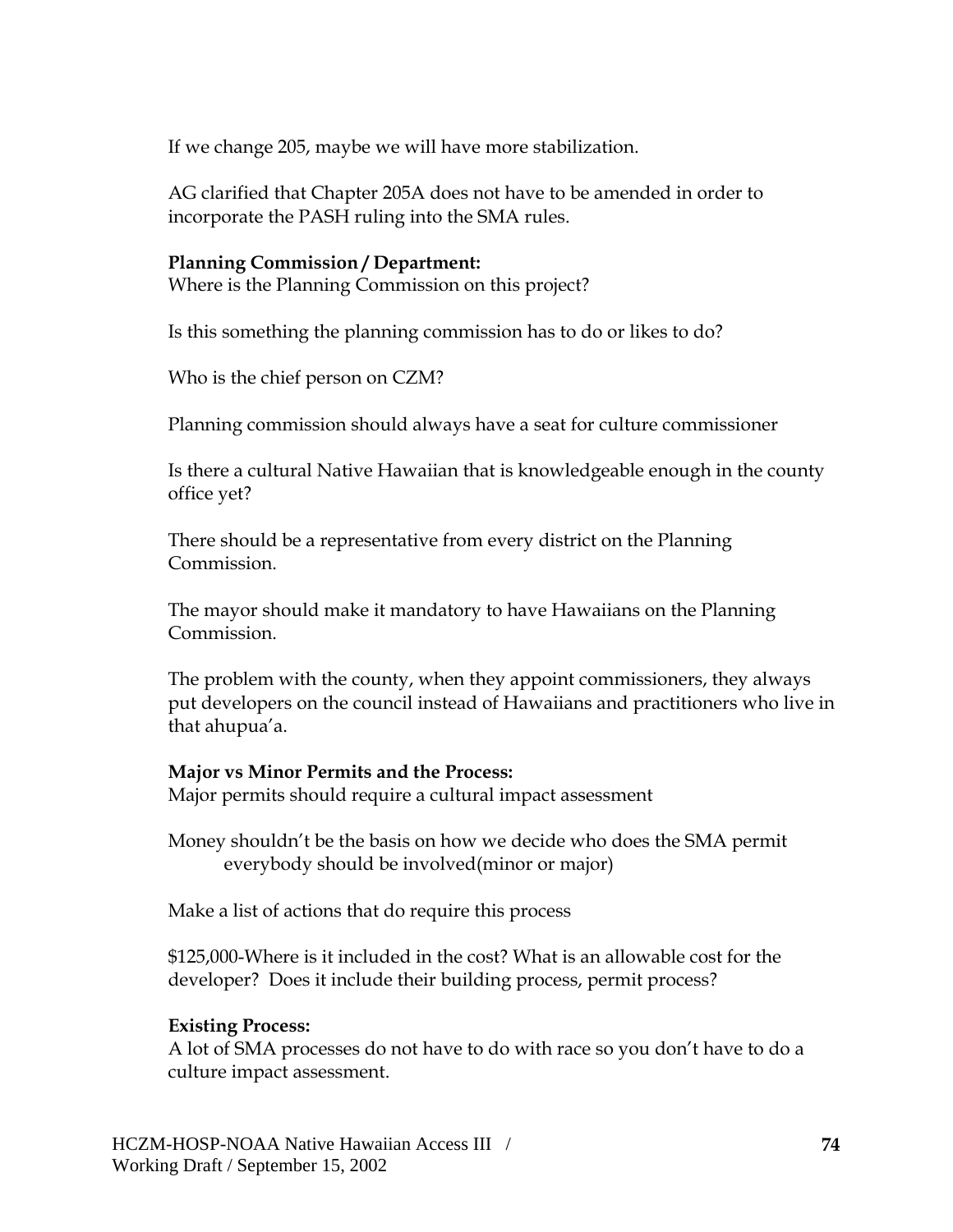Common Language is needed because the burden is on NH and practitioners

Lots of people won't come to meetings because it is not understandable.

Does SMA cover public lands?

What are exempt lands?

Situation on Oahu is different from other islands—like Planning Council, , it's really important to have even more detailed process on Oahu because of the already existing damages.

Private lands owners need to get permits also to develop(there might be streams, banks, etc on their land which they DO NOT own)

What have the counties been doing in regard to Ka Pa'akai and PASH decisions? Act 50 was the result of the Ka Pa'akai and PASH rulings.

The process we have now can allow the developers to around many holes in the process.

The process should be simplified in a way where it shouldn't have to go through so many offices.

Who is responsible for Shoreline certification?

We need shoreline certification to show things like how to determine high water marks.

Need to rectify high water marks because of eruptions Hawaii island especially needs to be watched because of the constant change in land

This process could work in conjunction with the general plan, but the problem is that the process existed prior to PASH.

Does this apply to Hawaiian Homes? [The county does not have jurisdiction over HHL]

In Kapoho, how can these rich people own beach land and build a wall into the ocean and make their own ocean pool? Why is there nothing being enforced by CZM?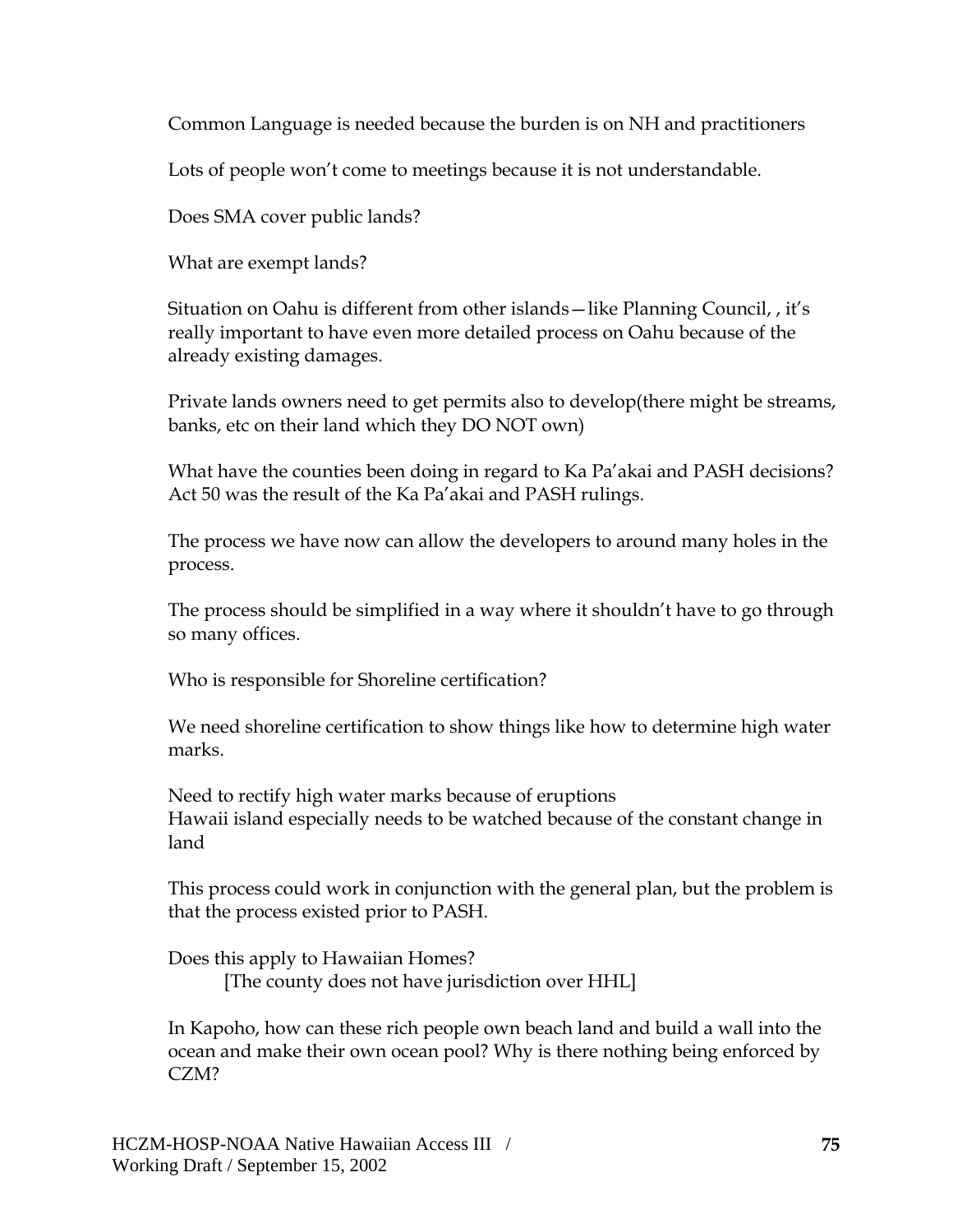County should warn property owners about putting up no trespassing signs on areas where there should be access.

Office of Planning is mandated by law to boundary assessments every 5 years, there has been not been one since 1994. This shows that they are no enforcement of laws and regulations that already exist.

The CZM is on thin ice in terms of funding, participation from community might not be affordable.

Workshops or manuals may be needed for commissioners so they can understand the process better. There is a constant turnover of commissioners so periodic training is important.

The lines drawn for sma area on Maui are very different(300 ft Kauai vs. 1 mile Maui)

OEQC Bulletin is on-line

When you talk about coastal, there are a lot of things that are covered with that term.

Is the 500 ft buffer sufficient for notification? Should it vary according to the land parcel sizes in the area? This notification is more at that major level then the minor level.

A continuous issue in this county is determining a dollar amount on the major/minor permit. Problem with doing project in increments to keep under the dollar amount.

Need to keep up with status of compliance maybe every 5 years. Assessment for each proposed action is required.

Does SMA permit go through shoreline management for burials? Is there anyway in this process work with the burial council? Example: Kaka'ako has a lot of burials that the burial council knows about, but there are also a lot of building that is being planned. A good example to tell planners is the Waikiki project where they had to shut down the project and put it on hold.

Does this process apply to things like reefs? Does it apply to ecological impacts?

When does a developer have to get a grading permit?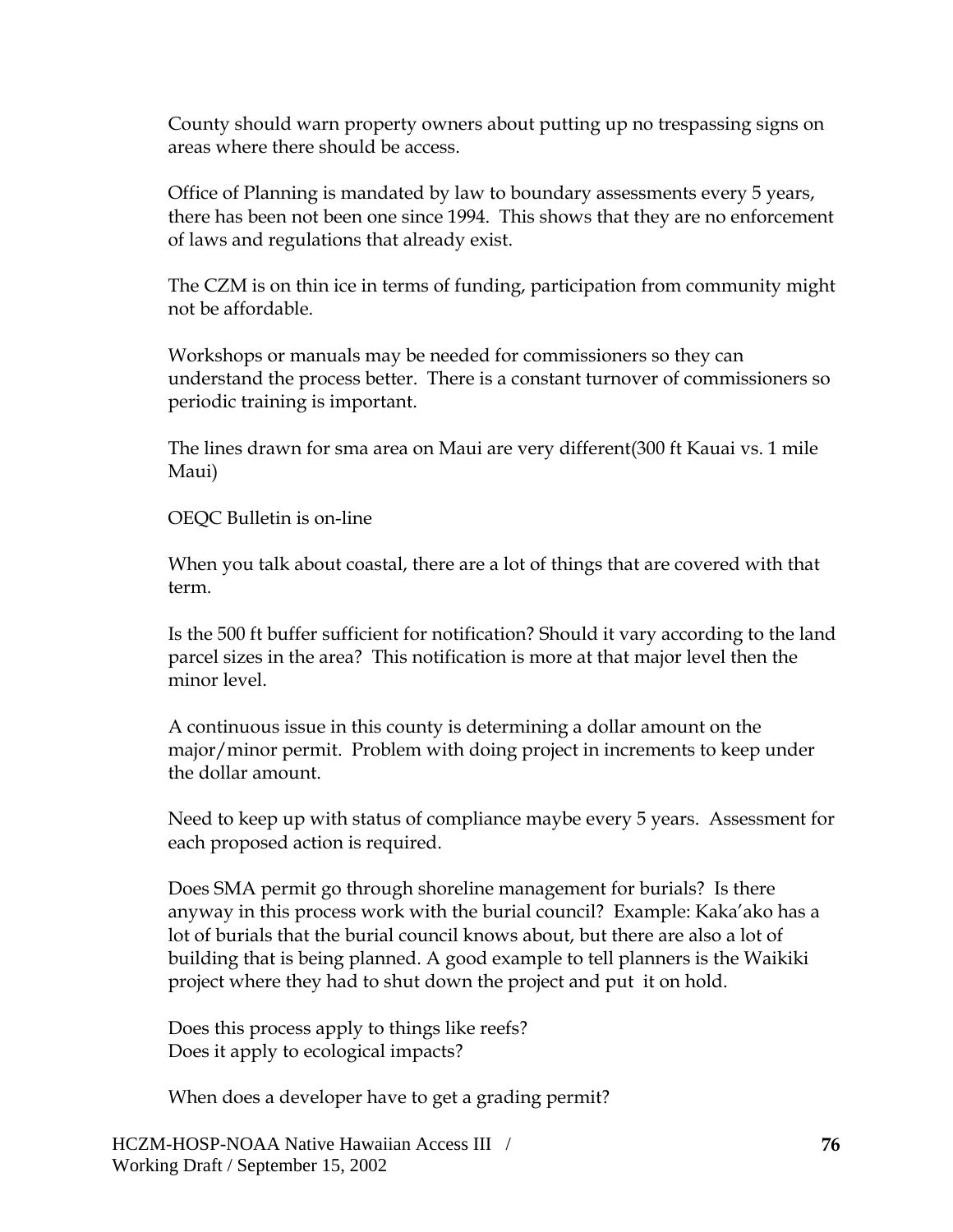Clean green waste recycling areas of more than 5 acres should be under **major** SMA permitting.

#### **Relation to Federal Laws and Reviews**

CZM is a federal project. Does NAPGPRA and NHPA apply in OPs review for consistency of federal projects with SMA?

106-consultation regarding what the impact would be. There really is no way to enforce 106. website clarifies a lot of questions about 106.

Who does review for grading permit?

309 monies for next 5 years go to: (1)ahupua'a project that targeted Wai'anae with the ahupua'a council that John Kaimikaua is working on with people who have ties to the land and the ocean. (2) Ocean Resources Management Plan (3) Coastal hazards

The three questions required to ask ties into a 106 review.

What about erosion control? Clean Water Act deals with erosion issues

Include military testing of sound devices under water.

#### **Homerule:**

Is it possible that there will be 4 different definitions for each county?

Not fly on O'ahu. May work on neighbor islands. On O'ahu, if meet criteria of law not supposed to be denied the permit. O'ahu publishes in the OEQC bulletin so it's okay – everyone gets notice, very few actually comment.

City need to meet with neighborhood boards – front loaded process. Been accepted to create incentive so doesn't blow up.

Problems with  $C & C$  possibly

Recognize that different procedures are used in the various counties. In the City and County of Honolulu, the SMA is handled legislatively by the City Council, while on the Neighbor Islands the matter is handled administratively by the counties' respective planning commissions. The different procedures have different legal requirements and standards for applicants. See, e.g. Sandy Beach Defense Fund v. City Council, 70 Haw. 351, 773 P.2d 250(1989).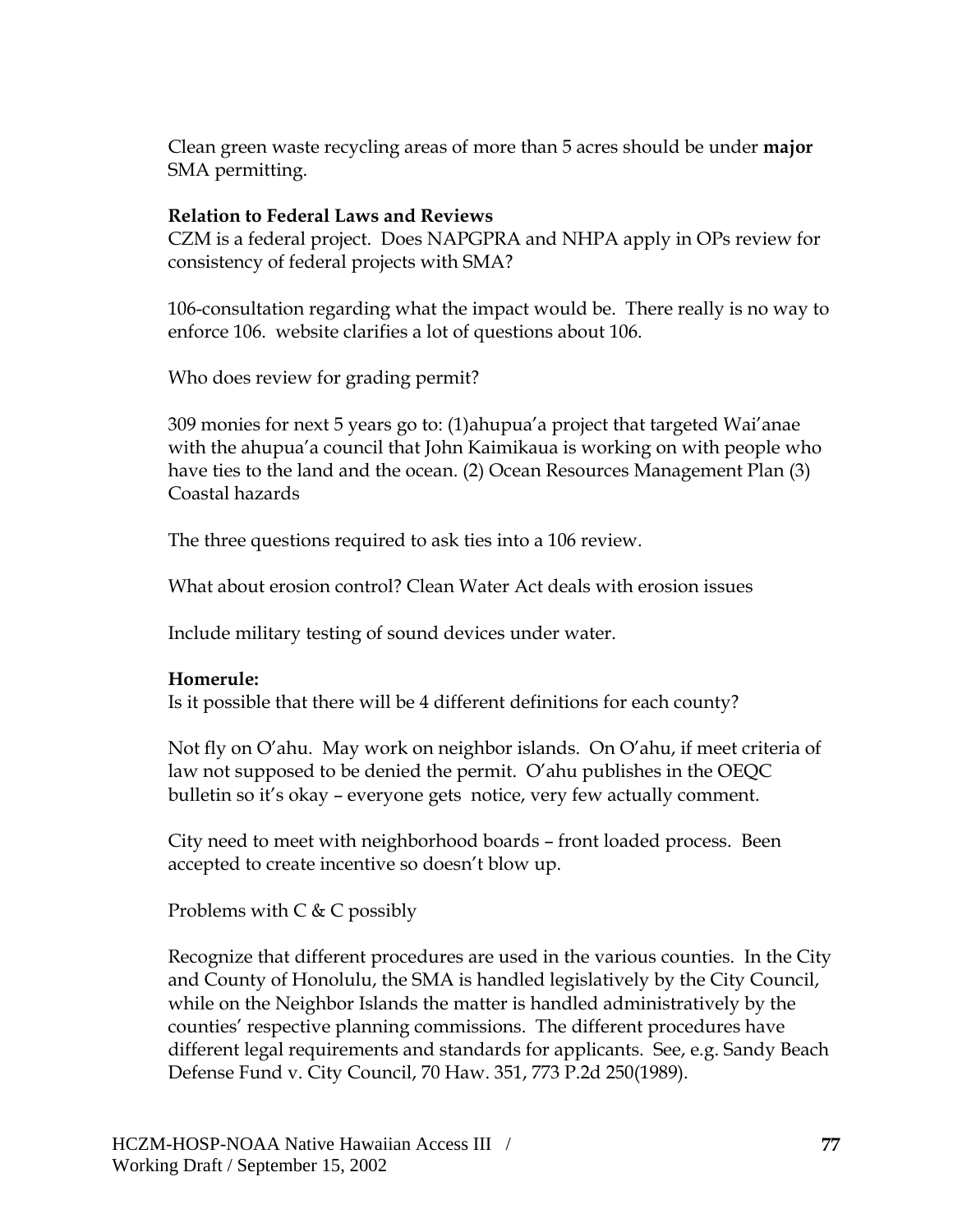#### **Liability and Access:**

DLNR say preserve and protect Hawaiian rights translate into-"yeah you can get there but it doesn't necessarily have to be safe"

## **Single Households vs Subdivisions:**

Most of the shoreline problems come from single person households who restrict access

#### **Resources:**

Are we able to get the State survey maps on CD-ROM?

It would be good to create a website with all of our information.

How practical would our database be for private resources? Would it be easily accessible?

Maps don't have all original Hawaiian names.

- 1932 Plantation Maps have good maps. Acquire plantation maps. Critical now, as plantations are phasing out.

- Also Kahuku Railroad maps.

## **Designation of Cultural Use Areas:**

One way to facilitate the cultural review process is to designate sensitive cultural use areas

How can the Coastal Zone Management Program protect Cultural Use Areas. One of the goals of the Empowerment Zone is to designate the entire island of Moloka'i as a Shoreline Management Area.

Mapping and designation by CZM is very important to pointing out SMA areas

GPIS is important for identifying cultural sites

Should interview cultural practitioners to identify important cultural resources. Audio tapes from interviews who show practitioners is important.

Should also identify young practitioners

Should we refer to commercial activities in the plan? Would want to limit commercial activities in culturally sensitive areas. e.g. - No Commercial activities at Puko'o on East End Can ordinances be added to this project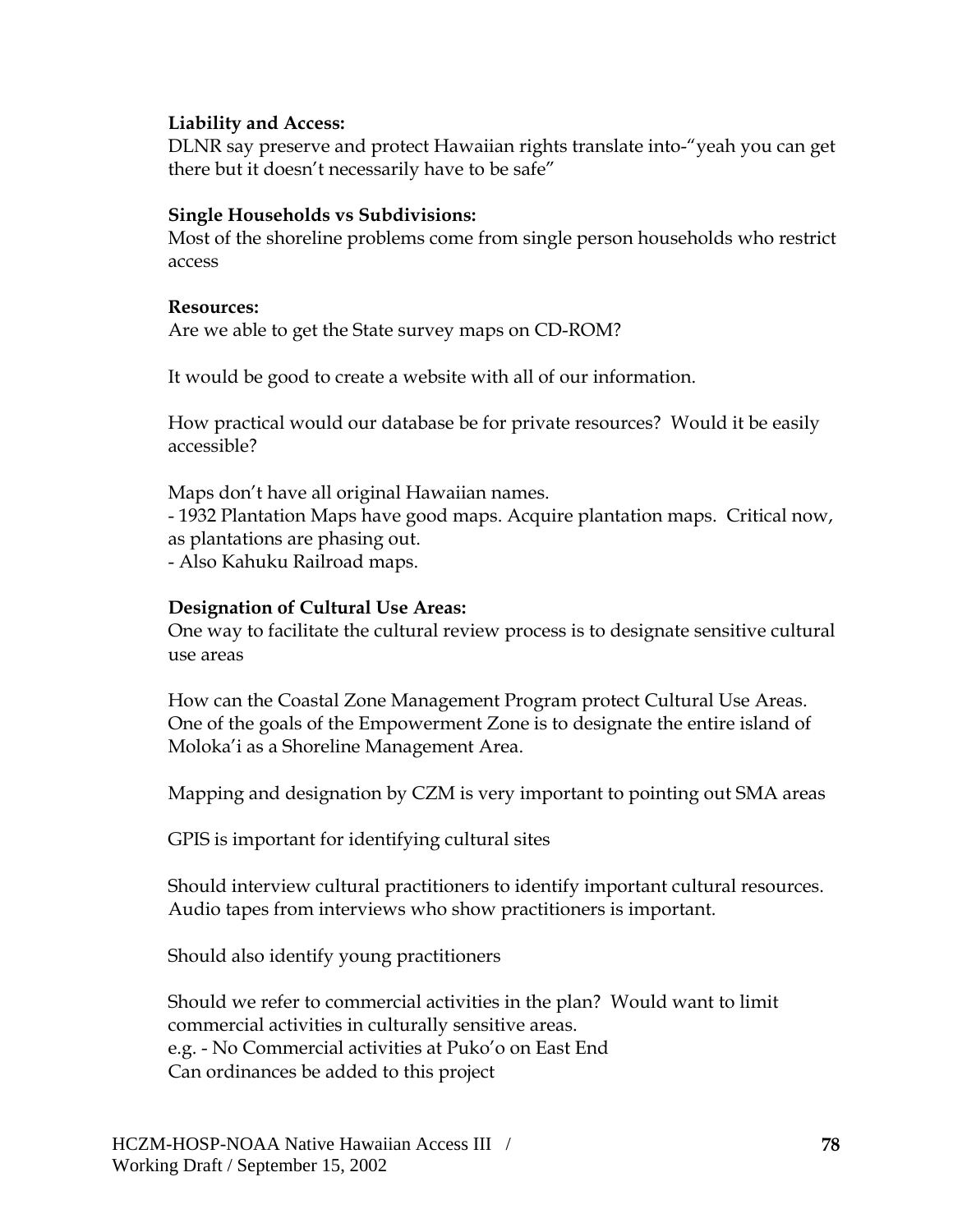Do inventory on lands to identify cultural resources, but it takes so long and so much money

 May not be able to catch up on everything How do we catch up? How do we stop the development while we catch up? designate agricultural zones Every cultural site has a kahu, access is tied to fulfilling responsibilities

## **Cultural Overlay:**

Maui Cultural Resource Commission has tried to get culture overlay without much success. Cultural overlays would facilitate the process of conducting a cultural review by already designating culturally sensitive areas.

CZM – grant to OHA to do a study of cultural resources in the coastal area – to identify and document the cultural resources in 3 coastal areas and document with cultural resources with oral history. Part of the clearinghouse function of OHA.

## **Prevent Abuse:**

Private Property owners are legit when they talk about misused access rights there are more programs like Moomomi to help educate, to take responsibility, practice values, etc. of cultural practices and about access rights

State could help pay for this education

# **Role of Community:**

Having more empowered communities, the community would be more demanding and more involved.—example: Makua

We should change discussion to "how can we make it better" Have the community manage the lands and areas

Community Education is a good way to use funds that we could possibly have. The Native American Freedom of Religion act is one act that the community should know about.

How does a practitioner keep from getting hurt/arrested trying to save the land. How does this info come back to the community.

# **Cultural Process:**

Cultural protocol also needed for clean up like Kaho'olawe gives more focus and also protection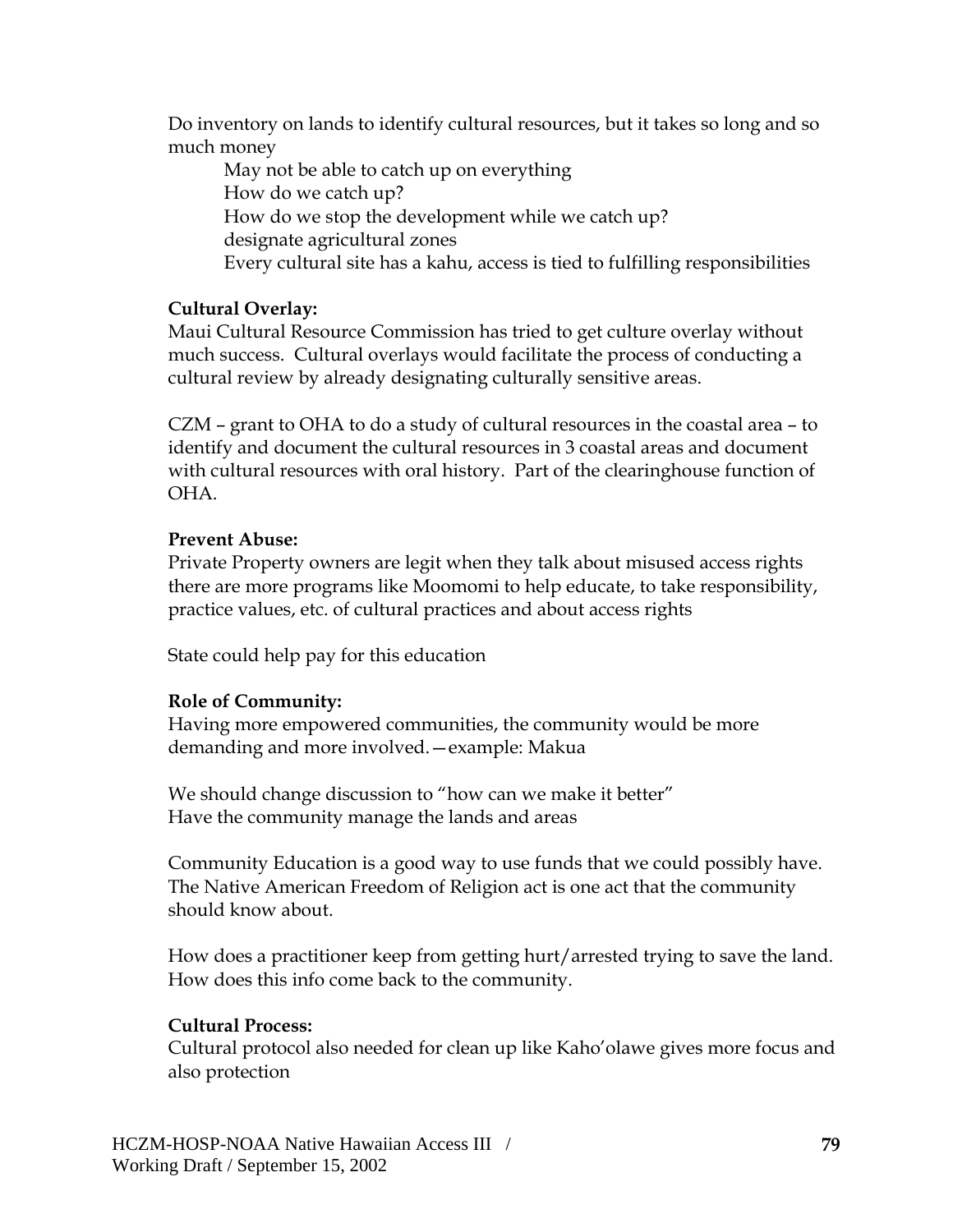1977- identified methodology for determining Ahupua'a system, also required oral history be taken—mapping of resources also.

Testimonials from actual land users should be gathered

'Ohana was not even considered an issue for assessment.

How do you do a good CIS? What if you can't find practitioners?

On terms of if there are no current activity on property, but there are historical ties to it, what do you do?

Has the CIS been kicked in yet?

- Not all SMA permits go through EIS.
- Some projects do not require an EIS or EIA.

Cultural Impact statements have no standards, no agency set up to review the standards.

## **Mauka:**

What about mauka practitioners?

Environment Impact for mauka? What about mauka?

Are these only for shoreline areas?

Will there be other work from this project to expand to other areas?

#### **Acquisition for Preservation:**

Maui Coastal Trust Fund is trying to acquire Coastal properties to protect cultural resources

# **Access Blockage:**

Article in paper said BOH are digitizing birth certificates that says they are deleting races from certificates.

Also, original palapala will not be accessible. Therefore, this process and the PASH case is useless. Hanapi Case- court didn't say you have to be NH to access. References to the statutes recognize hanai cases dealing with customary and traditionally rights.

Turtle Bay: new owners have a problem with people fishing and other customs on their property.

- Don't allow shoreline fishing, surfing, diving, etc.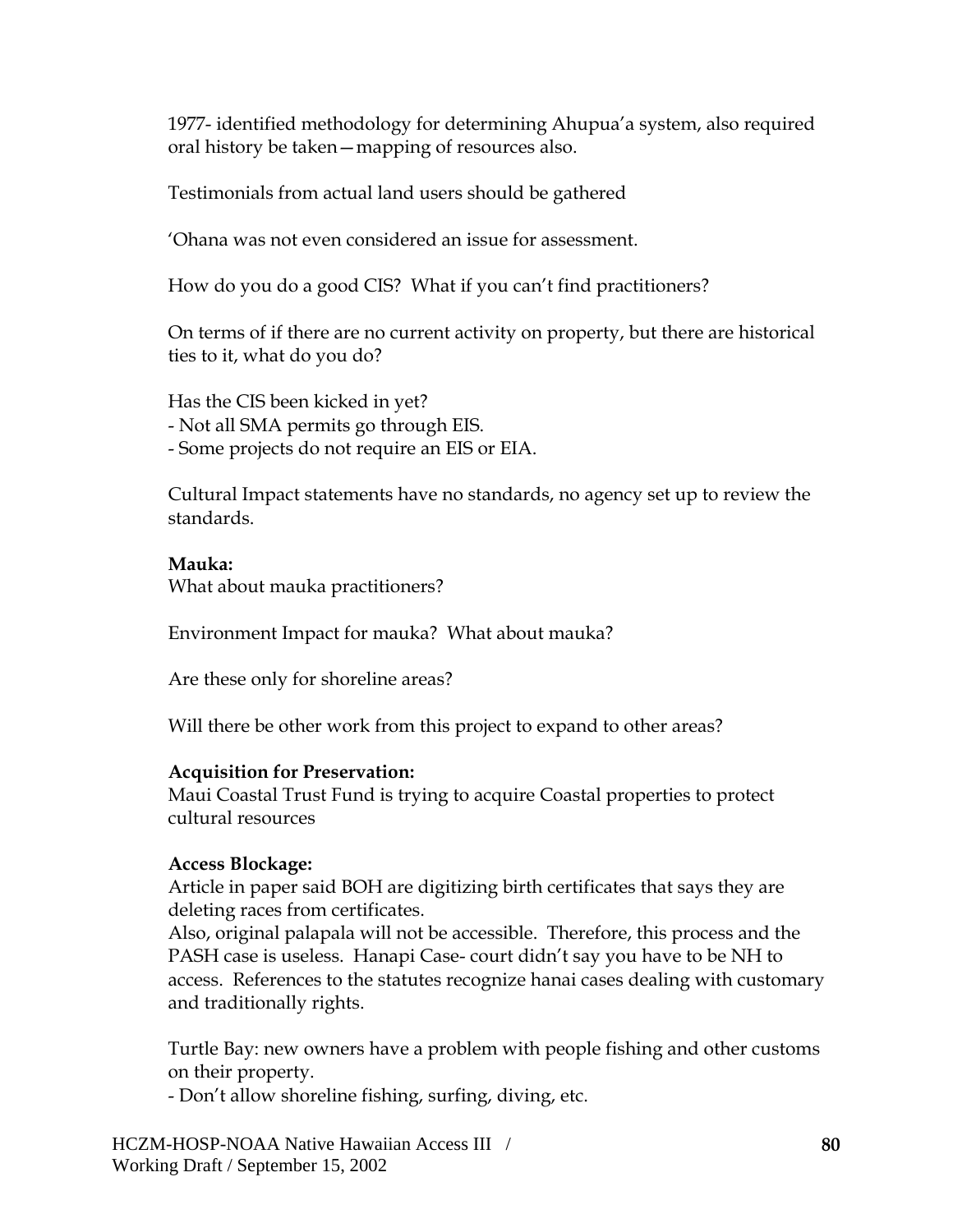- Also, they have been grading the sand without a permit.

No recognition of rights at Kualoa by John Morgan.

Some Konohiki rights were acknowledged and some were not

Clash of cultures. Need to let transplants know that when they buy a property it comes with relationships to neighbors

# **Problematic Shoreline Development:**

The whole shoreline of Punalu'u is sensitive. - Just doing the water line along the shoreline, they found a bunch of iwi and sites. There is a layer of silt in theocean.

- Fixing up the highway, they are finding a lot of burials.

Lately, the culture monitor has not been at the neighborhood meetings or at construction sites.

The whole area of Kahana is under the SMA

EPA for Scholfield Barracks are bringing in their own archaeologists for their military developing.

What about the siting of the Kapa'a Waste Facility?

Gravity fed cesspools and septic tanks with their leech fields are failing. Unprocessed waste effluent are polluting the environment. Many areas (including Punalu'u ) are below sea level. Kamehameha Hwy had created a burm which makes the escape of natural and man made flow of 'auwai to the ocean impassable. Effluent from leech fields have been fouling our 'auwai and aquifers for years. In most cases - as in Punalu'u and BYU Laie the stink smell is very noticeable where these streams and 'auwai flowed into the ocean. When C&C opens these sand filled 'auwai and ditches after high tides have clogged them, the fouled water is emptied into nearby ocean and can be smelled for days.

My four fishing and diving areas are absent of seasonal fish runs due to silt released from runoffs from Board of Water and road construction.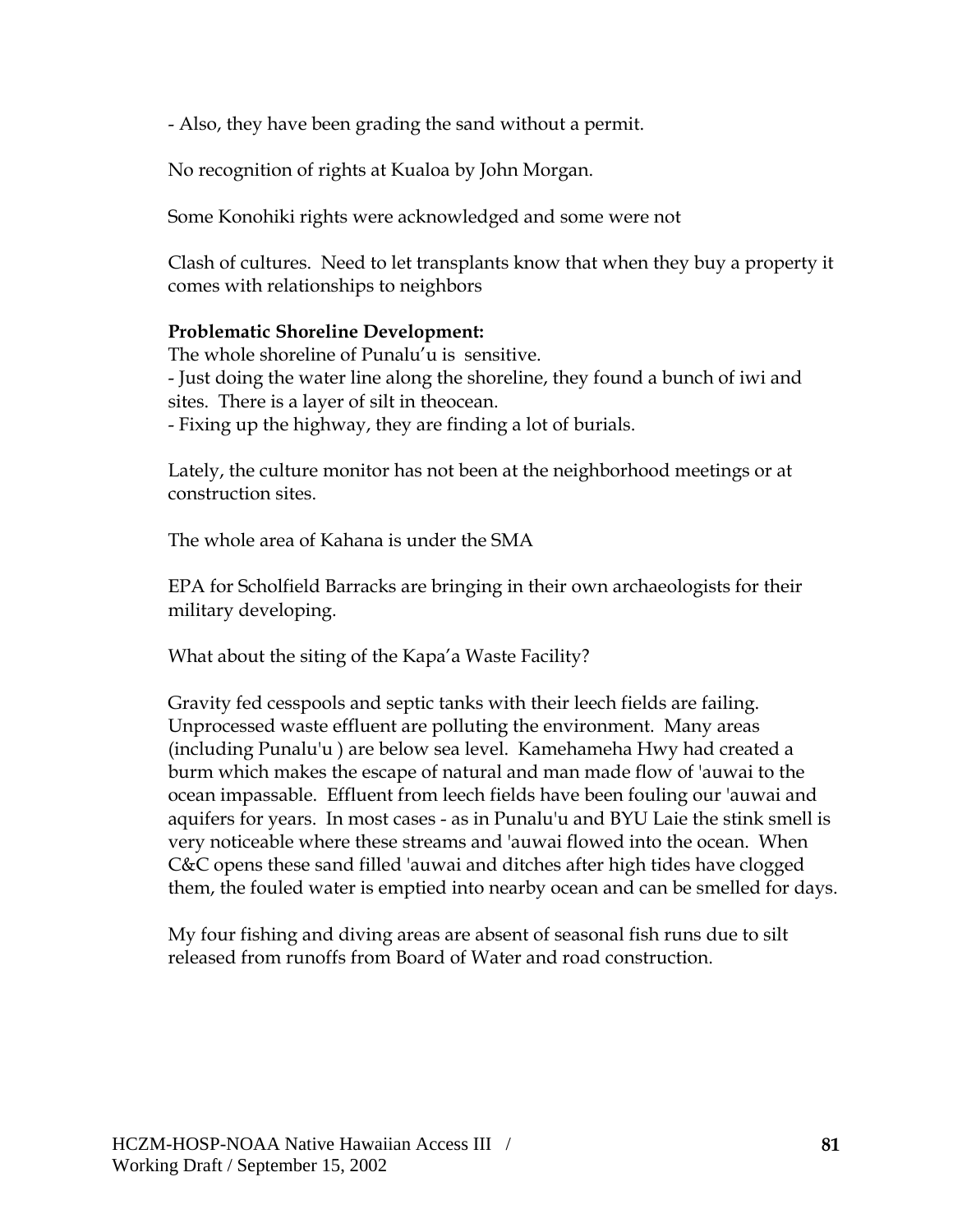#### **Feedback On Definitions:**

# **Hawaiian Access and Public Access:**

What about non Native Hawaiians?

What about non-Hawaiians who have married into or are hanai by Native Hawaiian 'ohana and descendants of the Kingdom of Hawai'i who did not inhabit the Hawaiian Island prior to 1778? See PASH, 79 Hawai'i 425, 449 n.41, 903 P.2d 1246, 1270n.41 ("We do not decide the question whether descendants of citizens of the Kingdom of Hawai'i who did not inhabit the Hawaiian islands prior to 1778 may also assert customary and traditional rights under the "ancient Hawaiian usage' exception of HRS 1-1. Furthermore, we expressly reserve comment on the question whether non-Hawaiian members of an 'ohana . . . may legitimately claim rights protected by article XII, section 7 of the consititution and HRS 1-1)

Should state ahupua'a tenants and their guests have responsibilities and rights.

How do you protect the practitioners vs. people who want to come that are not Hawaiian

Under this plan the county would recognize practitioner access and not public access

How do the SMA rules protect other groups besides NH?

 "Cultural" might cause some problems with this definition. Some might say it violates the U.S. constitution. Depends on what you mean by Native Hawaiian. What about Japanese, Chinese, etc.?

Not just access but the protection of the quality of resources is important

How do we pass on NH rights to the kids without them being harassed? Should we laminate cards stating PASH law. Is there one statement that can clarify all of our rights that we can carry?

# **Commercial Activities:**

Emphasize this is NOT a commercial right.

#### **Fulfilling Stewardship Responsibility Gives Right:**

Need to emphasize that the right is tied to fulfilling responsibilities.

Emphasize responsibilities for resources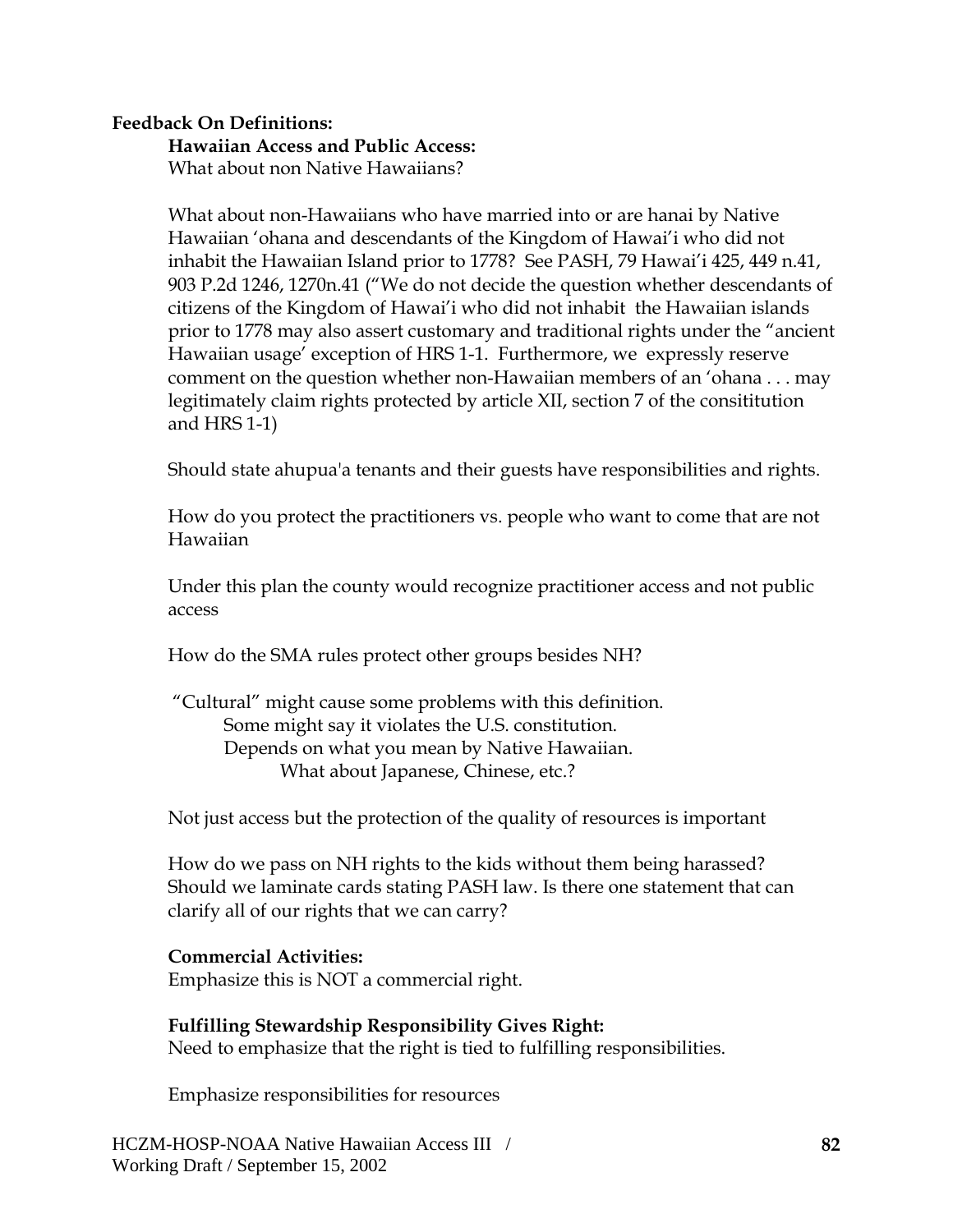#### **Define Impact:**

Impact—can mean beneficial or degrading

## **Relation to Act 50:**

If use narrow language defining "cultural" as Native Hawaiian may eliminate other requirements in the SMA to consider other "cultural" impacts. Safer to use the language of Act 50 for cultural.

Use Language from Act 50 for "Cultural Practice" to come into play for this SMA process. It is a better definition than Native Hawaiian so as to avoid racial exclusiveness issues.

-why hide the definition?

What are the Cultural Practices referred to in ACT 50?

- All cultural practices of the multi-ethnic people of Hawai'i
- If you have contending ethnic groups which one prevails?

This process may also be good for cultural impact assessments required under Act 50

Why would we not want a rule that protects all cultural groups? The intent of Act 50 is to protect all cultures. Say Micronesians migrated here and they start using a certain area consistently for the past 50 years, do they qualify as a "culture"?

"cultural" – how broad? what about the symphony? Act 50 has a broad definition of cultural

# **OHA should support amendments to the SMA rules and regulations.**

The SMA process requires by the Counties is similar to, but not the smae as the Chapter 343 HRS process which calls for an environmental assessment and/or impact statement. In other words, the current SMA process may, but does not always, trigger the Chapter 343 requirements, one of which is the relatively new cultural impact assessment procedure. Therefore, amending the SMA process to require a cultural impact assessment appears to insure consideration of Native Hawaiian rights even when an EIS process is not triggered.

# **Cultural**

are the (cultural) definitions going to be clear to others who are not familiar with this process?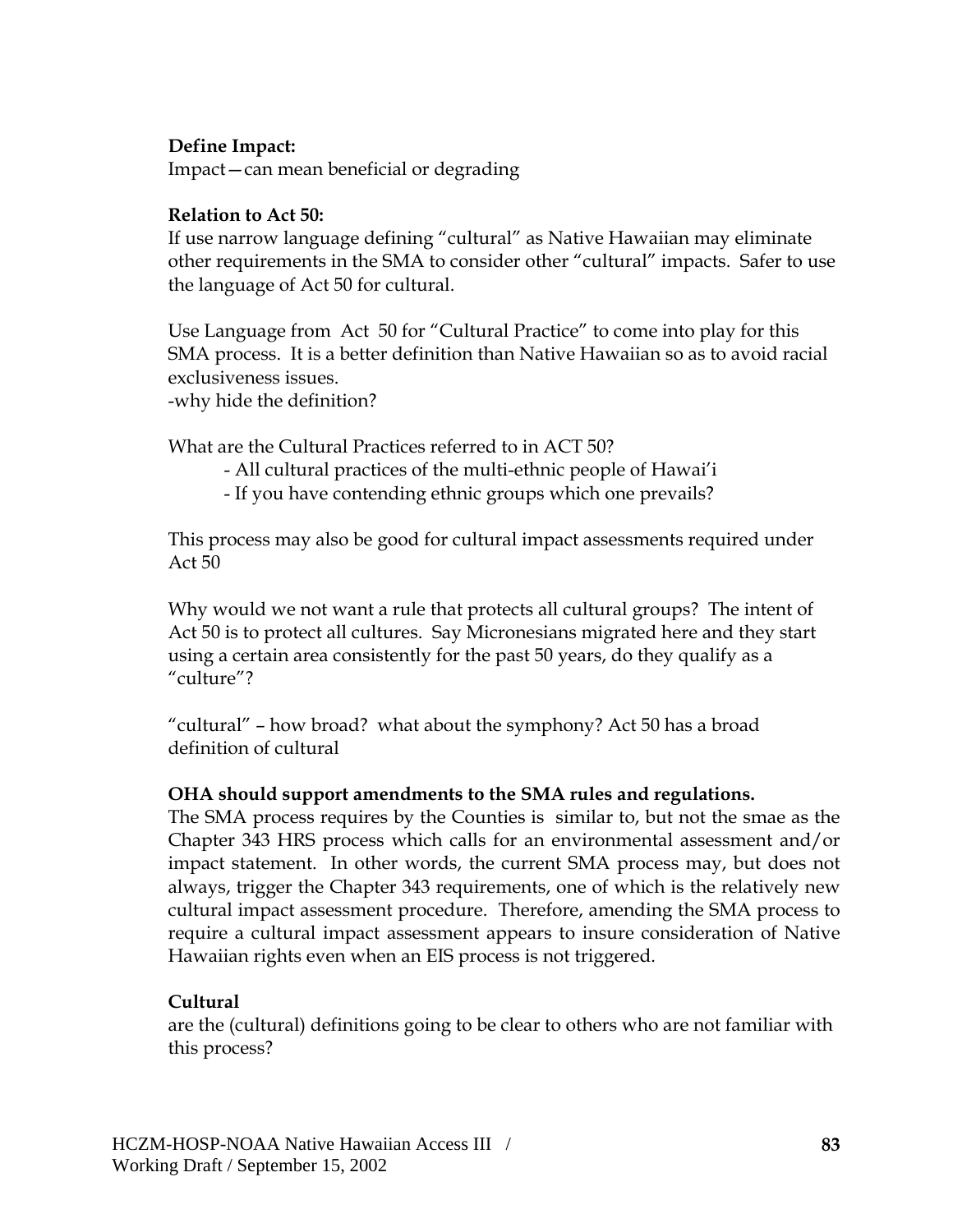Footnotes should be used to all our definitions that refers back to the law where the developer could not argue. Where would the term "cultural" appear? We need to make it more clear what we mean by cultural. Take out ahupua'a tenants and put in people.

Need to state that ahupua'a tenants' rights does not only apply to their ahupua'a. (Traditionally, the forest is where anyone went to gather. Also, fishing areas were not limited to the ahupua'a) . Add language from other decisions broadening it beyond ahupua'a.

It feels like "traditionally" and "customarily" limits us to a date and stops the culture for growing,

## **Native Hawaiian**

Is it native Hawaiian or Native Hawaiian? Document needs to be consistent.

"Native Hawaiian", even for a Hawaiian, the definition might be too narrow.

#### **Developed vs Undeveloped**

Some parcels of land where it appears to be urbanized to the max shouldn't have to go through the whole process all over again.

Assumption is that the reefs and shore in the shoreline management area are undeveloped and should be accessible if there are traditional practices and responsibilities that have occurred there.

Undeveloped vs. Developed needs to be defined. Failed to define "fully developed" What is development?

# **Consistency**

Make sure the language on all papers are consistent

#### **Native Hawaiian Rights**

Should read – "Native Hawaiian Rights" means those rights defined in HRS1-1, HRS 7-1, Article XII, Section 7 of the Hawaii State Constitution and rulings of the courts.

Other courts of competent jurisdiction could make rulings regarding the scope and existence of Native Hawaiian courts in a specific instance. These would include the state Intermediate Court of Appeals, the state Circuit Courts, and the federal courts.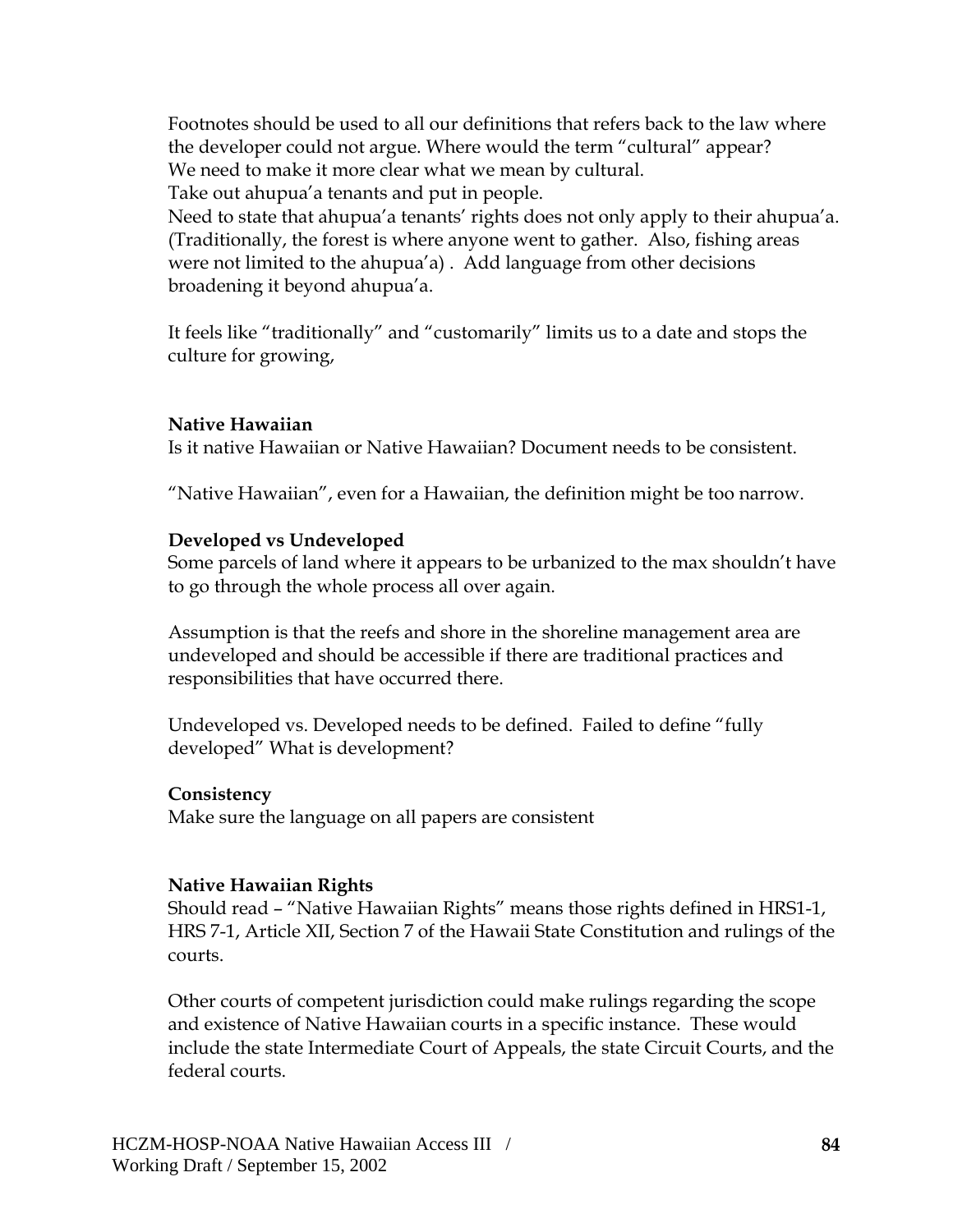Perhaps can change rulings of the Hawai'i State Supreme Court to "Hawaii Case Law" or "Rulings of Hawaii Case Law," as not all relevant cases get appealed to the State Supreme Court.

Maybe we should include water code – 174-C, Check public trust doctrine – resources that no one owns, but it's been interpreted certain ways - standpoint of biodiversity

Shouldn't be watering down the process, wording should be stronger. Sounds like we have too much concern with what the politicians think.

Changes in the definition are very minimal, why would there be controversy? Why can't we make the definitions more specific? It seemed like we had more teeth with the Kaua'i project. It's better to come off strong then let the planners take it apart.

Water code might wanted to be add to definition of applicable laws.

Any policy or process with the definition that states "NH Rights" might be considered racist

nH- 50%

NH-any quantity, All wording should be referred to as NH to include any blood quantum.

D. 3: it defines Hawaiian Cultural Practitioner. This should be moved to the definition page. Also, name should be changed to Cultural Practitioner of Hawaiian culture because Hawaiian Cultural Practitioner refers to someone who is Hawaiian. *Reviewers will be* Hawaiian *cultural practitioners...*

Federal laws should be included also. Certain Federal laws allow oral history(NAGPRA law) You don't have to prove history from palapala. Section 106 law has review process

#### **Feedback On Procedures/Objectives and Policies**

What it is to "protect" could be better defined

The review guidelines should read: **The reasonable exercise of native Hawaiian rights is protected to the extent feasible [PASH v. County of Hawaii County Planning Commission. Civ.No. 90-239K]**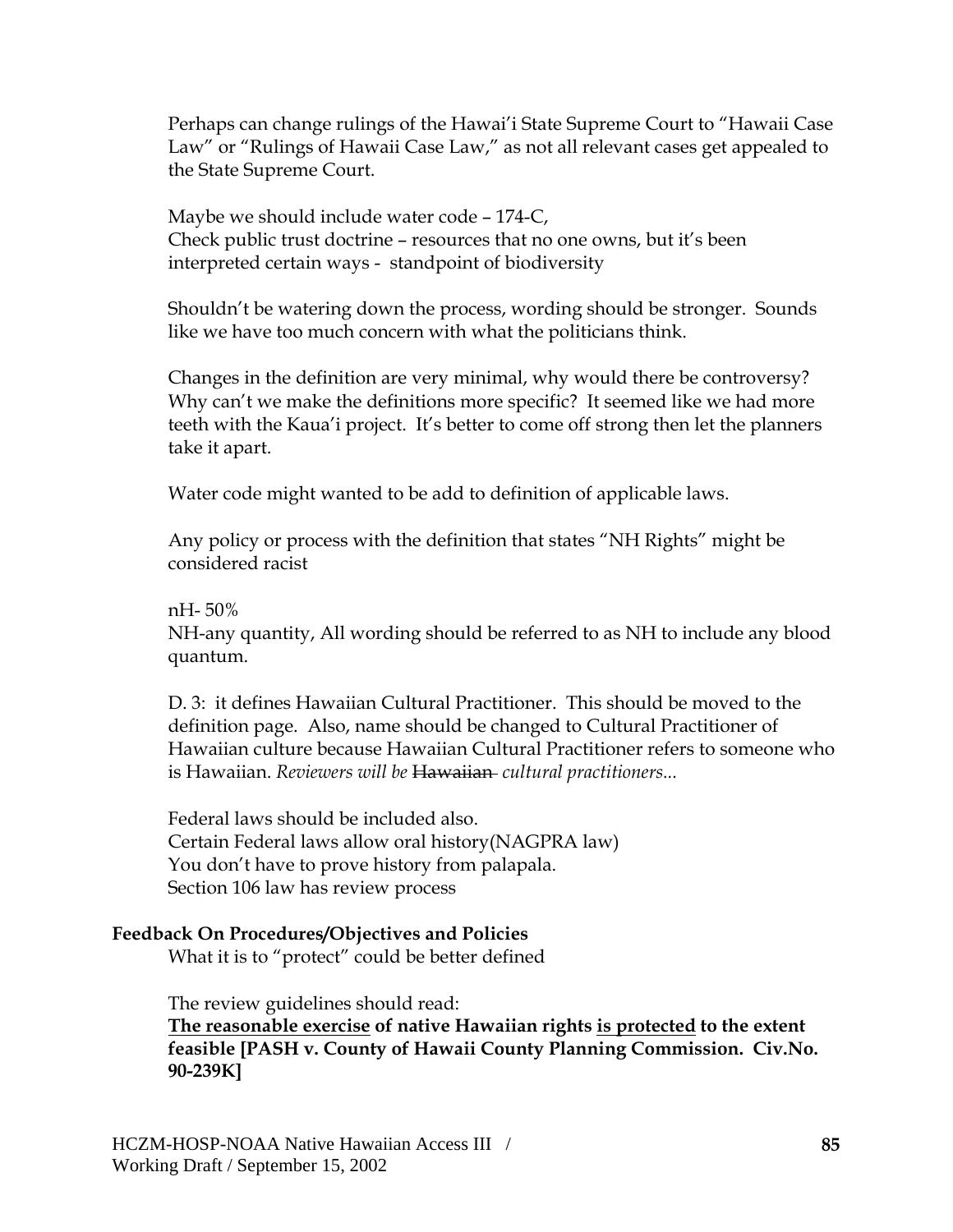Cite PASH Decision as: 79 Hawaii 425 (1995); and include "cert. denied, 517 U.S. 1163 (1996)"

PASH, 79 Hawai'i at 451 states:

To the extent feasible, we hold that the HPC [Hawaii Planning Commission] must protect the reasonable exercise of customary or traditional rights that are established by PASH on remand.

"Feasible"- who determines what is feasible. The intent is if it can be done it should be done, if can be protected it should be protected.

\*Include language that can't develop rights out of existence, to help qualify "feasible"

Change to "The department or the commission shall preserve and protect Native Hawaiian rights to the extent feasible when reviewing an application for a permit." So that cultural impacts could serve as a basis for denying an SMA permit, and are not limited to consideration when a permit is being issued. See Ka Pa'akai O Ka 'Aina v. Land Use Commission 94 Hawai'i 31, 7 P.3d 1068 (2000) (state agencies such as the LUC may not act without independently considering the effect of their actions on Hawaiian traditions and practices)

In Hanapi, a criminal trespass action, the Hawaii Supreme Court similarly indicated that only the reasonable exercise of Hawaiian rights that would be recognized: "[O]ne limitation would be that constitutionally protected native Hawaiian rights, reasonable exercised, qualify as a privilege for purposes of enforcing criminal trespass statutes." 89 Hawai'i at 184.

Likewise, in Pa'akai the court stated that to comply with PASH, the Land Use Commission had to make specific findings and conclusions as to "the feasible action, if any, to be taken by the LUC to reasonably protect native Hawaiian rights if they are found to exist." 94 Hawai'i at 47 (emphasis added)

The original language fails to take into account the rationale of PASH that Article XII Section 7 of the Hawai'i Constitution only protects the reasonable exercise of traditional and customary rights. In addressing the concern in its earlier Kalipi decision that there would be no standard to prevent conflict between western use rights and traditional and customary rights on land that was less than fully developed, the Court stated that:

Contrary to the suggestion in Kalipi that there would be nothing to prevent the unreasonable exercise of these rights, article XII, section 7 accords an ample legal basis for regulatory efforts by the State.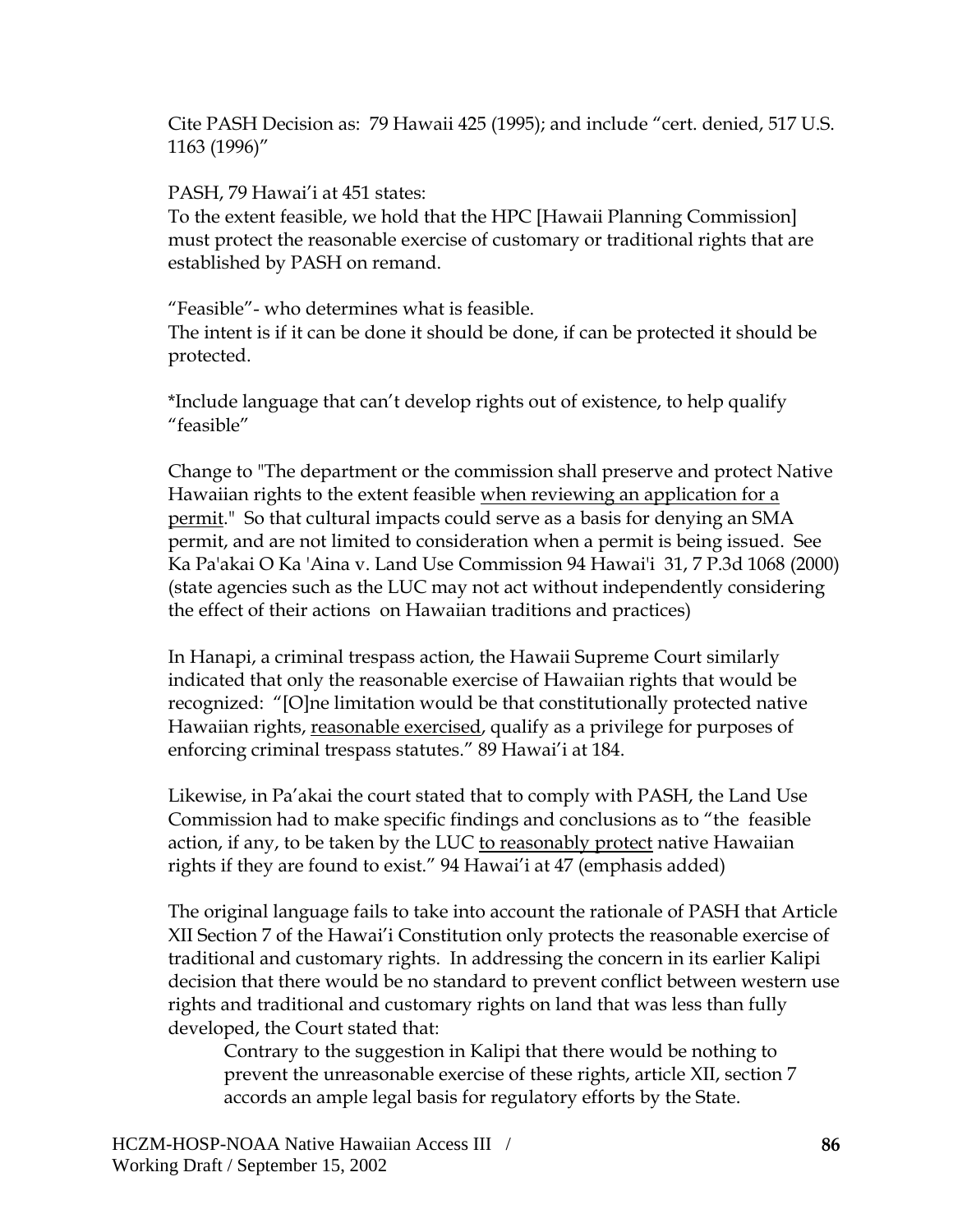79 Hawai'i at 450-51 (emphasis in original). As later stated by the Court in Pa'akai:

Pursuant to our decision in PASH, the petitioner's obligation to allow access for traditional and customary practices continues to the extent that these practices can reasonably co-exist with the development of the property. 94 Hawai'i at 51 (emphasis added).

The problem with the original formulation in the Proposed Changes is that it does not recognize that traditional and customary native Hawaiian rights must be balanced with the property owner's use of its property, and will only be protected to the extent that they are reasonable exercised.

Finally, although I not believe that this needs to be expressly mentioned because it is subsumed in the Hawaii Supreme Court opinions, not every claimed right is entitled to protection. The Hawaii Supreme Court has clarified that the claimed right must be "connect[ed] to a firmly rooted traditional or customary native Hawaiian practice." Hanapi, 89 Hawai'i at 187. The Court indicated that this may be able to be proven either by expert witness testimony or by the testimony of a "kama'aina" witness. Id. at n. 12.

What does it mean when we say "...to the extent feasible"?

For stylistic reasons, we believe the original language of the Proposed Changes should be reworded as follows:

A written statement evaluating possible impacts to Hawaiian cultural resources, responsibilities, usage and rights**, and the possible mitigation of such impacts.**

What is adequate public and cultural access? What is adequate access?

This process just doesn't fit with the PASH decision.

PASH decision is a different decision from a cultural decision.

What defines feasible? Economics, time? You take away discretion with this kind of wording.

Add **perpetuate**: The department or the commission shall preserve, **perpetuate**, and protect native Hawaiian rights.... Planners don't have an awareness that Hawaiians still practice their culture. Their thinking is that Hawaiians DID do it, as in past tense.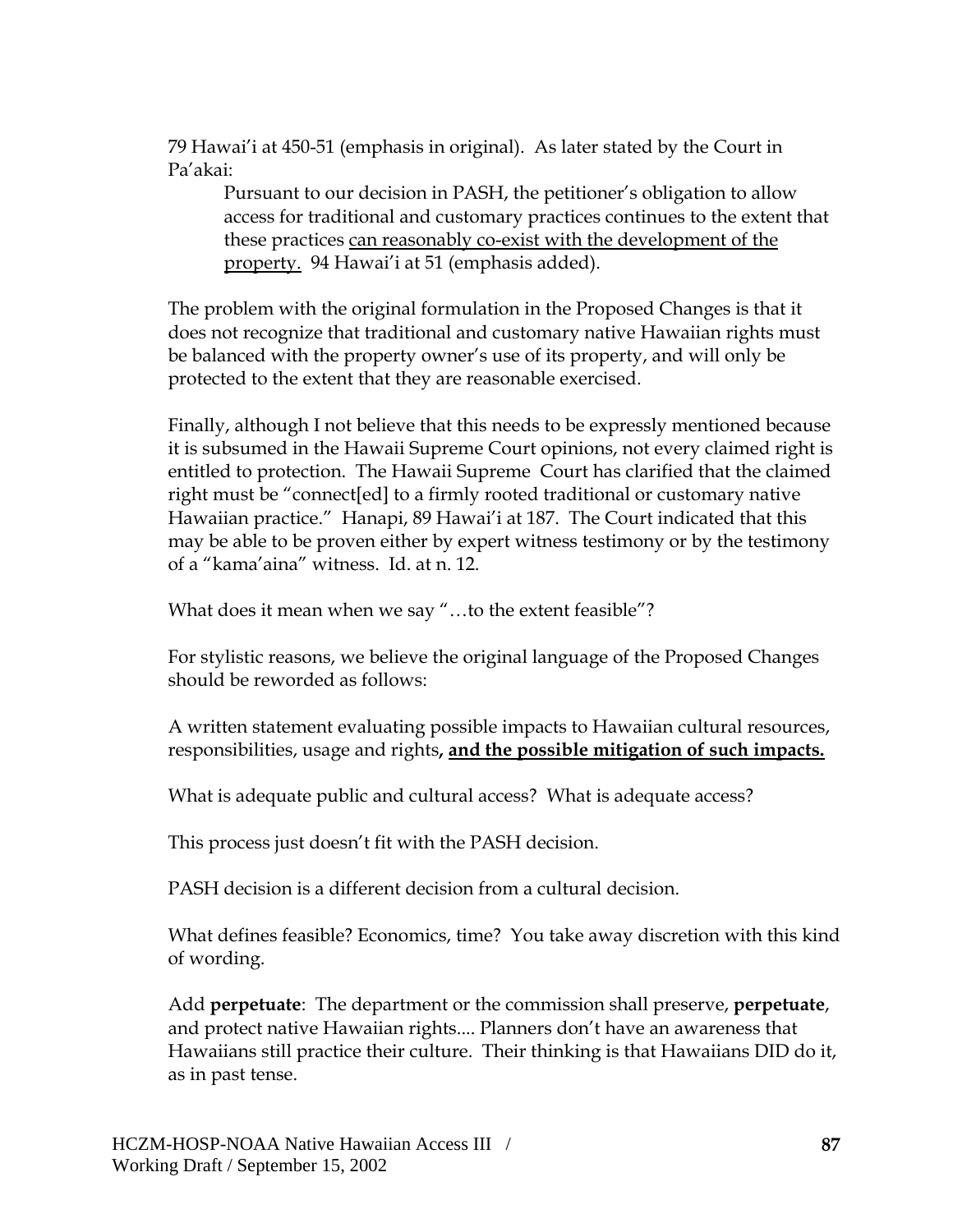Add a section making clear that if an SMA permit is issued, the department or commission "must - at a minimum - make specific findings and conclusions as to the following (1) the identity and scope of valued cultural, historical, or natural resources in the SMA or affected areas, including the extent to which traditional and customary Native Hawaiian rights are exercised in the SMA and affected areas; (2) the extent to which those resources - including traditional and customary Native Hawaiian rights - will be affected or impaired by the proposed action; and (3) the feasible action, if any, to be taken by the department or commission to reasonably protect Native Hawaiian rights if they are found to exist." See Ka Pa'akai O Ka 'Aina, 94 Hawai'i at 47, 52-53, 7 P.3d at 1084, 1089-90.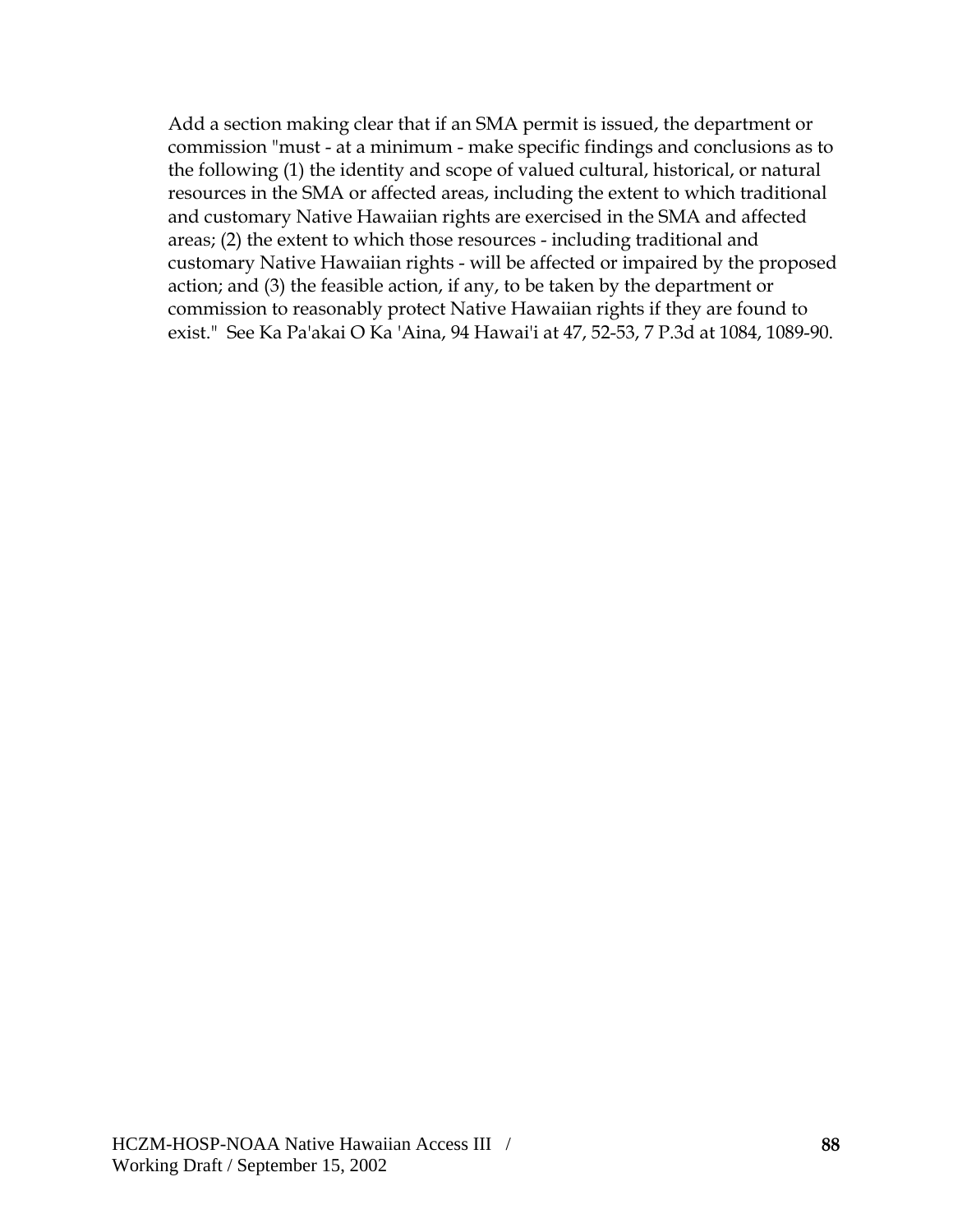#### **Feeback On Process:**

#### **Section A.**

OHA should support a cultural assessment for both major and minor SMA permit applications and supports including activities beyond cost that would trigger the cultural impact assessment.

The trigger for the review should include other elements besides cost. Consideration of cultural impact should be given to any permit that requires displacement of ground cover, the inclusion of a sea wall or similar types of displacement activities.

Review process that occurs at minor project is not necessary. It would take a lot to get people to go through this at this level.

The county members might think that this is too much to go through with everything else going on.

**A.** When a major SMA permit is required, the applicant should shall conduct a cultural impact assessment…The completed assessment should**shall** be reviewed by the Historic Preservation Division(SHPD**) and county divisions**, the county or island historic or cultural commission **or those with cultural and lineal descendants of the affected ahupua'a…** 

#### **Screening as an Intermediate Step:**

Screen major, not all, need a CIS. Need a screening mechanism for both majors and minors as to whether or not a full assessment would be needed. Should chart where sites are likely. Should also chart where sites are UNlikely. Should chart areas that are fully developed.

Should chart culturally sensitive areas or should chart exception areas

Screen major and minor permits if they need a full review:

Some permits range from a small addition to a condo or a tent to a whole cottage. Use a judgement call depending on what case or project you are dealing with.

GIS information maps and locations are vague, so maybe we should show where areas that are very developed to add to the screening tools.

Show areas where they are sensitive where you know a reviewer have to look at it, and areas where you don't have to look to into it.

Soil type could serve as criteria if a minor permit would need a full review. e.g. sand dunes always need to have a full review.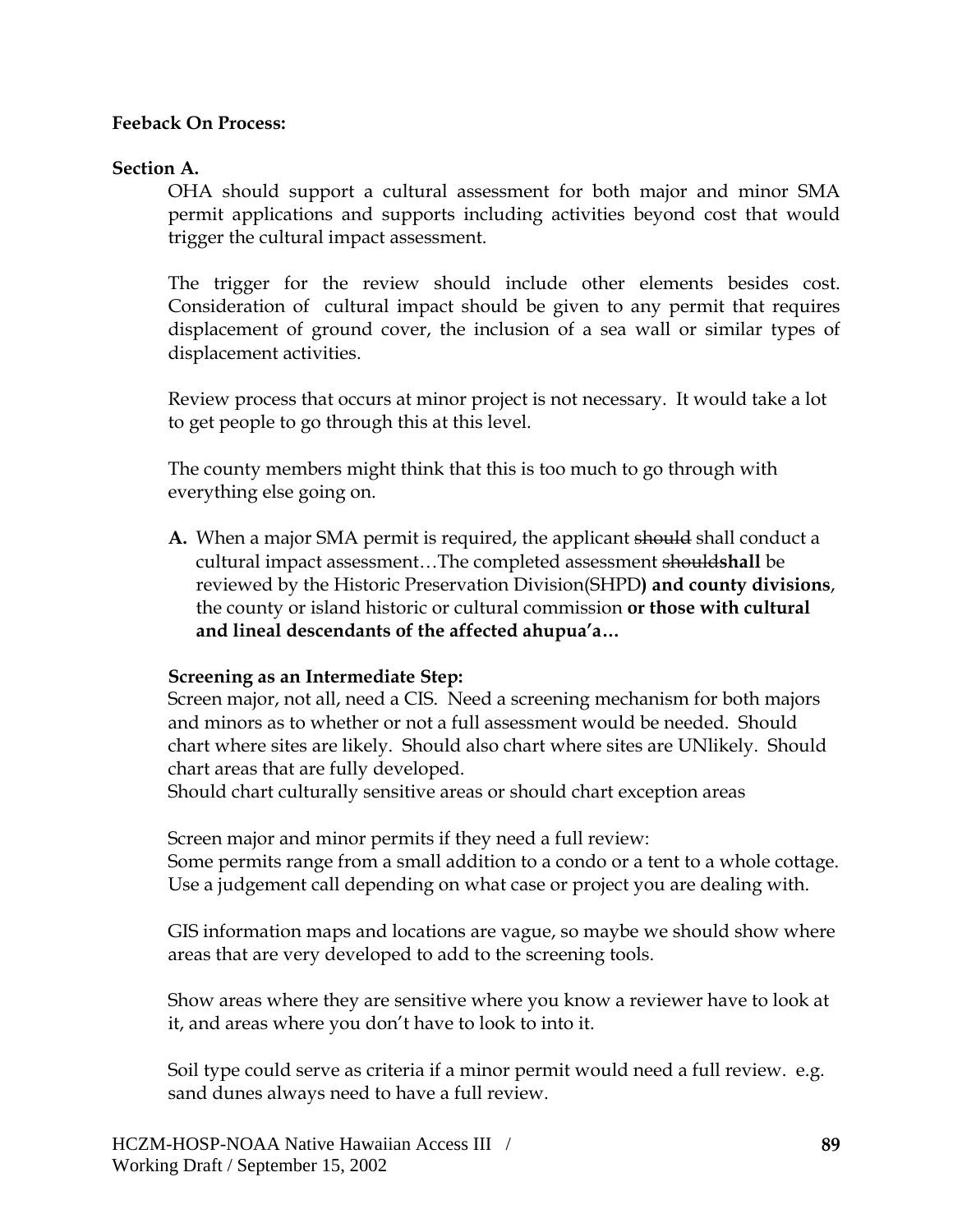City and County needs to assess for burials before issuing permits Kahana and Punalu'u are sensitive areas – the whole coastline, and of Kahana

Planning department has an itemized list of sites/historical/artifacts within 500 feet of development and also the list of neighbors in that 500 foot buffer to factor into a project.

If there are easier, friendlier documents, it will be easier on the commission.

A. Add "where applicable" for statement on necessary review. Review by SHPD, county, cultural commission, etc. where applicable.

Require review by SHPD

Need a user-friendly process

Cultural mapping with overlays would be helpful

As an intermediate process, the Burial council staff which already has maps of burial areas should review the application. The maps are confidential, but the staff maintains it. It maps out every islands' sensitive areas for burials.

If it will involve recreation craft – should be reviewed Avoid segmenting the permits, each under the limit for a minor permit

#### **Section B Checklist:**

Change "(check those which are present **and/or suspected or known**)"

# **Review of Checklist:**

OHA's Community Resource Coordinators (CRC) and our Cultural Affairs staff could assist with the island-by-island review of Section B. Section B covers many of the most common, and even uncommon cultural archetypes for which "rights" and "access" by be attached. The list needs to be reviewed on an islandby-island basis to make sure the unique archetypes are identified.

#### **Method:**

Maybe a survey isn't the best way to consult.

How many items would it take for an SMA permit not be approved?

Have to guarantee access to people who have to assess the property so they could check land thoroughly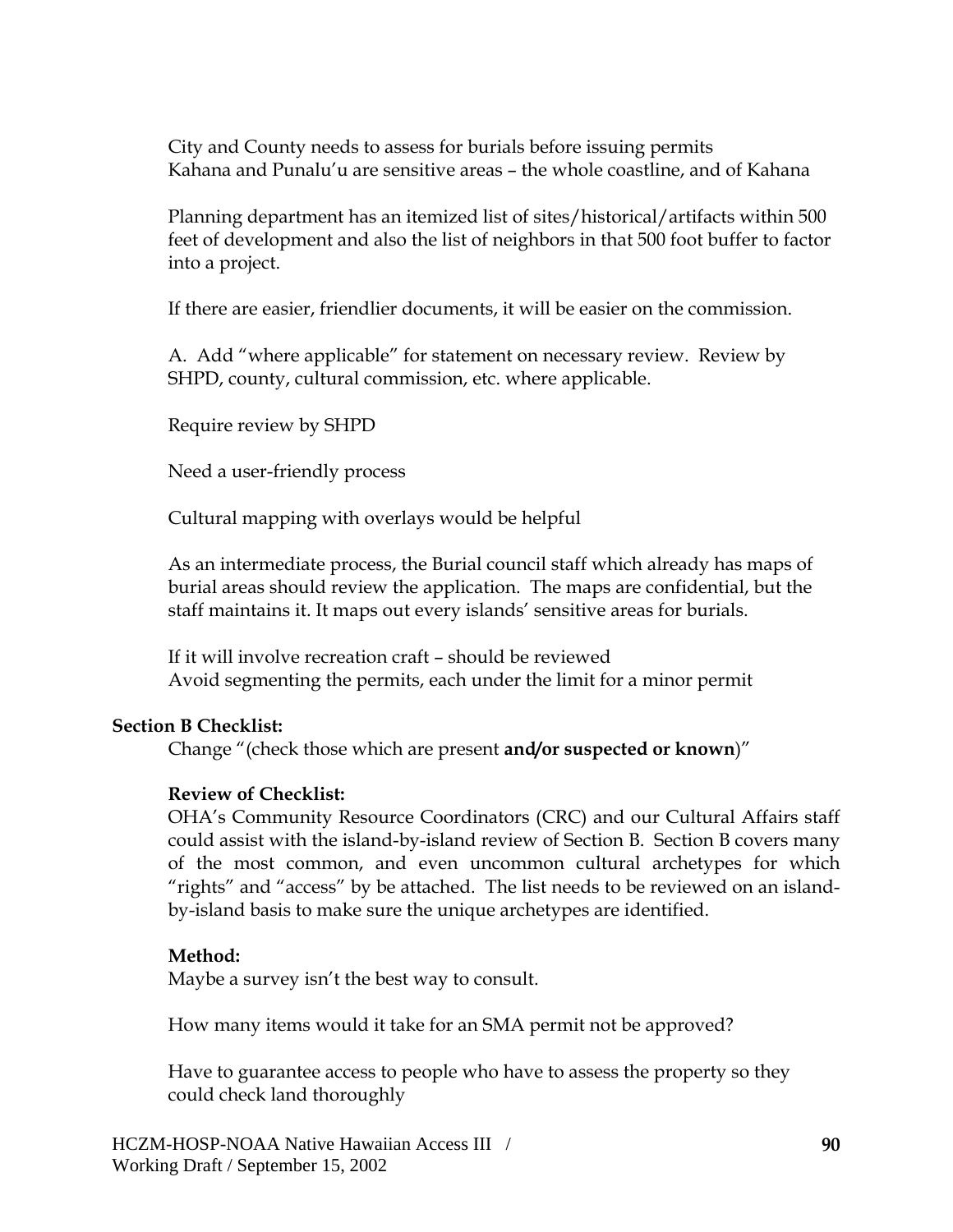Rights from this process are already under Historical Preservation 106.

How does the reviewer know everything to identify?

Is the reviewer taking the checklist to the actual area?

There are a lot of laws that overlay with PASH now that this is not needed. Like cave laws, etc.

May not be most effective way of getting the right information. Kupuna would not fill it out. Would need to have another person do it.

#### **Provide Access:**

We have to check for trails, we need to be able to access sites in a safe way

Add access to resources

Community meeting- shoreline access is not enough, need trail to access shoreline

Does access refer to roads also?

should have access to water, streams, public trust lands

#### **Streams and Streamlife:**

Need to add streams and streamlife to include areas such as Waipi'o and Kahana which are in the SMA

add native stream animals - like o'opu, hihiwai, aholehole, 'anae Hiuwai/kapukai access

allow for life cycle of the stream life – which spawn in the salt water and then go upstream and live in fresh water.

#### **Assessment of Resources:**

list should show historical resources and potential resources, damaged resources

developers have to prove that there will be no more damage to areas

make 2 lists-show positive and negative aspects

protect condition of the resources

HCZM-HOSP-NOAA Native Hawaiian Access III / Working Draft / September 15, 2002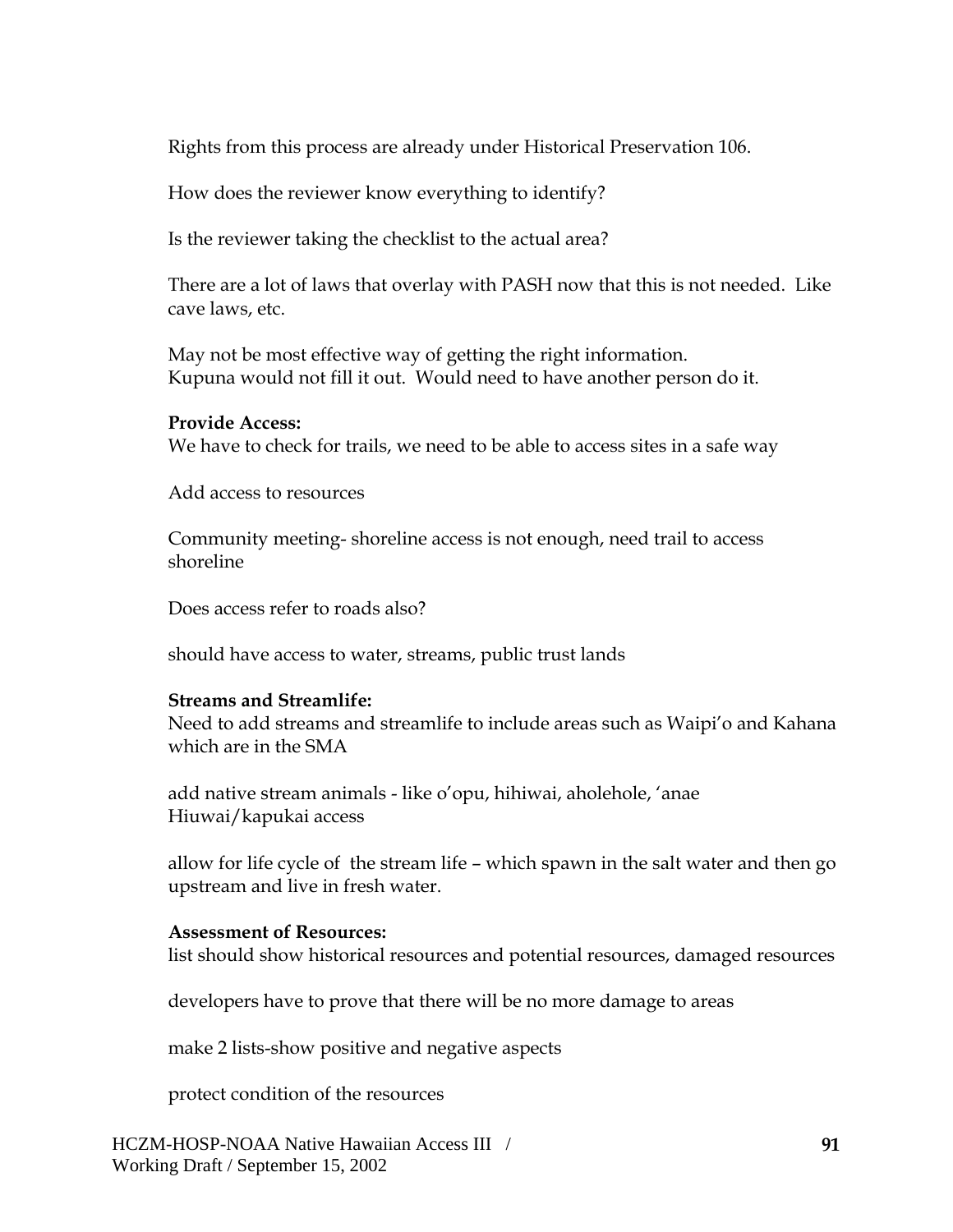If the stream is unusable is it still a cultural resource? There might be some fundamental problems if we don't clear up and define better. Can we really use polluted streams, etc. Kaho'olawe and Makua—damaged but still seen as cultural resources. Kanewai lo'i comes from a polluted stream but we still use it culturally.

How about cumulative impacts?

If it is zoned urban then it is fully developed maybe there should be something above the checklist that states right off the back if it is fully developed.

Shows an easy way to check for different items on a property. usual form is very foreign to those who don't deal with it everyday.

Should also chart where sites are UNlikely.

Should chart areas that are fully developed.

How do you prove a burial site without digging? Use what our Kupuna taught us about recognizing.

# **Add to List:**

Add wai 'opae(alkaline ponds)

o'opu

hihiwai/wi

aholehole

'anae

Add other to "B"

Muliwai-where the river meets the ocean

Kona has field systems mostly mauka

kapu kai / hi'uwai areas

steam bath areas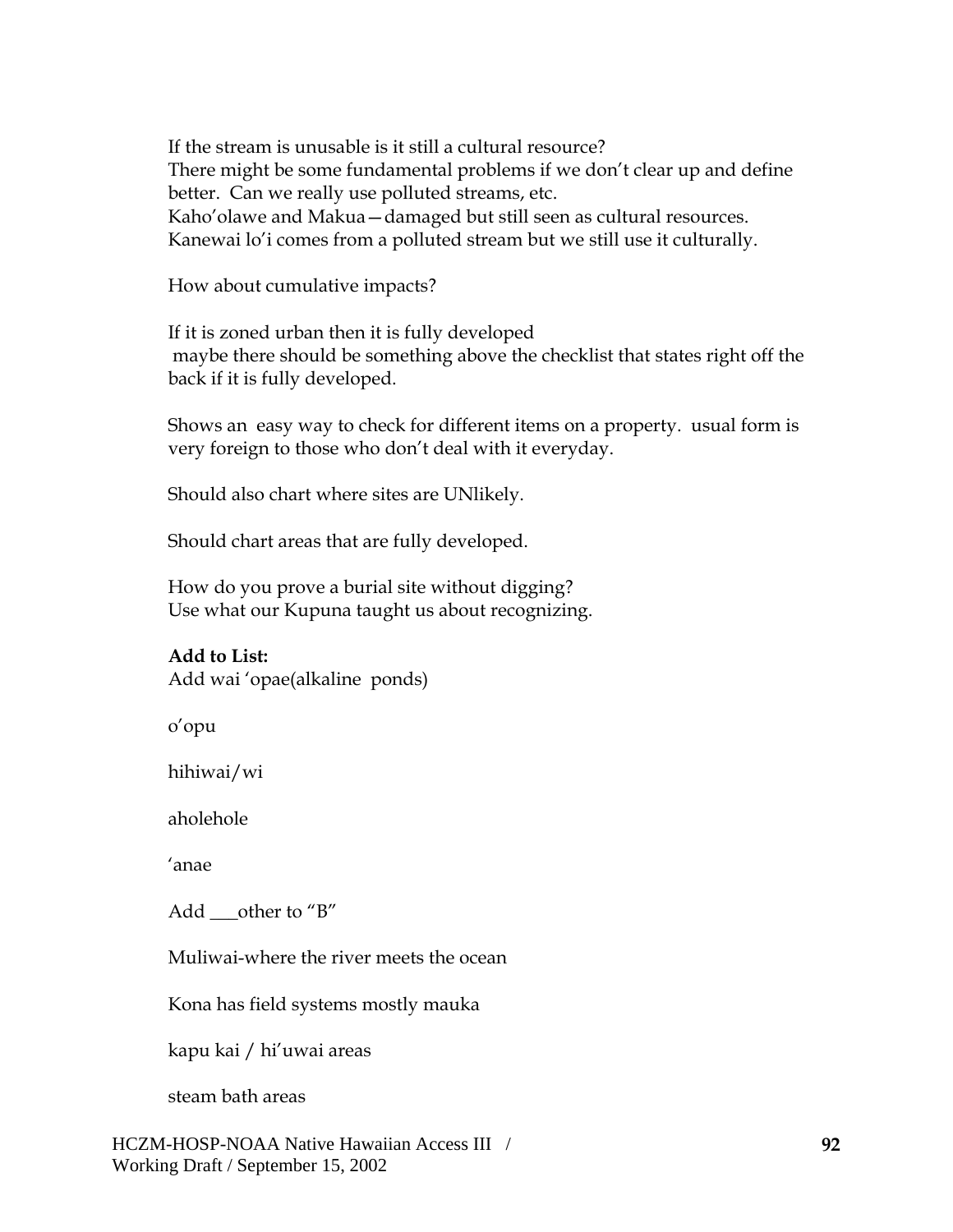bathing pools

turtle nesting areas

historic walls

wells

alae veins

surfing sites

sandy beaches

fishing areas

Lava tubes(burial and non burial) --also, if there are lava tubes there will be little bubbles called puzzle rocks

Sub-teranean water courses—fresh water that goes out to the ocean that leads to the ko'a

Ahu

Ko'a (2)-the ones in the ocean, not just on land

Petroglyphs

Paddling Areas-

Burials-not mentioned in any permits at the county level

**Artifacts** 

View planes are important, but should also factor in cultural privacy

kupe'e

seasonal residence sites (as for salt gathering, fishing, tapa)

Sometimes trees(ex. coconut trees), pile of rocks, and boulders are markers(ex. ko'a, burials).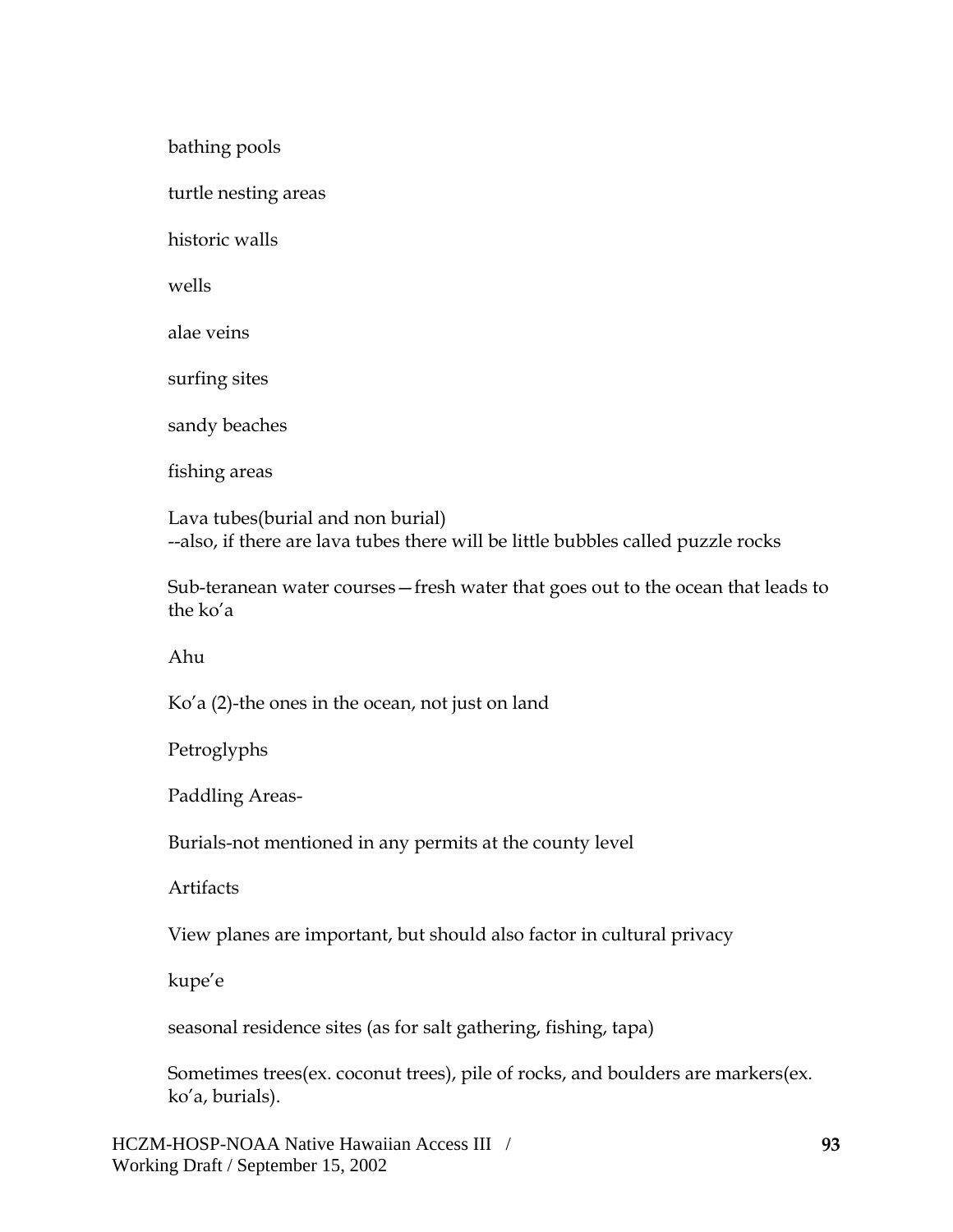Add surf sites and burials. Add "other" to checklist. Write as a narrative question, Are there other additional resources?

If planner has an untrained eye for identifying items on the checklist, who is going to be there with the applicant to check the "other" box if there is something there that is not already listed on checklist.

Practitioners have different views of the usage of the land depending on what time frame they are from.

Add "water caves", "ahu", birthing stones, phallic stones, Pohaku Kane, markers for burials

Add a question somewhat in the context referring to the checklist **but not limited to the checklist**.

Lilly plants were being pulled, but those were markers for burials. Point is that you really don't know what all the items on a plot of land mean.

Add "coral reefs," "estuaries," "limu purposes" or "nearshore marine resources" "spawning areas"

Add "dams," "streams," aquatic life

Add "house sites" archaeology sites

Add "lava tubes"

\*\*If all of Kahana and Waipi'o are in SMA need to add terraces, o'opu, hihiwai/wi, 'opae,

what may increase natural erosion process

#### **Take Off List:**

Lo'i kalo should not be on the list NH gathering rights is very different from agricultural.

Irrigation ditches should not be on the list It is not necessarily something that everybody could use

'Auwai should not be on the list

HCZM-HOSP-NOAA Native Hawaiian Access III / Working Draft / September 15, 2002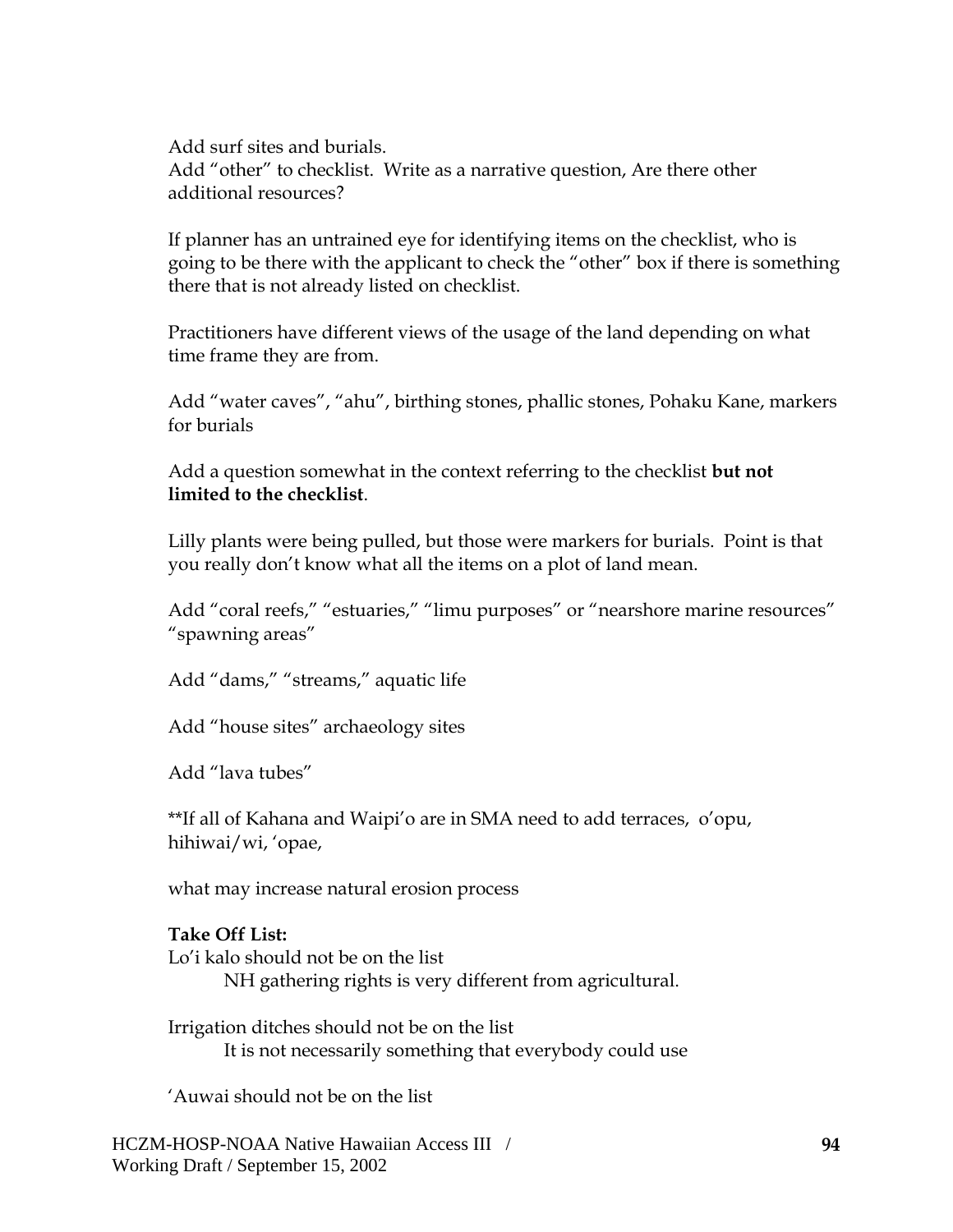These kind of resources have to be dealt in other ways.

Majority of items listed is not practices and will get to be confusing

PASH just restated rules that already existed.

## **Consistency:**

why does the reviewer list have resources that the applicant doesn't? [Based on the Kaua'i form which includes identification of historic resources on their application already, so it would need to be put on the applicant form for the other counties]

Rather than KHPRC, needs to be something generic relevant to each county

Check for consistency

# **Section C.**

How does this relate to PASH decision?

Not see where "C" fits in

## **Section D.**

Change: D. Application and Review Process for Minor **and Major** SMA permits...

D. 3…A panel of at least 3 and no more than **5 A panel of no less than 5 and no more than 9**…Evaluation forms should be returned to the Planning Department within 10 **30** days…

D. 3: it defines Hawaiian Cultural Practitioner. This should be moved to the definition page. Also, name should be changed to Cultural Practitioner of Hawaiian culture because Hawaiian Cultural Practitioner refers to someone who is Hawaiian.

*Reviewers will be* Hawaiian *cultural practitioners...*

Would families of Ahupua'a have access to this land for assessment?

What is the mediation process? More specific wording for process.)

D. 4&5-sounds redundant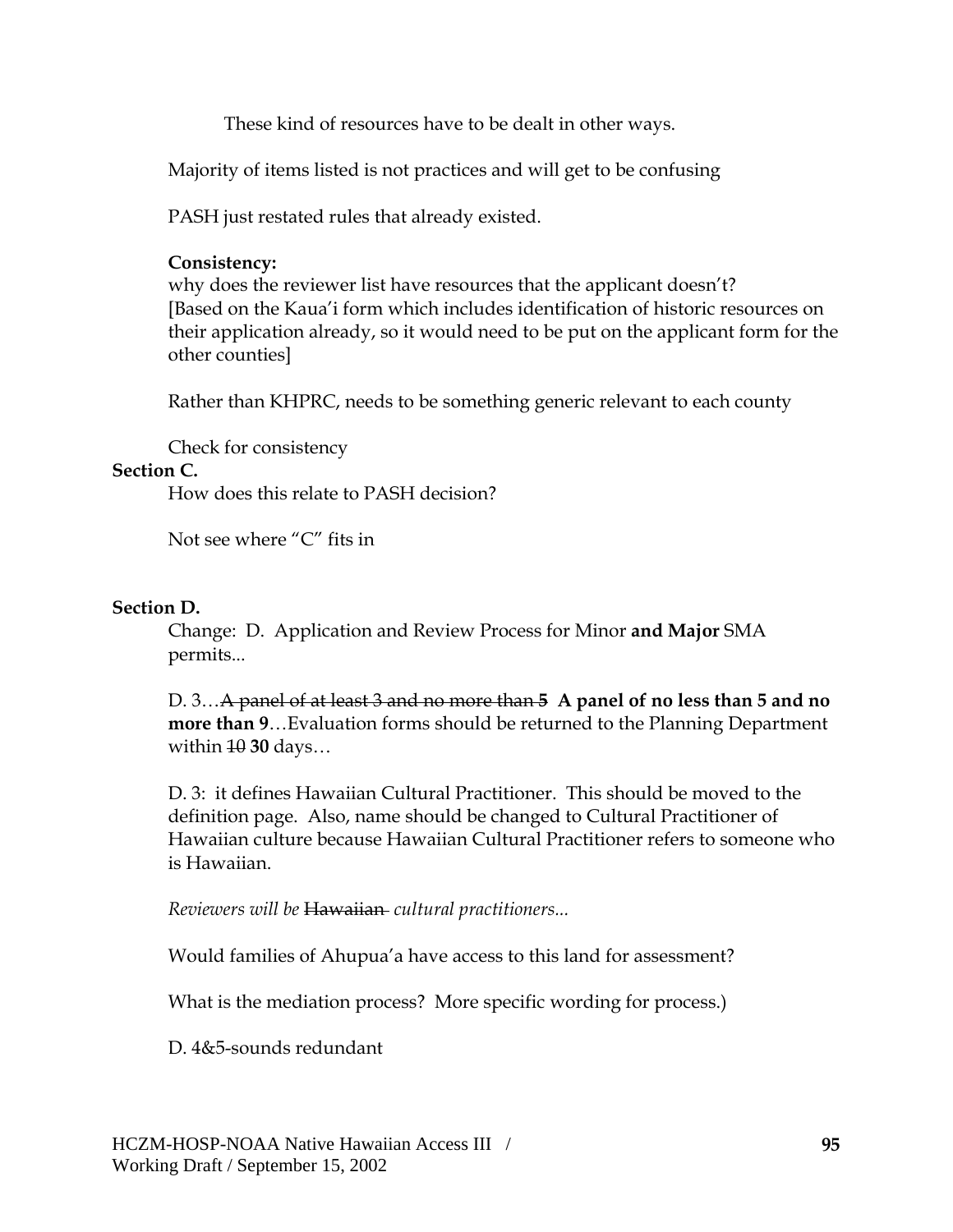D.5. . . , the planning department staff may [convene] **facilitate** a meeting of the panel of reviewers with the applicant . . .

D. 7.---despite what is said from D. #1-6, #7 implies that Planning Department can change decision.

May also want to ask what are the positive and negatives)

# **Kahu:**

Historically, cultural sites have a kahu. This is a facet to recognize.

Every place needs a kahu. The users of the area should be able to say if that kahu is doing a good job

# **Incentives:**

Offer incentives to community groups to participate in the process

-offer fees to volunteers for helping with process

-donate to certain groups' restoration projects or clubs

-reward system

-examples—give computer with gis maps to groups participating in the process

- assist in collecting oral history from kupunas

OHA could contribute to the process by providing incentives for groups who participate in the process

If it has been done before, then you don't have to do it again. Could an incentive for the applicant to conduct the consultation with the community before the application is submitted to the planning department be provided to accelerate the approval process? The applicant does everything required and then submits the application.

Can provide incentive for consultation up front, yet need to maintain the independence of the reviewer.

How intense is the reviewer's job going to be, how many hours, days is the process going to take? Is there compensation?

Will we be providing a ride? Don't want to drain out the Kupuna's.

Should provide compensation to help the community.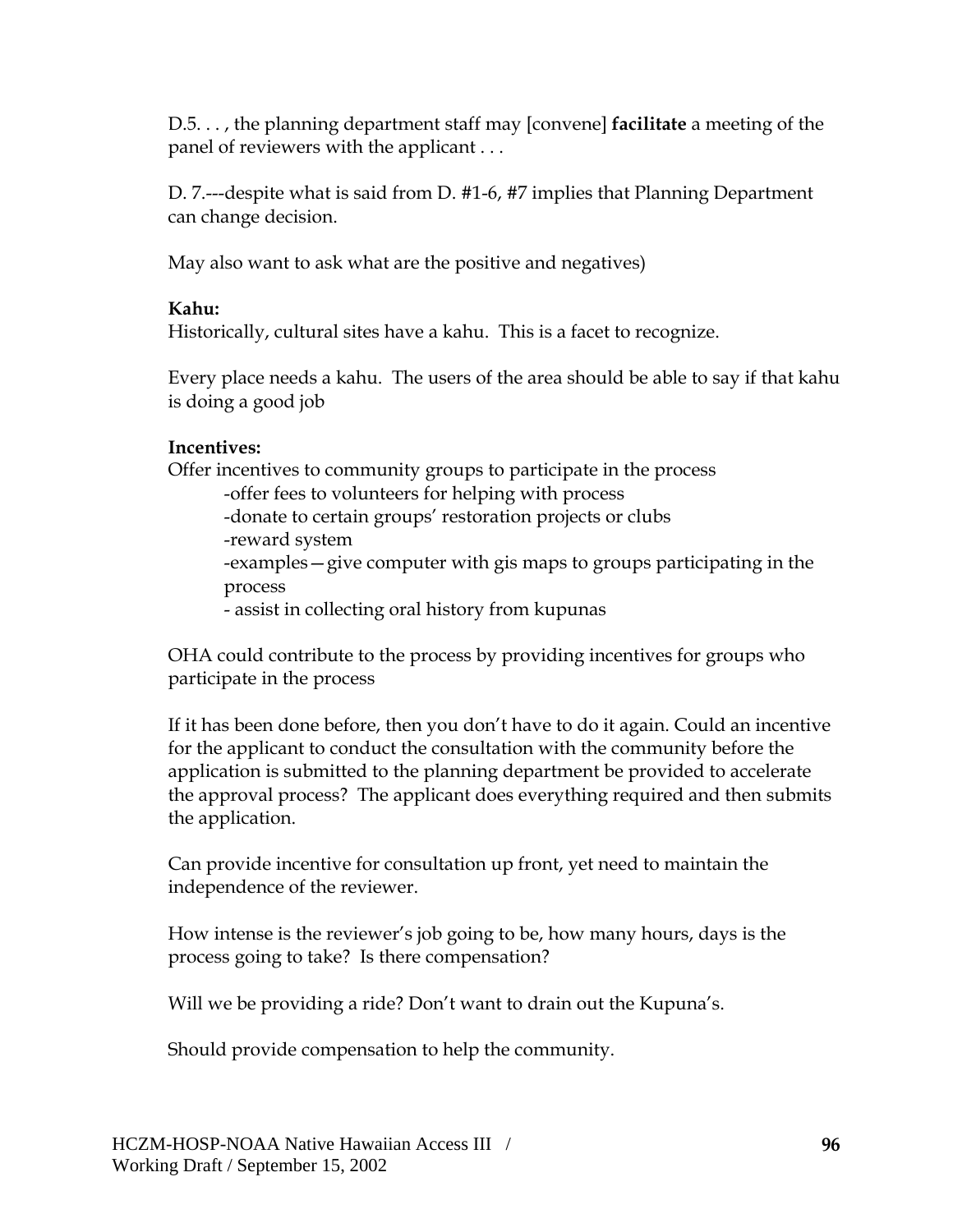Recommend cultural resources training with community leaders – 106 review process and in cultural resources management. Need to build community capacity regarding the laws as it applies in protecting cultural resources – 106, NAGPRA, AIRFA, 6E,

Need to provide immunity from litigation

## **Validation:**

Who validates this project? Process? How much will this whole permit cost to someone who wants to build something small?

Who's the reviewing body?

Who reviews the proposal? Is this consultation or delegation of an authority

Sources from applicants needed about how they got their info

## **Mediation:**

The burden of proof should be on the developer and not on the practitioner This plan/process should not back fire and be used against us. Wording should not be on the side of the developer.

What would there reference be to agree or disagree with applicant?

Should work out the issues before coming to the Planning Commission. However, mediation could make the process too lengthy.

Mediation process assumes that the outcome would be the decision, but the Planning Commission makes the decision. The Planning Commission cannot delegate the authority to make the decision. Have to also consider other items. But there would be hard feelings if the Planning Commission doesn't adopt it as a condition. Dialog is important.

If county doesn't agree with review panel then county and review panel should go through it together to justify judgement

# **Need guidelines on mitigation measures.**

What is the appropriate access? Some/none/all?

- Are there any guidelines between pedestrian vs. vehicular access?
- Depends on area/what is available(parking, etc.)
- What are guidelines on buffers?

HCZM-HOSP-NOAA Native Hawaiian Access III / Working Draft / September 15, 2002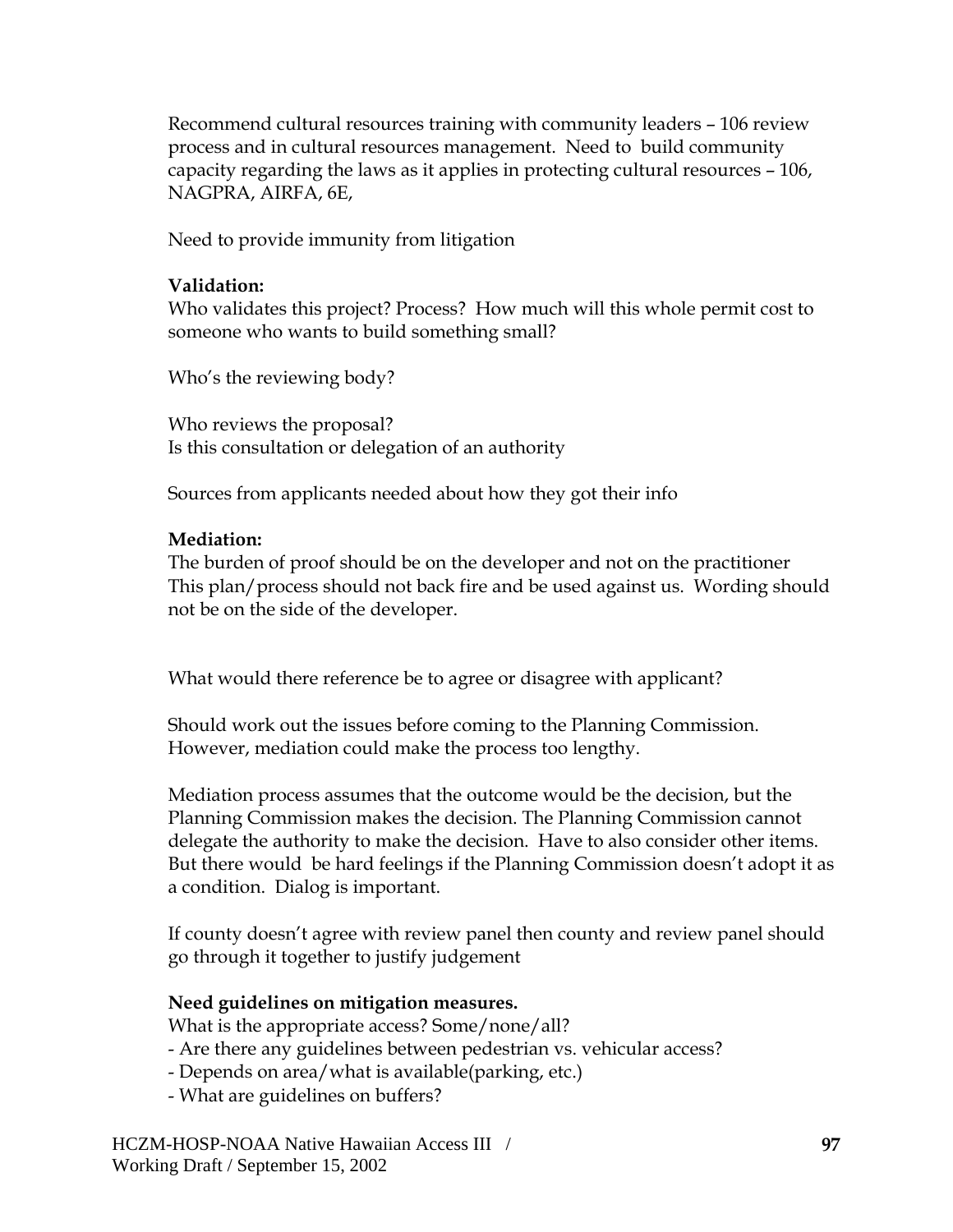- Provide a list of successful mitigation measures
- What are incentives for mitigation?
- Develop models of different situations and how to handle it, when need a deeper level of analysis

## **Panel Process:**

Suggest that you solicit comments from everyone on the panel but then have a smaller group to make final decision.

Minor permit is an administrative process not planning commission decision.

## **Oversight:**

If process goes through who will oversee this process?

Who is going to be the one to push everything through?

What if review panel is challenged?

person who would be advisor need s to look at process/application need planning staff to oversee process

This process shows that the Planning Director has the power and final decision.

# **Timing and Cost:**

Developers and NH could get it right at the front end so that you don't have to fight about it politically. Do up front, so that an application would not be deemed complete without a review.

SMA permit is a backend permit (you already have you land usage permit, etc), it's usually the last permit. How do you put it in an ordinance so that you are not putting more years in the process? However, sometimes its the first occasion for the community to learn of the changes, so it's important to involve the community at this point.

Applicant has to do the report the agency would mail it out - a developer could set it up in advance and early.

If the applicant solicits the community review, have to have some way to assure that it is an independent review

Educate developer-why this is important? or it may create hard feelings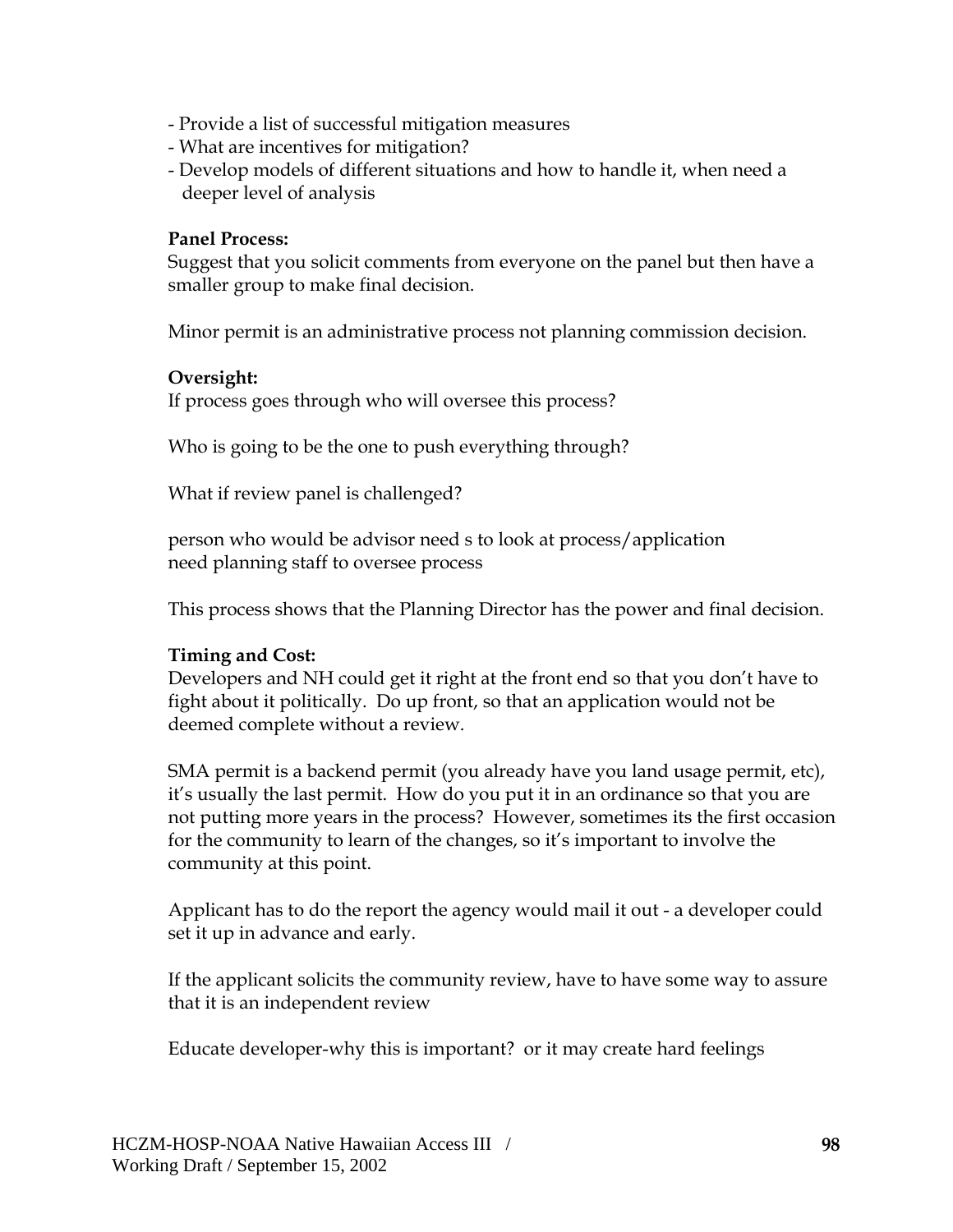Should bring practitioners in earlier in the planning because SMA is one of the last things in process. Late in game to get approval if can go or not.

Excellent for anyone who is going to be a developer---concerned about the fact that it is going to be used for a minor permit. Can be cumbersome.

Do we want everyone getting a permit for every little thing

Aren't all these things already involved with a cultural impact system under Chapter 343?

Not all SMA permits are under Chapt 343 which requires a cultural impact statement

Act 50 requires a Cultural Impact Statement. Is this a duplication?

How will this overlap with the 343 and Act 50 process?

If both the State Historic Preservation Office and the Council reviews the application, the process would take too long

Don't want to have another layer of bureaucracy for the developers.

Don't make the SMA process more onerous for the practitioner, like the fishpond permitting process.

2 to 3 years worse case on the permitting process

How much will this whole permit cost to someone who wants to build something small?

Need to assess if process is needed for all of the minor permits

How would the process affect the time limit for the granting of permits?

If there is an appeal how would the time limit for the granting of permits be affected?

By the time you get to the major permit stage, all these things should be covered already and nothing is exempt.

By the time you get to the major permit stage, all these things should be covered already and nothing is exempt.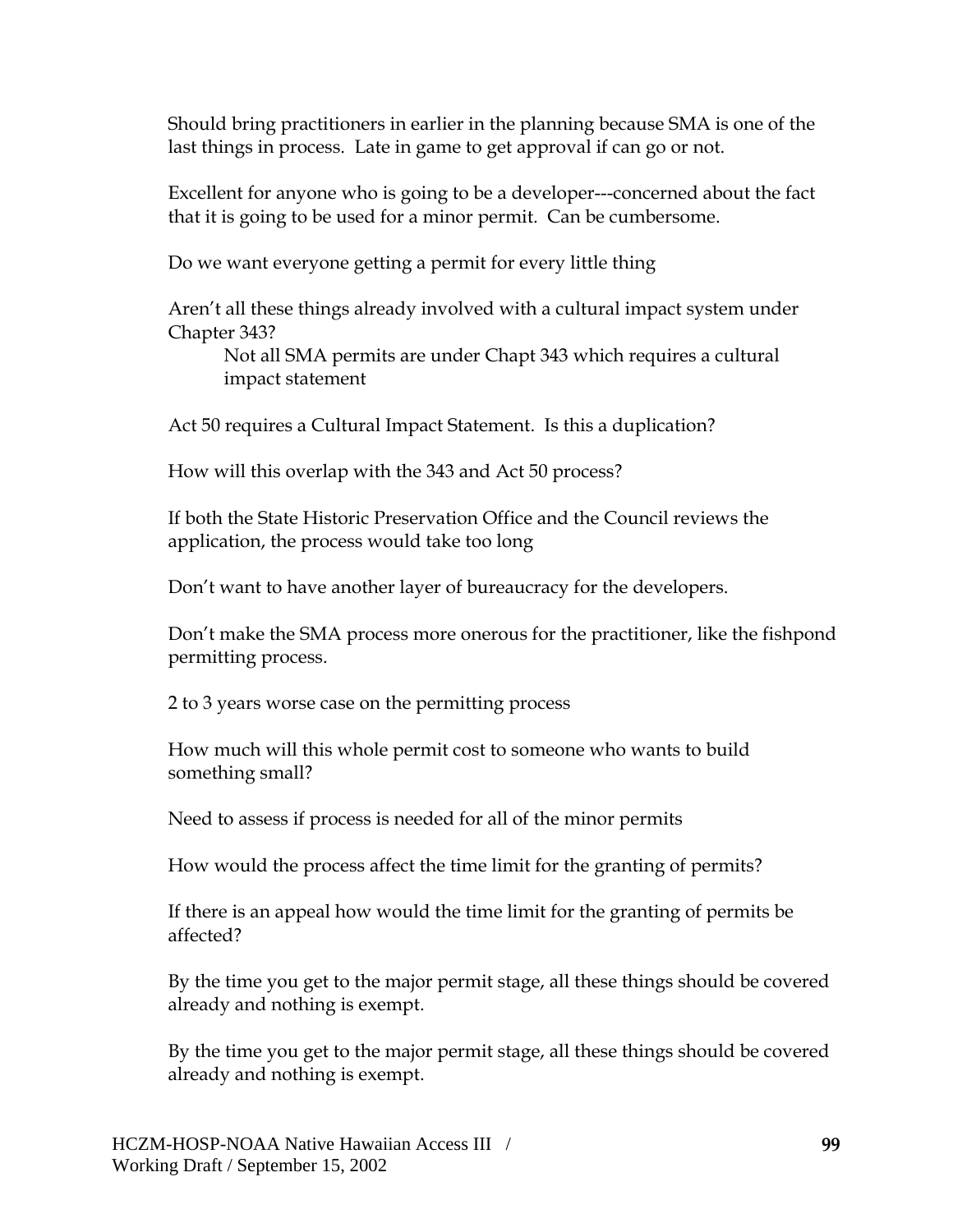What is the feasibility of the reviewers doing the review in the given time?

It is a good idea to have a group of reviewers. Reviewers would even have the knowledge on who to ask in the community if they have any questions. If you have a reviewer then a public hearing where people can confirm or disagree would be good.

For O'ahu, have the Review done prior to the Public Hearing. At the Public Hearing, the reviews can be considered as part of the process.

Is there a structure for this review panel? Volunteers would probably be best because you are dedicated to the project and not the money.

would timing be extended to facilitate the Native Hawaiian review? Public comment period would need to be extended.

## **Record:**

#6 record in Bureau. Zoning or SMS will already be recorded, may not want to superceded zoning/SMA

# **Politics:**

How would you choose the kamaaina from the district? Sometimes can have pro-development members.

One problem was that we had all these cultural experts with the same goals, but different variations were still present.

There are some common things, but also some colliding ideas.

Fear-it might get stacked up against the developer all the time. How do you guarantee that the persons selected are not always going to say no and oppose a development?

If there were a disapproval this is late in the game could be perceived as an ambush if there is disagreement.

Developer can initiate consultation in advance and if not done, then the county can do it or the county can do it if the project changed.

Who has the power to amend the rules?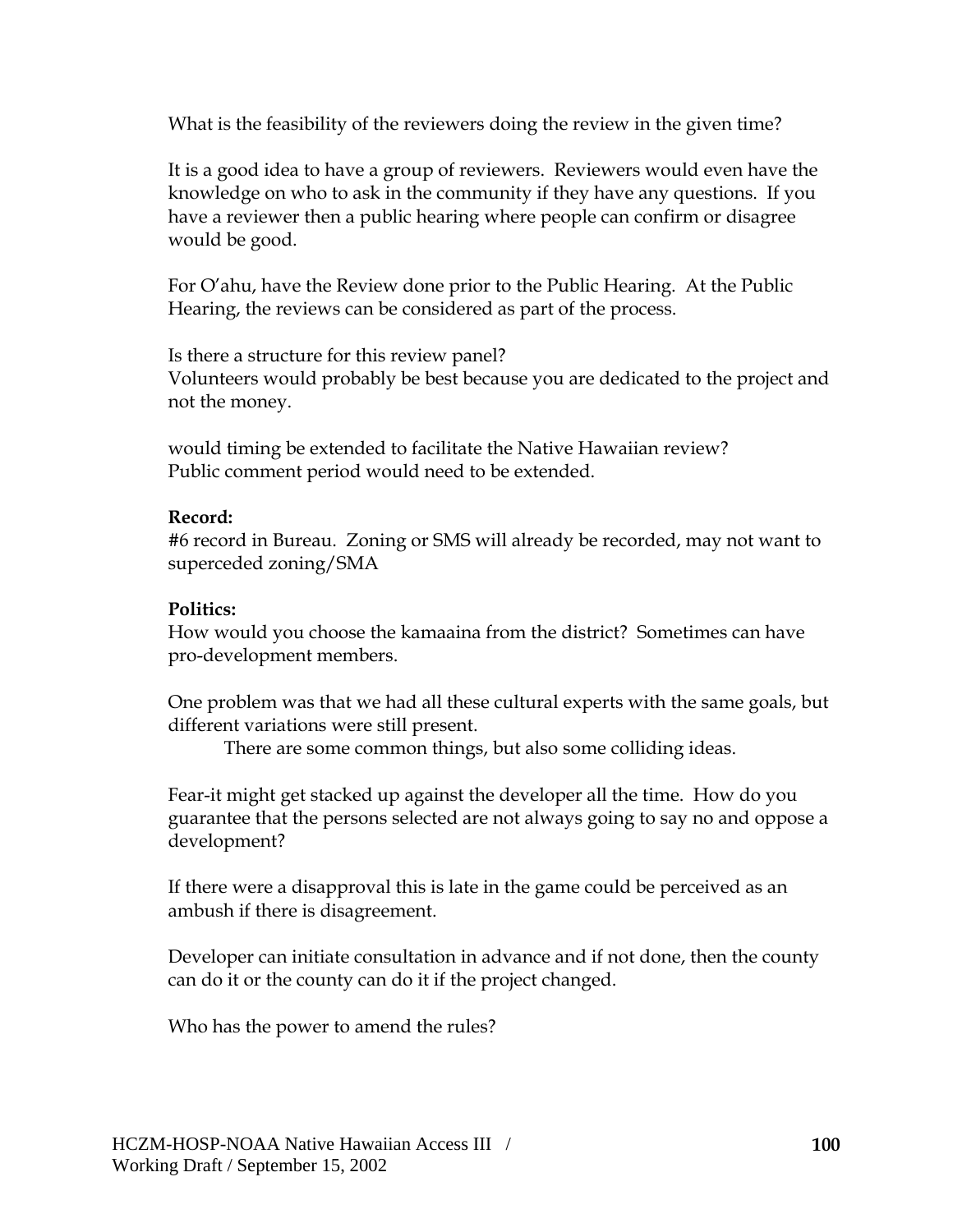Reviewers won't falsely report something to stop development, but if they don't feel content with the development because of what is on the land, then they don't.

Do reviewers have a stand in the planning commission? IF not they are JUST advisors - - there seems to be no accountability for all the information provided. What would prevent Planning Commission from throwing out all the work done?

## **Ahupua'a or Kupuna Councils:**

Ahupua'a councils/ Moku councils Waianae/Lualualei wants Kupuna council

Perhaps could start with Kupuna council, then have a makua council read all the information and get back to the kupuna council for cultural validation. Makua would review the work and projects but kupuna would make the decisions. This process could be part of the transition toward setting up the Kupuna and Makua councils. This process could provide experience in

empowers community and kupuna

Ahupua'a council is not necessarily a good source for notifying practitioners. Certain councils are made up of people not from that ahupua'a and are new comers.

#### **Benefit of Process:**

In part, PASH was over the issue of whether cultural practitioners have standing in a process. This process gives standing to cultural practitioners in the application process.

Special places and areas should be preserved and cherished with the help of this SMA process.

#### **Notification:**

Perhaps should provide check list to neighbors as part of their notification notice. The radius for notification of neighbors should be relative to the parcel and lot sizes in the district.

Is it possible to recommend that the burial council be on the neighborhood mailing list for reviews?

If naming only certain people in the community to come forward to do reviews, it might cause division in the area among the community members.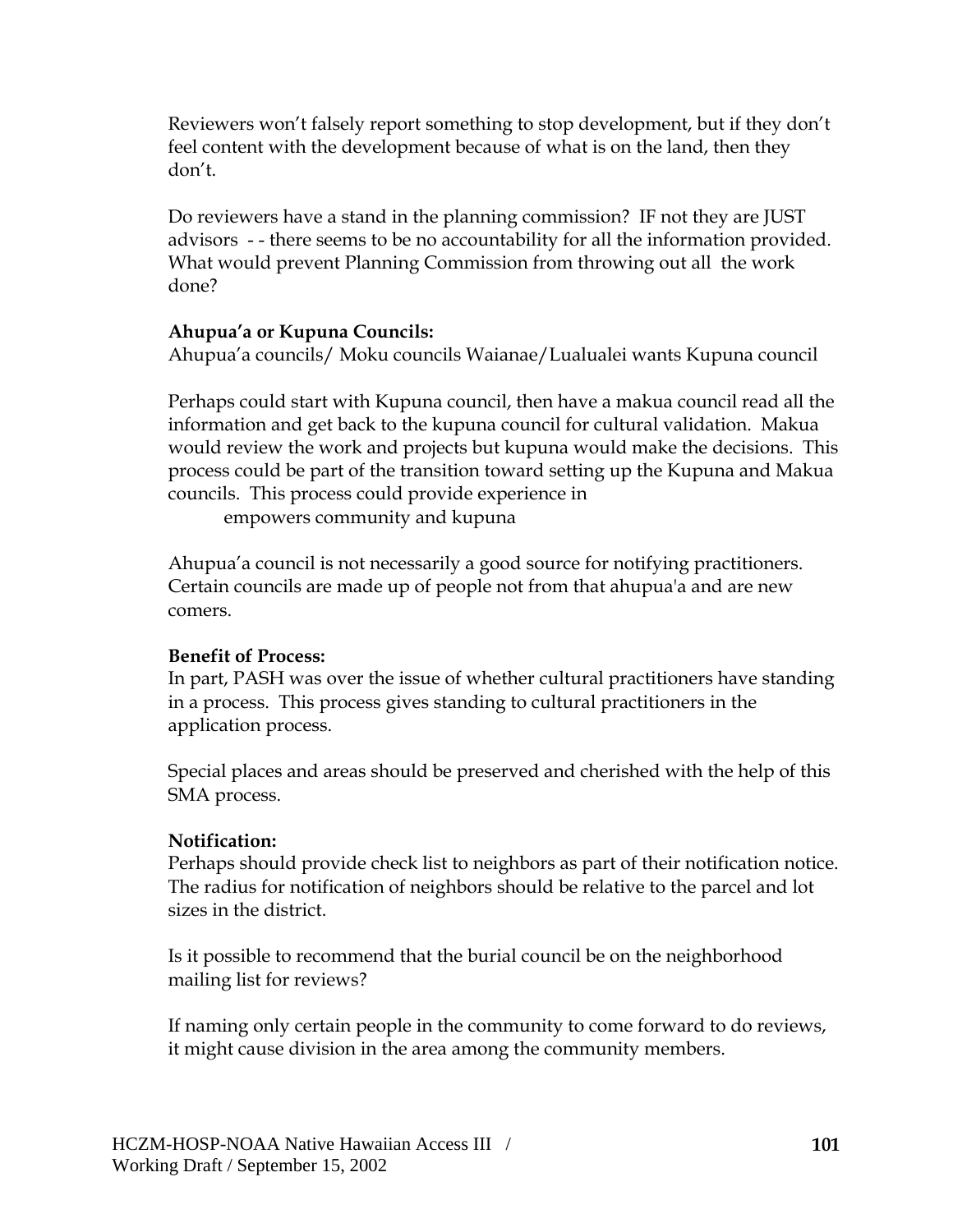It might be good to just notify the community and have whatever ohana that wants to do the review to do it.

Add notice in OHA newspaper and Windward paper is a good source to put notifications in besides the Advertiser/Bulletin.

## **Enforcement:**

Who will enforce these policies? Planning department will have to follow up.

There has to be a fine to go along with the process.

Will enforcement be part of the rules?

Violators should have a heavier penalty.

Need cultural monitors

## **Section E.**

## **OHA could provide the forum for discussions centering on defining the standards and requirements of Hawaiian Cultural Practitioners and a method to assist counties and districts in identifying the practitioners.**

Section E indicates that the county planning department is responsible for recognizing Hawaiian Cultural Practitioners but it is unclear what agency will be responsible for assisting a community or district to develop a process to identify the practitioners. OHA and other Hawaiian organizations could fulfill this role. A meeting should be held on each neighbor island and on O'ahu with the support of our CRC's and cultural staff. Island burial council, historic review and historic preservation staff and other interested individuals should be invited to participate.

#### **How are we proposing who sits on the review panel?**

Planning dept? historical commission?

OHA could assist in a review panel

Does it only have to be Hawaiian? ex: Japanese are good fishermen, Filipinos take care the land.

Practitioners should be chosen carefully(what if that practitioner is the father of someone who is a developer?)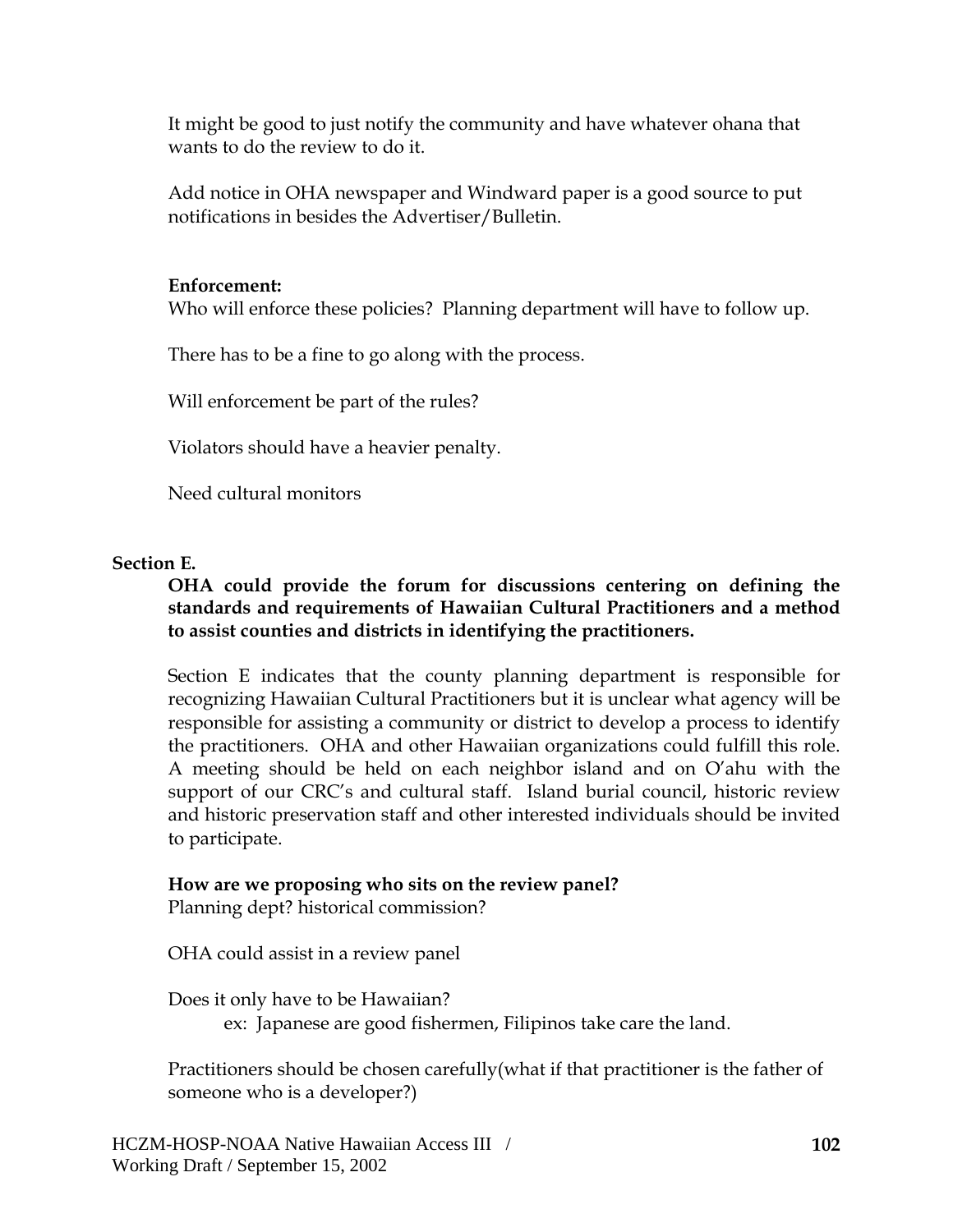List of practitioners needed for potential developers. How will the list be developed and maintained? How selected? Open notice? No stated standards.

Make sure there is a good balance

Really no effort in identifying who practitioners are in the boundaries.

Getting people who can prove that their families have been doing it for generations is important

Would registration be a good thing to prove practitioner status?

Keep choosing of practitioners to a community level

Knowing who has been coming around traditionally is necessary

Is the community choosing the practitioners?

How to protect and involve most responsible practitioners?

How would the district break up of the islands be for the different councils?

Would the people who wanted to access these areas involve fishermen, hula members, etc?

Review Council-it's an ok idea where people feel they have more of a right to be on because they are more tied to it and more akamai on the topic Whoever takes on the responsibility of steward or kahu should also take care of the area

Should distinguish people to take care of the different levels of the process. Consider that some people are dual in what they can share. Some kupuna have been able to keep a lot of information from different areas.

Need to identify who is willing

NHHPC-they could help out to identify cultural practitioners

Maui and Kaua'i both have cultural commission-

City and County should have a cultural council that calls upon practitioners that have been nominated by the community members to go through process.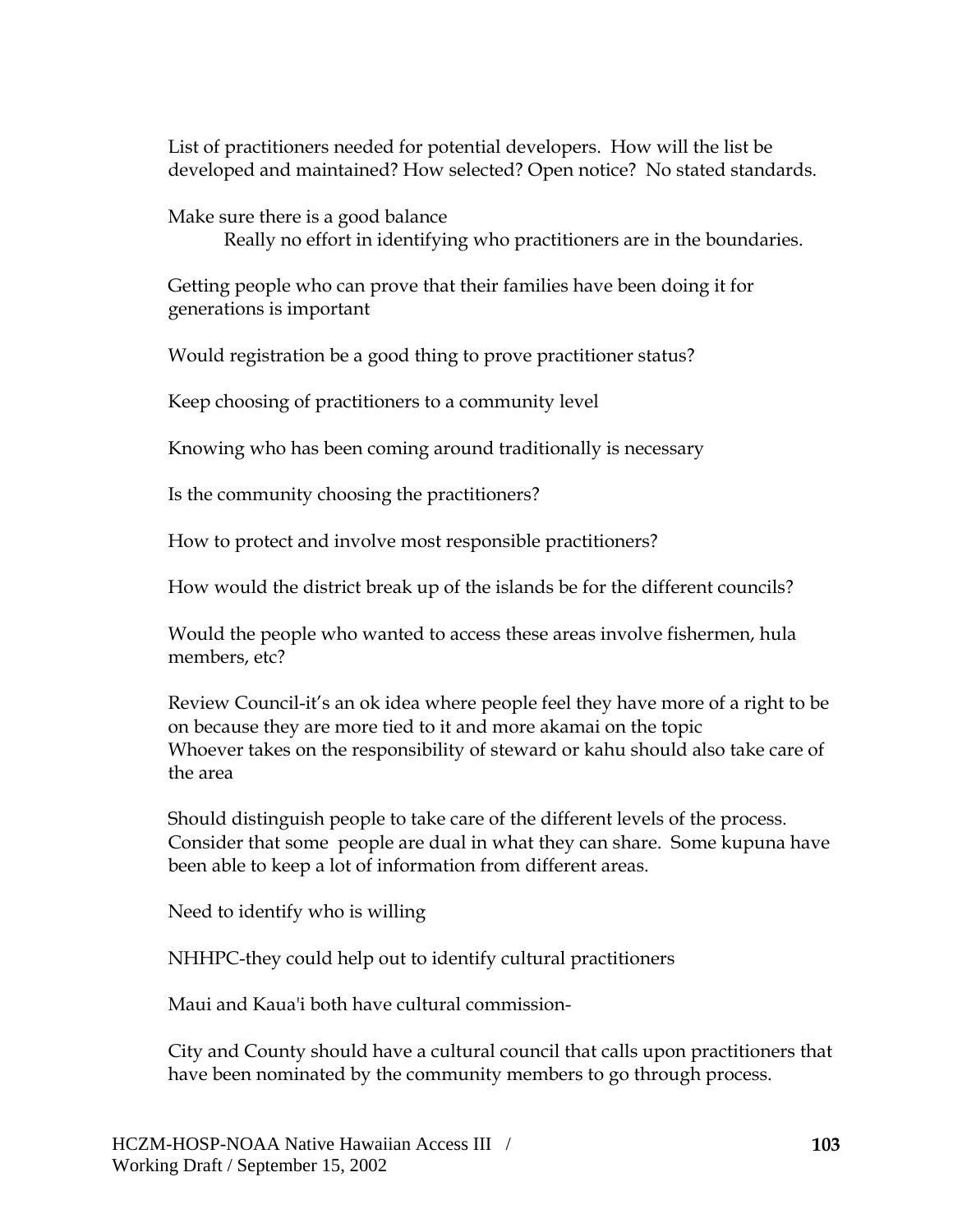Maybe OHA can assist in identifying Hawaiian families and practitioners to conduct voluntary reviews.

Changes look very modest and reasonable basically just restating what the law is issue is not with definitions but who reviews the consultation for permitting

The use of "Hawaiian cultural practitioners" as "reviewers" of applications is problematic. The proposal is quite vague on how such persons will be determined and chosen. Further, for specific applications, how will a particular reviewer be determined to be knowledgeable regarding the area?

What protections will be put in place to assure that the reviewer is impartial in his or her review and does not possess a conflict of interest?

Will the applicant have the right to challenge the participation of a specific reviewer if the applicant believes the reviewer is not qualified or for other reasons is not appropriate to review the application? This is important to meet due process requirements.

The Land Use Commission has created a Resource Management Committee to review this issue on a per project basis. The committee is composed of two members and approved by the LUC and the developer. These committee members are paid for their work.

Applicant should hire someone to culturally assess land

Elected vs. appointed council members

PASH decision is related to the ahupua'a tenant, how do you link the reviewer and the tenant to the PASH decision? How do you qualify a review panel not from that particular ahupua'a?

How did we come up with a community-based review panel?

There is a whole range of Hawaiian cultural groups, how would we choose to be on the review panel?

What if the project expands from 1-3 ahupua'a? How will we choose the reviewers then?

How do we qualify people to become practitioners? What is a practitioner?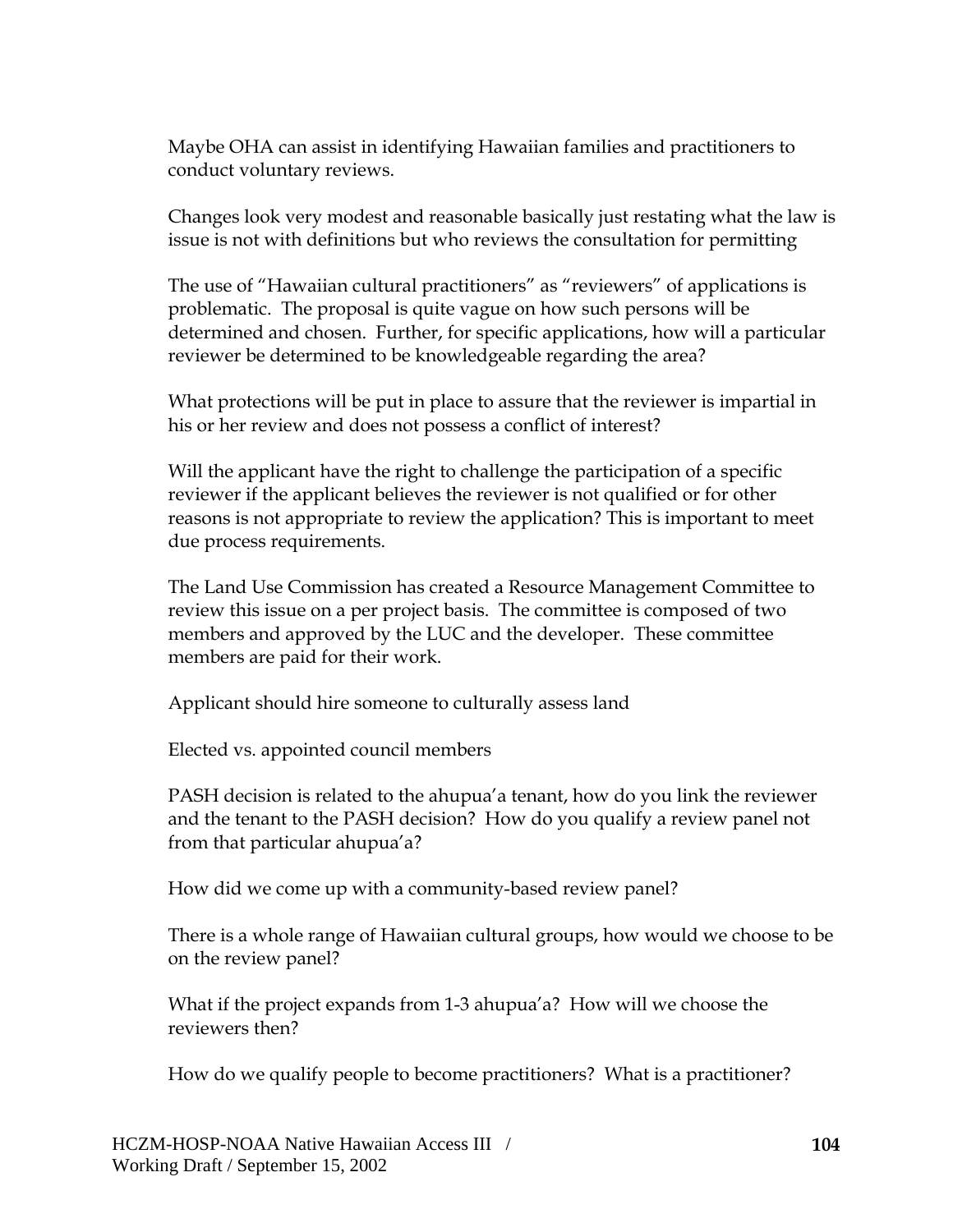Don't necessarily think we should register or appoint practitioners, instead just find a way to identify them

Various OHA offices are suppose to identify for you the names of recognized culture areas?

Hawaiians are so territorial that it is hard for them to come up and identify themselves as expert to the land.

Those who don't talk much are the ones that know the most, those who are the loudest are the ones who really don't know much.

They rather let the knowledge die than share it.

You should have at least one member of the burial council on the review panel.

3-5 reviewers seem too much and overwhelming.

Do we have everything go to the reviewers or have commission decide what they do?

How would you choose the kama'aina from the district? Sometimes can have pro-development members.

One problem was that we had all these cultural experts with the same goals, but different variations were still present.

There are some common things, but also some colliding ideas.

Who is lead agency to solicit input from reviewers? One option is to have the State CZM be the lead agency.

We should check if the "kama'aina" list could be kept confidential and not available to the developers. Don't contaminate the list. But it might be considered a public document.. Need to update the list every 2 to 3 years

How do we protect integrity of ancestral knowledge?

On O'ahu refer to umbrella organizations rather than to 'ohana or people in the district. A lot of ancestral knowledge has been lost, and organizations have arisen to perpetuate the knowledge.

Can refer it to a Neighborhood Board who could refer it to a Hawaiian Cultural Practitioner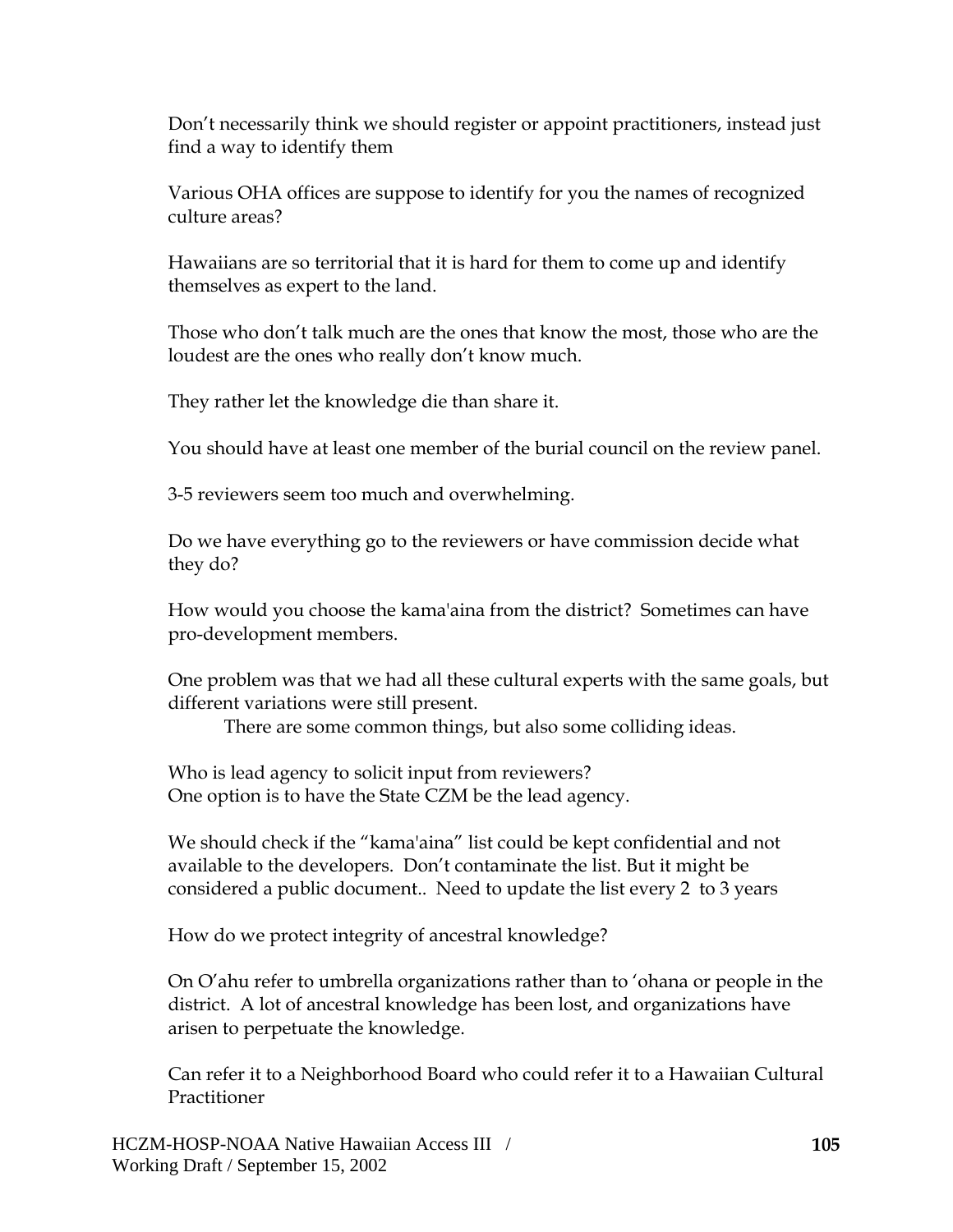The counties to recognize neighborhood boards and civil clubs. Therefore, those boards can be responsible for looking at these permits. Neighborhood boards are staffed with one county person and have finance.(O'ahu is the only island that have neighborhood boards). Major permits go through the neighborhood boards.

Will districts for reviewers be like Ko'olauloa and Ko'olaupoko?

## **OHA could draft legislation for the 2003 legislative session establishing a State and/or county funded independent cultural review program**

Some potential problems could arise in that cultural experts are now in demand to work as hired sub-contractors for applicants and their involvement in cultural reviews could pose conflicts of interest. One option is that the applicant provides funding for independent cultural review experts but they are contracted through the State or County governments.

#### **Evaluation Form:**

**1. How will the proposed project impact Hawaiian cultural resources, usage and rights in or near the project area? – should be the first question** 

**2. Has the applicant accurately identified the Hawaiian cultural resources in or near the project area? –** should be the 2nd question

4. How will the proposed impact **help/improve** the historic resources in or near the project area?This question should indicate the kind of impact – quality, integrity, etc.

What was the form based on? In Phase II?

Form shows that PASH impact is like a cultural impact, but that's not necessarily true.

Why do we separate Historic resources and Cultural resources?

#### **Follow-Up:**

Can you set up an experimental procedure before this is implemented? Provide a 2 years test period? Perhaps try Kaua'i first, then add others.

Ask the Maui planning dept if there is any plan to have SMA rules permitting come under county council rather than the Planning Commission.

Send out summaries for different phases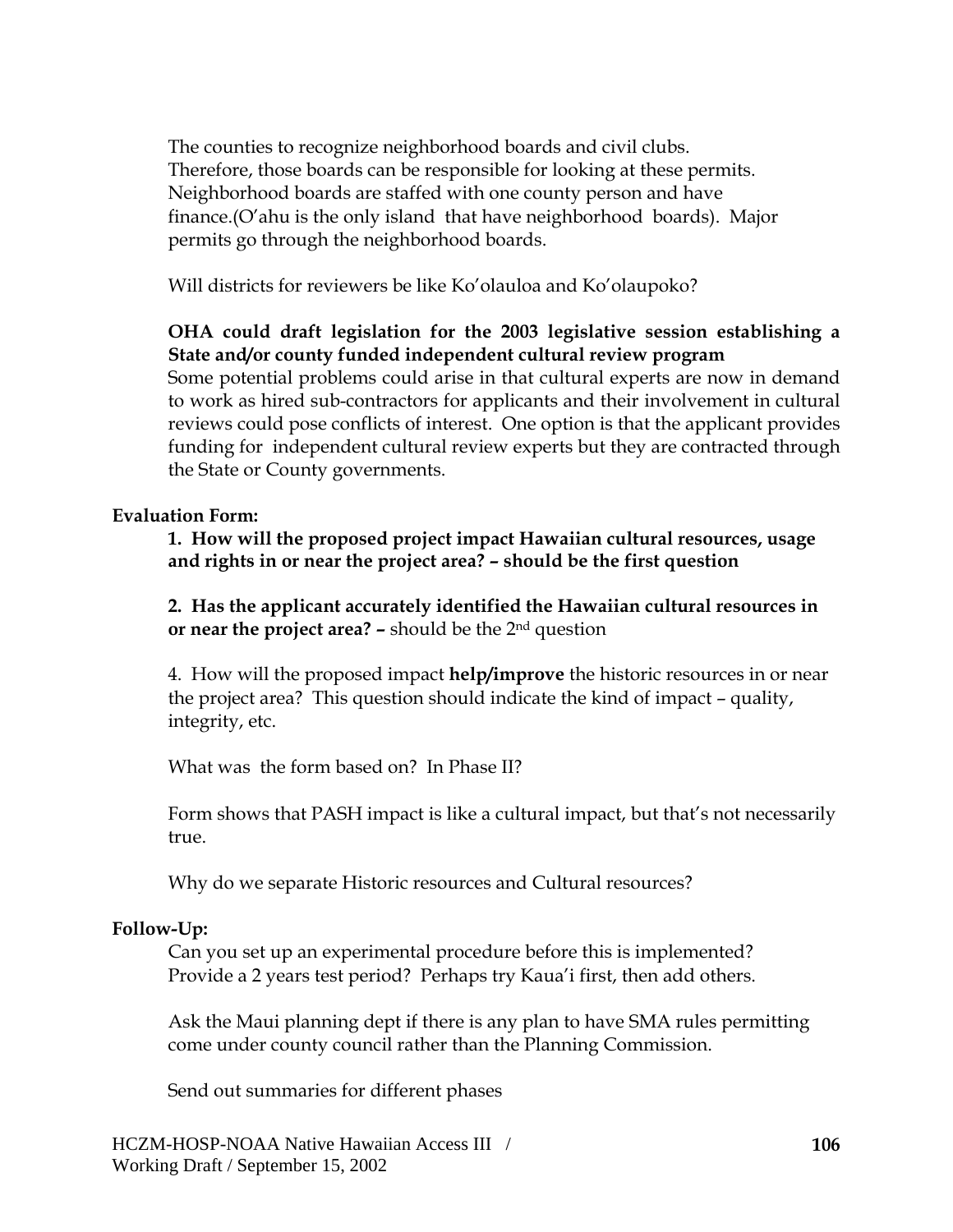CD-ROM of map survey databases

Send out packets as they become completed

Make a database and hard copy maps for each office

Bibliographies from Nancy Morris would be helpful

## **Role of OHA**

Maintain a list? Agencies have been asking for the list, but resisting. Not OHA's job to do so. Make it easier for the agencies to comply. It's their job, not OHA's If developers get a hold of it ? If do this, OHA's responsibility that an adequate review has been done. Not ever OHA's responsibility to do this. Not set up to do it. Can't sue if OHA is a part of the process. Remain independent Liability – suit What if everybody agrees and then someone is overlooked? Can do as part of an internal review – through the Cultural Preservation Committee

Currently, as part of OHA review of any SMA application they are referred, the call people they know through the CRC on each island. Process works best if community group comes forward on their own and they have different viewpoints from OHA. They talk directly to the county.

Maybe it's not for OHA to come up with a list – but to do training on rights. Do education, to co-sponsor. Not always talk to OHA.

Can put it in Ka Wai Ola – to come forward and identify themselves. 106 -- List in Ka Wai Ola –

Multiple Methods:

- get people that live in close proximity of the site
- County can advertise in Ka Wai Ola to respond to the SMA call a ##
- Practitioners voluntarily register OHA can keep name
- Have copy of SMA sent to the practitioners
- can have copies accessible in OHA offices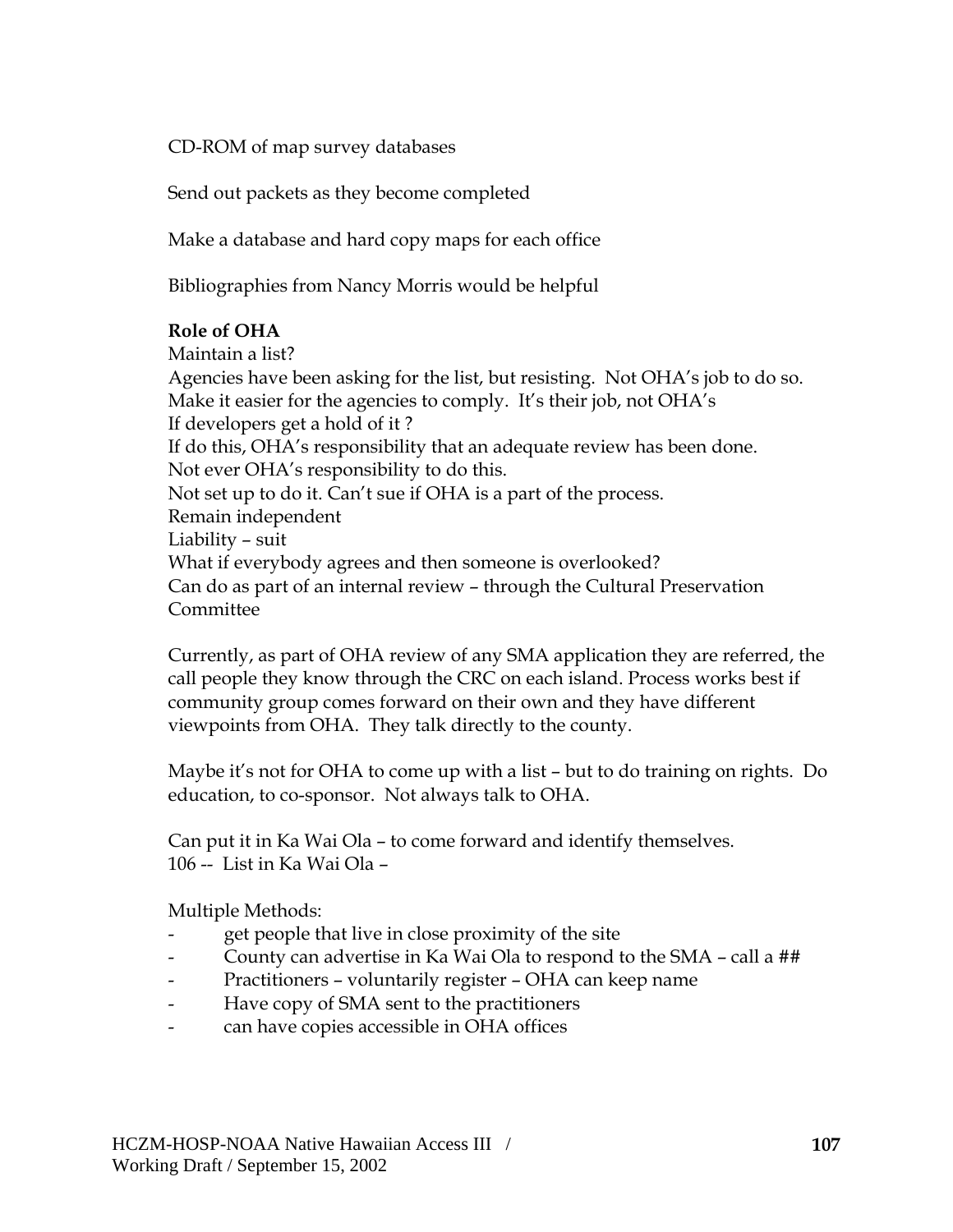## **Appendix V. Responses of County Planners to Recommendations in the Phase III Working Draft, September 15, 2002.**

## **General Questions/Comments:**

Maui

What will be the stages of Implementation? Will the suggested changes be implemented before or after all of the necessary data is available such as the digitized maps and cultural resource mapping? Right now there is a limited amount of data to base assessments upon.

Have a notification process. The burden to indicate sensitivity is upon those who care about the sites.. It is difficult to ask kupuna, those who know, to reveal location of sites, resources. They have to feel it's necessary

Right now the planning department has pending: 681 assessments and 25 major permits What does protect mean? For whom?

# C&C

p. 5 – Clarify that it was the Hilo planners who suggested that the team recommend changes

p.8 – not generalize, clarify that the study group noted that the distinctions in the process between C&C and neighbor islands should be taken account in making final recommendations, current wording implies that there was a concern about the Honolulu C&C process.

# Hilo

The Appendices were not included in what was mailed. Would appreciate seeing the appendices, upon which the recommendations were based.

# Kaua'i

Kaua'i County agrees with development of resources, but not if it will divert resources away from the counties to accomplish this.

# **Recommendation #1**

# **State Survey Office Maps:**

**Scan and digitize maps in the State Survey Office for use in a GIS system compatible with topographic maps.** 

# Maui

There are efforts to develop a virtual library at the legislature by Senator Kubota. There would be a corporate tax write-off for Hawaiian cultural initiatives, through Na Kupuna. Want kupuna to note important resources – virtual computer library – contact Blossom Feteira. They have purchased portable computers for inputting the information. Information should remain with the reviewers. Known areas have been degraded so there's nothing left.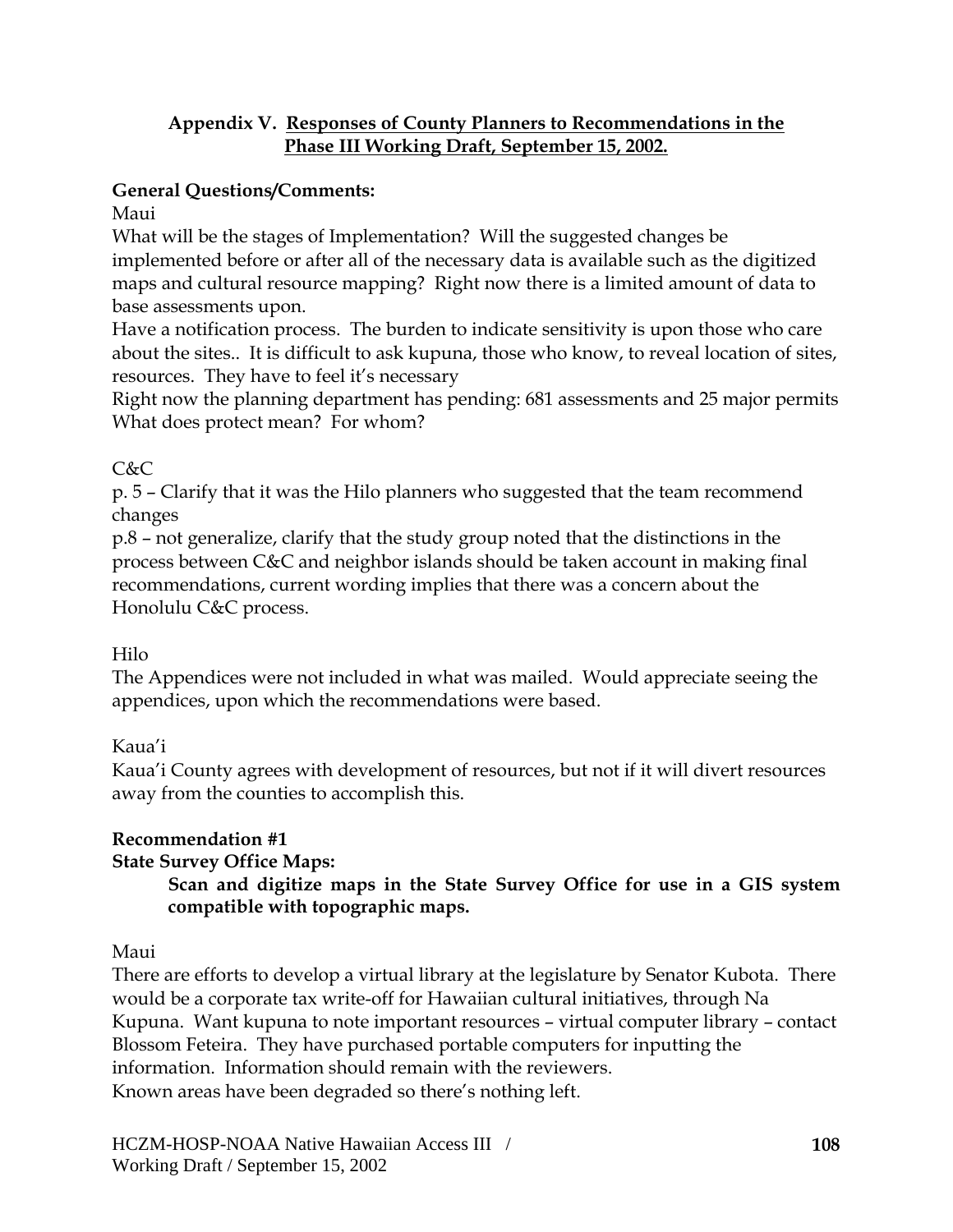Would it be publicly accessible? May be a problem for the information to be available to the public. What is considered general? What do by identifying the area? What kind of use are we allowing – travel and guide books.

State take lead, state GIS is on web site. County system is compatible? Would need to determine where it is. Can download State Land Use Commission maps. As a starting point, can do it.

### C&C

C & C does utilize the State Survey Maps when there is a question. More often than not, ask the planners ask the applicant to gather the information . Planners may go to the maps to clarify discrepancies.

C&C does have GIS layers for archaeology, perennial streams, endangered species and utilize it in the assessment of the applications.

## Hilo

This would be a useful resource. It is a state responsibility. County doesn't have the resources to undertake the digitizing of these maps.

## Kaua'i

Kaua'i at ground level for a GIS system. Could utilize it if it is developed by the State. Would be helpful to have the maps on Kaua'i. Can locate the maps in the State Historic Preservation Office, Planning Dept. in County, KCC, State Library, Historic Society, or Museum. Computer designated for general public use might be better located at KCC or State Library. Working on providing the Cultural Commission computer access, but would be difficult to have a computer for general public access. Security to the system is important consideration if have a part of it accessible to the public.

#### **Recommendation #2**

#### **Web site:**

**Develop a web site for posting data collected for this project and for additional data collected in the implementation of the process as appropriate and feasible.** 

# Maui

Putting information on web site is a good idea, main issue is who to give it to. Asked SHPD when had problems with SMA minors falling through, thinking there's no impact and discovering that there is impact. Possible to have a "hot spot" map from SHPD? Need to get info out for more awareness, but also to public which can hurt the sites trying to protect.

Note: Such a map would need to be available for the independent review, but perhaps not to the public.

Perhaps have OHA be the keeper of such information. Have it with OHA to maintain the information.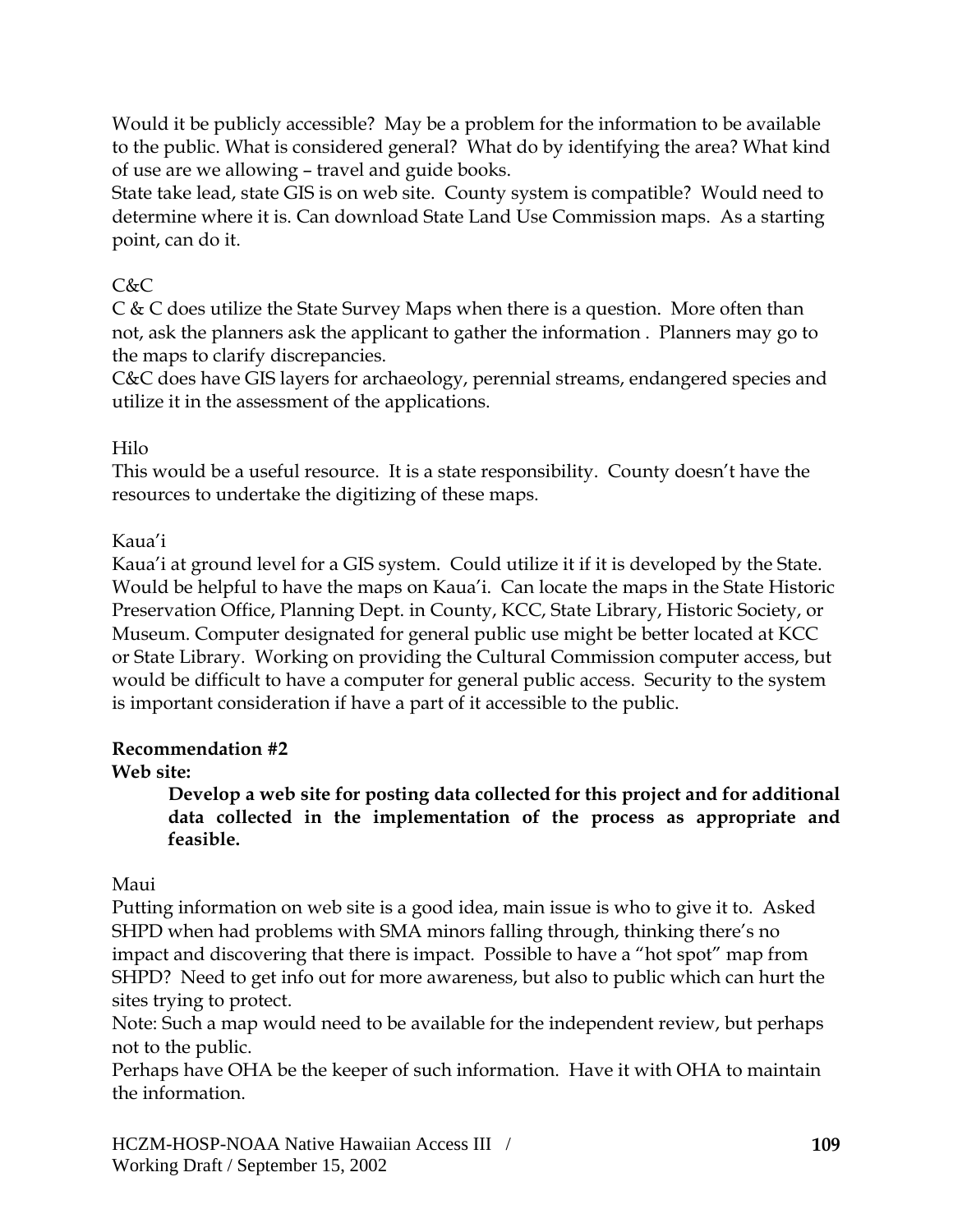Developer may want to know what's on the site before purchasing it. They can go in before. Who will develop and maintain the site? Who will take the lead? Will they have the information up front before start to implement? \*\*\*\*Agreed a good thing, but with later recommendations, implementation process, how will it be implemented, when still in the data base phase???? Should data base development guide the implementation of the process? Were kupuna involved in this project?

## $C&C$

would it possible for these resources to be accommodated in existing web sites, e.g. DLNR. Creating and maintaining a web site is expensive and daunting. Want the site to be relevant. If it is incorporated into existing agency web sites could be maintained and updated.

## Hilo

Would be useful. The State Office of Planning should do the web site

## Kaua'i

Web site would be good. DLNR has a web site. County has a web site for Planning Commission agenda and public notices. General Plan and Comprehensive Zoning Ordinance. **Working with Professor Van Dyke to update the rules** and may consider placing the rules on the web site.

# **Recommendation #3**

#### **Plantation maps:**

**Acquire plantation maps. Develop a repository of the plantation maps. Eventually digitize information from these maps. Include information from plantation maps into a GIS system.** 

#### Maui

Puunene Sugar Museum has maps. Bailey House have maps. If centralized by UH – problem is how to keep it on the islands. Gaylord Kubota has the A & B maps. 871-8058 Ranches also source

# C&C

Encourage plantations to turn over maps to the UH. On O'ahu, the HSPA turned over records to the UH- Hamilton Library. The University can be asked to make island maps available through the community college network of libraries.

Hilo

Having the plantation maps would be useful. This is something for University of Hawai'i to develop.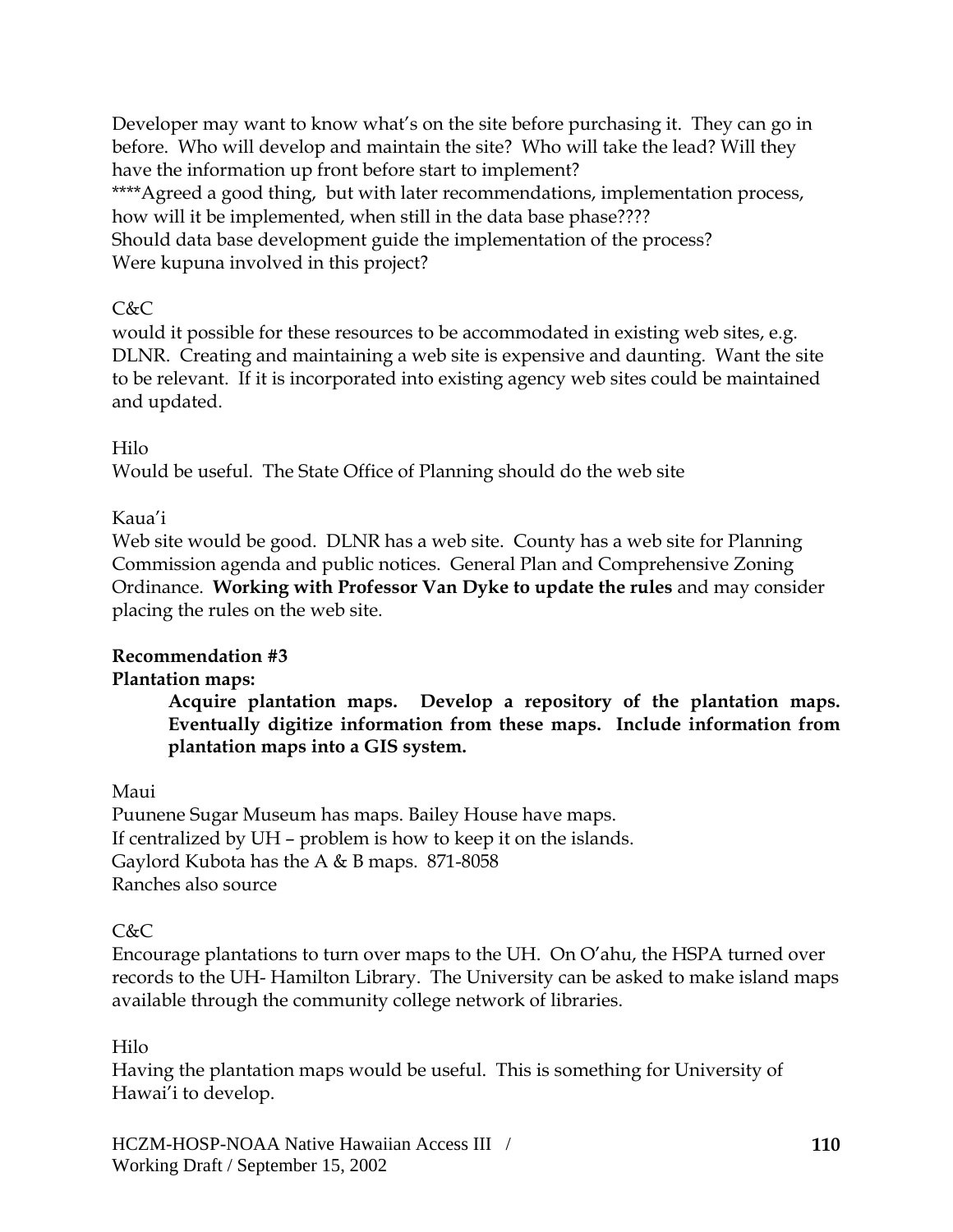Kaua'i

Plantations have kept the maps. Kekaha maps have been turned over to the historical society. Explore if UH centralizes the repository for the maps, how to have it available on each island, perhaps through the community colleges.

#### **Recommendation #4 Statement of Responsibilities and Rights of Practitioners of Hawaiian Culture:**

**Develop a statement of access responsibilities and rights for Practitioners of Hawaiian Culture to carry.** 

**Circulate this statement to DLNR DOCARE and their agents; county police officers; landowners; property managers; title guaranty companies; and community organizations.** 

**Educate the community through the DOE and private schools around this statement of responsibilities and rights.** 

Maui – no comments

 $C&C$ 

This goes beyond the purview of the CZM. . Look at how the permitting doesn't ignore Native Hawaiian access rights. Basis of 205A is protection and enhancement of coastal resources. NH access is only one aspect. They are all equally important. Too big a bite for a 205A study – involves legal and cultural issues. Consider in context of another study group. It also applies to mountains and trails

Hilo

Office of Hawaiian Affairs or Native Hawaiian Legal Corporation could most appropriately develop such a statement. This is similar to the ACLU statement of rights that was developed for the Miranda rights.

# Kaua'i

Educational tool is okay. Not a county planning department responsibility. There is potential for on the ground conflict.

# **Recommendation #5**

# **Education:**

**Educate the next generations about the responsibilities and rights of practitioners of Native Hawaiian culture** 

Maui – no comments

C&C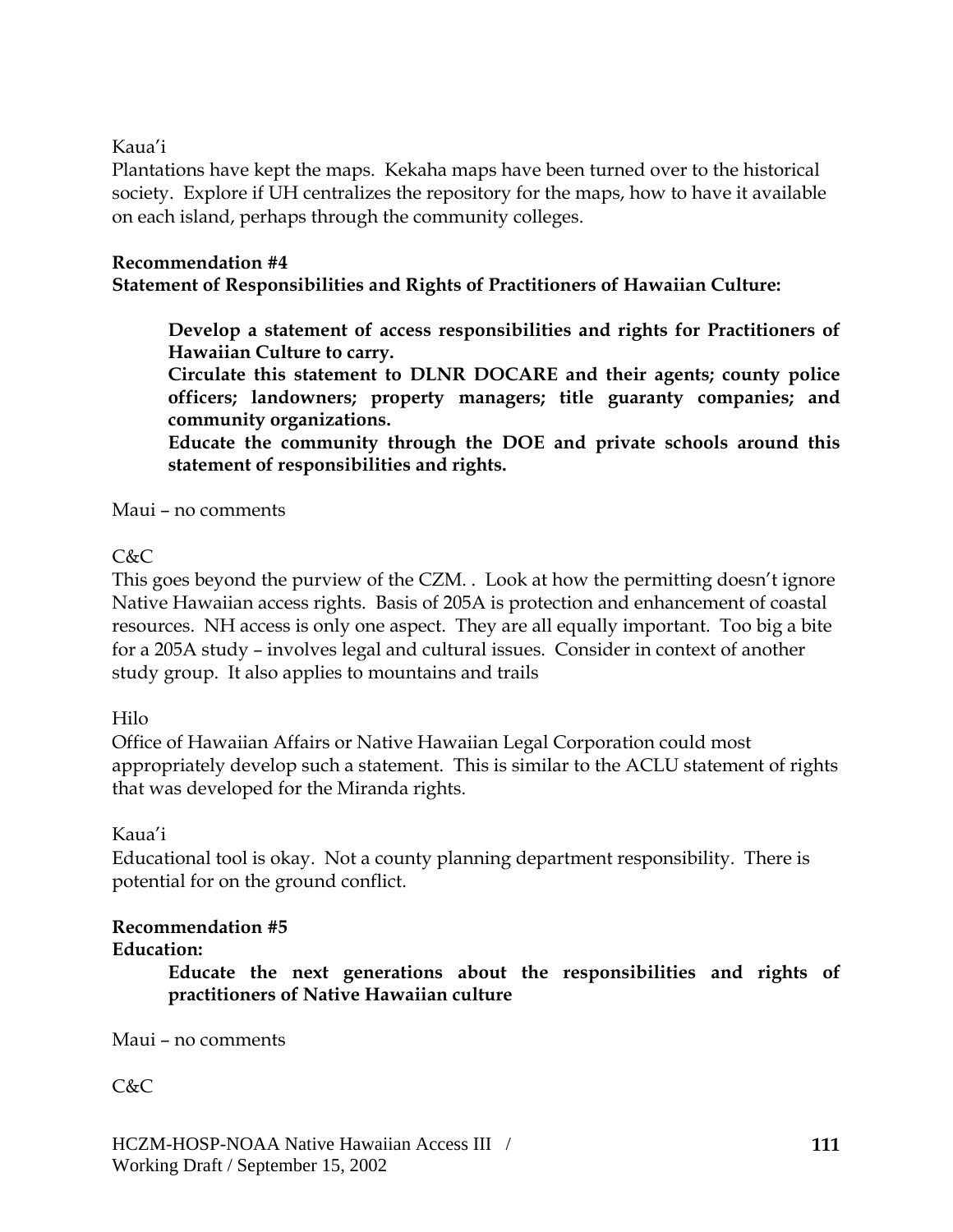Same as #4

Distinguish the recommendations addressing the coast management law from the broader recommendations. Sift through the issues raised from the public as it applies to the coastal zone

Hilo

The DOE should undertake such education.– OHA should be asked to help develop such Hawaiian curriculum.

Kaua'i Responsibility of DOE and OHA

## **Creating New Resources:**

#### **Recommendation #6**

#### **Mapping of Cultural Use Areas:**

**State and counties should develop mapping of cultural use areas as an overlay for use in initial screening of applications.** 

**Communities should be encouraged to develop and maintain a map of their cultural use areas** 

**Federal and private funds should be attracted to assist communities in the mapping of their cultural use areas** 

Maui

helpful

once identified as protected, responsibility on the landowner.

Where not public knowledge, afraid of destruction on purpose.

Have the cultural use maps remain with the community. In doing the review can refer to the maps, but can use the resource to identify the resources to be impacted.

C&C

Cultural sensitivity maps were utilized at one time

Maybe yes, maybe no. Hearing when ready to make a decision. Sometimes it the first time the community hears of the plan. They realize that a secret spot is in danger. At that point they may take steps to protect their "secret spot." However it is questionalbe if they would be willing to share their secret spots for a cultural mapping project? Pratically speaking, how would we develop it.

When Honolulu C&C conducted sustainable studies the DLNR reluctant to share the information.

If these maps are developed how would the information be protected? Note that the guidelines in the National Bulletin state that cultural areas can be identified without revealing the specific location of the site or type of sites.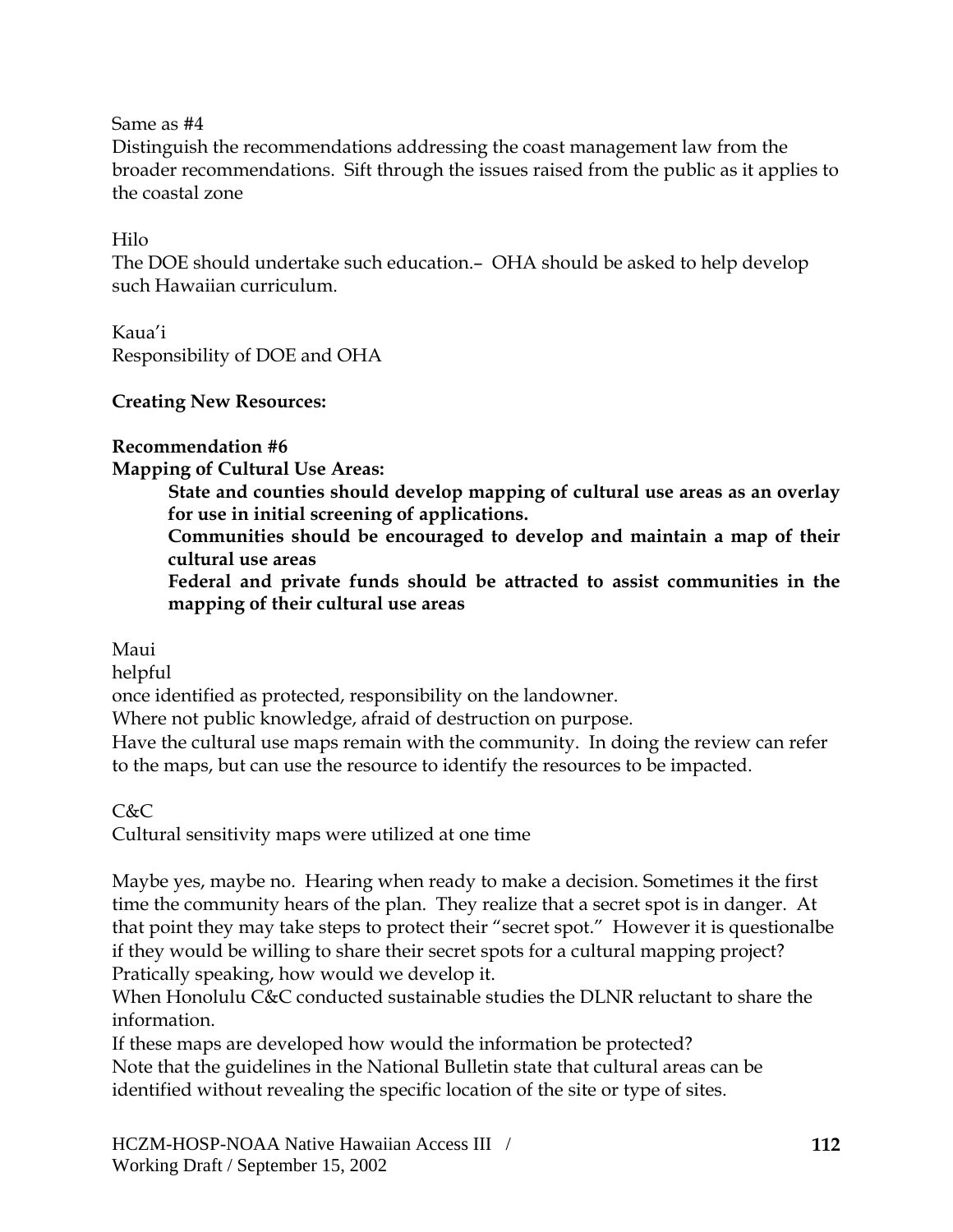When SHPD does review of permits they utilize their data base of information. Can coordinate with SHPD to maintain mapped information and to utilize the information in their review.

Especially when determining mitigation, information is necessary.

What are cultural use areas? Not a physical feature. May be a way to get to something. Communities can be encouraged to develop the map? - however people burn out, availability only as good as the institutional memory of the active participants. Practically speaking, difficult for the community to maintain. Differences between organizations, personality of the organization can change. Would need education and means of maintaining the information. Again, issue of maintaining the information would need to be considered.

Would be valuable for community to know where the maps are, not creating another set of maps?

OHA indicates that they will test the method of doing cultural mapping. OHA should also consider assisting the communities in maintaining the information.

Positive to have oral histories and maps as part of the application, e.g. such as have been submitted on North Shore. Such resources can add to the mapping

#### Hilo

Finding the resources to develop cultural use area maps is a problem. Such maps would be helpful in reviewing SMA applications. Designating a cultural use area would not be a prohibition on development. It would be a resource for information in doing an assessment. If such a map would prohibit development in designated areas it would require a rule change to be developed. However, if it is part of the assessment process, it can be added into the process.

Is this a county or state function?

Would need to develop a definition of a cultural use area.

Should the applicant do this? or would it be part of the assessment by the county?

# Kaua'i

Did have this in early 70's. DLNR informed planning department to stop using them. Their concern was that areas designated as "not sensitive" didn't mean that there was nothing there. What role will the maps play in permit assessment.

All planning commission level permits go to DLNR State Historic Preservation Division for a specific determination. If cane field, not required. If gully, required. State information at DLNR not necessarily with tax map keys, but USGS. County need information with tax map keys. Should have the state files of arch sites and burials onto tax map keys. What would the state accept? How to use it? Take it for what it's worth.

# **Recommendation #7**

#### **Review for burials:**

**Have permit applications undergo review by Burial Council staff which maintains a map of the known areas where burials are located to screen for**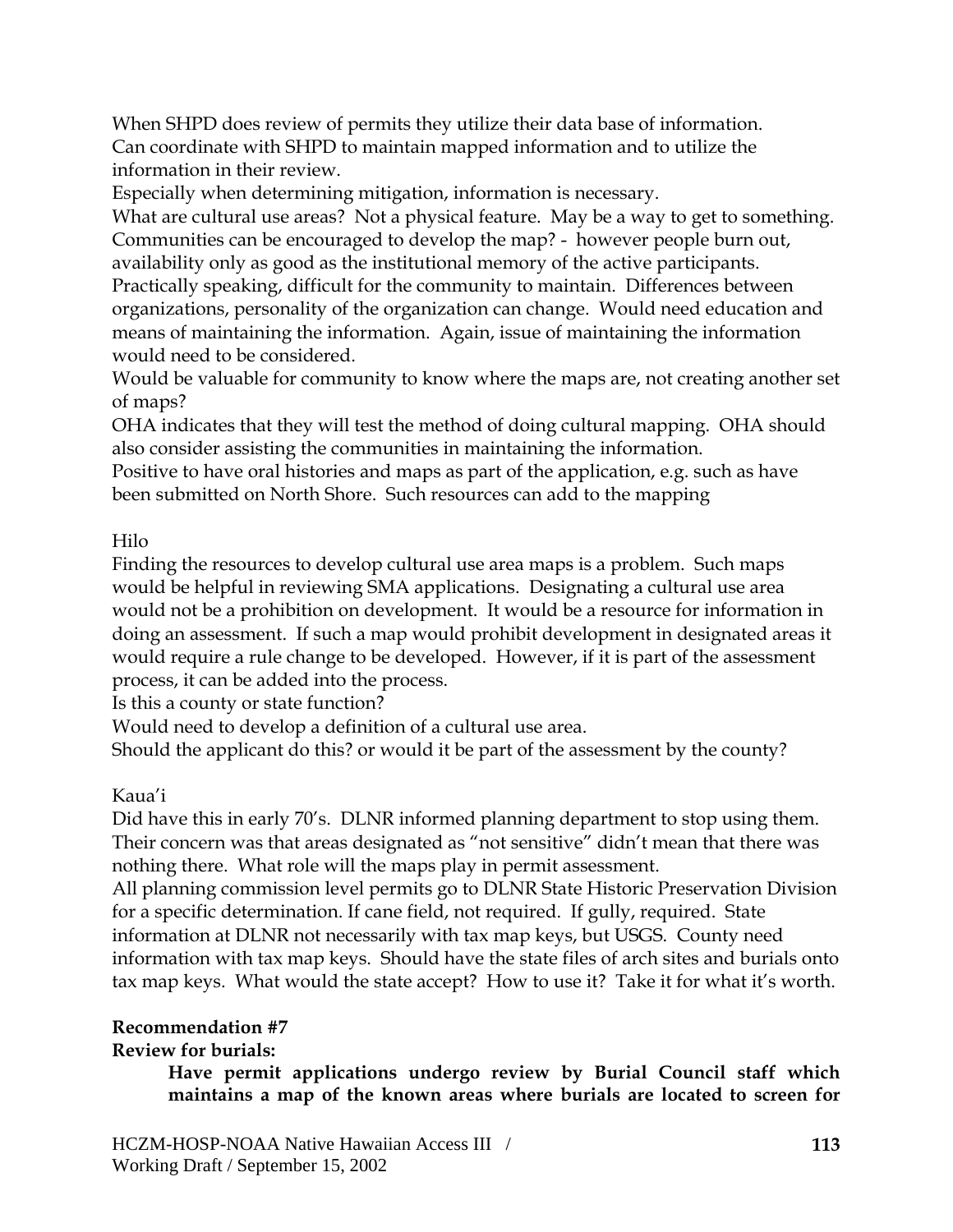**possible impacts upon burials. CZM office should meet with the State Historic Preservation Division to assure appropriate review by the Burial Council staff as part of the application review by the SHPD.** 

Maui – no comments

## C&C

This is carried out by SHPD in their review.

The county can circulate it to the Burial Council if wanted to. It's easy to do. Have already red-flagged sand-dune areas, for additional review. It is already part of their process. Can send it to the Burial Council, as well as SHPD simultaneously. Regularly consult with the Burial Council and staff.

## Hilo

Hilo sends the major permits to the State Historic Preservation Division. The State Historic Preservation Division should refer it to the Burial Council as part of its review. Would it be part of the application or part of the review? Concern is that there is a 21 day limit for county comments. If the applicant submits the application to the Burial Council staff for review it would not count against the 21 day limit for county review.

## Kaua'i

SMA majors are sent to DLNR, how the archaeologist shares it with the Burial Council, is her responsibility. If there is a survey, and burials are found, then it's referred to the Burial Council. DLNR has responsibility for comprehensive plan for protection of cultural resources, burials, and sites. Have to keep the permit time lines in mind when add additional reviews. Each review adds more time and cost. How to accomplish without complicating much further.

# **Draw Upon County Planners For Best Practices:**

# **Recommendation #8**

**The Coastal Zone Management Program should convene workshops for county planning staffs as well as for the county directors to develop screening guidelines for minor permits such as the following:** 

**1. if property abuts ocean, shoreline or stream must undergo process** 

**2. if property abuts an endangered species habitat must undergo process** 

**3. if involves the location or servicing of recreational craft must undergo process** 

# Maui

Maui County is going through screening process with Melissa Kirkendahl. Identified certain types which can be eliminated. Part of it is soils types. Trying to screen for the 6E review now. Have .5 of one percent that can screen out.

If doing any kind of ground disturbance, how do you exclude?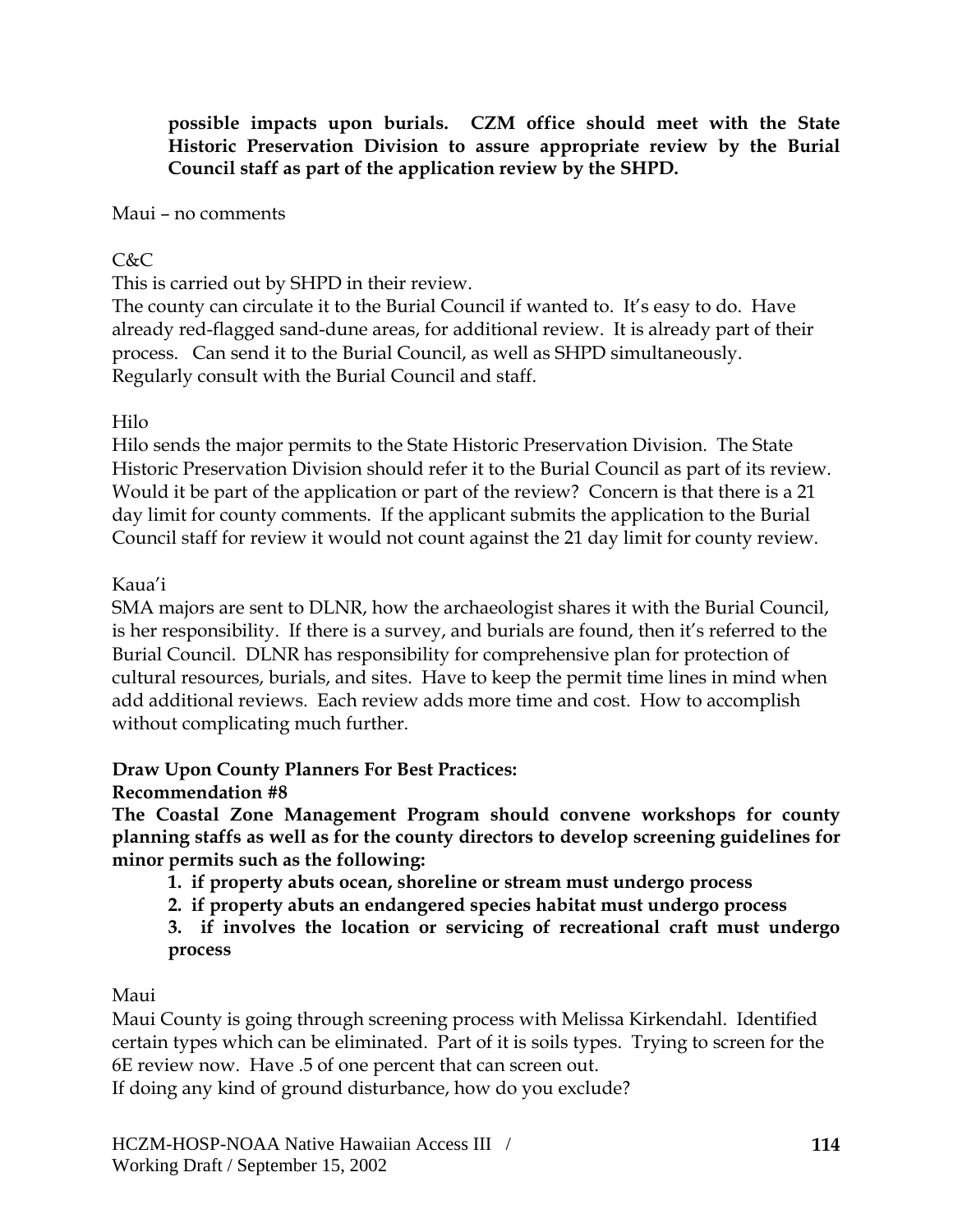Gave example, that at Olinda, said nothing – then found graves, tilled land even. Assumptions are changing. In terms of SMA – nothing to do with access rights, archaeological or burials.

Add known gathering areas for subsistence food.

# C&C

From C&C standpoint, minors are very minor. Do screen them. If anything minor can have major impact, will take it to the major

Starts with EA, with requisite public review through OEQC Bulletin, and public hearing.

Don't think can say more strongly that specialized process should be put in place for minor permits.

There is already a screen. What is the criteria?

Apply a screen for cultural impacts, same as other resources – damage to wetland, block shoreline access, block a major view. Money is arbitrary screen. Chain link fence – maybe yes or no.

Permits, variances, everyone is different – not spit out sausages, difficult to set parameter. Even if a screen applies, may still have an exception for given reasons. Planners do screen – may look at an area abutting ocean,

Does it significantly negatively impact resources?– list of resources, including traditional cultural practices.

What would help to incorporate cultural component? - mapping, input from SHPD, consultation with community groups.

If get application, even if under \$\$ figure, will call group that has an interest Also, fish and wildlife.

Have 30 years of experience. Can share experience – share best practices – C&C does have a list of resources / coulddevelop a check list.

Eileen did develop a check list – for state dped – an environmental check list. There are resources available – existing set up for this to occur. Try to get the directors together or the CZM advisory groups or the Subcommittees on coastal erosion and generalized advisory groups. Paper on check list under the name of Eileen Yee may be in the DURP library.

Somewhere can build in with the CZM interest groups.

HCPO conferences – when Kathy in charge, have loco moco for county planners to share.

Office of Planning can call for such meetings.

Should develop guidelines or a checklist that can be flexible in application. With checklist – if have certain number of checks – would lead to more consideration. But still should remain flexible in application.

Planners have mental check list – would be good to have written check list.

Hilo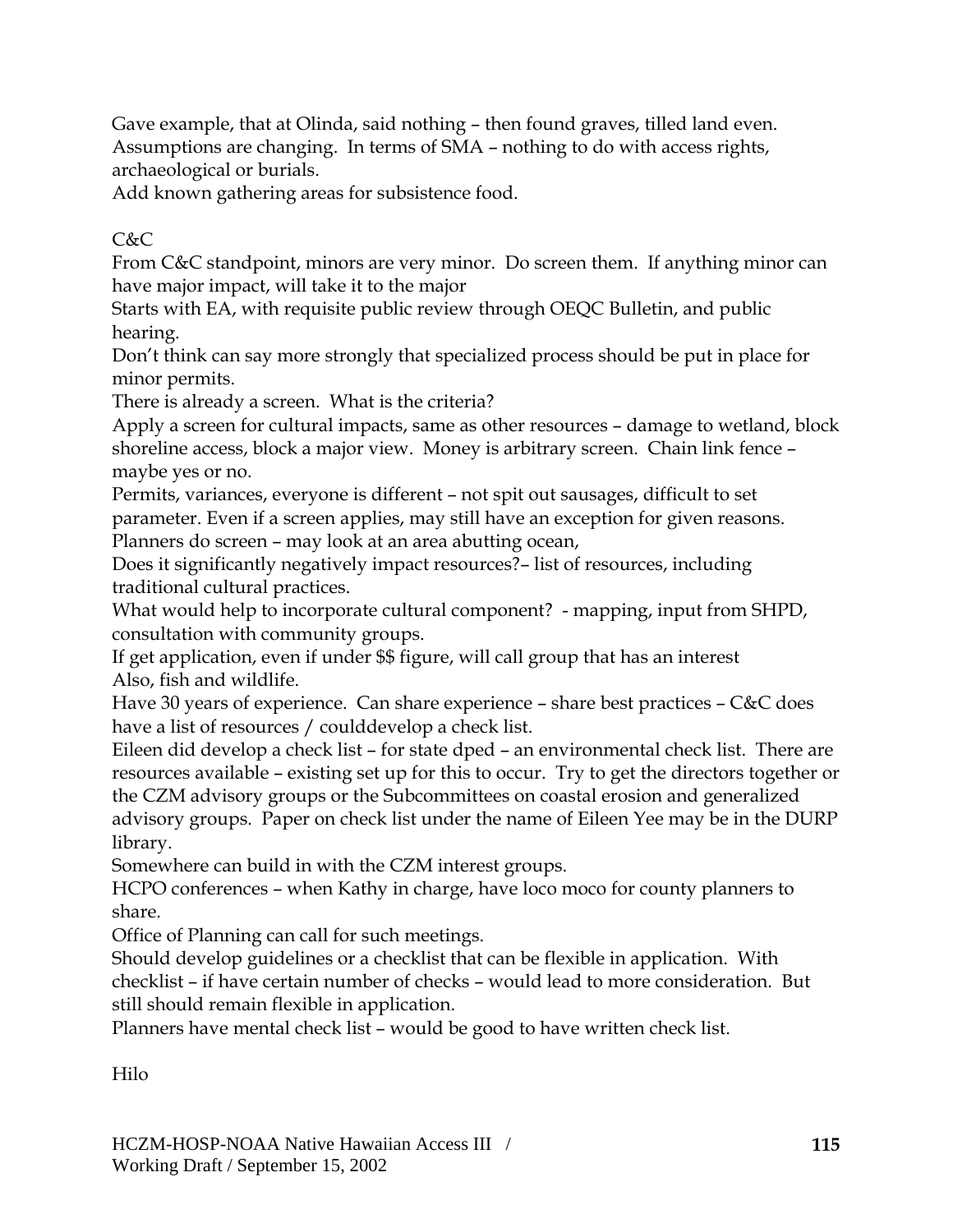Good idea to share experiences. Should have the directors meet at one level, staff meet at another level. Have separate meetings for the staffs and the directors. Used to have 2 day workshops which were useful. Such workshops can be organized again. State Office of Planning and the Coastal Zone Management Program is in best position to organize this.

## Kaua'i

Should definitely be explored. Whole SMA permit process is plagued with discretionary authority. Most Kaua'i County litigation is over SMA because of discretionary authority. If creating discretionary authority for minors, assess if it should be statutory or a rule. Will enabling statute or rule be necessary? Can it also apply to majors? Can majors be eliminated? Need rules about when can bypass and when cannot bypass. Best to have it laid out, defined. Is endangered species a cultural resource, or is it environmental. Does this go beyond PASH consideration? Worth it to develop triggers, but should see how it applies in practice. As a guide, good, but still applied case by case.

## **Recommendation #9**

**The Coastal Zone Management Program should convene workshops of county planning staffs and also of planning directors to share best practices related to:** 

- **Defining cultural resources and impacts upon cultural resources.**
- **Guidelines on appropriate mitigation measures:**
- **What is the appropriate access? Some/none/all?**
- **Are there any guidelines between pedestrian vs. vehicular access?**
- **Depends on area/what is available(parking, etc.)**
- **What are guidelines on buffers?**
- **Provide a list of successful mitigation measures**
- **What are incentives for mitigation?**
- **Develop models of different situations and how to handle it, when need a deeper level of analysis**

#### Maui

What is protect? Is there a hierarchy for protection? Unique situations where protect lateral access ways. Public policy decision.

With trails, Na Ala Hele used to be proactive with Mike Baker and Bob Hubdy.

Included in the review. Now not. With the other agencies, what responsibility do they feel they have.

Need to have thorough review by State Historic Preservation Division and Na Ala Hele, and Burials Council.

How make the other agencies responsible for that activity respond, to have teeth? How are other agencies affected?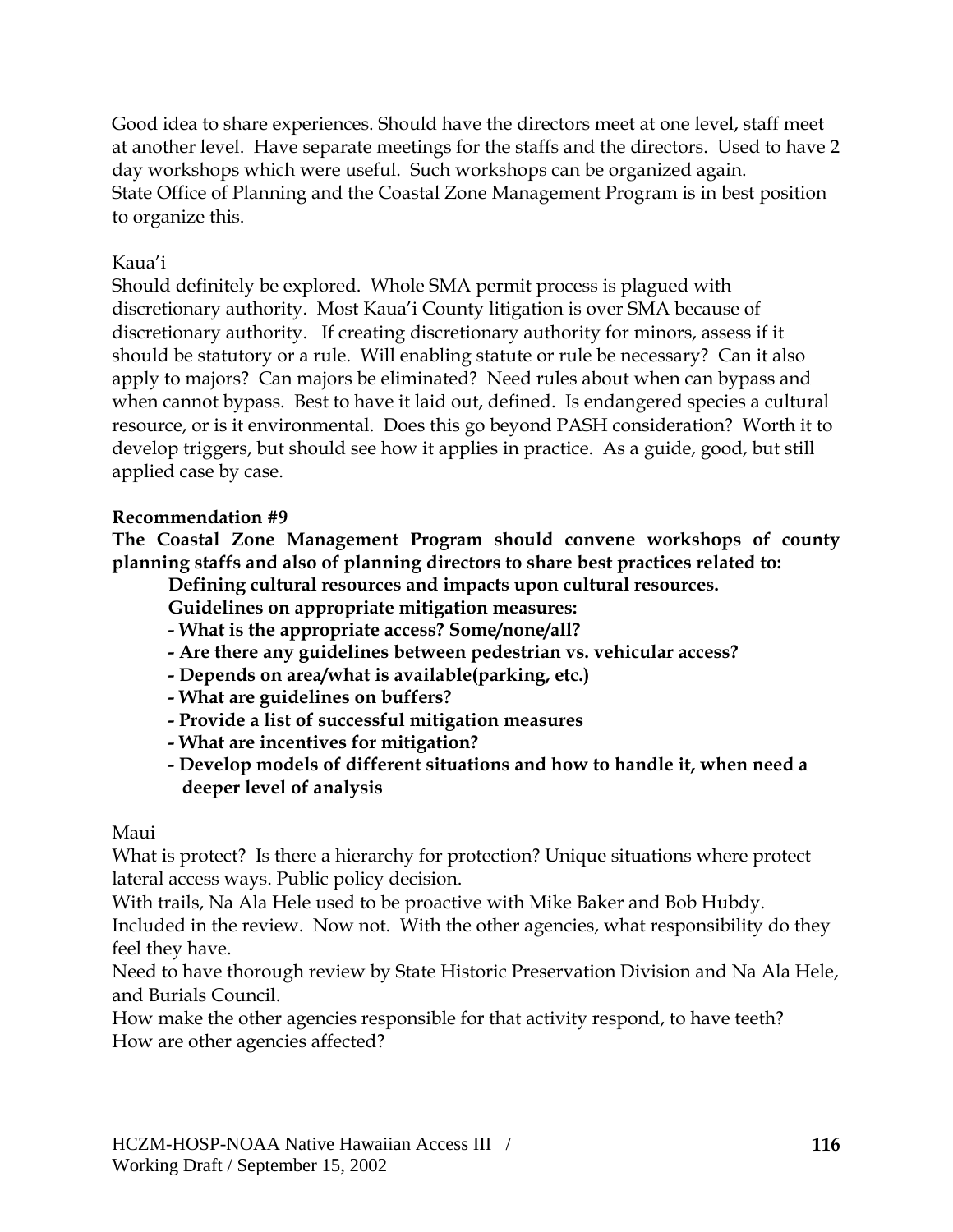Know were culturally important – commission on cultural resources – spring in Maliko Gulch. Need to get support from the stream guys. Stream assessment survey. Other agencies need to support planners.

Appropriate to ask for support data – bring it to their attention. Their authority. Unable to question. E.G. Skippy Hao Will this have an impact? Address this in a letter. Let applicant hunt down DLNR for comment.

Mandate needs to be far reaching. Will it be through the rules?

Not have same service that used to get from Na Ala Hele.

Focus is 6 C – Kathy Daeger in Maui/ Sarah Collins – Moloka'i and Lana'i / Melissa does Maui.

# C&C

For mitigation, need to have actual examples. Can share examples – examples of conditions on the permit.

City Council is the major decision maker - ultimately decision-making is in a political forum.

Examples of tightly worded condition statements that don't have loop holes can also be shared. This is important to share.

# Hilo

Agree it would be a good idea. State Office of Planning is in the best position to organize this.

Kaua'i same as above.

#### **Implementation: Recommendation #10 Periodic Workshops**

**Implement the proposed process and hold workshops to share experience and best practices.** 

Maui

Two year period – where fall in relation to data being compiled. Will it be implemented before the data is in place?

Review the process when it gets implemented - important

# C&C

Question: do we need a new process? Can address concerns within existing process. To extent that we can expand the process to re-educate, would be better.

Hilo

Have problems with process – timing and establishment of the group.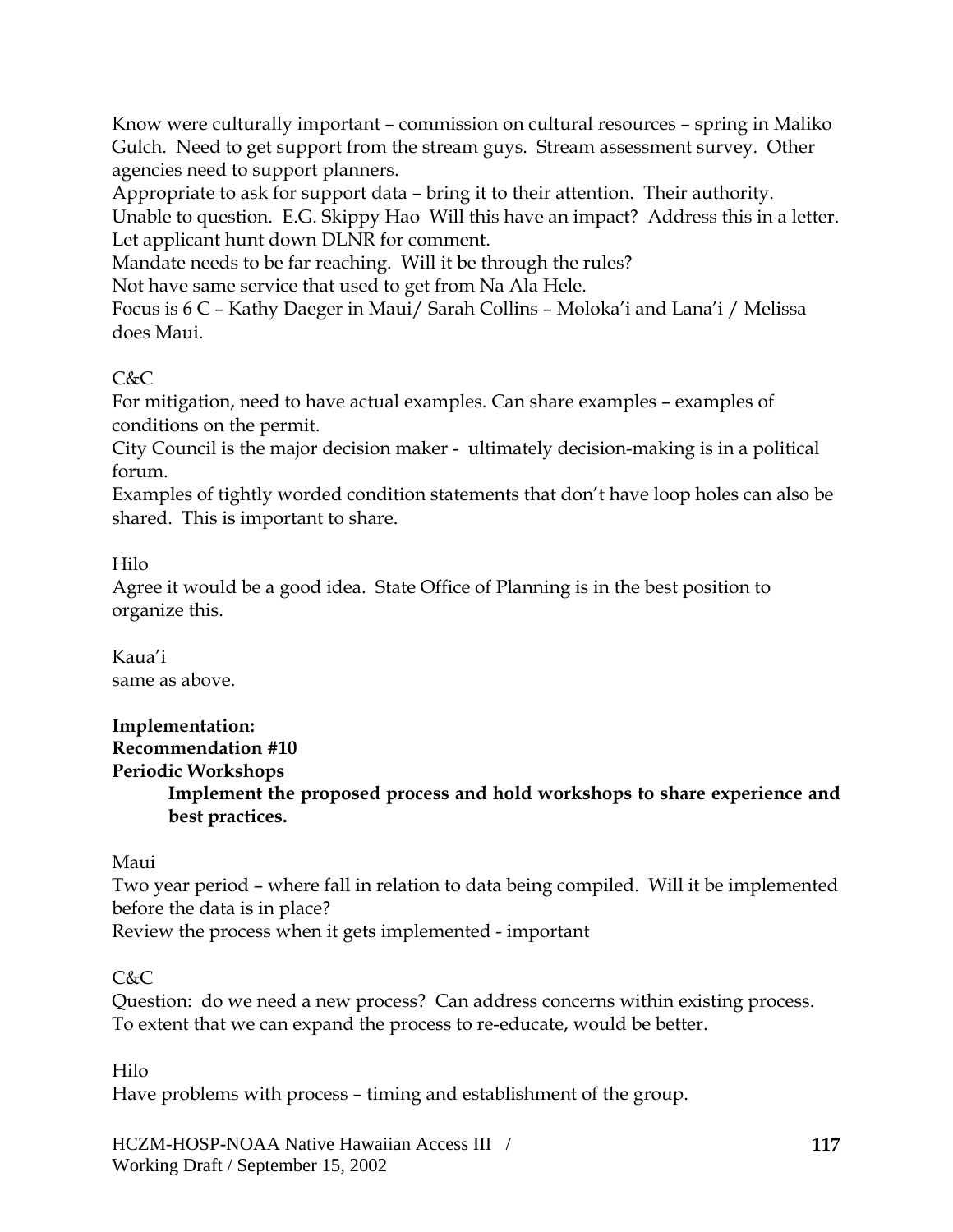Kaua'i

Good idea, but how to get it into rules. once process going how do you change it? Hard to implement.

#### **Recommendation #11 Other agencies: Share process with all state and county agencies**

Maui

Not just share information, but require agencies to critically review and follow the Ka Pa'akai guidelines.

Not issue SMA before construction. Can't allow construction before the SMA is issued. Now, redflagging issuing for shoreline property. but areas out of coastline, but in SMA is constructing before gets SMA. Waiver – I certify that I have all my other permits. Use Kahakuloa Case – in Hawaiian – it Documented how drilling will affect the taro farmers.

In SMA – include cultural impacts, not to level that we are talking about.

Now it's sent out to OHA. Include a summary from applicant – send to OHA and SHPD, and only for the majors.

Look at the proposed forms – want burden on the applicant – how get the information for the form? Is county supposed to verify ? Accountability and Liability?

C&C no comments

Hilo

State in the best position to share the process with the other agencies.

Kaua'i State responsibility.

# **Recommendation #12**

**List of "Practitioners of Native Hawaiian Culture"** 

**Identify and maintain list of "Practitioners of Native Hawaiian Culture" who are willing to review the applications:** 

**The options are as follows:** 

**A. Individual County Planning Departments** 

**B. State Planning Office – State CZM Program** 

**C. State Historic Preservation Division - History office** 

**D. Compensate Community Associations to assist with the review and maintain list, such as the Hawaiian Civic Clubs or local units of the Queen Lili'uokalani Children's Center**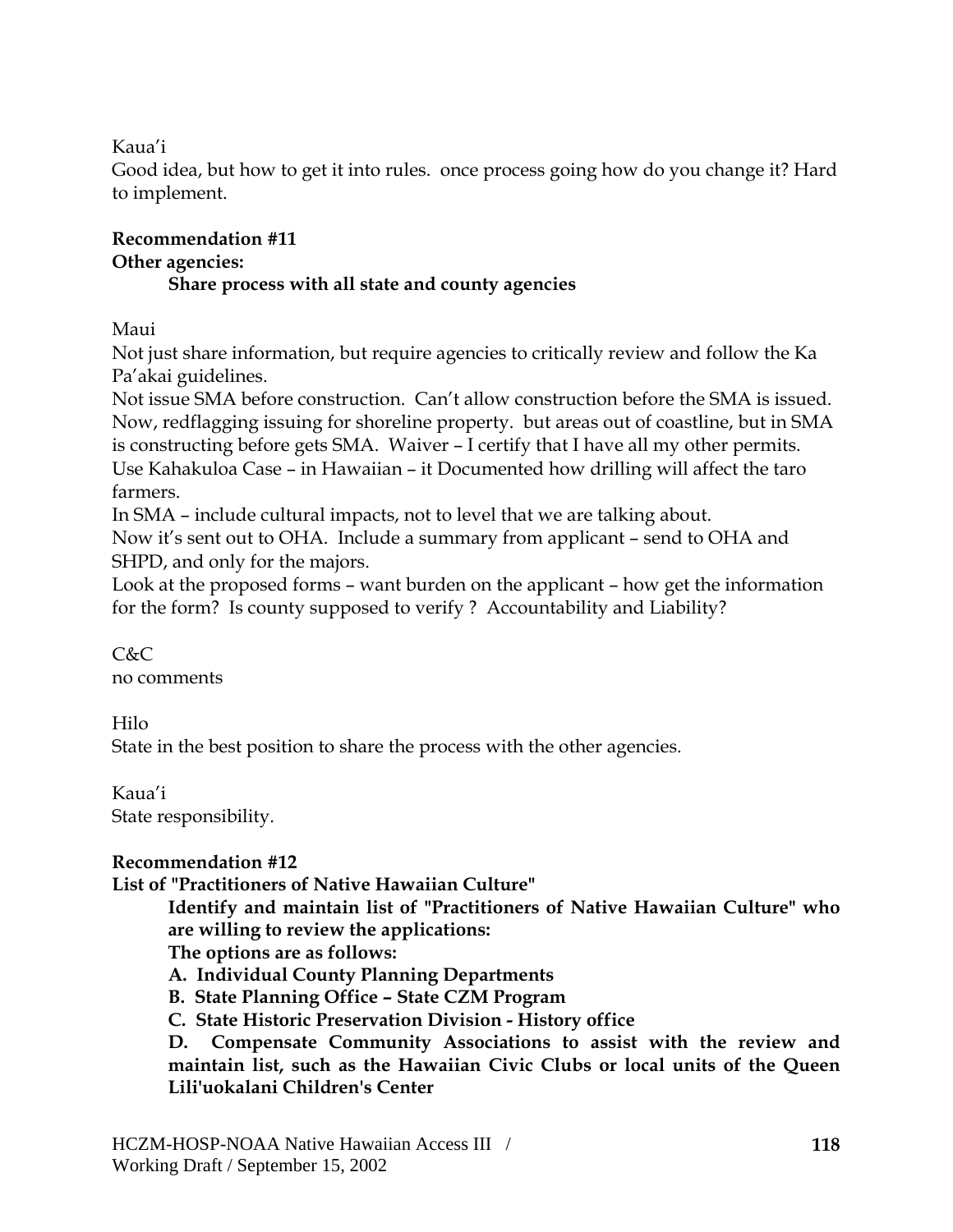## **E. Office of Hawaiian Affairs - local offices**

# **F. University of Hawai'i Hawaiian Studies programs on the island campuses**

Maui

Going to have to provide additional information. Will have to hire someone to assess the area? Take at face value?? Where get information from?

Data base needs to be established, so that when it's implemented, have something to go back to

Agree with Hilo Planners that have the applicant fill out the form and get the reviewers to fill out the form.

Cultural Commission – doesn't have the cultural expertise

Perhaps the University and Immersion program can be asked to assist?

 $C$ & $C$ 

no comments

Hilo

The State Office of Planning should work with OHA and Hawaiian Civic Groups and UH-Hilo (Ke'elikolani College) to develop the list of cultural experts. County planners not familiar with who the cultural practitioners are.

There are no community councils which are officially part of the process except that by ordinance, major permits get referred to the Kailua Village Design Commission – for applications within the boundary of Kailua, so they can look at the design of buildings. This includes the Industrial area, Queen Ka'ahumanu extension, and Linapuni Street Waimea has a volunteer design group for design within a certain boundary.

Ka'u Community Council gives input via public meeting

Regarding the reviewers, what would be the source of their authorization? Would they have enforcement capacity? Is there an enforcement goal? If there is a conflict how would it be resolved?

The courts give a mandate, but there is no structure to enforce the mandate. No need of staff to develop the list and update. Need staff to refer the applications to the reviewers, not to maintain the list.

# Kaua'i

If applicant required to do it, need clear guidelines. Should be clear enough, that not have to hire professionals. Not every applicant will spend a lot of money doing the application. Can he go through the process without hiring people? Can it be simple enough that the common person can do it without great expense.

End up with either State Historic Preservation Division or with County Planning Department.

Seems most appropriate for the Historic Preservation Division. When send it to the state, it can be part of their review process.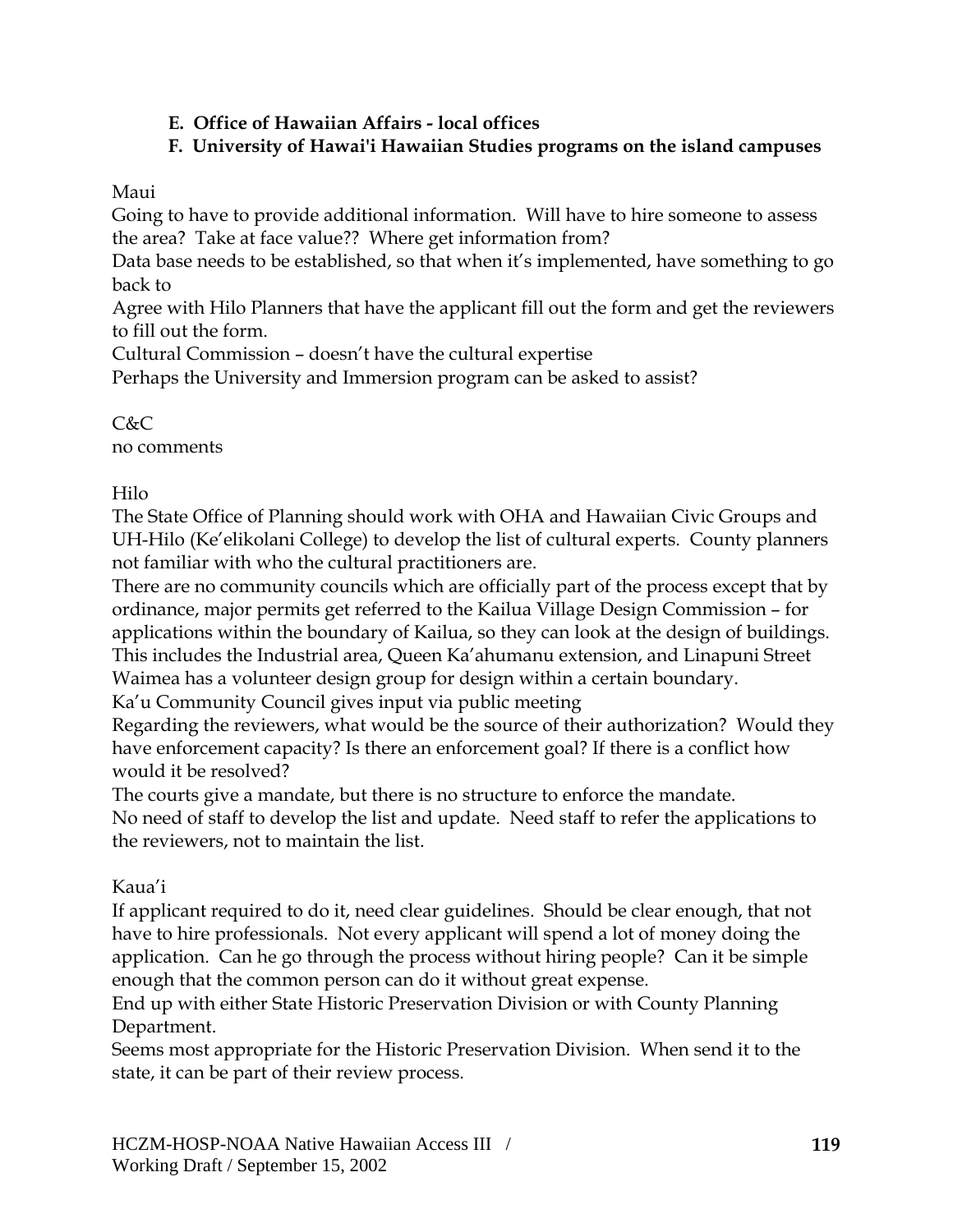On the other hand, homerule is important and if have the resources to hire an additional staff member then maybe it will be desirable. Question of review and size of the County. It is still a county permit, yet have state and county review agencies. Minors  $=$  30 days; majors  $=$  60 days. Have to say, not accept application yet, so when accept the application, have to process within 30 days. For minors, don't go to DLNR first. If tell them to go to DLNR first, for the application to be complete, then it would not be part of the 30 day period.

Who is the expert agency in cultural resources and practices that can comment on the recommendations? Who do we believe about impacts, if use reviewers??? Who can make decision about impacts?

Historic Buildings – State Historic Preservation Division Burials – State Historic Preservation Division.

## **Recommendation #13**

**Notice:** 

**Send the reviewer form out with notice of application to neighboring residents and landowners** 

#### **Send notice of SMA application and reviewer forms to the local offices of the Office of Hawaiian Affairs**

Maui

Agree that notice should be sent out to neighbors, but also need to involve others.

SMA – should the fact that property is in the SMA be a disclosure requirement ? Subject to rights of ahupua'a tenants is on the property.

By referring to OHA, SHPD, notice of application in the paper – public hearing notice to neighbors.

500 feet public hearing notice. How notify Native Hawaiian organizations? Have leaders on mailing list to be notified about major development – e.g. Dana, Na Kupuna, or applicant present to them.

In some areas, do a cultural study for a region, then provides base line for review. Ask kupuna familiar with resources to review, but not being compensated, but they care. – otherwise, bulldoze and bring on the condo.

UH – how to centralize, develop information.

Have cultural monitor on the site?

C&C no comments

Hilo

Minors

Only notice is in report every two weeks to the Office of Planning and then published in the OEQC.

Timing issue: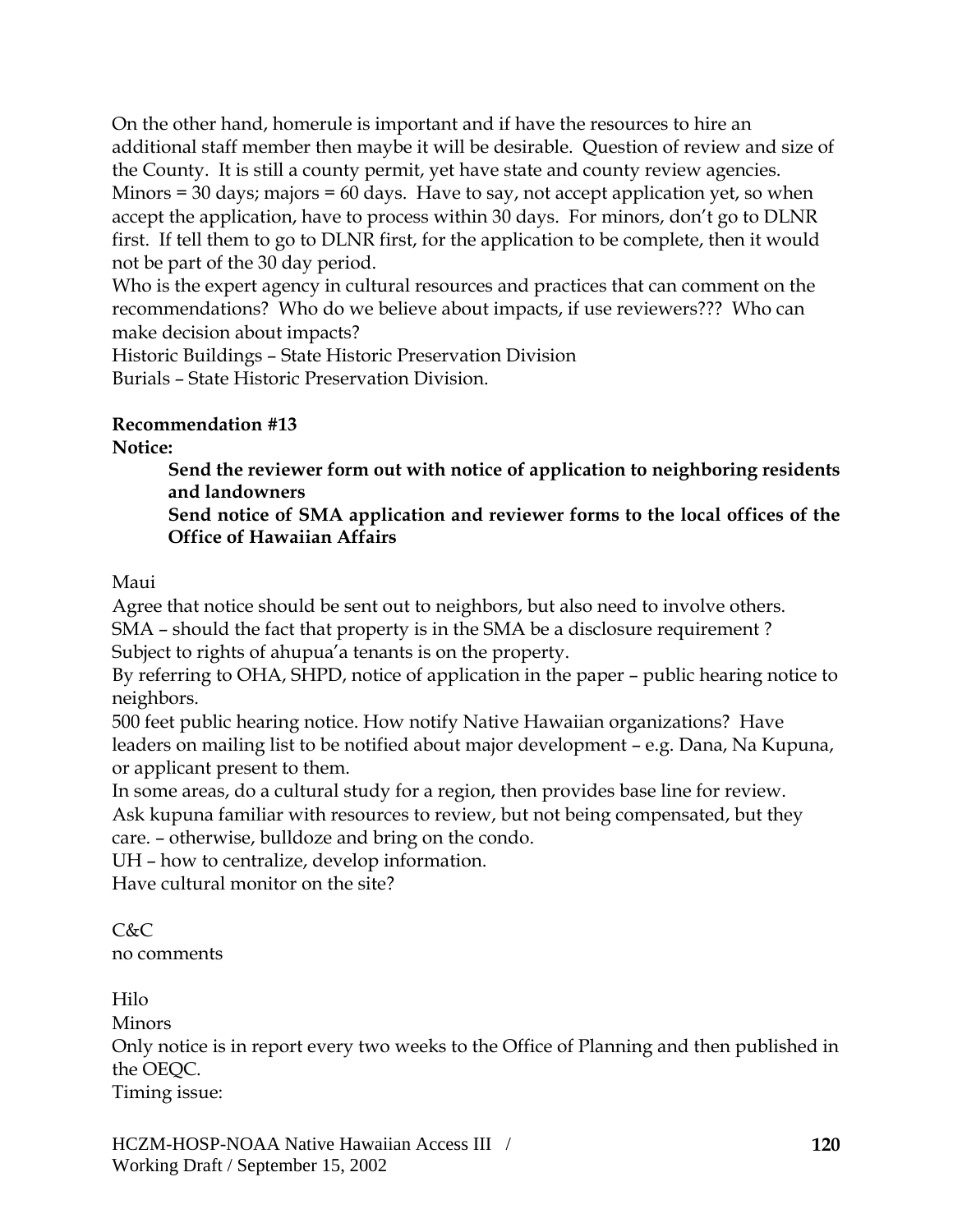This information should be gathered by the application before they submit the application. Not responsibility of the County to send out to the reviewers. Incorporate the review as part of the application. Have as many comments as possible.

## Majors

There are instructions as to how to send out the notice and must show proof of mailing. The applicant is responsible to provide notice to the neighboring residents, following guidelines provided by the county and must show proof of mailing. At what step to provide this information?

Kaua'i

For SMA Majors – applicant sends out notice. Gets sent to the person listed on the real property tax map. If it's just a couple of sheets, not a big thing. Should not overshadow the purpose, which is to notify about a public hearing coming up.

# **Definition #1**

**"Cultural" pertains to traditional and customary practices and usage of resources to fulfill responsibilities and rights possessed and exercised by ahupua'a tenants who are descendants of Native Hawaiians who inhabited the Hawaiian Islands prior to 1778.**

Maui

Addressed racial issue??

Could be hanai or marry into the family and still practice or exercise Hawaiian practices.

What are cultural resources? Need a definition for cultural resources.

Define the word restore.

C&C

Honolulu C&C SMA law quotes, verbatim, the Chapter 205A. Not see need to amend CZM ordinance to include culture. If state law does not need to be amended, then don't see need to amend the ordinance.

Process, check list, is useful – list of cultural resources and practices.

Question need to adopt definition/amendments as part of the ordinance. Ordinance can stand if state law can stand. Basis for Chapter 205 is for coastal resources.

Definitions take it in another direction. Need to protect cultural resources equally to other coastal resources.

Define "cultural" in state law. If not need to be defined in state law, no need to define in the rules.

Hilo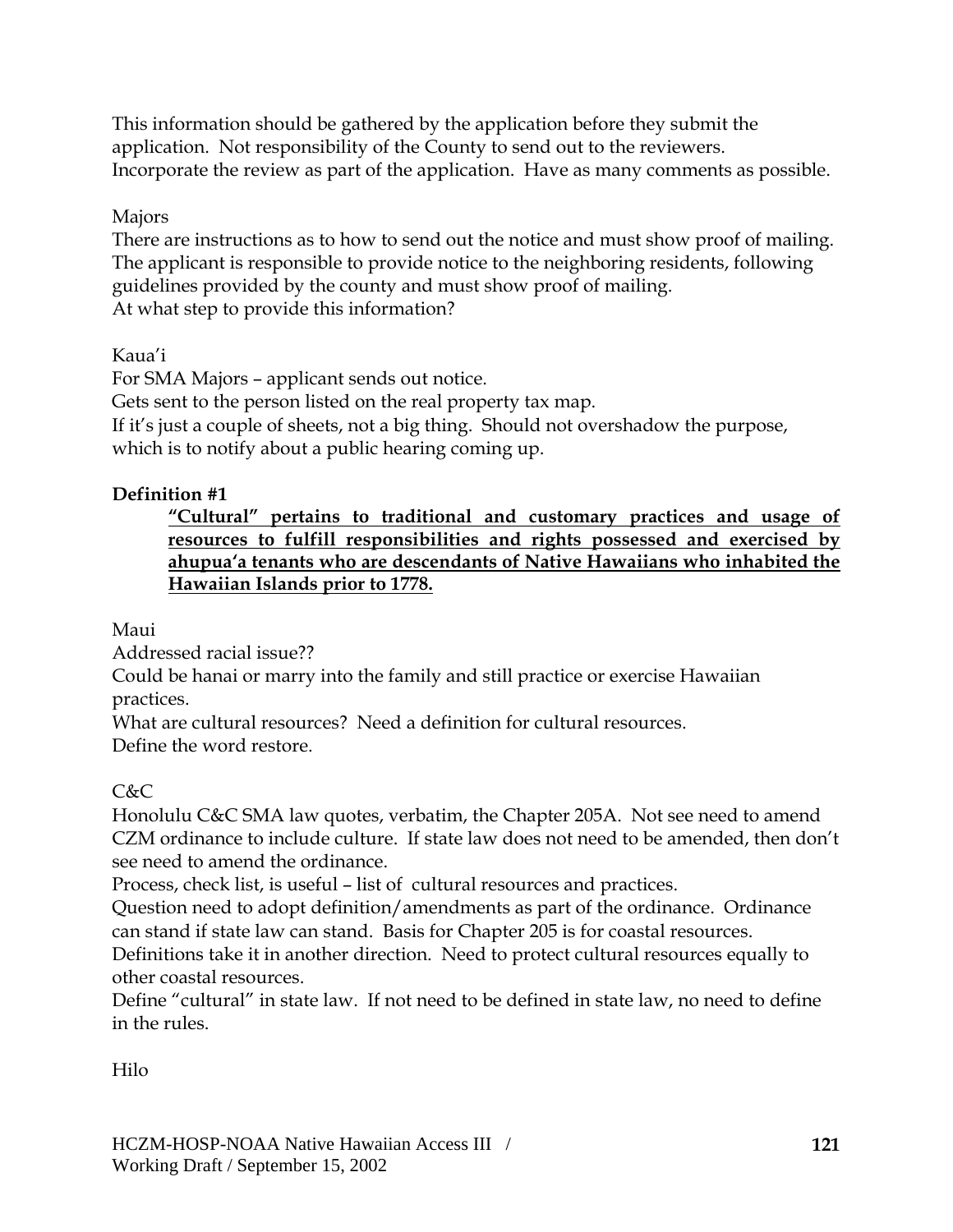In process of revising the rules and will incorporate the definition into the rules. see draft

Kaua'i

should follow the definition of the Constitution. prefer one versus 2. Can give to Professor John Van Dyke and inform him that the Kaua'i County is considering it and he should consider it too.

# **Definition #2**

## **"Native Hawaiian Rights" means those rights defined in and protected under HRS 1-1, HRS 7-1, HRS 174C-101, Article XII, Section 7, of the Hawaii State Constitution, and in rulings of Hawai'i case law.**

Maui

Does this over-regulate the practitioner on the land? Will it limit what the practitioner can do?

Definitions of tenants – ahupua'a – see case law –

 $C$ & $C$ 

no comments

Hilo

In process of revising the rules and will incorporate the definition into the rules. see draft

Kaua'i

Can give to Professor John Van Dyke that the Kaua'i County is considering it and he should consider it too.

# **Definition #3**

**"Practitioners of Hawaiian Culture" means Native Hawaiians or kama'aiana (native born persons) who are acknowledged by the community to have knowledge and experience pertaining to traditional and customary practices and usage of resources to fulfill responsibilities and rights possessed and exercised by ahupua'a tenants who are descendants of Native Hawaiians who inhabited the Hawaiian Islands prior to 1778**

Maui – no comments

C&C no comments

Hilo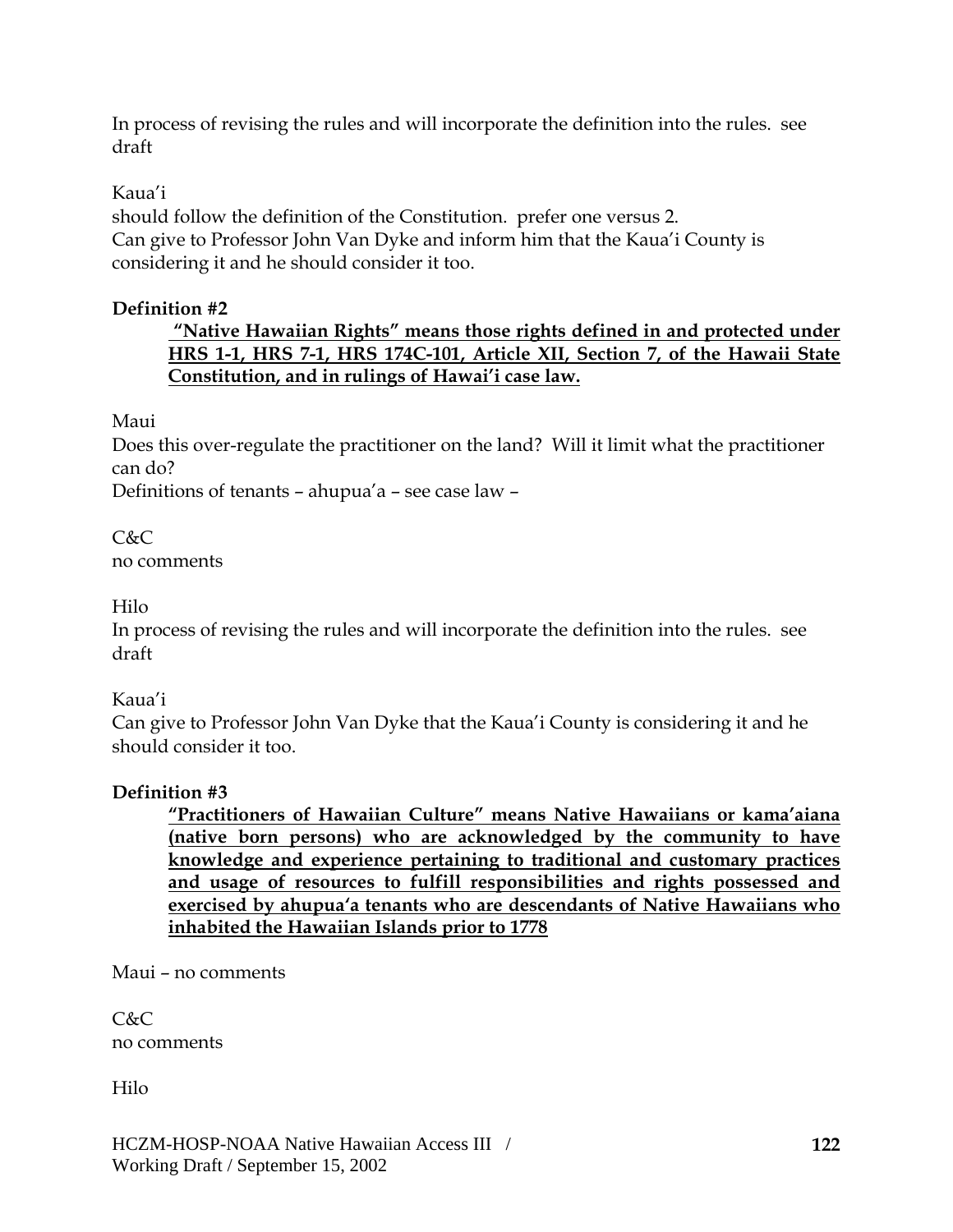have problems with process, so not included

Kaua'i

do we need to define Native Hawaiian or kama'aina? is (native born persons enough for kama'aina?)

How do we prove they are acknowledged by the community to have knowledge? Note: the virtual taro patch has a list of experts by district and by skill. Even if process is part of application, it still needs to be defined.

#### **Procedures / Objectives and Policies:**

**(1) Insert "cultural" into the objectives, procedures and rules wherever environmental and historical is stated and referred to.** 

**(2) Recommend that the following be part of the policy section of the SMA rules: The department or the commission shall preserve and protect the reasonable exercise of Native Hawaiian rights to the extent feasible when reviewing an application for a permit. [79 Hawaii 425 (1995), "cert. denied, 517 U.S. 1163 (1996)" and 94 Hawaii. 31 (2000)] [fn] the state does not have the"unfettered discretion to regulate the rights of ahupua'a tenants out of existence."**

**(3) Recommend that the following be part of the SMA assessment and determination procedure and SMA emergency permit procedure:** 

**The County Planning Department and or Planning Commission provide a written independent assessment which shall include the following: (a) the identity and scope of 'valued cultural, historical, or natural resources' in the application area, including the extent to which traditional and customary native Hawaiian rights are exercised in that area; (b) the extent to which those resources – including traditional and customary native Hawaiian rights will be affected or impaired by the proposed action; and (c) the feasible action, if any, to be taken by the department to reasonably protect native Hawaiian rights if they are found to exist. [94 Hawaii. 31 (2000)]**

Maui – no comments

C&C no comments

Hilo

(1) Have included "cultural" where appropriate in the draft of SMA rules changes Act 169 – addresses cultural in relation to historical – enacted in 2001

(2)Questioned why the footnote is included. Explained that it was to clarify "reasonable" and "feasible". Planners noted that reasonable was defined in an federal an Indian Law Case out of Washington state. Easement was provided because of a treaty – However it stated that Indians can fish but not camp and that access does not allow criminal activity on the property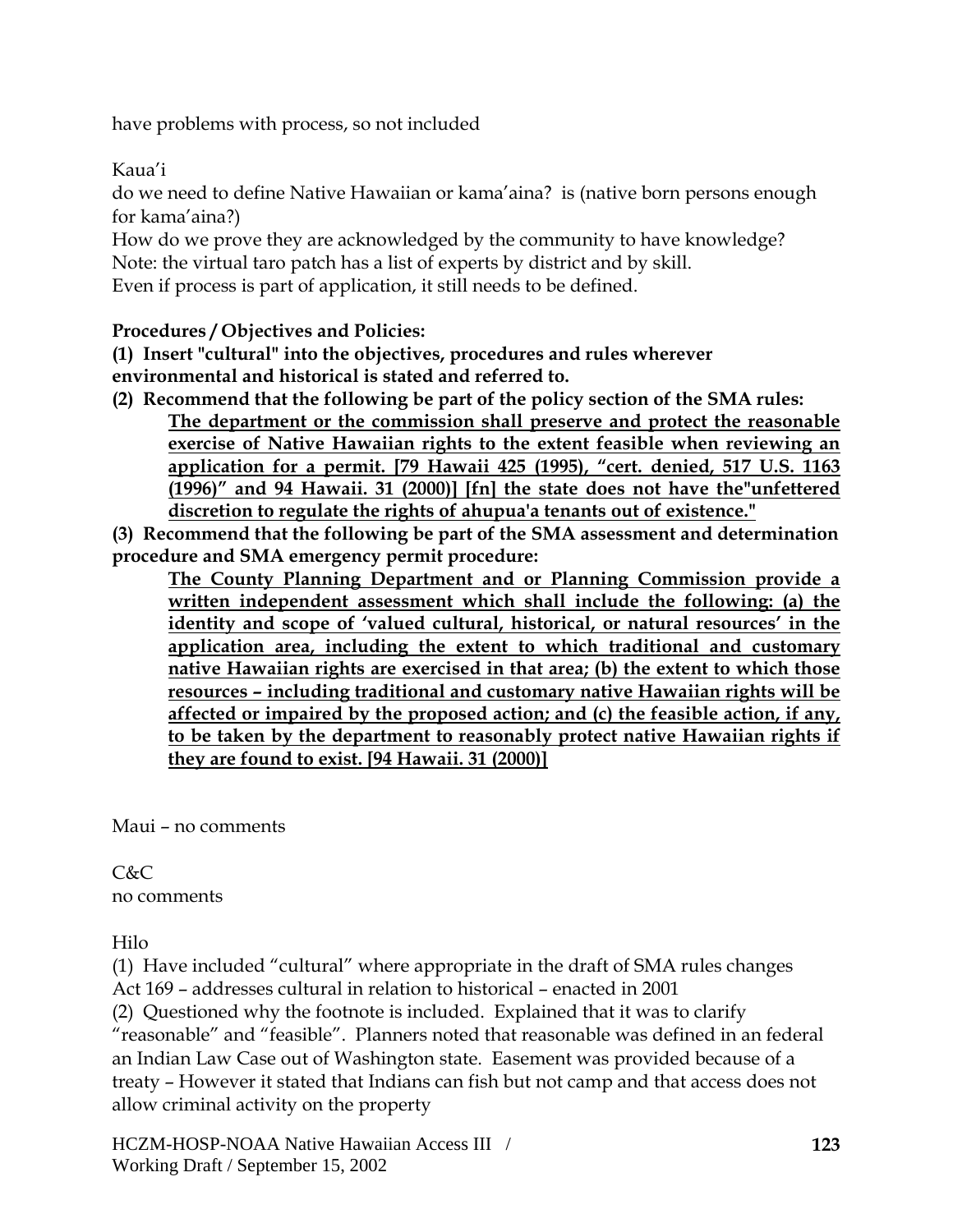(3) The ruling referred to the State, does it really apply to the counties?

If go to a hearing, there is an independent assessment, be in an advisory capacity

What is the bar? standard?

Can't defer

Land Use Commission has used this to expand its areas of responsibility –

# Kaua'i

#1 - Can give to Professor John Van Dyke and inform him that the Kaua'i County is considering it and he should consider it too.

**#2** Can't we quote the constitution rather than the court case?

**#**3 Can we be provided a model of how this has been implemented? by the Land Use Commission or another county?

perhaps take out "written"

need to have all of the archaeological surveys and information to do an assessment. Need to expand and make more clear to the applicant.

Need to ask questions about impacts and mitigation on the applicant form.

Make it easier to do the assessment, so it's in a clear form so that the county can do the assessment.

Role of reviewers needs to be consistent by each county. If all of the counties agree, no problem with consistency. If inconsistent, may need statutory change.

# **Form/Check List**

Maui

Need to send to other agencies to see if it is accurate.

One SHPD person for the entire island, is not sufficient.

Think it should be filed with the Bureau of Conveyance. Information stays with the property. Recommend recording. Permits get lost. Conditions get lost.

\*\* Are there other County rules that need to conform to Chapter 205 A?

Issues refer outside of SMA – Kaupulehu was not SMA but land use related. Any land use decision – needs to incorporate.

\*\*\*\*Other than SHPD, should send to other agencies, e.g. Na Ala Hele, Aquatic Division if a stream, wildlife and forestry. Assumptions of who have the information. Know who to refer it to. If abutting a stream, should go to Aquatic Resources and Water Commission.

Every action at state and county, should be consistent with objectives and policies of 205A. Only federal actions are excluded:

Shoreline Setback Variances.

Aside from 205A – areas where Native Hawaiian issues are involved.

Should incorporate into other permits:

Grading and Grubbing, building permits, subdivisions,

Other areas that both state and county implement that guide us in the rule making arena.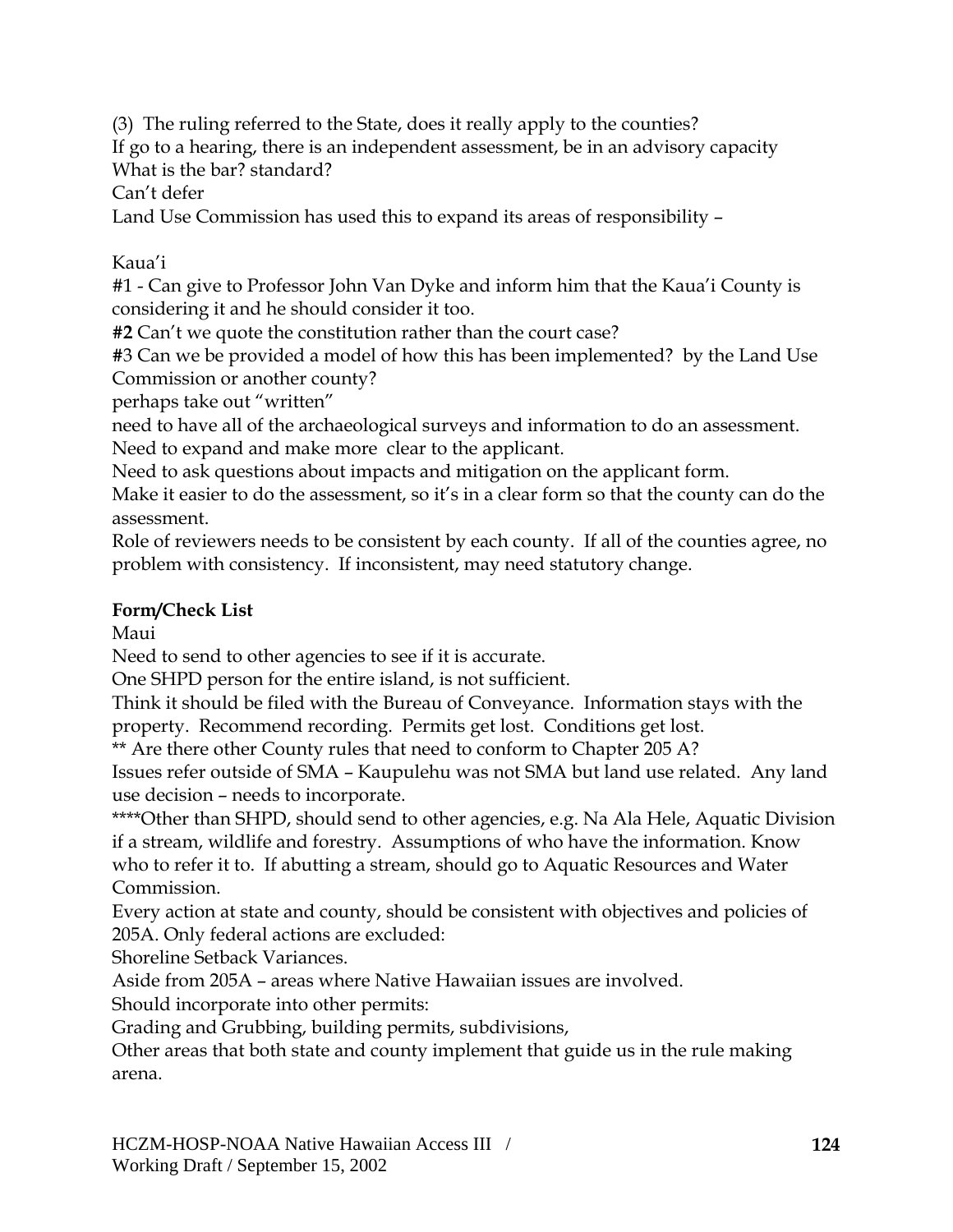\*\*\*Legislatively – all land related permits needs to comply with the Coastal Zone Management Act. All county ordinances and rules need to comply with the Coastal Zone Management Act. It's implicit, but it should be explicit \*\*\*\*Have SMA enforcement, not CZM enforcement – e.g. grading, grubbing, which affects drainage impacts coastal zone. \$100,000 fines for SMA

#### $C&C$ useful

Hilo no comments

# Kaua'i

Have applicant address the 3 areas from the Ka Pa'akai Ruling. For reviewer, 10 days is short. If put the process before the application is submitted/accepted can extend the review period. If not submit in 10 days, does that waive their right to review? Can we change to 15 days?

# **Process:**

Maui no comments

# C&C

Feel that have elements of the process incorporated into the rules.

How to address cultural resources specifically? LUO has certain regulations for county zoning. There are many court decisions that say how to administer county zoning.

Don't amend law every time get a ruling on zoning.

Feel that these already exist in the process.

Short of Making Amendments:

Can easily distribute among the planners. Have a check list that use now, might incorporate it.

p. 20 already have internal and external review for the 5 points raised on p. 20 – referred to engineering section. Is more finely tuned. Look at possibility of excess run off – resulting in degradation of coastal waters. Will there be excess drainage damaging the resources on that property?

# Hilo

1. lumping in major and minor permits, from a timing standpoint is problematic.

2. Instructions would apply to all majors and minors that don't get screened out

3. Instructions can list the screening qualities and characteristics such that the applicant would not have to do a more thorough review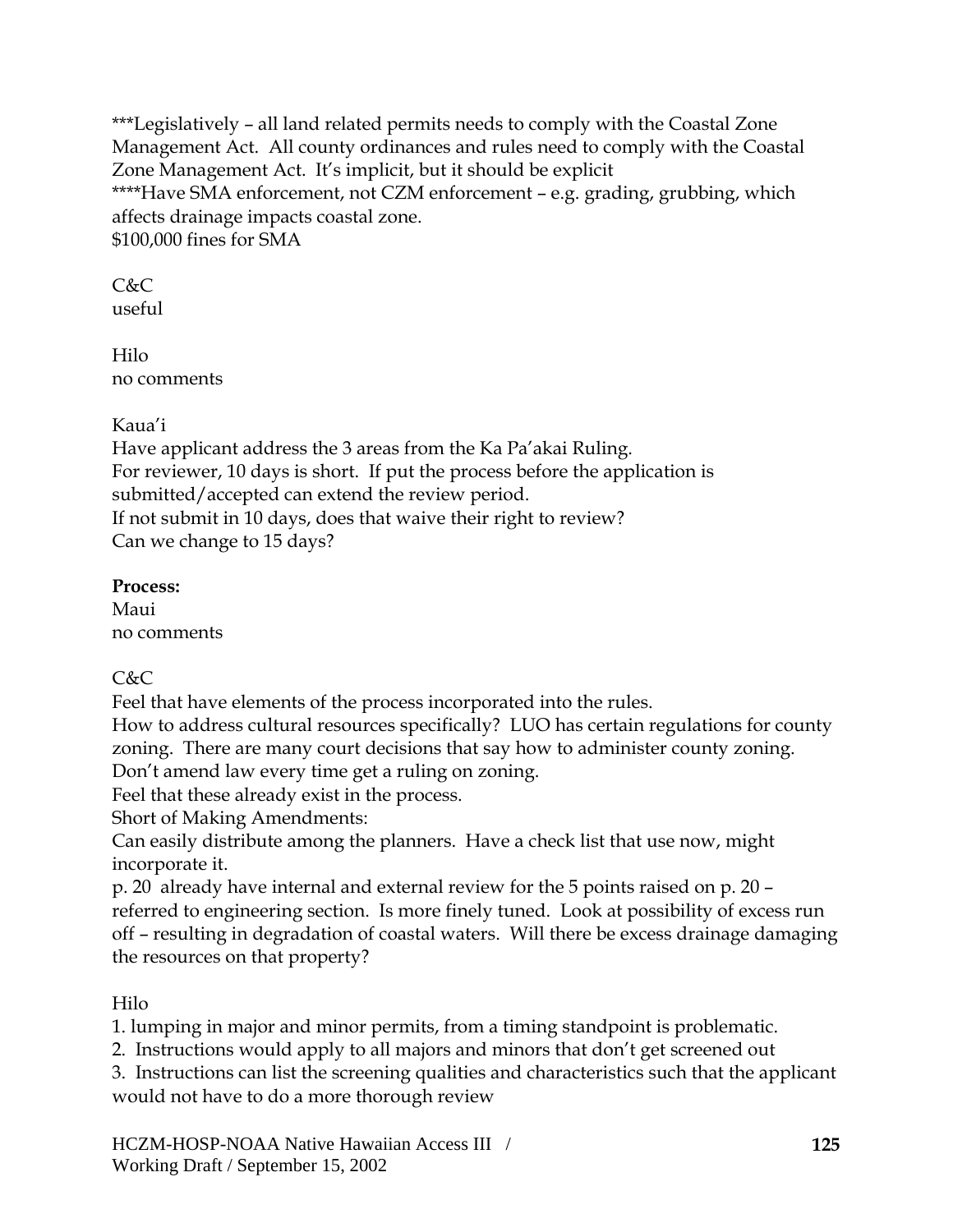Good idea to have the applicant provide the information.

For the majors, have a more detailed report / majority of minors say don't know if it's feasible.

Problem is how to review the application. time consuming. outsource to an archaeologist.

Go to NSF to get a grant proposal to develop a cultural resources mapping.

State public disclosure case – not make information available, so

Have the review done prior to the submission, because of the time factor.

If there is a conflict – have the applicant and the reviewer work it out prior to submittal. If can't come to an agreement, can submit application, and will be sending it out to OHA and SHPD for review.

\*\*\* Include OHA review on the majors

Facilitation to be provided between the applicant and the reviewer.

"C." too detailed. doesn't appear to relate to the issue. utilize as a screen for minor permits. It is included in the major application

D. Major and minor don't get screened out

Have the review process up front, before the application is submitted, especially the burial council. Review by the community reviewers.

OHA should affirm that it gets a review. Doesn't mean that have endorsed it. Suggest Revised Process:

B. Qualify that this should only apply to the minor permits that are not screened out. Delete C.

1. Have applicant assess if the minor permit should undergo a full review, based on a list of screening criteria to be developed by the county planners.

2. Have the applicant conduct an assessment of the resources.

3. Have the applicant submit the assessment to the community practitioner reviewers and neighbors for input and consultation.

4. Applicant submit the initial assessment, the reviewer and neighbor input, and any agreements or outstanding issues as part of the application. (and mitigation)

5. Department will review application and make an independent assessment and determination of impacts and mitigation measures.

Legal challenge to the reviewers

Question who are reviewers – not just anti-development reviewers and potential for legal challenges.

\*\*\*\*\*Provide reference to laws that frame SMA Rules and Regulations

Statement:

Effort to encourage neighborly relations; consideration of longtime residents and users of cultural resources

Office of Planning needs to take lead. Want to encourage voluntary cooperation and at the same time provide a process in the event that it may end up in court.

\*\* What is the Smithsonian criteria for a living treasure/expert

Kaua'i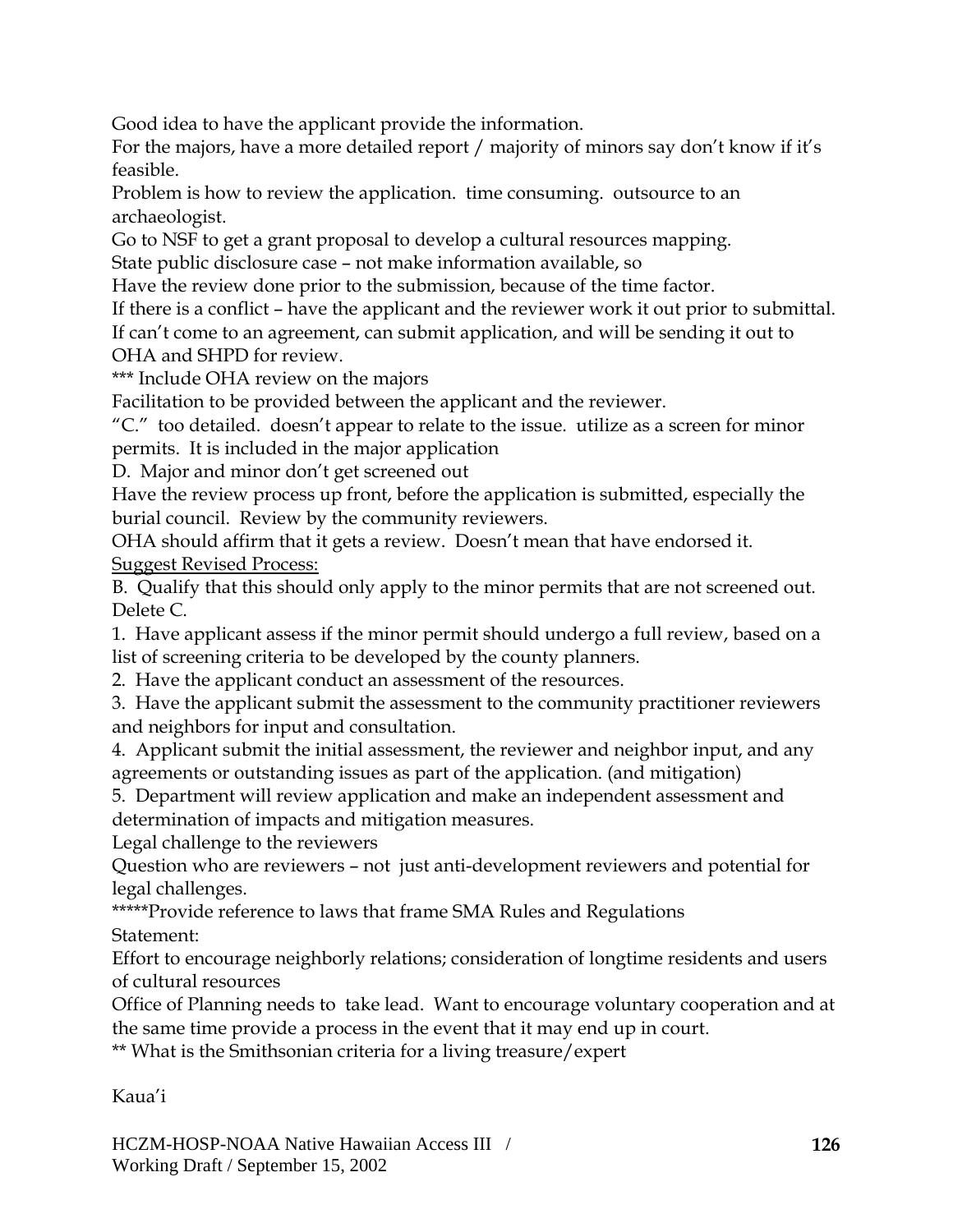Look 18 – resources, impact, mitigation

a. identify b. extend of impact c. what propose to mitigate.

Existing C. can be helpful, could be in another part of the form. Can expand on the project assessment. May be more environmental. Maybe the form needs to be updated?

All of this should apply to all of the permits.

Would we need to apply to all of the permits????

D. #2 delete. departure, costs money

Issues that remain unresolved, who resolves it prior to the permit? reviewers need to understand that the Planning Commission

#6 memorialize in the application record.

Skip to #7 – not able to do mediation.

Cultural mapping has limitations.

p. 20-21 - Committee of Reviewers – don't know if they will be subject to sunshine law.

If don't meet together as a group, probably not. If want to meet, run into sunshine law. Would require minutes, posting notices, etc. Not sure if it would apply. Rather than a panel, individual reviewers.

Have reviewers as voluntary. Encourage OHA to assist in evaluation.

Will increase notice to 85% of the abutting property owners.

If reviewers are mandatory, would have to put it in the rules.

Would best fit under OHA. Would not be a limitation to sue.

OHA can assist in the permitting process by helping to put the reviewers in touch with the applicants, with the counties.

If we can the applicant do all of the assessment, whether they can consult with OHA, using the reviewers. Then don't have to worry about sunshine law. Just getting input from another resource group to help with the assessment.

Alternative, if bypass the community, is to expand the assessment form. Would meet the minimum.

Bigger projects will get the attention – take to KHPRC which is staffed by the Kaua'i Planning Department.

Policy side is good, but implementation side is difficult.

#### **Short of Formal Process:**

Might be able to look at application instructions. Application instructions can provide guidelines on what are cultural resources.

Court cases apply to all permits, not just SMA.

Many of the applicants are already aware of the need to incorporate cultural assessment as part of the Environmental Assessment.

Review panel – encourage a process that works within the current review processes. Start out with assessment, notice in OEQC Bulletin, 30 days for draft EA, incorporate public hearing in locality before City Council. Letter of notice goes to – 300 foot radius and community groups

County sends out letter of notice. To landowners – property tax information. 300 foot radius, or larger. Notice of the application being accepted for processing and of the